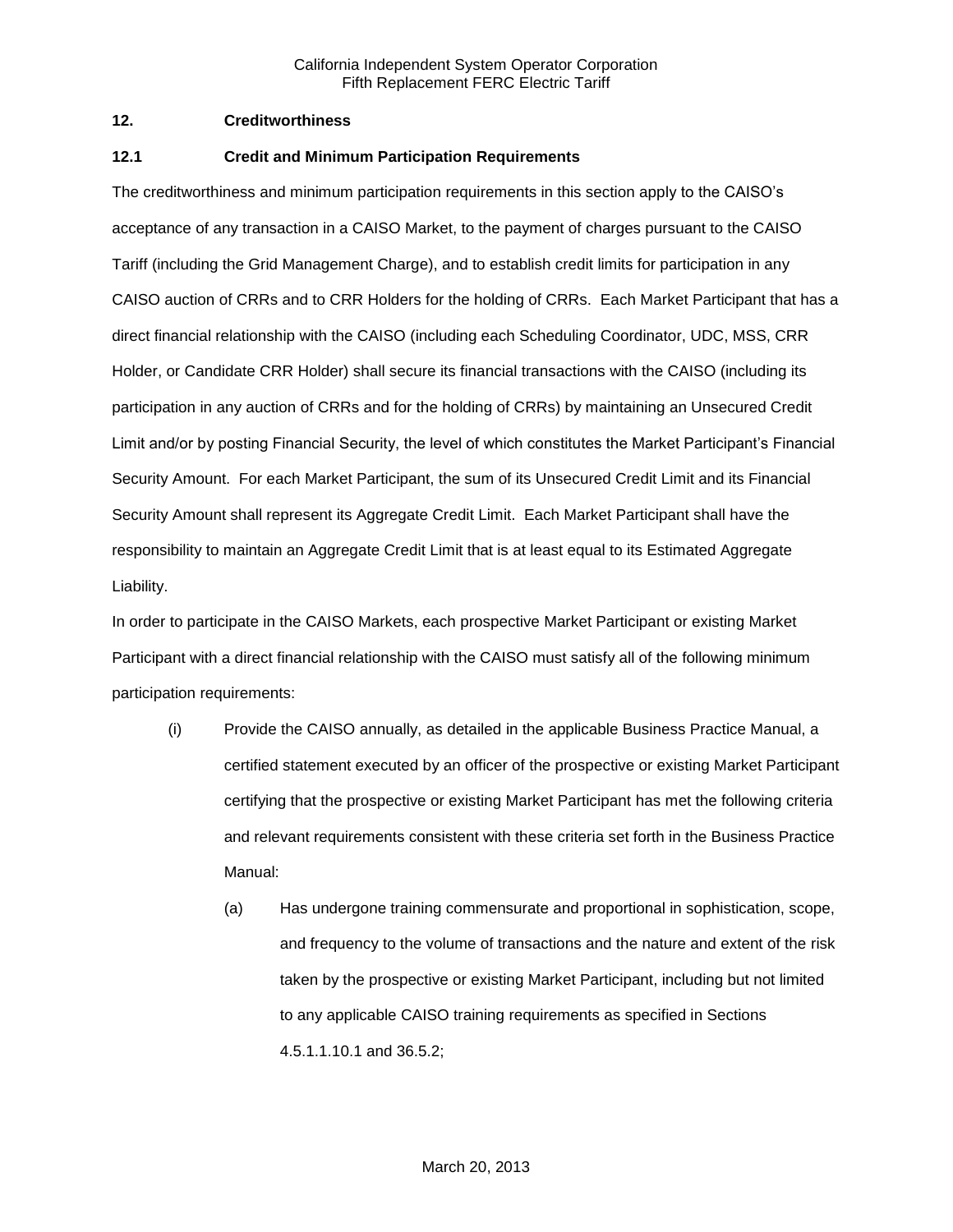- (b) Has and maintains written policies, procedures, and controls approved by the appropriate officer or corporate authority of the prospective or existing Market Participant's governing body which provide an appropriate, comprehensive risk management framework that, at a minimum, clearly identifies and documents the range of risks to which the prospective or existing Market Participant is exposed, including, but not limited to, legal risk, credit risk, liquidity risk, risk of loss of financial security amounts held and invested by the CAISO, investment risk, concentration risk, default risk, operation risk, market risk, and business risk;
- (c) To the extent the Market Participant engages in the CRR market, the Market Participant must demonstrate that it has policies in place that are consistent with generally accepted industry risk management standards; and
- (d) Has appropriate personnel resources, operating procedures and technical abilities to promptly and effectively respond to all CAISO communications and directions, including, but not limited to, the CAISO's issuance of invoices and collateral requests to the prospective or existing Market Participant
- (ii) Provide annually for CAISO review and verification, as detailed in the Business Practice Manual, the risk management policies, procedures, and controls applicable to the CRR trading activities of the prospective or existing Market Participant, if the prospective or existing Market Participant has a CRR portfolio that meets the applicable risk criterion set forth in the Business Practice Manual.
- (iii) Satisfy the following capitalization requirements:
	- (a) Pursuant to Sections 12.1 and 12.1.1, the prospective or existing Market Participant or its guarantor must have at least \$1 million in Tangible Net Worth or \$10 million in total assets, or post Financial Security using one or more of the forms specified in Section 12.2 (a) through (e) in the amounts set forth below. In the event the prospective or existing Market Participant must post Financial Security, that financial security will not be added to Market Participant's Aggregate Credit Limit and, therefore, cannot be used to meet Market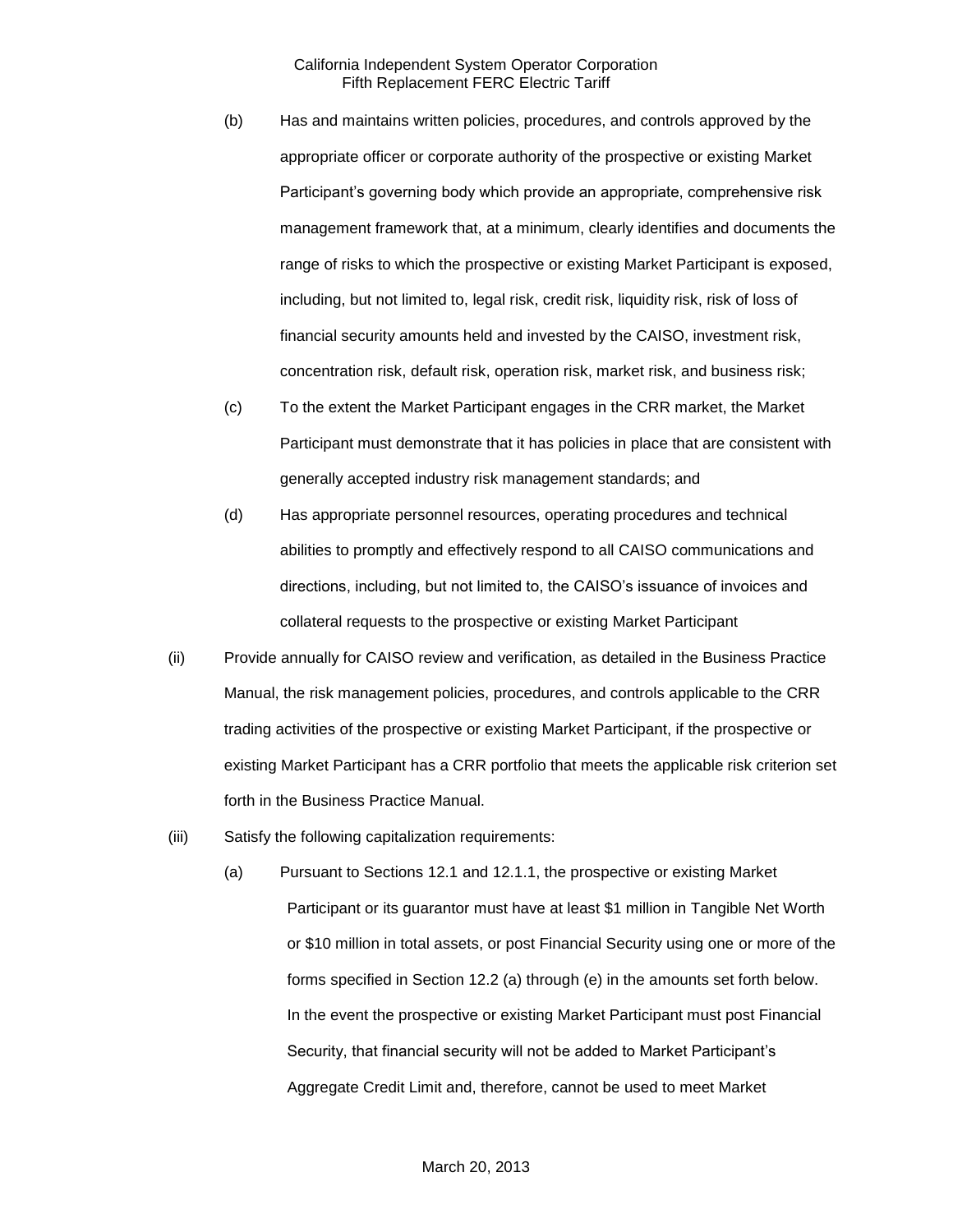Participant's minimum credit requirements to participate in a Congestion Revenue Rights auction or to offset any market obligations as reflected in Market Participant's Estimated Aggregate Liability. However, all Financial Security in any form may be used to satisfy any financial obligation of the Market Participant.

- (b) \$500,000 for a prospective or existing Market Participant with fewer than six (6) months of CAISO Market activity; \$100,000 for an existing Market Participant with six (6) months or more of CAISO Market activity and whose highest Estimated Aggregate Liability for the preceding six (6) months is less than or equal to \$100,000; or \$500,000 for an existing Market Participant with six (6) months or more of market activity and whose highest Estimated Aggregate Liability for the preceding six (6) months is greater than \$100,000.
- (c) The CAISO will review whether the prospective or existing Market Participant continues to satisfy the capitalization requirements set forth in Section 12.1(iii)(a). The CAISO will conduct such a review every six (6) months, when new financial statements are posted for the prospective or existing Market Participant, or when an increase in CAISO Market activity causes the Market Participant's Estimate Agreement Liability to exceed \$100,000.

The CAISO will review and verify that prospective Market Participants satisfy the minimum participation requirements set forth in this Section 12.1, and the CAISO will request any information from prospective Market Participants that is needed to complete the CAISO's review and verification. Further, the CAISO will annually select, on a random basis, up to ten (10) percent of the Market Participants that are not already subject to annual verification as set forth in Section 12.1(ii), and the CAISO will request any information from those randomly selected Market Participants that is needed to review and verify whether the Market Participants continue to satisfy the minimum participation requirements set forth in this Section 12.1. Each Market Participant randomly selected for annual verification and satisfactorily verified will be exempted from such random verification for the subsequent two (2) years, unless within that two-year period the Market Participant undergoes a Material Change in Financial Condition as set forth in Section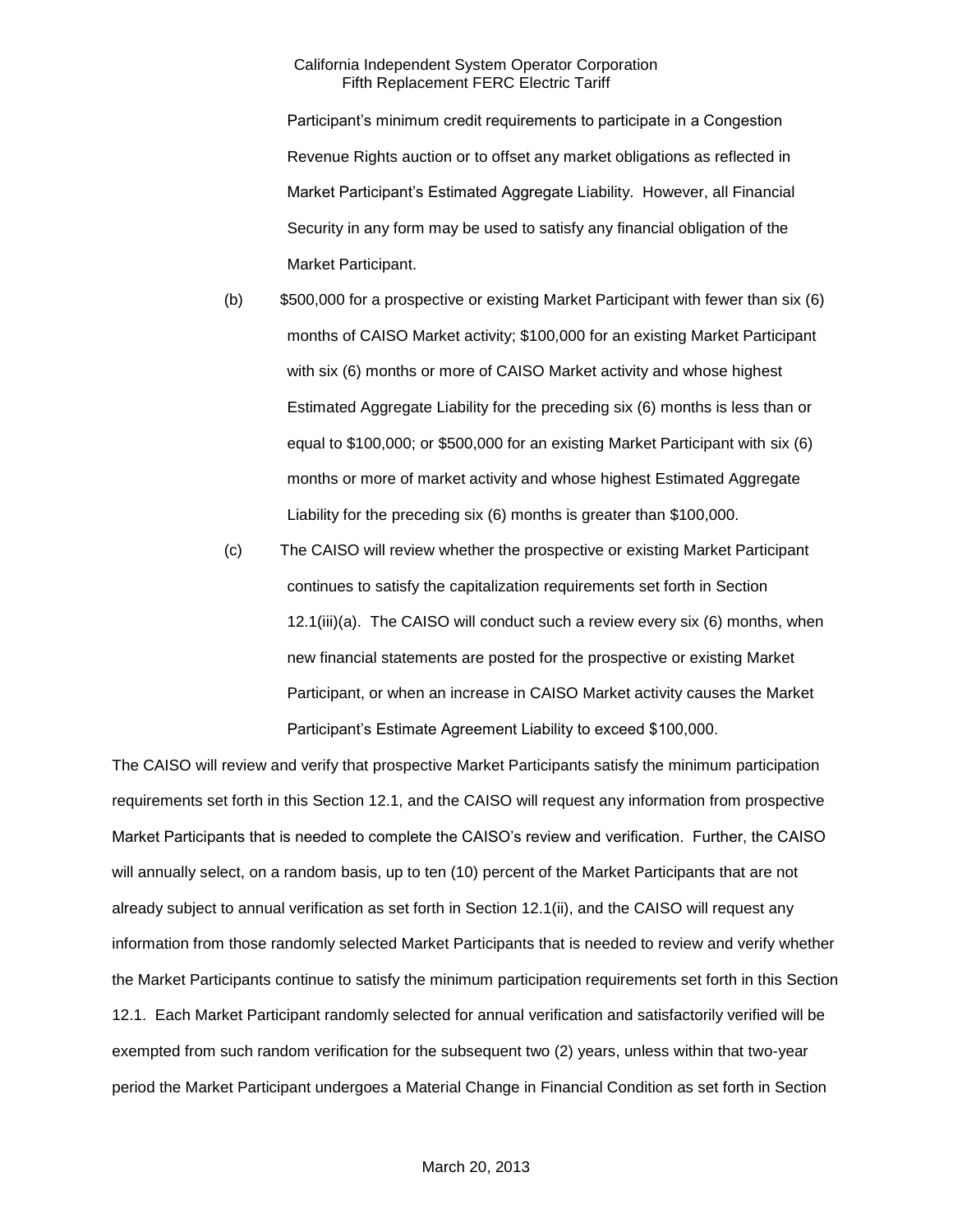12.1.1.5, in which case the Market Participant will remain subject to random verification within the twoyear period. In addition, the CAISO may at any time select any Market Participant for review to determine whether the Market Participant continues to satisfy the minimum participation requirements set forth in this Section 12.1, based on identified risk factors that include, but are not limited to, the CAISO Markets in which the Market Participant is transacting or seeks to transact, the magnitude of the Market Participant's transactions or potential transactions, or the volume of the Market Participant's open positions in the CAISO Markets. Such review by the CAISO based on identified risk factors will not be subject to the twoyear period of exemption from random verification.

Each Market Participant shall respond to any CAISO request for information within five (5) Business Days. Failure to provide the requested information within the specified time period may result in the CAISO taking enforcement actions pursuant to Section 12.5. The CAISO may review and verify the information either with or without the assistance of a third party, at the CAISO's discretion, subject to confidentiality and non-disclosure restrictions, as applicable. The CAISO will provide the Market Participant with a written explanation of any deficiencies in the information provided. For purposes of Section 12, any documentation provided by a prospective or existing Market Participant in compliance with this Section shall be treated as confidential and the CAISO shall maintain the confidentiality of all such documents. Any CAISO review and verification of the Market Participant's risk management policies, procedures, and controls will be conducted according to generally accepted risk management standards that may be developed from time to time and shall include but not be limited to confirmation that:

 The Market Participant's risk management framework is documented in a risk policy addressing market, credit, and liquidity risks that has been approved by the Market Participant's risk management governance function, which includes appropriate corporate persons or bodies that are independent of the Market Participant's trading functions, such as a risk management committee, a designated risk officer, a board or board committee, or a board or committee of the Market Participant's parent company;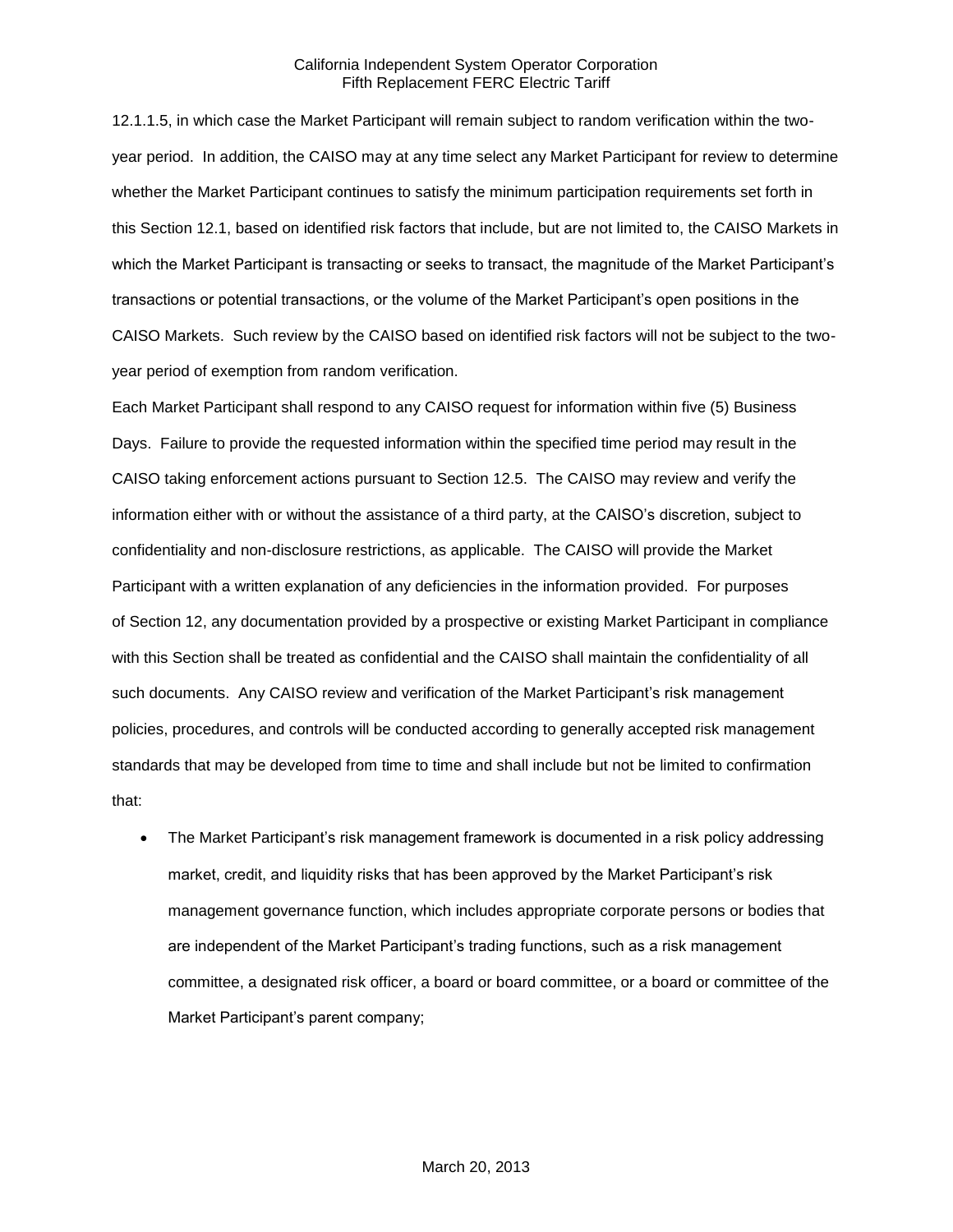- The Market Participant maintains an organizational structure with clearly defined roles and responsibilities that segregate front-, middle-, and back-office functions to as high a level as is practicable;
- Delegations of authority specify the transactions in which traders are allowed to enter;
- The Market Participant ensures that traders have adequate training and experience relative to their delegations of authority in systems and the markets in which they transact;
- As appropriate, risk limits are in place to control risk exposures;
- Reporting is in place to ensure risks are adequately communicated throughout the organization;
- Processes are in place for independent confirmation of executed transactions; and
- As appropriate, there is periodic evaluation or mark-to-market of risk positions.

Each prospective Market Participant that does not satisfy all of the minimum participation requirements set forth in this Section 12.1 will be prohibited from participating in the CAISO Markets. Each prospective Market Participant taking part in the Scheduling Coordinator certification process pursuant to Section 4.5.1 or the Candidate CRR Holder application process pursuant to Section 4.10.1 that does not satisfy all of the minimum participation requirements set forth in this Section 12.1 will be ineligible to become a Market Participant or CRR Holder. Each existing Market Participant that does not satisfy all of the minimum participation requirements set forth in this Section 12.1 will be out of compliance with the CAISO Tariff. Any failure of a Market Participant to satisfy the minimum participation requirements set forth in this Section 12.1 that is not cured within thirty (30) days of CAISO notification that a failure occurred will subject the Market Participant to CAISO enforcement actions as set forth in Section 12.5.

#### **12.1.1 Unsecured Credit Limit**

Each Market Participant requesting an Unsecured Credit Limit shall submit an application to the CAISO in the form specified on the CAISO Website. The CAISO shall determine the Unsecured Credit Limit for each Market Participant in accordance with the procedures set forth in the applicable Business Practice Manual. The maximum Unsecured Credit Limit for any Market Participant, and group of Market Participant Affiliates, shall be \$50 million. In accordance with the procedures described in the applicable Business Practice Manual, each Market Participant requesting or maintaining an Unsecured Credit Limit is required to submit to the CAISO or its agent financial statements and other information related to its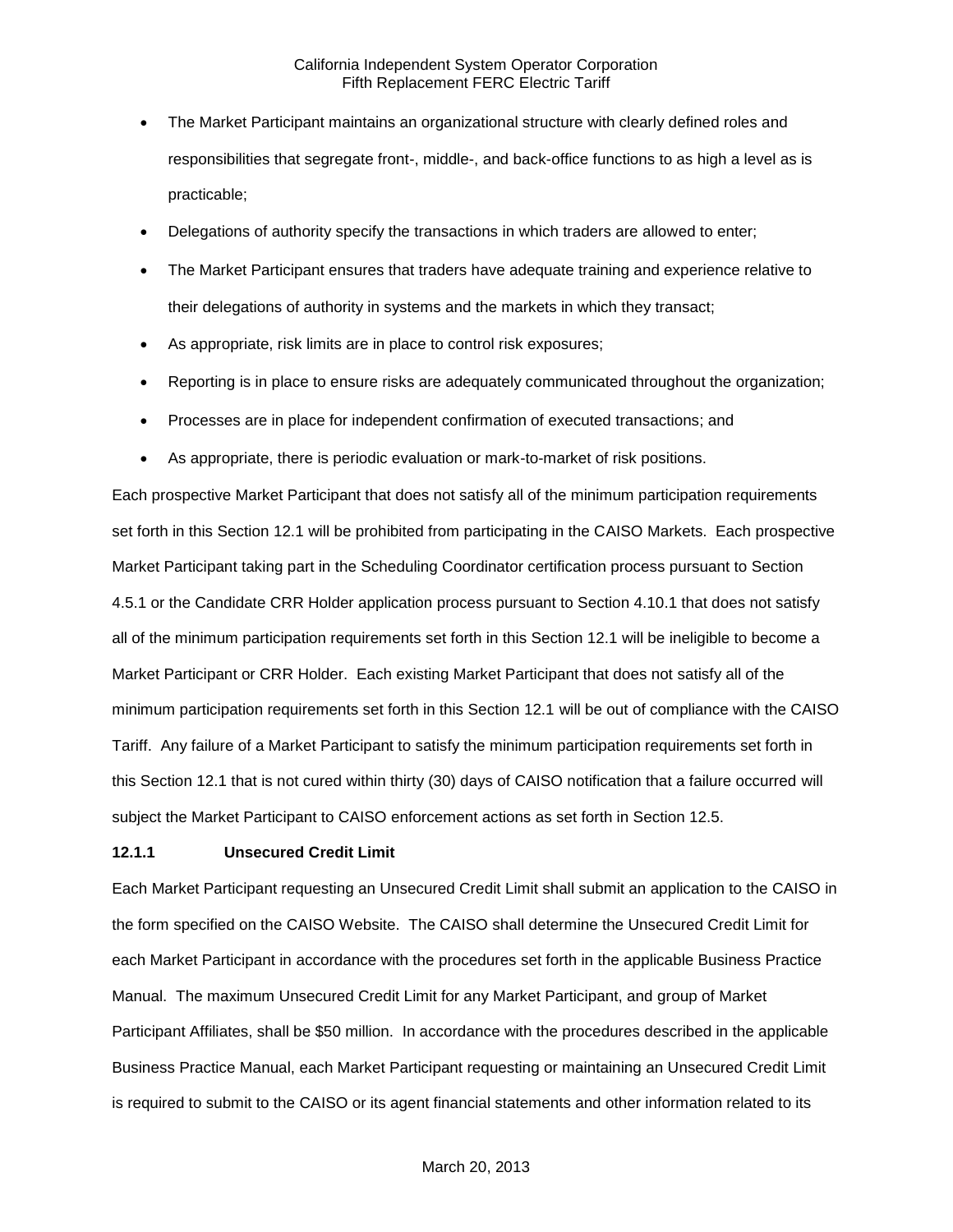overall financial health as directed by the CAISO. Each Market Participant is responsible for the timely submission of its latest financial statements as well as other information, including, but not limited to, information concerning all entities that are Affiliates or become Affiliates, that may be reasonably necessary for the CAISO to conduct its evaluation. The CAISO shall determine the Unsecured Credit Limit for each Market Participant as described in Sections 12.1.1.1, 12.1.1.1.1, and 12.1.1.1.2.

As a result of the CAISO's credit evaluation, a Market Participant may be given an Unsecured Credit Limit by the CAISO or denied an Unsecured Credit Limit with the CAISO. Following the initial application and the establishment of an Unsecured Credit limit, the CAISO will review each Market Participant's Unsecured Credit Limit on a quarterly basis, unless that entity does not prepare quarterly statements, in which case the review will occur on an annual basis, and no entity shall be required to submit a new application. In addition, the CAISO may review the Unsecured Credit Limit for any Market Participant whenever the CAISO becomes aware of information that could indicate a Material Change in Financial Condition. In the event the CAISO determines that the Unsecured Credit Limit of a Market Participant must be reduced as a result of a subsequent review due to a reason other than a Material Change in Financial Condition, the CAISO shall notify the Market Participant of the reduction, and shall, upon request, also provide the Market Participant with a written explanation of why the reduction was made. In the event the CAISO determines that the Unsecured Credit Limit of a Market Participant must be reduced as a result of a subsequent review due to a Material Change in Financial Condition, the CAISO shall notify the Market Participant of the reduction in writing and shall provide the Market Participant with a written explanation of the reasons for the reduction, either in advance of the reduction if reasonably practicable or after the reduction was made if providing the written notification and explanation in advance is not reasonably practicable, as set forth in the applicable Business Practice Manual.

In the event that any credit agency issuer rating or the Moody's Analytics Equivalent Rating of the Market Participant falls below investment grade at any time, the Market Participant will be denied an Unsecured Credit Limit or have its existing Unsecured Credit Limit revoked until (i) the CAISO's next quarterly review of the Market Participant's creditworthiness or (ii) thirty (30) calendar days after the Market Participant's Unsecured Credit Limit is denied or revoked, whichever is later.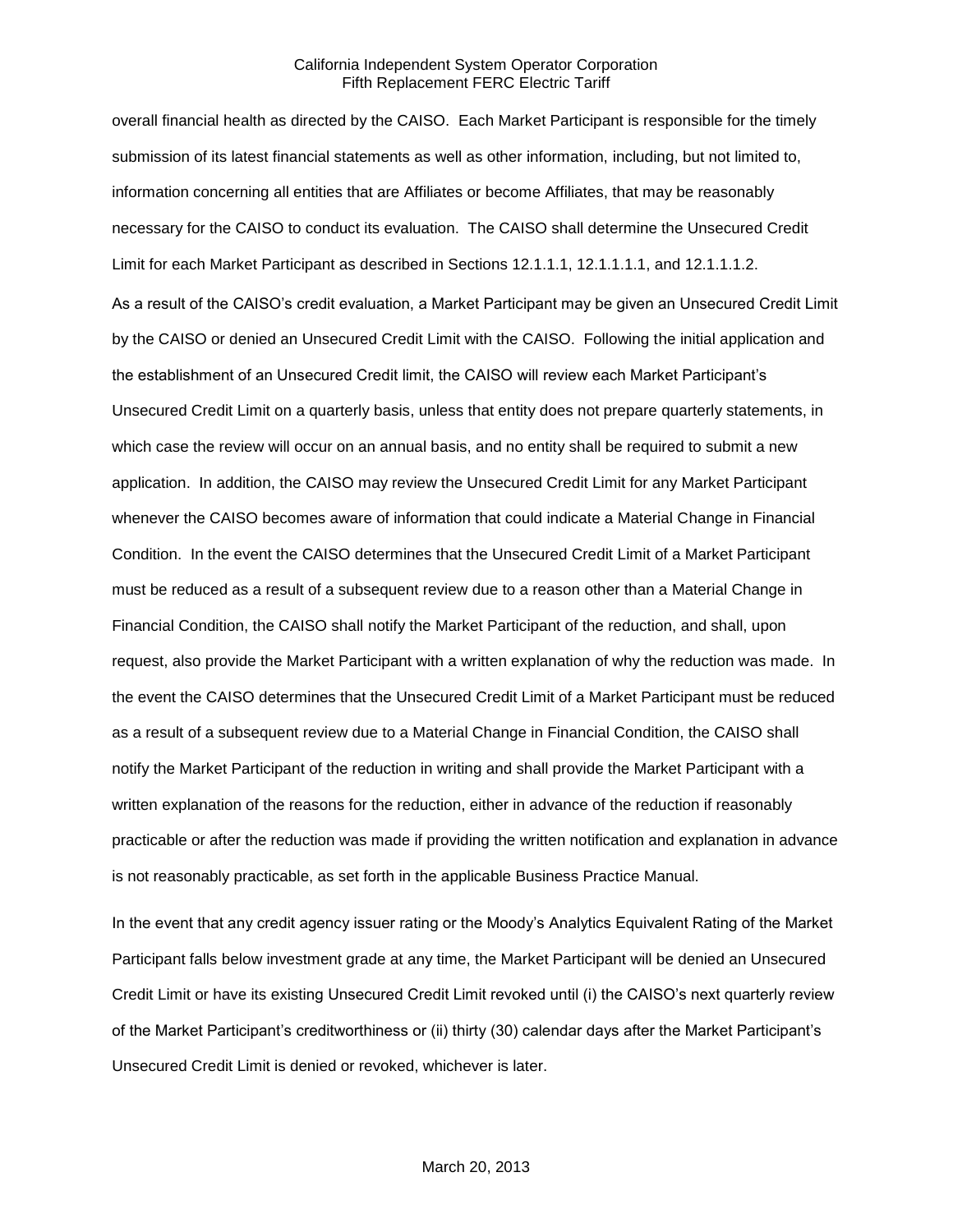# **12.1.1.1 Unsecured Credit Limit Calculation**

An Unsecured Credit Limit (UCL) for each Market Participant that is a Rated or Unrated Public/Private Corporation, a Rated or Unrated Governmental Entity, or a Local Publicly Owned Electric Utility and that requests an Unsecured Credit Limit is calculated as follows:

- 1. For each Rated Public/Private Corporation, the Unsecured Credit Limit is the lesser of \$50 million or an amount equal to the Market Participant's Tangible Net Worth multiplied by a calculated percentage of Tangible Net Worth. The Tangible Net Worth percentage is comprised of fifty percent (50%) of the Market Participant's lowest credit agency issuer rating and fifty percent (50%) of the Moody's Analytics Equivalent Rating, if reasonably applicable. If a Moody's Analytics Equivalent Rating is not reasonably applicable, the Tangible Net Worth percentage is comprised of one hundred percent (100%) of the Market Participant's lowest credit agency issuer rating.
- 2. For each Unrated Public/Private Corporation, the Unsecured Credit Limit is the lesser of \$50 million or an amount equal to the Market Participant's Tangible Net Worth multiplied by a calculated percentage of Tangible Net Worth. The Tangible Net Worth percentage is comprised of one hundred percent (100%) of the Moody's Analytics Equivalent Rating.
- 3. For each Rated Governmental Entity, the Unsecured Credit Limit is the lesser of \$50 million or an amount equal to the Market Participant's Net Assets multiplied by a calculated percentage of Net Assets. The Net Assets percentage is comprised of one hundred percent (100%) of the Market Participant's lowest credit agency issuer rating.
- 4. (a) For each Unrated Governmental Entity other than one that receives appropriations from the federal government or a state government, the Unsecured Credit Limit is the lesser of \$50 million or an amount equal to a specified percentage of the Market Participant's Net Assets if the Market Participant has a minimum of \$25 million in Net Assets and its Times Interest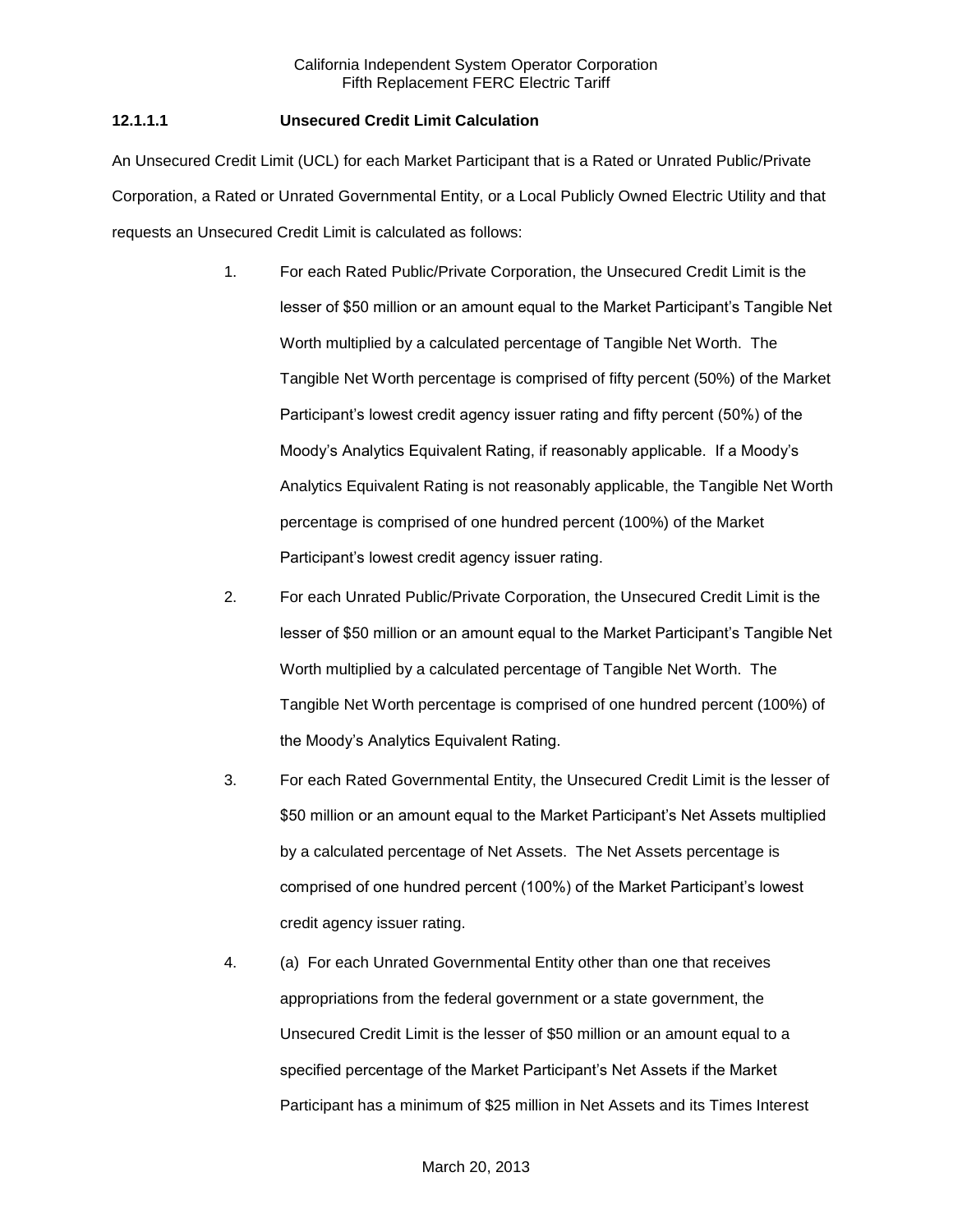Earned, Debt Service Coverage and Equity to Assets ratios (as those ratios are defined in the applicable Business Practice Manual) meet or exceed minimums specified in the applicable Business Practice Manual.

(b) For each Unrated Governmental Entity that receives appropriations from the federal government or a state government, the Unsecured Credit Limit is the lesser of \$50 million or the amount appropriated by the federal or relevant state government for the purpose of procuring Energy and Energy-related products and services for the applicable fiscal year. The Unrated Governmental Entity seeking to establish an Unsecured Credit Limit pursuant to this section shall provide documentation establishing its annual appropriations.

5. A Local Publicly Owned Electric Utility with a governing body having ratemaking authority that has submitted an application for an Unsecured Credit Limit shall be entitled to an Unsecured Credit Limit of \$1 million without regard to its Net Assets. Such Local Publicly Owned Electric Utility shall be entitled to request an Unsecured Credit Limit based on Net Assets as provided in Section 12.1.1.1(3) or 12.1.1.1(4) in order to establish an Unsecured Credit Limit as the greater of \$1 million or the amount determined as provided in this Section 12.1.1.1(5). A public entity that is not a Local Publicly Owned Electric Utility is not entitled to an Unsecured Credit Limit of \$1 million under this Section 12.1.1.1(5) but may seek to establish an Unsecured Credit Limit as provided in any other provision of the CAISO Tariff that may apply.

Public entities, including Local Publicly Owned Electric Utilities, that operate through a Joint Powers Agreement, or a similar agreement acceptable to the CAISO with the same legal force and effect, shall be entitled to aggregate or assign their Unsecured Credit Limits subject to the following limitations and requirements. A public entity that is a party to a Joint Powers Agreement or similar agreement and that is also participating independently in the CAISO Markets with an established Unsecured Credit Limit shall not be entitled to assign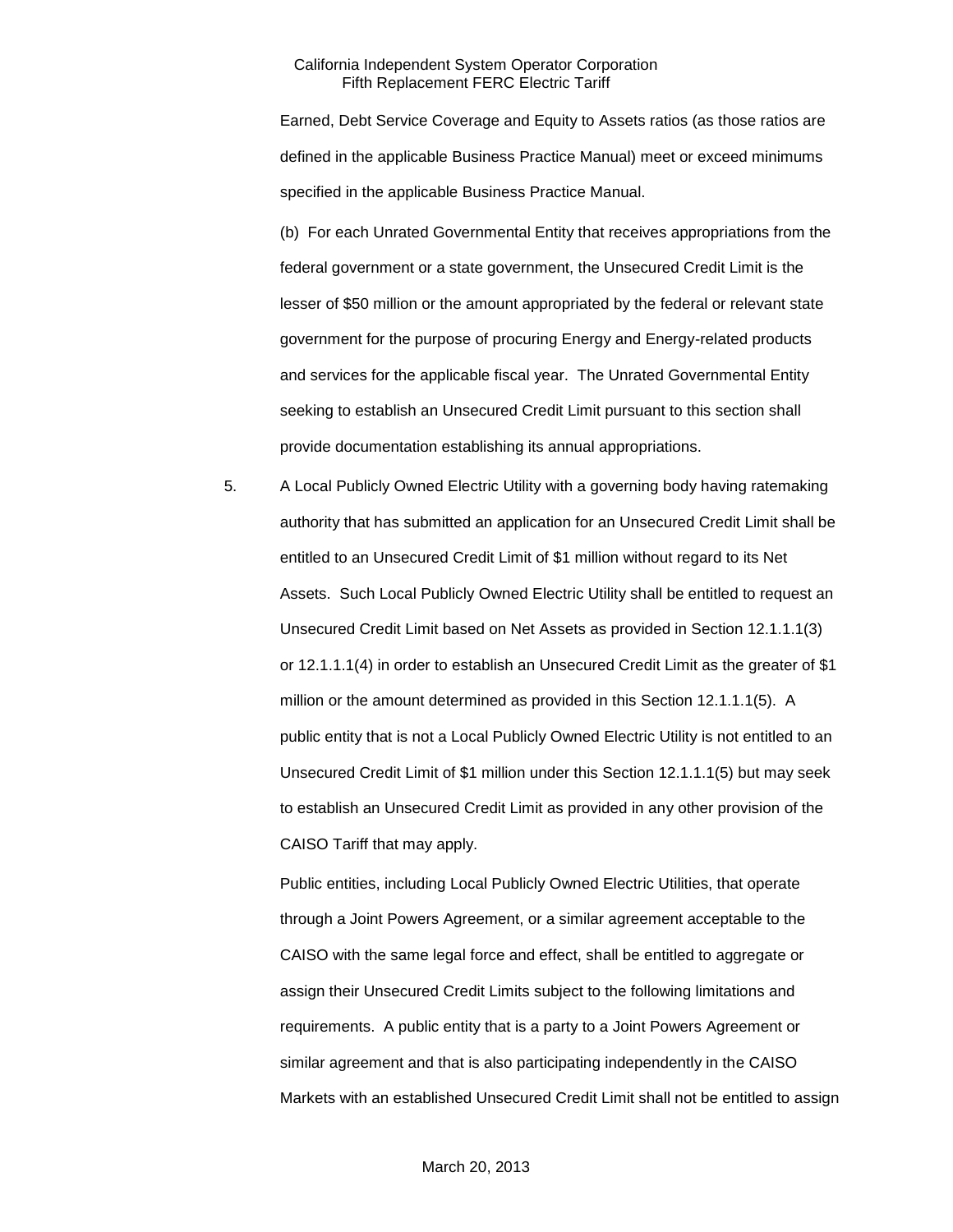or aggregate any portion of its Unsecured Credit Limit that the public entity is using to support financial liabilities associated with its individual participation in the CAISO Markets. A Local Publicly Owned Electric Utility that operates through a Joint Powers Authority or similar agreement that desires to aggregate a portion of its Unsecured Credit Limit that is equal to or less than \$1 million with one or more other Local Publicly Owned Electric Utilities that operate through that Joint Powers Agreement or similar agreement or to assign a portion of its Unsecured Credit Limit that is equal to or less than \$1 million to the Joint Powers Authority shall be entitled to do so. A Local Publicly Owned Electric Utility that operates through a Joint Powers Agreement or similar agreement that desires to aggregate its Unsecured Credit Limit with one or more other Local Publicly Owned Electric Utilities that operate through that Joint Powers Agreement or similar agreement or to assign a portion of its Unsecured Credit Limit to the Joint Powers Authority that exceeds \$1 million, and any public entity that is not a Local Publicly Owned Electric Utility that operates through a Joint Powers Agreement or similar agreement that desires to aggregate its Unsecured Credit Limit with one or more other Local Publicly Owned Electric Utilities that operate through that Joint Powers Agreement or similar agreement or to assign any portion of its Unsecured Credit Limit to the Joint Powers Authority, shall provide documentation that is acceptable to the CAISO and that demonstrates the Local Publicly Owned Electric Utility or public entity will assume responsibility for the financial liabilities of the Joint Powers Authority associated with the assigned or aggregated portion of the Unsecured Credit Limit. Such documentation may include a guaranty or similar instrument acceptable to the CAISO.

In those cases where a Market Participant is a subsidiary or Affiliate of another entity and would like to utilize the consolidated financial statements and other relevant information of that entity for obtaining an Unsecured Credit Limit, a signed corporate guaranty is required. A guarantor would be considered reasonably acceptable and a corresponding Unsecured Credit Limit would be set based on the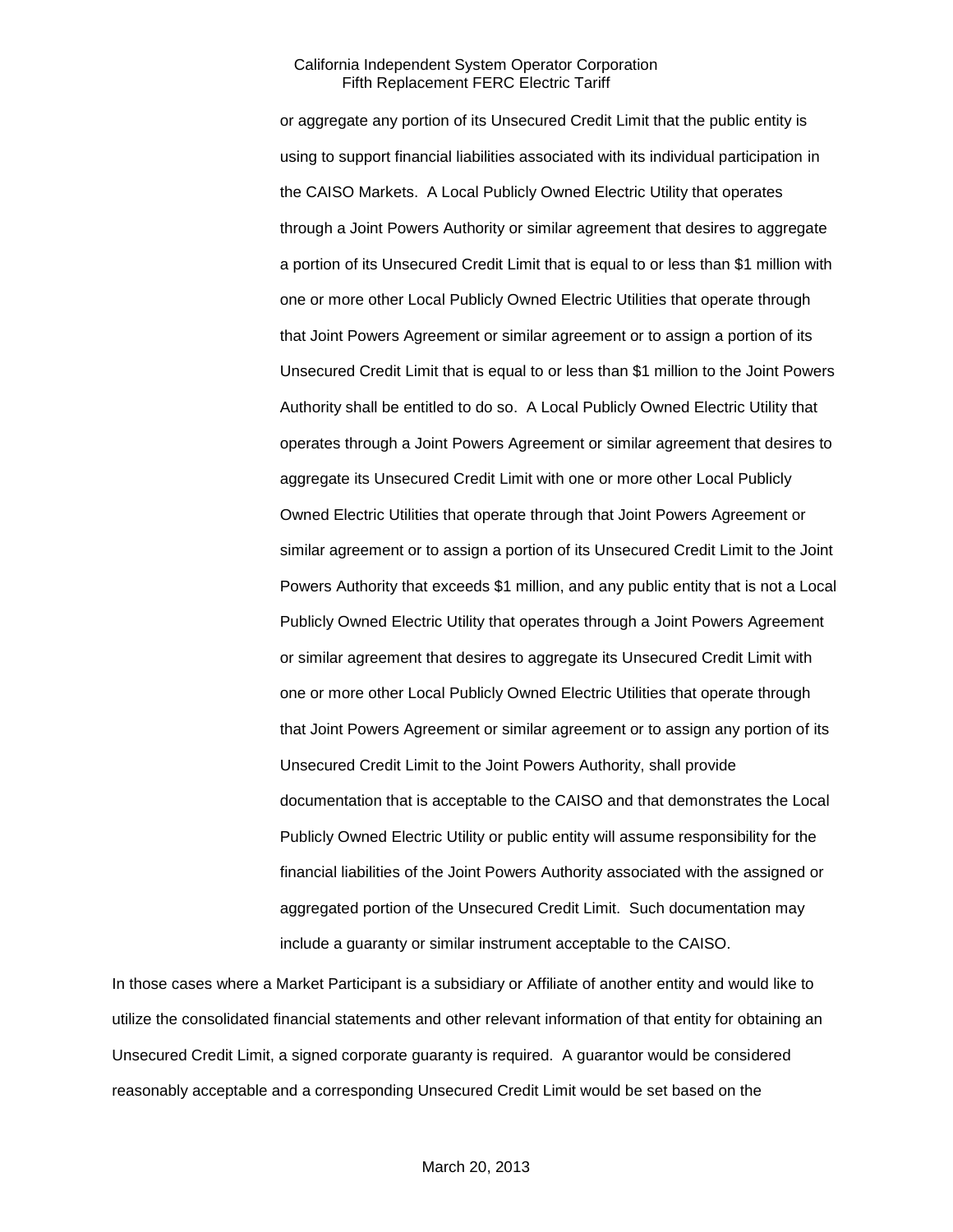guarantor's credit evaluation according to the procedures that apply to the credit evaluation of a Market Participant pursuant to Section 12.1.1. Unsecured Credit Limits established pursuant to this Section 12.1.1.1 shall be subject to the CAISO's consideration of the same qualitative factors that apply to all Market Participants as set forth in Section 12.1.1.2 and, accordingly, the CAISO may adjust their Unsecured Credit Limits pursuant to Section 12.1.1.

# **12.1.1.1.1 Maximum Percentage of Tangible Net Worth and Net Assets**

For Rated and Unrated Public/Private Corporations or Rated Governmental Entities, the maximum percentage of Tangible Net Worth or Net Assets is 7.5 percent (7.5%) for the highest quality firms; that is, those Market Participants who maintain the highest Moody's Analytics Equivalent Rating and/or highest credit agency issuer rating. The percentage of Tangible Net Worth or Net Assets that a Market Participant qualifies for will be reduced as its credit risk increases as determined by having a lower Moody's Analytics Equivalent Rating and/or lower credit agency issuer rating.

For Unrated Governmental Entities, the CAISO may provide an Unsecured Credit Limit of up to five percent (5%) of Net Assets.

With respect to either of these potential maximum percentages, a lesser amount of unsecured credit may be granted if the CAISO becomes aware of information related to a Material Change in Financial Condition or other significant information that presents a significant risk to the creditworthiness of the entity.

## **12.1.1.1.2 Unsecured Credit Limit Calculation Steps**

A six-step process is used to determine Unsecured Credit Limits for Market Participants that are Rated Public/Private Corporations, Unrated Public/Private Corporations, and Rated Governmental Entities.

> Step 1 – If the Market Participant has a credit rating(s) from one or more of the Nationally Recognized Statistical Rating Organizations, verify the rating(s) with the appropriate organization. Regardless of the number of ratings available, the lowest rating will be used for purposes of determining the percentage of Tangible Net Worth or Net Assets.

Step 2 –Obtain the Market Participant's Moody's Analytics Equivalent Rating.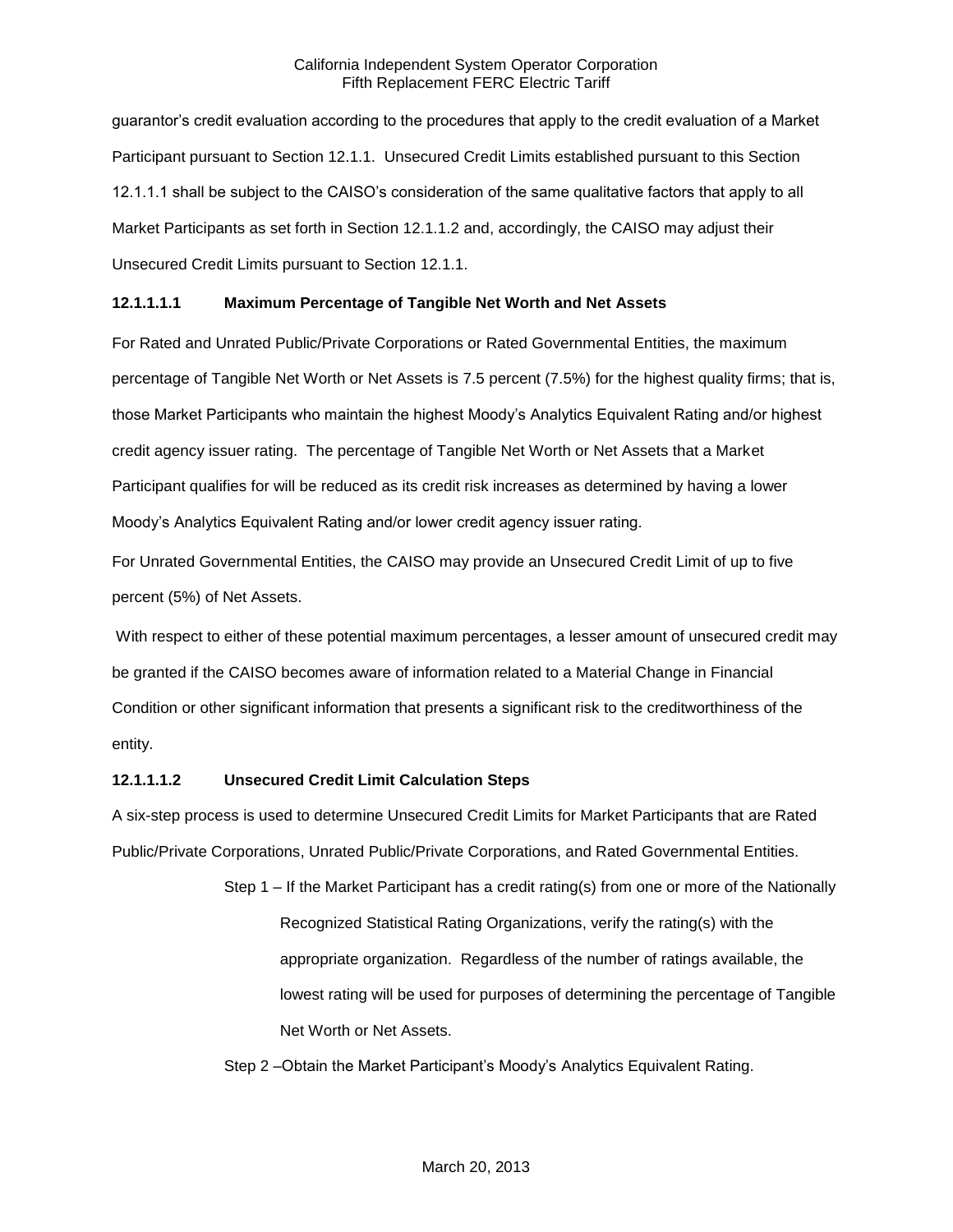- Step 3 Calculate the percentage of Tangible Net Worth or Net Assets based on the entity type as described in Section 12.1.1.1.
- Step 4 Calculate the Market Participant's Tangible Net Worth or Net Assets.
	- (a) Tangible Net Worth for Rated or Unrated Public/Private Corporations equals total assets minus assets (net of any matching liabilities, assuming the result is a positive value) the CAISO reasonably believes to be restricted or potentially unavailable to settle a claim in the event of a default (examples include restricted assets and Affiliate assets) minus intangible assets (i.e., those assets not having a physical existence such as patents, trademarks, franchises, intellectual property, and goodwill) minus derivative assets (net of any matching liabilities, assuming the result is a positive value) minus total liabilities.
	- (b) Net Assets for Rated Governmental Entities equals total assets minus assets (net of any matching liabilities, assuming the result is a positive value) the CAISO reasonably believes to be restricted or potentially unavailable to settle a claim in the event of a default (examples include restricted assets) minus total liabilities.
- Step 5 Calculate the Market Participant's intermediate Unsecured Credit Limit.
	- (a) intermediate Unsecured Credit Limit = Tangible Net Worth \* percentage of Tangible Net Worth for Rated or Unrated Public/Private Corporations
	- (b) intermediate Unsecured Credit Limit = Net Assets \* percentage of Net Assets for Rated Governmental Entities
- Step 6 Adjust the intermediate Unsecured Credit Limit downward, if warranted based on the CAISO's review of qualitative and quantitative credit strength indicators in Section 12.1.1.2.
	- (a) Final Unsecured Credit Limit = intermediate Unsecured Credit Limit from Step 5 \* (0 - 100%)

## **12.1.1.2 Credit Strength Indicators**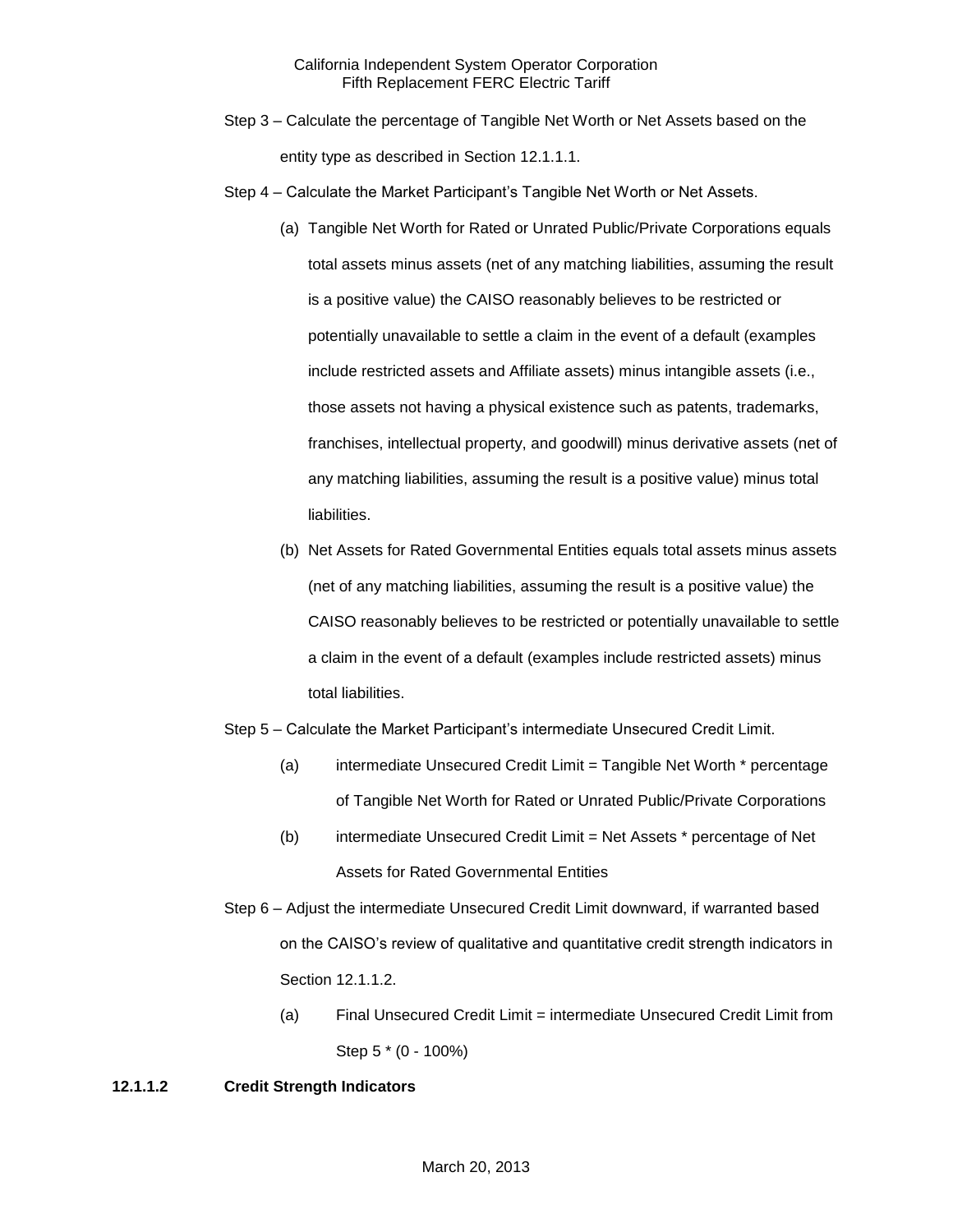In determining a Market Participant's Unsecured Credit Limit, the CAISO may rely on information gathered from financial reporting agencies, the general/financial/energy press, and provided by the Market Participant to assess its overall financial health and its ability to meet its financial obligations. Information considered by the CAISO in this process may include the following qualitative factors:

- (a) Applicant's history;
- (b) Nature of organization and operating environment;
- (c) Management;
- (d) Contractual obligations;
- (e) Governance policies;
- (f) Financial and accounting policies;
- (g) Risk management and credit policies;
- (h) Market risk including price exposures, credit exposures and operational exposures;
- (i) Event risk;
- (j) The state or local regulatory environment; and
- (k) Affiliate disclosure information provided pursuant to this CAISO Tariff, including Sections 4.14.2.1, 12.1.1, 39.9, and/or 39.11.1.

Material negative information in these areas may result in a reduction of up to one hundred percent (100%) in the Unsecured Credit Limit that would otherwise be granted based on the six-step process described in Section 12.1.1.1. A Market Participant, upon request, will be provided a written analysis as to how the provisions in Section 12.1.1.1 and this section were applied in setting its Unsecured Credit Limit.

# **12.1.1.3 Financial Statements**

Market Participants requesting unsecured credit are required to provide financial statements so that a credit review can be completed. Based on availability, the Market Participant must submit a financial statement for the most recent financial quarter, as well as audited financial statements for the most recent three fiscal years, or the period of existence of the Market Participant, if shorter, to the CAISO or the CAISO's designee. If audited financial statements are not available, financial statements, as described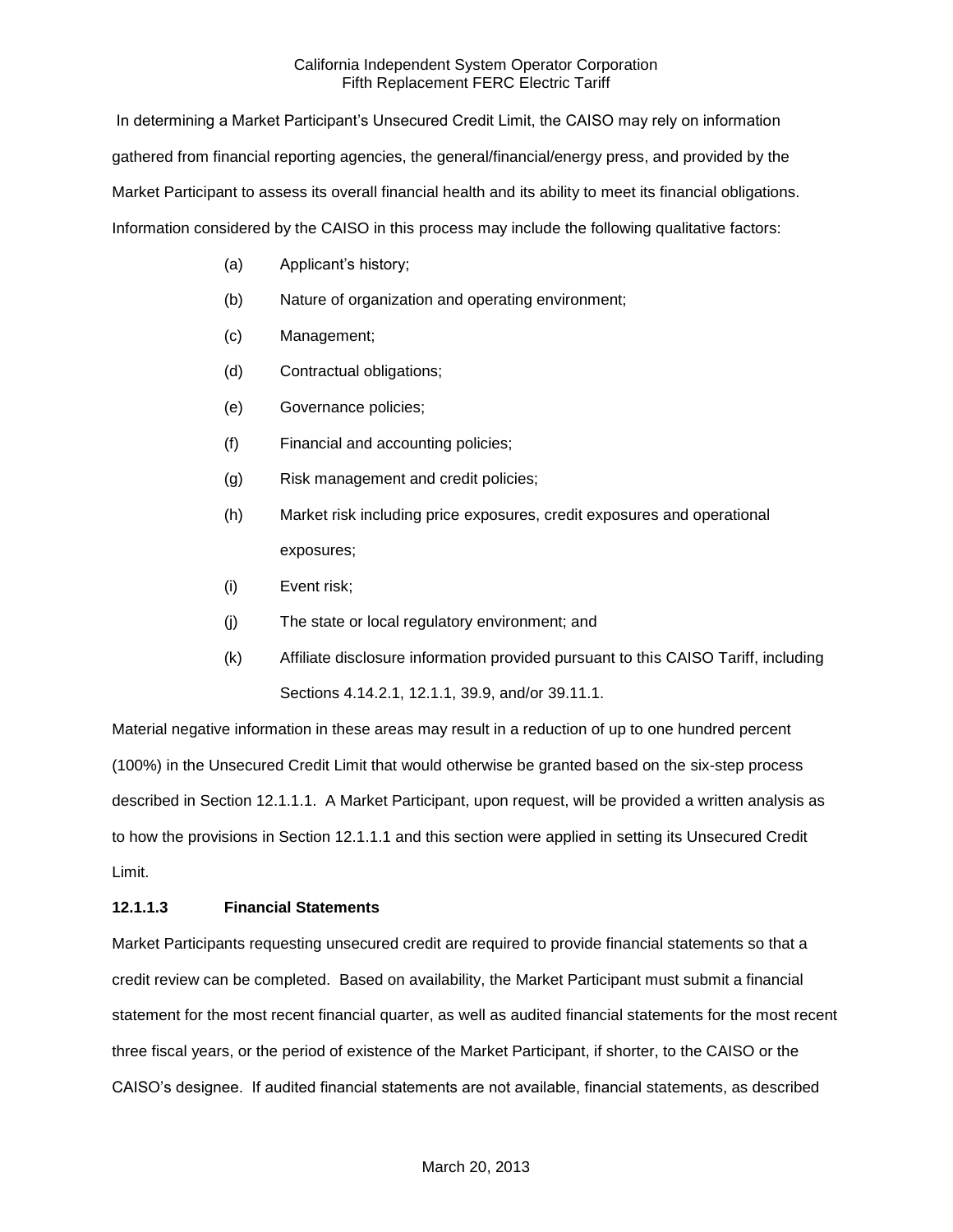below, should be submitted, signed and attested to by an officer of the Market Participant as a fair representation of the financial condition of the Market Participant in accordance with generally accepted accounting principles. The information should include, but is not limited to, the following:

- (a) If publicly traded:
	- (i) Annual and quarterly reports on Form 10-K and Form 10-Q, respectively
	- (ii) Form 8-K reports, if any
- (b) If privately held or governmentally owned:
	- (i) Management's discussion & analysis (if available)
	- (ii) Report of independent accountants (if available)
	- (iii) Financial statements, including:
		- Balance sheet
		- Income statement
		- Statement of cash flows
		- Statement of stockholder's equity
	- (iv) Notes to financial statements

If the above information is available electronically on the internet, the Market Participant may indicate in written or electronic communication where such statements are located for retrieval by the CAISO or the CAISO's designee.

# **12.1.1.4 Determination of Unsecured Credit Limits for Affiliates**

If any Market Participant requesting or maintaining an Unsecured Credit Limit is affiliated with one or more other entities subject to the credit requirements of this Section 12, the CAISO may consider the overall creditworthiness and financial condition of such Affiliates when determining the applicable Unsecured Credit Limit. The maximum Unsecured Credit Limit specified in Section 12.1.1 applies to the combined activity of such Affiliates.

# **12.1.1.5 Notification of Material Change in Financial Condition**

Each Market Participant shall notify the CAISO in writing of a Material Change in Financial Condition, within five (5) Business Days of when the Material Change in Financial Condition is known or reasonably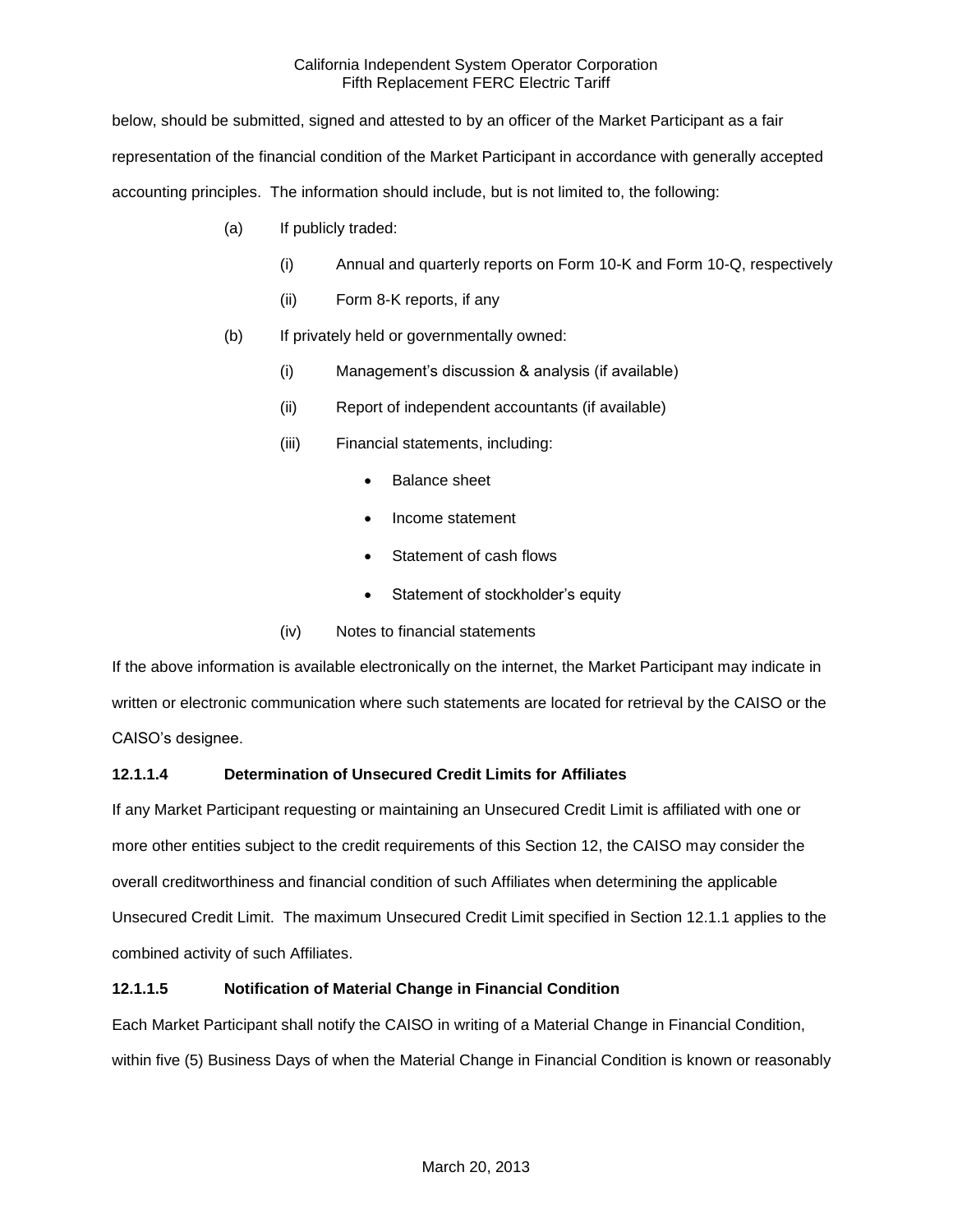should be known by the Market Participant. Examples of a Material Change of Financial Condition may include, but are not limited to:

- a) A credit agency or Moody's Analytics equivalent rating downgrade to below investment grade;
- b) Being placed on a negative credit watch list by a major rating agency;
- c) A bankruptcy filing;
- d) Insolvency;
- e) The filing of a material lawsuit that could significantly and adversely affect past, current, or future financial results;
- f) Restatement of one or more financial statements for a prior year in a way that reduces the amount of unsecured credit that was previously provided;
- g) A default in another organized market for which any cure period has expired; or
- h) Any change in the financial condition of the Market Participant that exceeds a five (5) percent reduction in the Market Participant's Tangible Net Worth or Net Assets for the Market Participant's preceding fiscal year, calculated in accordance with generally accepted accounting practices.

The provision to the CAISO of a copy of a Form 10-K, Form 10-Q, or Form 8-K filed with the U.S. Securities and Exchange Commission shall satisfy the requirement of notifying the CAISO of such Material Change in Financial Condition if such Material Change in Financial Condition is identified in the Form 10-K, Form 10-Q, or Form 8-K. Alternatively, the Market Participant may direct the CAISO to the location of the information on their company website or the website of the U.S. Securities & Exchange Commission.

# **12.1.2 Financial Security And Financial Security Amount**

A Market Participant that does not have an Unsecured Credit Limit, or that has an Unsecured Credit Limit that is less than its Estimated Aggregate Liability, shall post Financial Security that is acceptable to the CAISO and that is sufficient to ensure that its Aggregate Credit Limit (i.e., the sum of its Unsecured Credit Limit and Financial Security Amount) is equal to or greater than its Estimated Aggregate Liability. The Financial Security posted by a Market Participant may be any combination of the following types of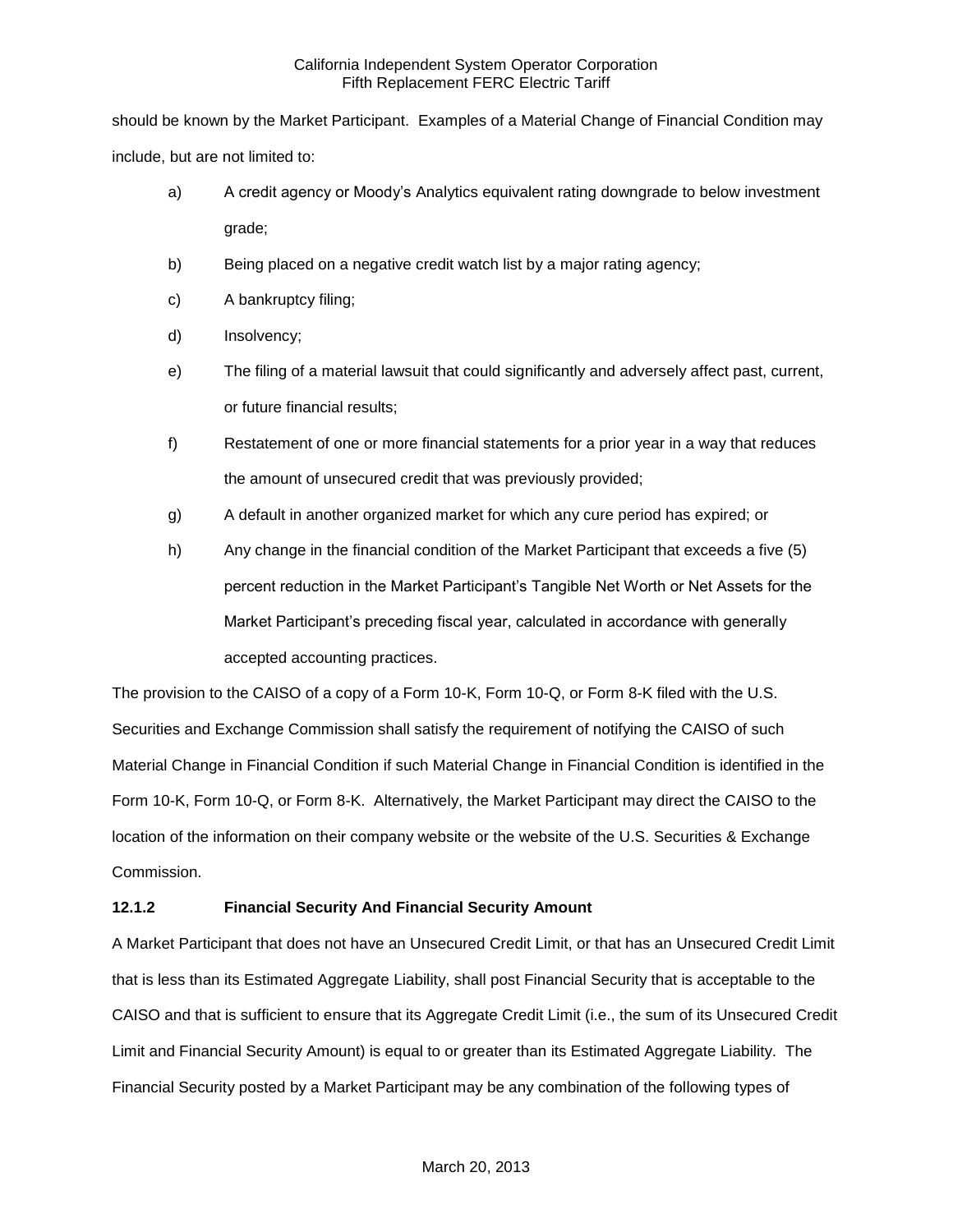Financial Security provided in favor of the CAISO and notified to the CAISO under Section 12.3:

- (a) an irrevocable and unconditional letter of credit issued by a bank or financial institution that is reasonably acceptable to the CAISO; or
- (b) a prepayment to the CAISO.

Financial Security instruments as listed above shall be in such form as the CAISO may reasonably require from time to time by notice to Market Participants, or in such other form as has been evaluated and approved as reasonably acceptable by the CAISO. The CAISO shall publish and maintain standardized forms related to the types of Financial Security listed above on the CAISO Website. The CAISO shall require the use of standardized forms of Financial Security to the greatest extent possible.

#### **12.1.2.1 Additional Procedures Regarding Certain Types of Financial Security**

Prepayments to the CAISO will be held in an interest-bearing account or another investment acceptable to the Market Participant and the CAISO, and interest on the investment will accrue at the rate as provided for in the investment. Interest will accrue to the Market Participant's benefit and will be added to the Market Participant's prepayment account on a monthly basis. Due to the additional administrative effort involved in tracking and posting interest on such prepayments, the use of this option is not encouraged.

# **12.1.2.2 Process for Evaluating Requests to Use Non-Standardized Forms of Financial Security**

A Market Participant that seeks permission to use a form for Financial Security other than one or more of the standardized forms posted on the CAISO Website shall seek such permission in a written request to the CAISO that explains the basis for the use of such non-standardized form. The CAISO shall have ten (10) Business Days from receipt of such request to evaluate it and determine whether it will be approved as reasonably acceptable. If the CAISO does not respond to such request within the ten (10) Business Day period, the request shall be deemed to have been denied. Until and unless the CAISO approves the use of a non-standardized form for Financial Security, the Market Participant that submitted such request shall be required to use one of the standardized forms for Financial Security described in this Section 12.1.2.

## **12.1.2.3 Expiration of Financial Security**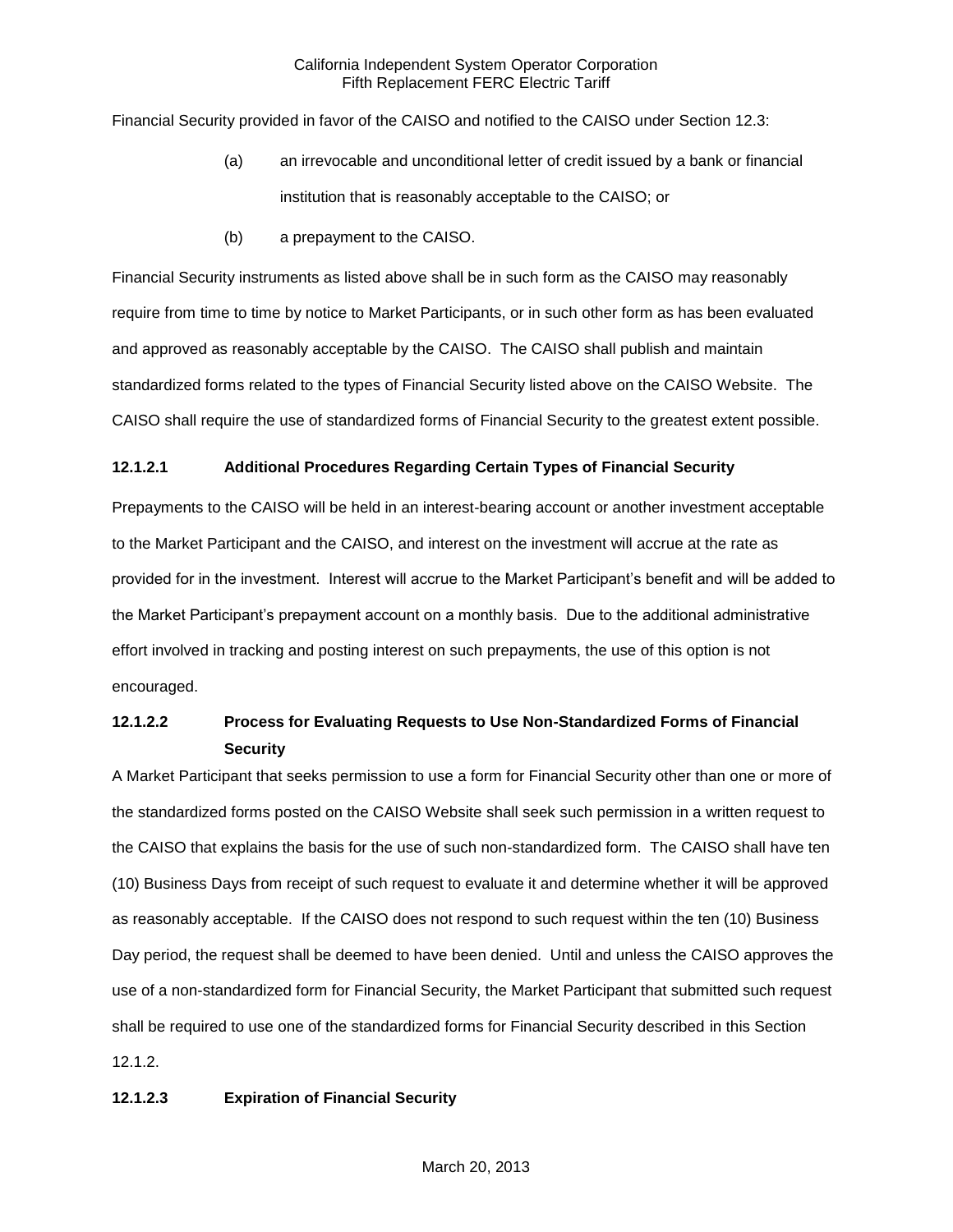Each Market Participant shall ensure that the financial instruments it uses for the purpose of providing Financial Security will not expire and thereby cause the Market Participant's Aggregate Credit Limit to fall below the Market Participant's Estimated Aggregate Liability. The CAISO will treat a financial instrument that does not have an automatic renewal provision and that is not renewed or replaced within seven (7) days of its date of expiration as being out of compliance with the standards for Financial Security contained in this Section 12 and will deem the value of such financial instrument to be zero, and will draw upon such Financial Security prior to its stated expiration if deemed necessary by the CAISO.

## **12.1.2.4 Risk of Loss of Financial Security Amounts Held and Invested by the CAISO**

In accordance with the CAISO's investment policy, the CAISO will invest each Financial Security Amount of a Market Participant only in bank accounts, money market accounts, and/or U.S. Treasury/Agency securities unless a specific written request is received from the Market Participant for a different type of investment and the CAISO provides its written consent to such alternative investment. A Market Participant that provides a Financial Security Amount that is held and invested by the CAISO on behalf of the Market Participant will bear all risks that such Financial Security Amount will incur a loss of principal and/or interest as a result of the CAISO's investment of such Financial Security Amount.

# **12.1.3 Estimated Aggregate Liability**

The CAISO will periodically calculate the Estimated Aggregate Liability of each Market Participant, based on all charges and settlement amounts for which such Market Participant is liable or reasonably anticipated by the CAISO to be liable for pursuant to the CAISO Tariff. The Estimated Aggregate Liability for each Market Participant shall be determined and applied by the CAISO consistent with the procedures set forth in the applicable Business Practice Manual. The CAISO shall upon request provide each Market Participant with information concerning the basis for the CAISO's determination of its Estimated Aggregate Liability, and the CAISO's determination may be disputed in accordance with the procedures set forth in the applicable Business Practice Manual. The CAISO shall compare each Market Participant's Estimated Aggregate Liability against its Aggregate Credit Limit on a periodic basis.

## **12.1.3.1 Calculation of Estimated Aggregate Liability**

**12.1.3.1.1 Calculation of the EAL Amount**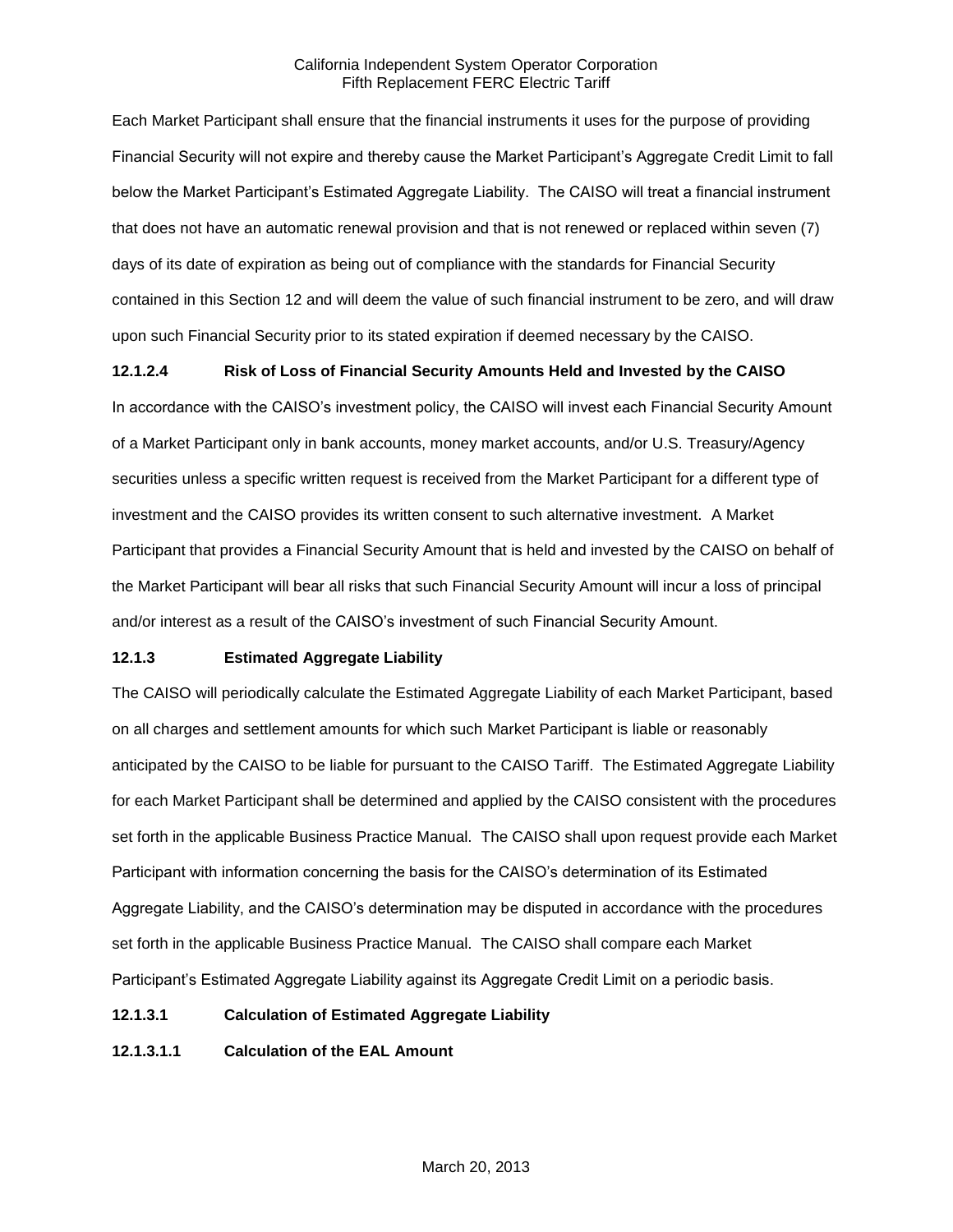Except as described in Section 12.1.3.1.2, the CAISO shall use the method described in this Section 12.1.3.1.1 to calculate each Market Participant's Estimated Aggregate Liability (EAL). The Estimated Aggregate Liability represents the amount owed to the CAISO for all unpaid obligations, specifically, the obligations for the number of Trading Days outstanding at a given time based on the CAISO's Payments Calendar plus five (5) Trading Days based on the allowable period for Market Participants to respond to CAISO requests for additional Financial Security collateral (two (2) Business Days), and other liabilities including the value of a Market Participant's CRR portfolio, if negative. The charges the CAISO shall use to calculate Estimated Aggregate Liability shall be charges described or referenced in the CAISO Tariff. The CAISO shall calculate the Estimated Aggregate Liability for each Market Participant by aggregating the following obligations, including CRR liabilities even though such liabilities are secured separately:

- (a) invoiced amounts, i.e., any published but unpaid amounts on Invoices;
- (b) published amounts, i.e., amounts for Trading Days for which Settlement Statements have been issued;
- (c) estimated amounts, i.e., amounts based on estimated Settlement amounts calculated by the Settlement system using estimated meter data, and other available operational data;
- (d) extrapolated amounts, i.e., amounts calculated for Trading Days for which neither actual nor estimated Settlement Statements have been issued;
- (e) CRR portfolio value, i.e., the prospective value of the CRR portfolio, if negative, as described in Section 12.6.3;
- (f) CRR Auction limit, i.e., the maximum credit limit for participation in a CRR Auction;
- (g) CRR Auction awards (prior to invoicing), i.e., amounts to cover winning offers at the completion of the CRR Auction bur prior to invoicing;
- (h) Estimated Aggregate Liability adjustments resulting from Virtual Bid Submission Charges and the submission of Virtual Bids and/or receipt of Virtual Awards pursuant to Section 12.8;
- (i) past-due amounts, i.e., any unpaid or past due amounts on Invoices;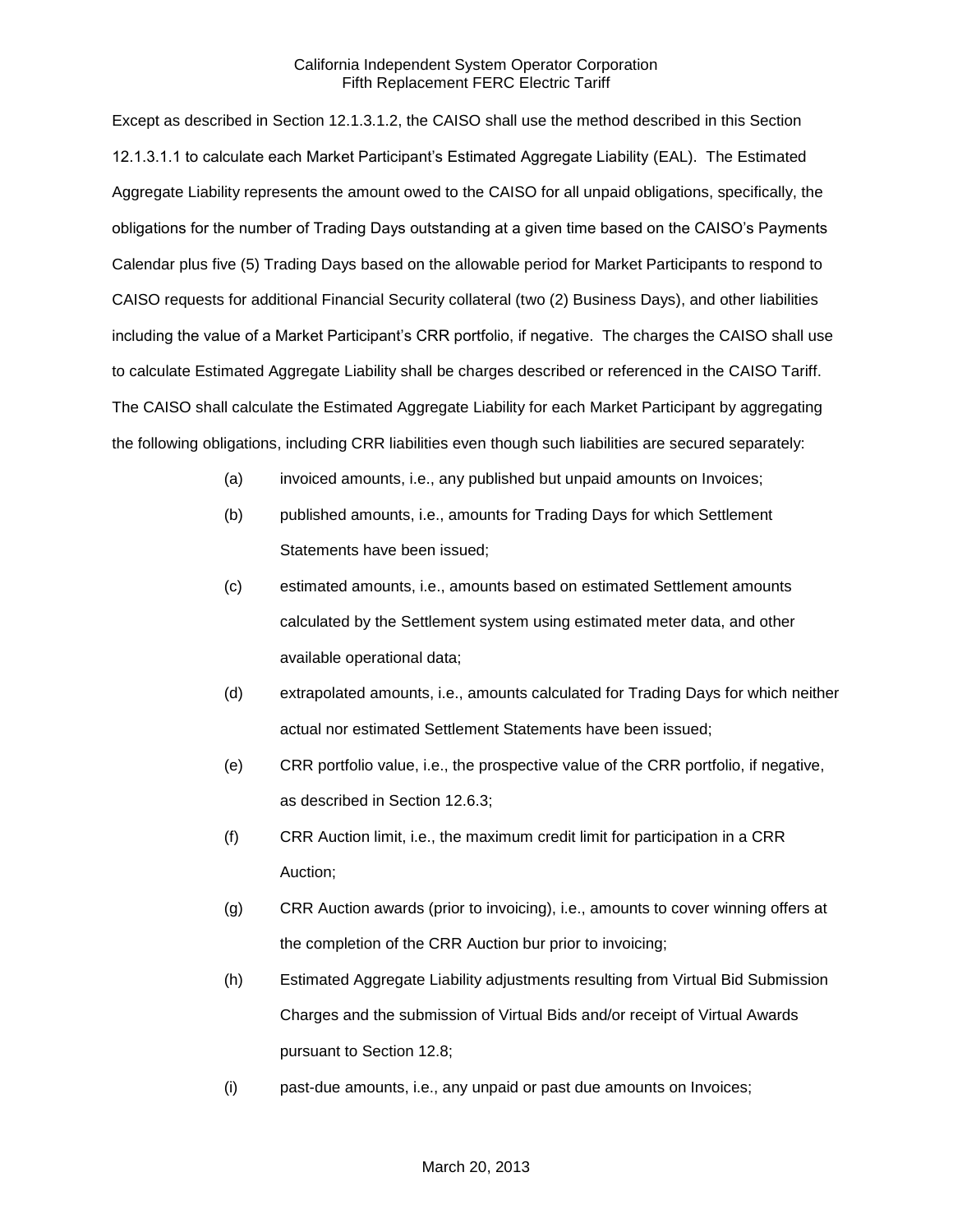- (j) FERC Annual FERC Charges, i.e., FERC Annual Charges for a Market Participant that has elected to pay such amounts on an annual basis that are owed and outstanding and not already captured in any other component of Estimated Aggregate Liability;
- (k) WAC Charges, i.e., WAC amounts for the current year or future years as specified in Section 36.9.2;
- (l) Estimated Aggregate Liability adjustments, i.e., adjustments that may be necessary as a result of analysis performed as a result of Section 12.4.2; and
- (m) extraordinary adjustments, i.e., adjustments to Settlement amounts related to FERC proceedings, if known and estimated by the CAISO, as described in Section 12.1.3.1.3.

For a Market Participant that maintains multiple BAID numbers, the Estimated Aggregate Liability of the Market Participant as a legal entity shall be calculated by summing the Estimated Aggregate Liabilities for all such BAID numbers and comparing the sum of the Estimated Aggregate Liabilities to the Aggregate Credit Limit of the Market Participant. Market Participants may recommend changes to the liability estimates produced by the CAISO's Estimated Aggregate Liability calculation through the dispute procedures described in Section 12.4.2.

# **12.1.3.1.2 Calculation Methodology Applicable to New Market Participants**

Each new Market Participant (and each Market Participant that has previously been inactive) is required to have an initial Aggregate Credit Limit that is sufficient to cover a minimum of forty-five (45) Trading Days of estimated obligations. This initial credit requirement is based on anticipated transactions in the CAISO Markets, and shall be considered to be equal to the Market Participant's Estimated Aggregate Liability until the CAISO obtains sufficient data from its automated calculation of Estimated Aggregate Liability as described in Section 12.1.3.1.1 to begin relying on that calculation.

- **12.1.3.1.3 Special Circumstances**
- **12.1.3.1.3.1 Daily Adjustments and Disputes**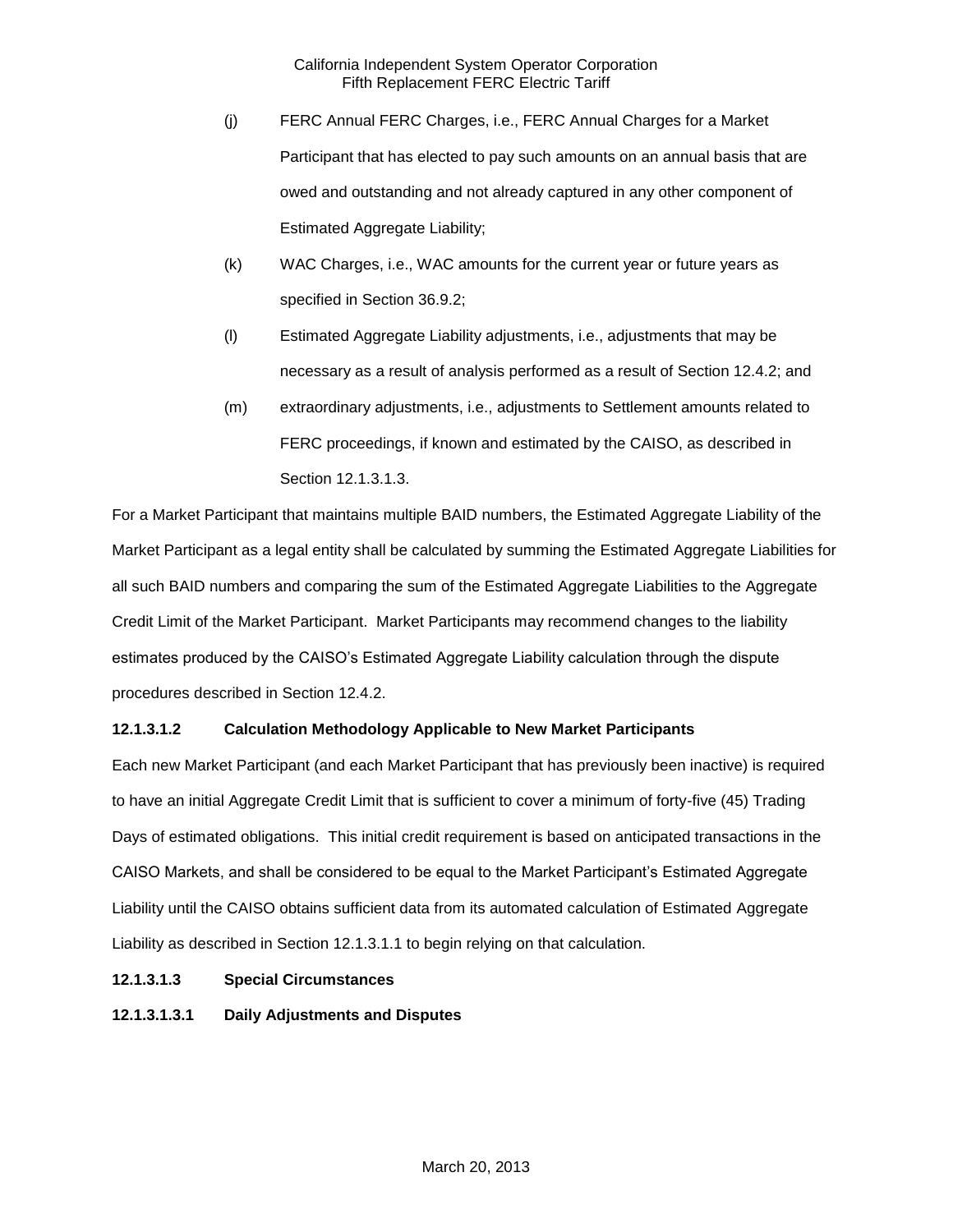Charges associated with daily adjustments and disputes that are regularly calculated by the CAISO Settlement system will be included in the CAISO's determinations of Estimated Aggregate Liability as the charges are calculated.

# **12.1.3.1.3.2 FERC Refund Orders**

The CAISO will assess its ability to reasonably calculate the charges associated with a refund before the CAISO's Settlement system is re-run. If the CAISO can reasonably apportion the refund charges to specific Market Participants, it will include the amounts in its calculation of Estimated Aggregate Liability for those Market Participants and will request Financial Security from them accordingly. If the CAISO determines that complexities of a FERC refund order preclude the CAISO from reasonably being able to include refunds in its calculation of Estimated Aggregate Liability, the CAISO will not request Financial Security associated with the required refunds until the refunds are processed through the CAISO Settlement system. However, if feasible, the CAISO will make available to Market Participants, for informational purposes only, an aggregate forecast of the effect that providing the refunds will have on the CAISO's calculation of Estimated Aggregate Liability.

## **12.1.3.1.3.3 CAISO ADR Procedures**

The CAISO will handle transactions associated with the CAISO ADR Procedures in the same manner as transactions associated with refunds provided pursuant to Section 12.1.3.1.3.2.

## **12.2 Review Of Creditworthiness**

The CAISO may review the creditworthiness of any Market Participant that delays or defaults in making payments due under the CAISO Tariff and, as a consequence of that review, may require such Market Participant, whether or not it has an Unsecured Credit Limit, to provide credit support in the form of any of the following types of Financial Security:

- (a) an irrevocable and unconditional letter of credit by a bank or financial institution reasonably acceptable to the CAISO; or
- (b) a prepayment to the CAISO.

The CAISO may require the Market Participant to maintain such Financial Security for at least one (1) year from the date of such delay or default.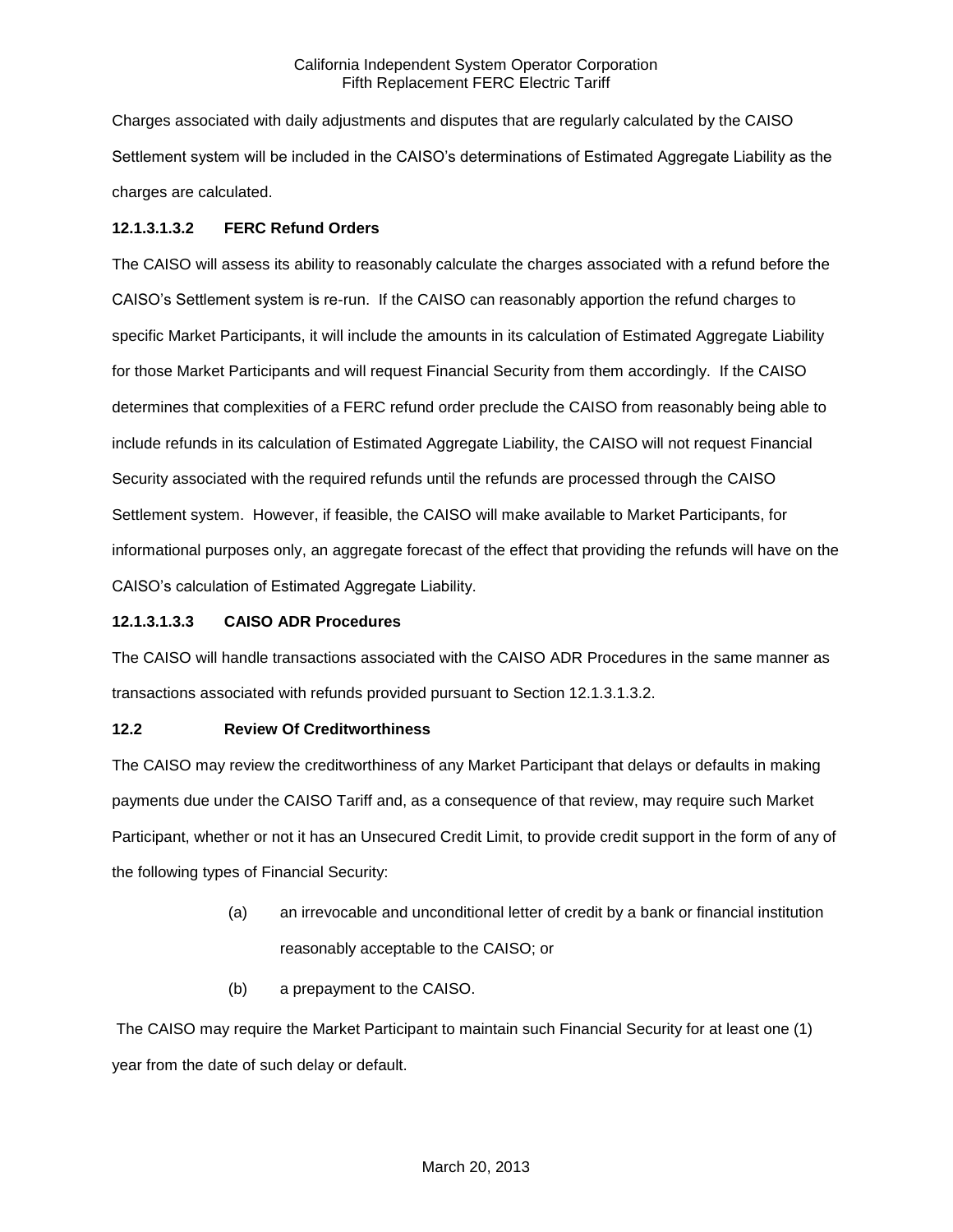#### **12.3 Posting And Releases Of Financial Security**

Each Market Participant required to provide a Financial Security Amount under Section 12.1.2 shall notify the CAISO of the initial Financial Security Amount that it wishes to provide at least fifteen (15) days in advance and shall ensure that the CAISO has received such Financial Security Amount prior to the date the Market Participant commences activity through the CAISO, or the date the CRR Holder or Candidate CRR Holder participates in the applicable auction of CRRs. A Market Participant may at any time increase its Financial Security Amount by providing additional Financial Security in accordance with Section 12.1.2. A Market Participant may request that its Financial Security Amount be reduced or released by making its request not fewer than fifteen (15) days prior to the date on which the reduction or release is requested to occur. The CAISO shall evaluate the request and inform the Market Participant within ten (10) Business Days either that a reduction or release of the Financial Security Amount is permissible, that a reduction or release of the Financial Security Amount is impermissible, or that the CAISO requires more information from the Market Participant in order to make its determination. The CAISO may decline to reduce or release a Financial Security Amount or may release a lesser amount for any of the following reasons:

- (a) The Estimated Aggregate Liability for the Market Participant cannot be accurately determined due to a lack of supporting Settlement charge information.
- (b) The most recent liabilities of the Market Participant are volatile to a significant degree and a reduction or release of the Financial Security Amount would present a high likelihood that, after the Financial Security Amount was reduced or released, the Estimated Aggregate Liability for the Market Participant, as calculated by the CAISO, would exceed its Aggregate Credit Limit.
- (c) The Market Participant has provided notice or otherwise demonstrated that it is terminating or significantly reducing its participation in the CAISO Markets. The CAISO may retain a portion of the Financial Security Amount to ensure that the Market Participant is adequately secured with respect to pending liabilities that relate to Settlement re-runs or other liabilities for which the Market Participant may be responsible under this CAISO Tariff.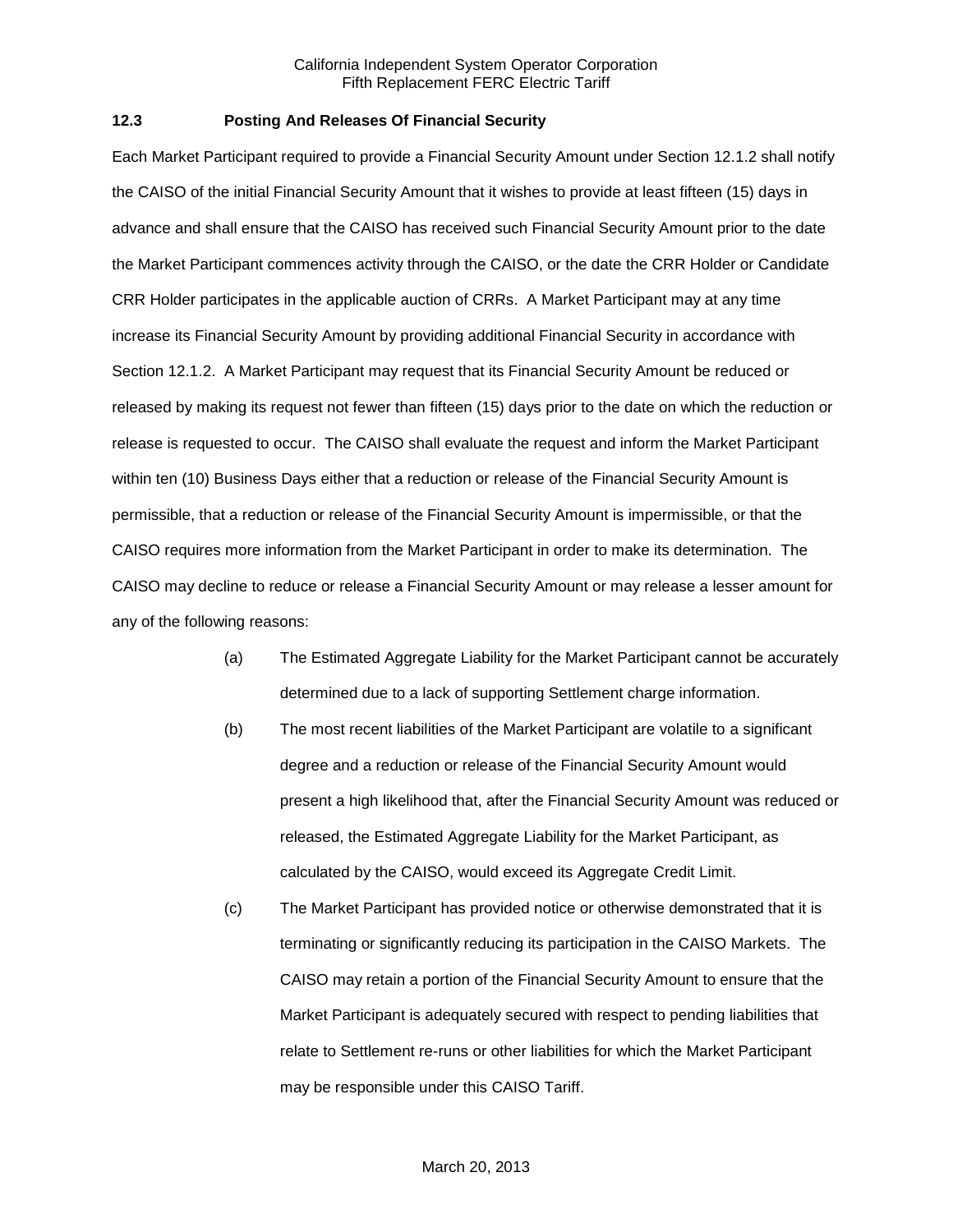## **12.3.1 Self-Supply Of UDC Demand**

Notwithstanding anything to the contrary in the CAISO Tariff, a Scheduling Coordinator or UDC that is an Original Participating Transmission Owner or is a Scheduling Coordinator for an Original Participating Transmission Owner shall not be precluded by Section 12.3 from scheduling transactions that serve a UDC's Demand from

- (1) a resource that the UDC owns; and
- (2) a resource that the UDC has under contract to serve its Demand.

## **12.4 Calculation Of Ongoing Financial Security Requirements**

Following the date on which a Market Participant commences trading, if the Market Participant's Estimated Aggregate Liability, as calculated by the CAISO, at any time exceeds its Aggregate Credit Limit, the CAISO shall direct the Market Participant to post an additional Financial Security Amount within two (2) Business Days that is sufficient to ensure that the Market Participant's Aggregate Credit Limit is at least equal to its Estimated Aggregate Liability. The CAISO shall also notify a Market Participant if at any time its Estimated Aggregate Liability exceeds ninety (90) percent of its Aggregate Credit Limit. For the purposes of calculating the Market Participant's Estimated Aggregate Liability, the CAISO shall include (1) outstanding charges for Trading Days for which Settlement data is available, and (2) an estimate of charges for Trading Days for which Settlement data is not yet available. To estimate charges for Trading Days for which Settlement data is not yet available, the CAISO will consider available historical Settlement data, and other available operational and market data as described in the applicable Business Practice Manual.

## **12.4.1 Resolution Of A CAISO Request For Additional Security Amount**

A Market Participant has two (2) Business Days to resolve a CAISO request for additional Financial Security. Within the two (2) Business Days, the Market Participant must either demonstrate to the CAISO's satisfaction that the CAISO's Financial Security request is entirely or partially unnecessary, or post the required Financial Security Amount calculated by the CAISO. If the CAISO and the Market Participant are unable to agree on the appropriate level of Financial Security during the two (2) Business Day review period, the Market Participant must post the additional Financial Security and may continue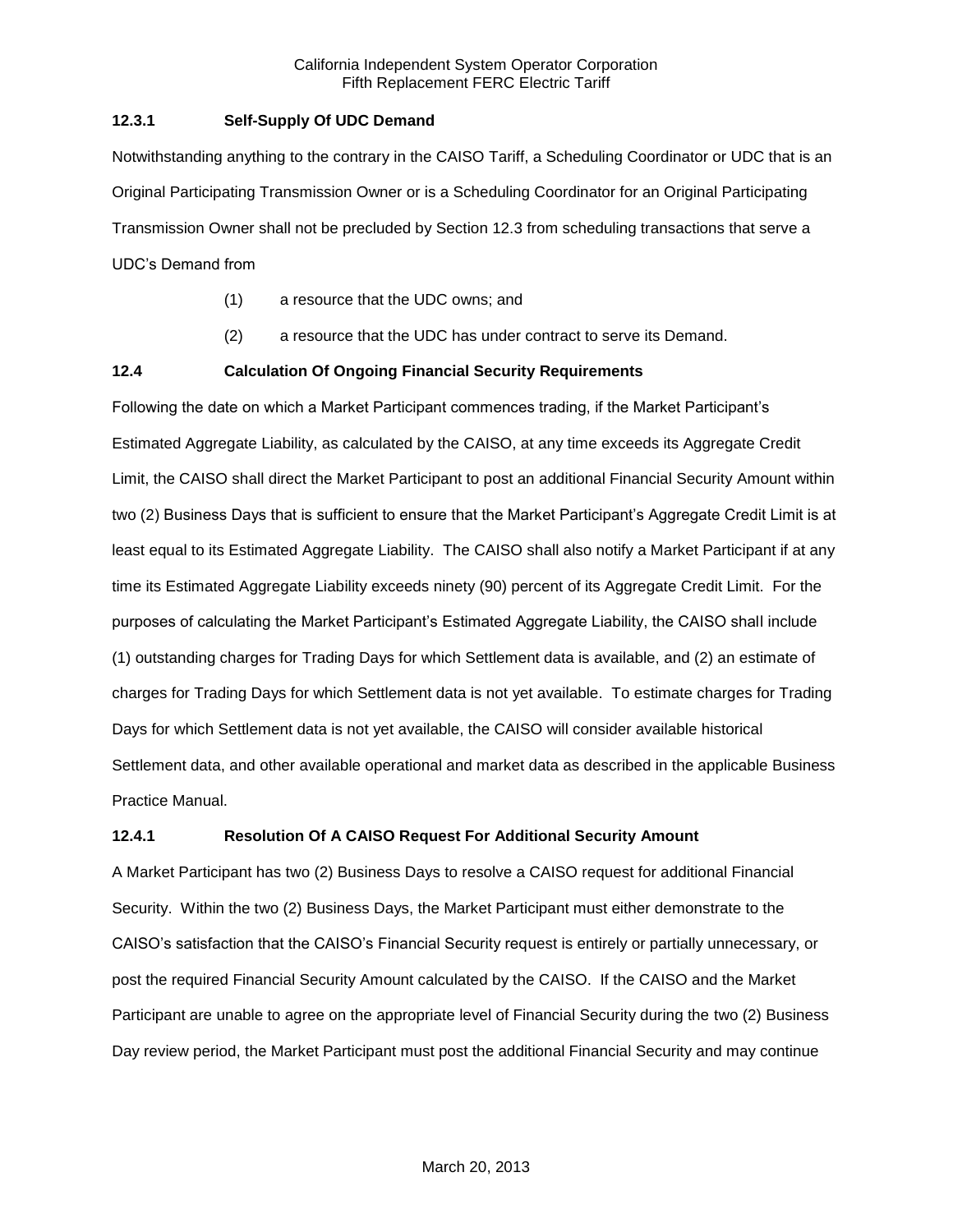with the dispute process described in Section 12.4.2. Any excess Financial Security Amounts will be returned to the Market Participant if the dispute process finds in favor of the Market Participant.

# **12.4.2 Dispute Process For A Request For Additional Security Amount**

Market Participants may dispute the Estimated Aggregate Liability calculated by the CAISO and, as a result, the CAISO may reduce or cancel a requested Financial Security adjustment. The following steps are required for a Market Participant to dispute a Financial Security request resulting from the CAISO's calculation of Estimated Aggregate Liability:

- (1) Request by the Market Participant to review the CAISO calculation.
- (2) A reasonable and compelling situation presented, as determined by the Market Participant's CAISO client representative.
- (3) Documentation of facts and circumstances that evidence that the CAISO's calculation of Estimated Aggregate Liability results in an excessive and unwarranted Financial Security posting requirement.
- (4) Approval by the CAISO Manager and/or Director of Customer Services and Industry Affairs and approval by the CAISO Treasurer.
- (5) The CAISO may decline to adjust the initial Estimated Aggregate Liability, as calculated by the CAISO, if the Market Participant has had Financial Security shortfalls in the past twelve (12) months (i.e., it has been shown that the Market Participant's Aggregate Credit Limit at times during the preceding twelve (12) months has been insufficient to cover the Market Participant's Estimated Aggregate Liability).

In no such case shall a CAISO request for increased Financial Security remain outstanding for more than two (2) Business Days. Either the above process is to be completed within two (2) Business Days from the date of the CAISO request for additional Financial Security, or the Market Participant is to post additional Financial Security within the two (2) Business Days and continue this process, which may result in a return of posted Financial Security back to the Market Participant if the results of the dispute process are found to favor the Market Participant.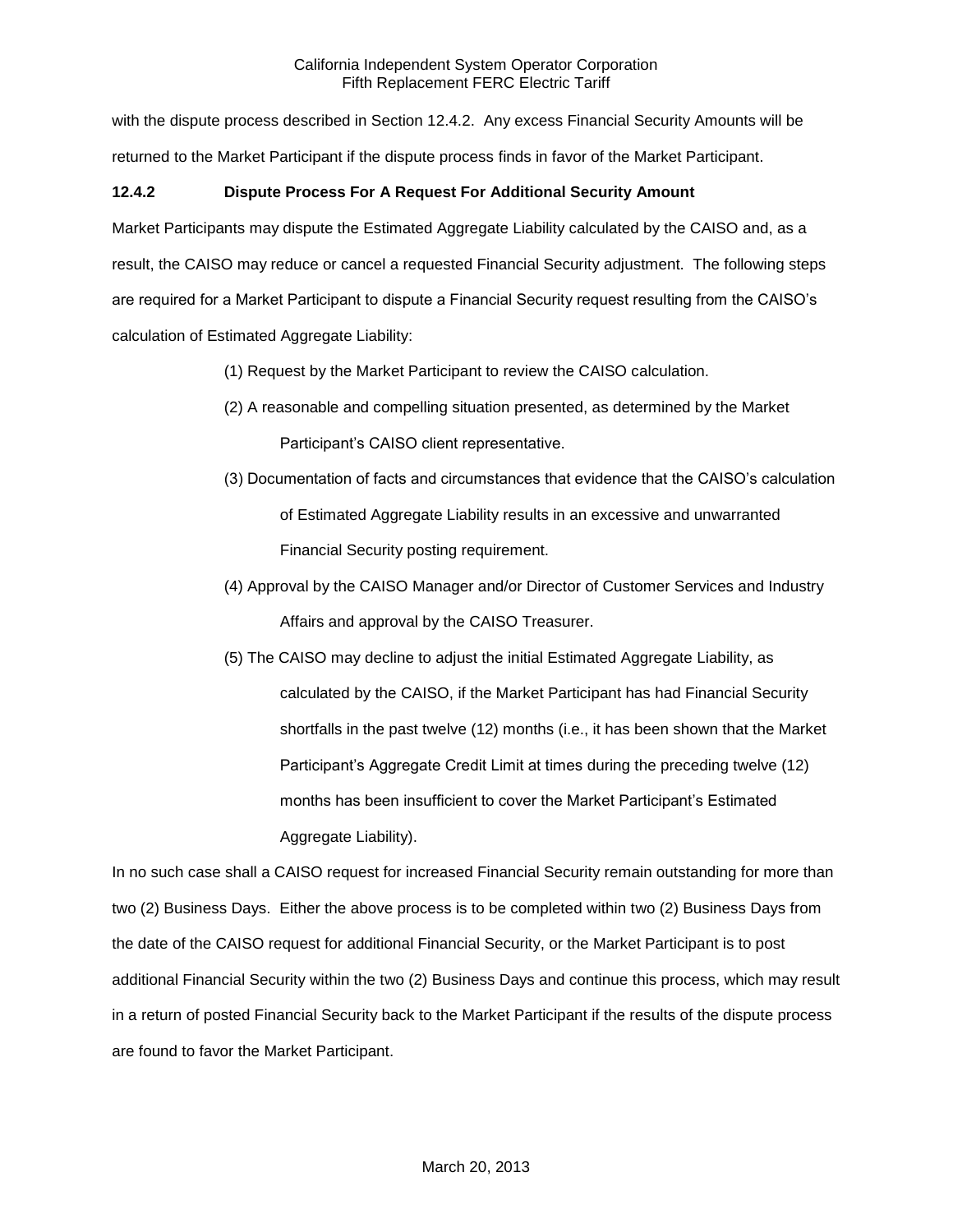Factors for consideration in the event this dispute process is utilized include: weighing the risk of using the lower figure to the potential detriment of market creditors if the Market Participant is under-secured and defaults, against the desire not to impose additional potentially unwarranted costs on a Market Participant; equity and consistency of treatment of Market Participants in the dispute process; and the evidentiary value of the information provided by the Market Participant in the dispute process.

## **12.5 CAISO Enforcement Actions**

## **12.5.1 Under-Secured and Non-Compliant Market Participants**

If a Market Participant's Estimated Aggregate Liability, as calculated by the CAISO, at any time exceeds its Aggregate Credit Limit, or if a Market Participant fails to satisfy all of the minimum participation requirements set forth in Section 12.1 and does not cure that failure within thirty (30) days after notification of the failure by the CAISO, the CAISO may take any or all of the following actions:

- (a) The CAISO may withhold a pending payment distribution.
- (b) The CAISO may limit trading, which may include rejection of Bids, including Self-Schedules, rejection or cancellation of Inter-SC Trades in their entirety (i.e., both sides of the Inter-SC Trade) at any time, and/or limiting other CAISO Market activity, including limiting eligibility to participate in a CRR Allocation or CRR Auction. In such case, the CAISO shall notify the Market Participant of its action and the Market Participant shall not be entitled to participate in the CAISO Markets or CRR Auctions or submit further Bids, including Self-Schedules, or otherwise participate in the CAISO Markets until the Market Participant posts an additional Financial Security Amount that is sufficient to ensure that the Market Participant's Aggregate Credit Limit is at least equal to its Estimated Aggregate Liability.
- (c) The CAISO may require the Market Participant to post an additional Financial Security Amount in lieu of an Unsecured Credit Limit for a period of time.
- (d) The CAISO may restrict, suspend, or terminate the Market Participant's CRR Entity Agreement or any other service agreement.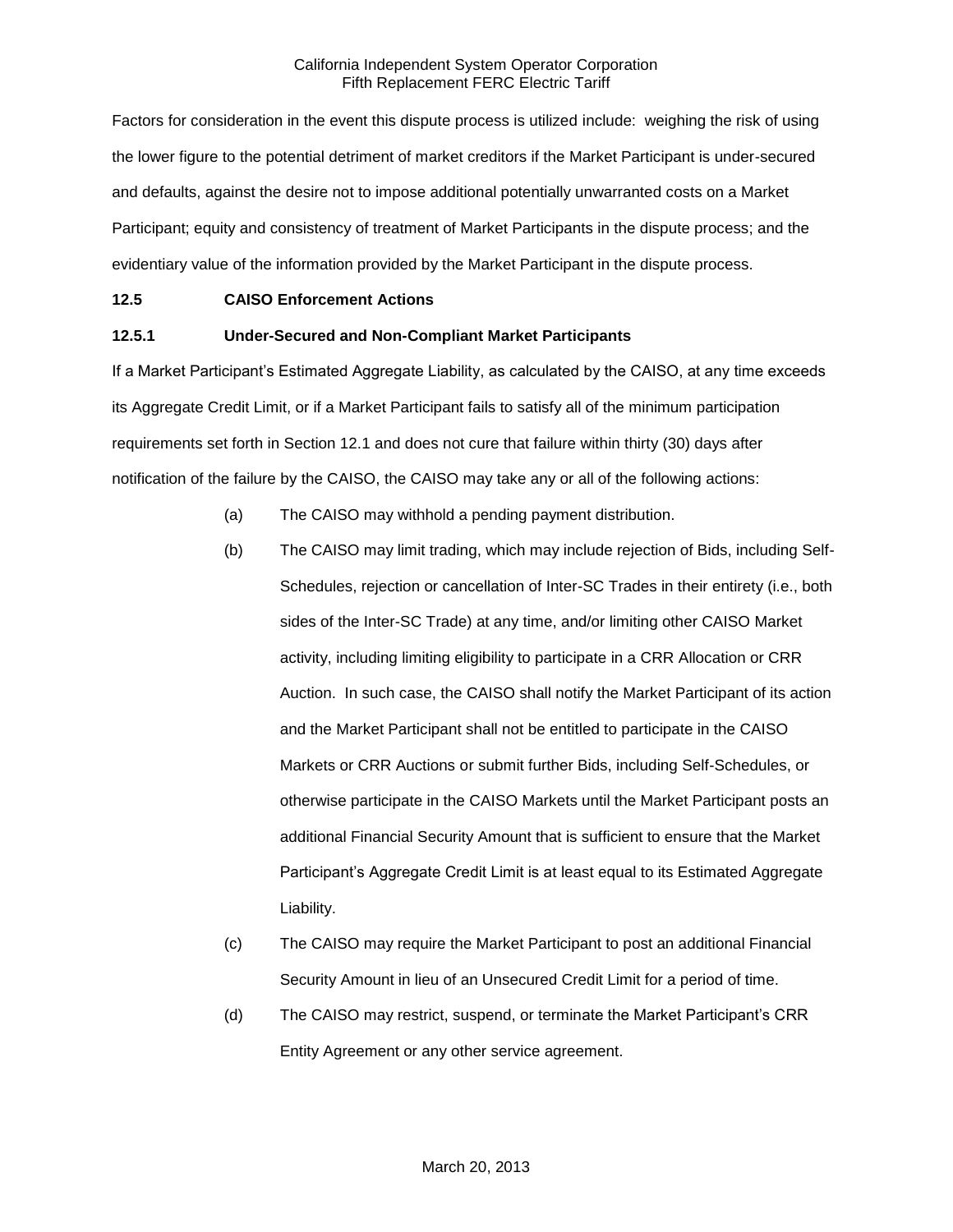- (e) The CAISO may resell the CRR Holder's CRRs in whole or in part, including any Long Term CRRs, in a subsequent CRR Auction or bilateral transaction, as appropriate.
- (f) The CAISO will not implement the transfer of a CRR if the transferee or transferor has an Estimated Aggregate Liability in excess of its Aggregate Credit Limit.

In addition, the CAISO may restrict or suspend a Market Participant's right to submit further Bids, including Self-Schedules, or require the Market Participant to increase its Financial Security Amount if at any time such Market Participant's potential additional liability for Imbalance Energy and other CAISO charges is determined by the CAISO to be excessive by comparison with the likely cost of the amount of Energy reflected in Bids or Self-Schedules submitted by the Market Participant.

## **12.5.2 Late Posting Of Financial Security**

Each Market Participant that is late in posting Financial Security within two (2) Business Days as required by Section 12.4 will be subject to the following enforcement actions:

- (a) After each of the first two (2) times during a rolling twelve (12) month period that a Market Participant is late in posting additional Financial Security within two (2) Business Days as required by Section 12.4, the CAISO will send the delinquent Market Participant a warning notice.
- (b) After the third time during a rolling twelve (12) month period that a Market Participant is late in posting additional Financial Security, the CAISO may require the Market Participant to post an additional Financial Security Amount that is as high as the highest level of the Market Participant's Estimated Aggregate Liability during the preceding twelve (12) months. The CAISO will hold such additional Financial Security Amount for no fewer than twelve (12) months following the month in which the Market Participant's third delinquency occurs, and the CAISO may then return to the Market Participant all or a portion of such additional Financial Security Amount if, during the intervening time, the Market Participant has timely posted all further additional Financial Security Amounts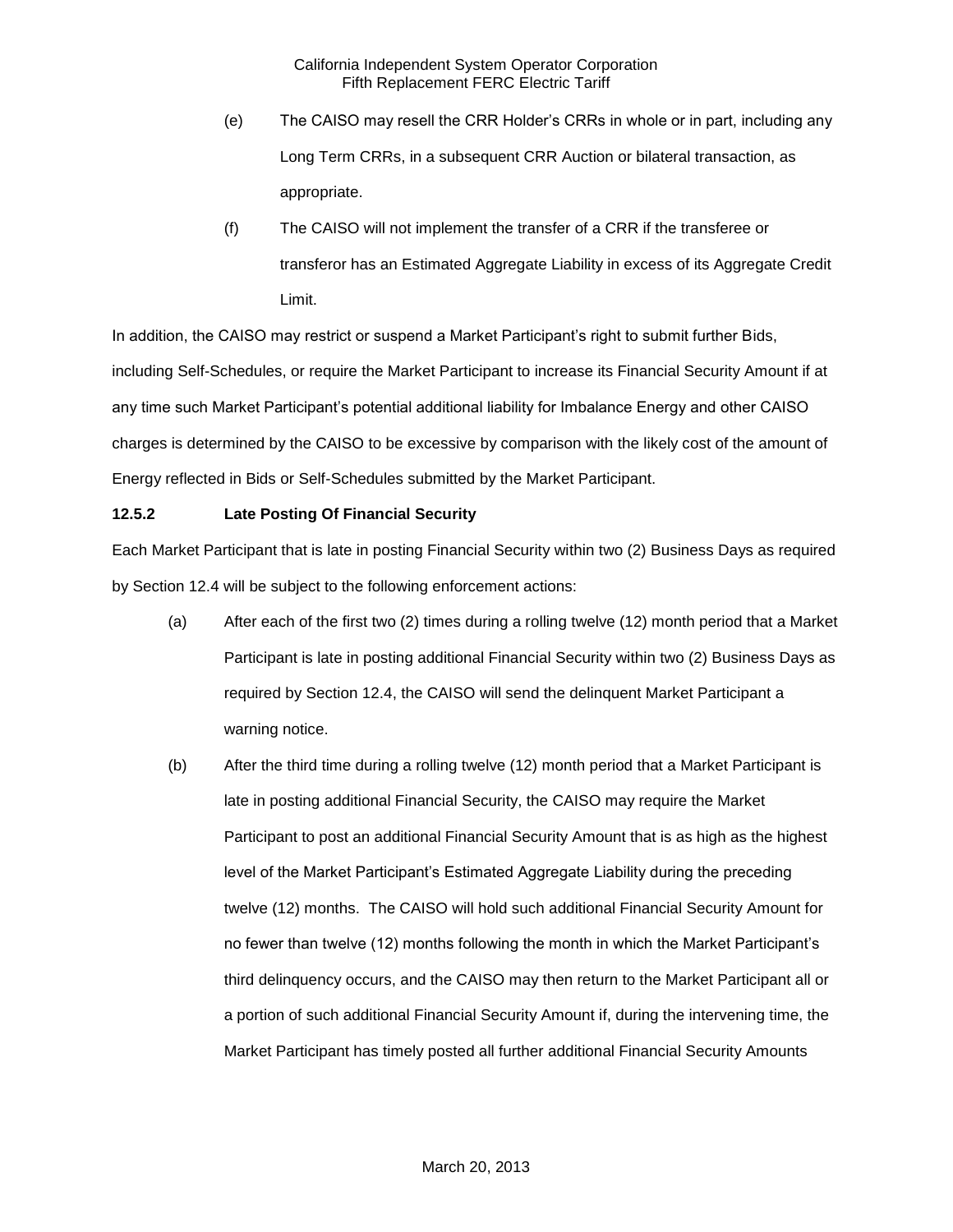requested by the CAISO and has timely paid all of the amounts set forth in the Invoices from the CAISO.

- (c) After the third time and each subsequent time during a rolling twelve (12) month period beginning no earlier than April 7, 2010 that a Market Participant is late in posting additional Financial Security, the CAISO will assess a penalty to the Market Participant equal to the greater of \$1,000 or two (2) percent of the additional Financial Security Amount that the Market Participant has been late in posting, up to a maximum amount of \$20,000 per each late posting for which the CAISO assesses a penalty pursuant to this Section 12.5.2(c). This penalty will be included in the next Invoice to the Market Participant. Penalty amounts collected by the CAISO pursuant to this Section 12.5.2(c) will be treated as set forth in Section 11.29.9.6.4.
- (d) After the fourth and any subsequent times during a rolling twelve (12) month period that a Market Participant is late in posting additional Financial Security, the CAISO may extend the time period that it holds all or a portion of the additional Financial Security Amount resulting from the Market Participant's third delinquency during a rolling twelve (12) month period as described in Section 12.5.2(b).
- (e) After the fifth time during a rolling twelve (12) month period beginning no earlier than April 7, 2010 that a Market Participant is late in posting additional Financial Security, the CAISO may, notwithstanding any other provision of the CAISO Tariff, (i) suspend any and all rights of the Market Participant under the CAISO Tariff, effective immediately after the CAISO sends written notice of the suspension to the Market Participant, and (ii) terminate any agreement entered into between the CAISO and the Market Participant that allows the Market Participant to participate in the CAISO Markets, effective upon the date the CAISO sends written notice of the termination to the Market Participant or upon the date established in accordance with FERC rules if FERC rules require the CAISO to file the notice of termination with FERC. If the CAISO sends a notice of suspension or termination to a Market Participant pursuant to this Section 12.5.2(e), the Market Participant will not have the right to prevent such suspension or termination by curing its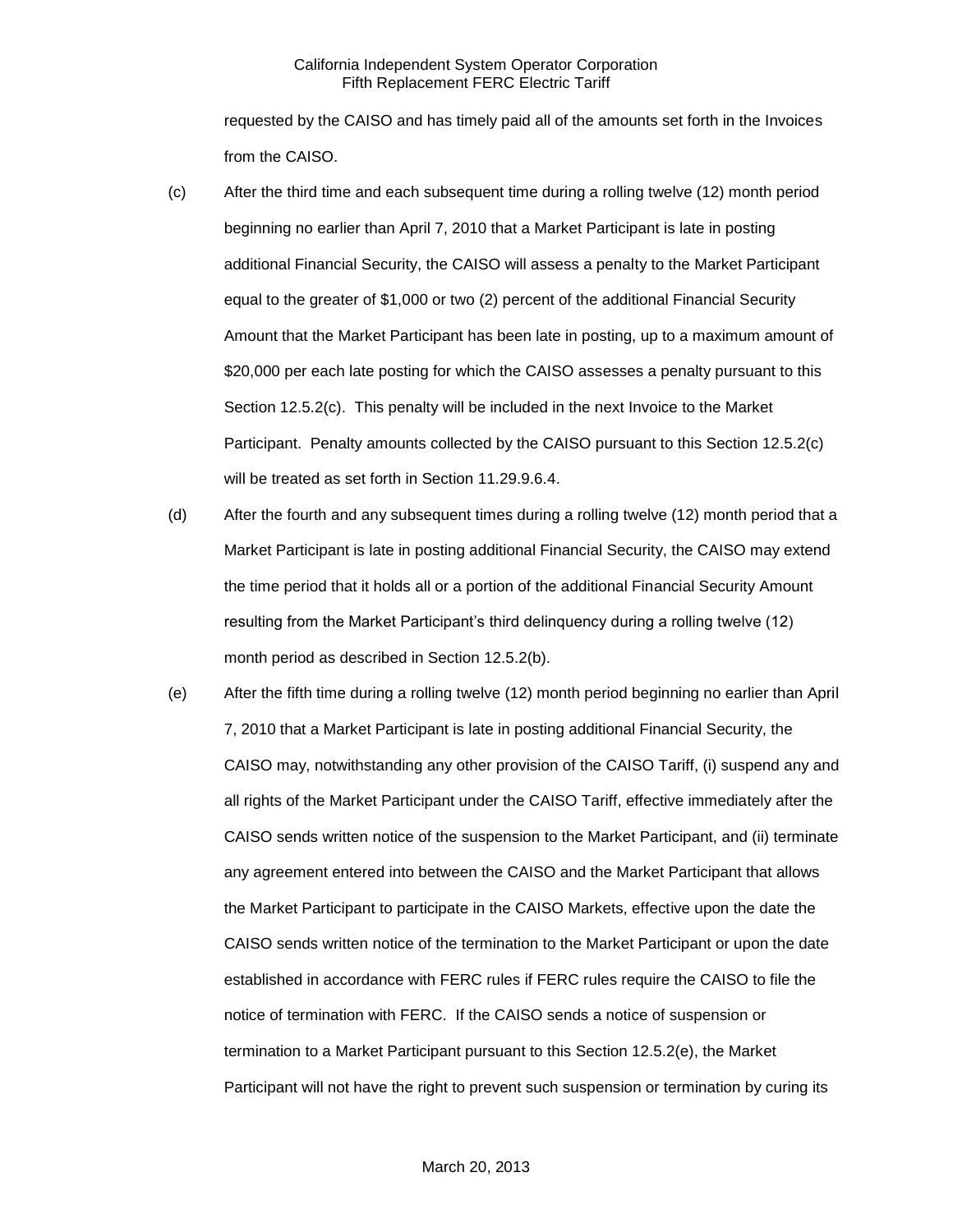late posting of additional Financial Security. The CAISO will, following termination of an agreement pursuant to this Section 12.5.2(e) and within thirty (30) days of being satisfied that no sums remain owing by the Market Participant under the CAISO Tariff, return or release to the Market Participant, as appropriate, any money or credit support provided by such Market Participant to the CAISO under Section 12.

(f) Any time that a Market Participant is late in posting additional Financial Security, the CAISO may also take other enforcement actions as described in this Section 12 and in the applicable Business Practice Manual, if deemed necessary by the CAISO to protect the financial integrity of the CAISO Markets.

## **12.6 Credit Obligations Applicable To CRRs**

#### **12.6.1 Credit Requirements For CRR Allocations**

Subject to applicable requirements of Section 36.9.2 concerning the prepayment of Wheeling Access Charges, Load Serving Entities eligible to participate in any CRR Allocation are not required to provide additional Financial Security in advance of a CRR Allocation.

## **12.6.2 Credit Requirements For CRR Auctions**

#### **12.6.2.1 Credit Requirements Applicable to an Entity Other than a Federal Agency**

To establish available credit for participating in any CRR Auction, each CRR Holder or Candidate CRR Holder that is not a federal agency must satisfy the credit requirements set forth in Section 12.1 and provide Financial Security using one or more of the forms identified in Section 12.2 (a) through (e) to secure the right to participate in the CAISO's CRR Auctions as set forth below. In order to participate in an annual CRR Auction, the CRR Holder or Candidate CRR Holder must have Financial Security using one or more of the forms identified in Section 12.2 (a) through (e) in an amount that is the greater of \$500,000 or the sum of the maximum credit exposures of all of the CRR Holder's or Candidate CRR Holder's bids for CRRs submitted in the annual CRR Auction. In order to participate in a monthly CRR Auction, the CRR Holder or Candidate CRR Holder must have Financial Security using one or more of the forms identified in Section 12.2 (a) through (e) in an amount that is the greater of \$100,000 or the sum of the maximum credit exposures of all of the CRR Holder's or Candidate CRR Holder's bids for CRRs submitted in the monthly CRR Auction. The maximum credit exposure of a positively valued CRR bid is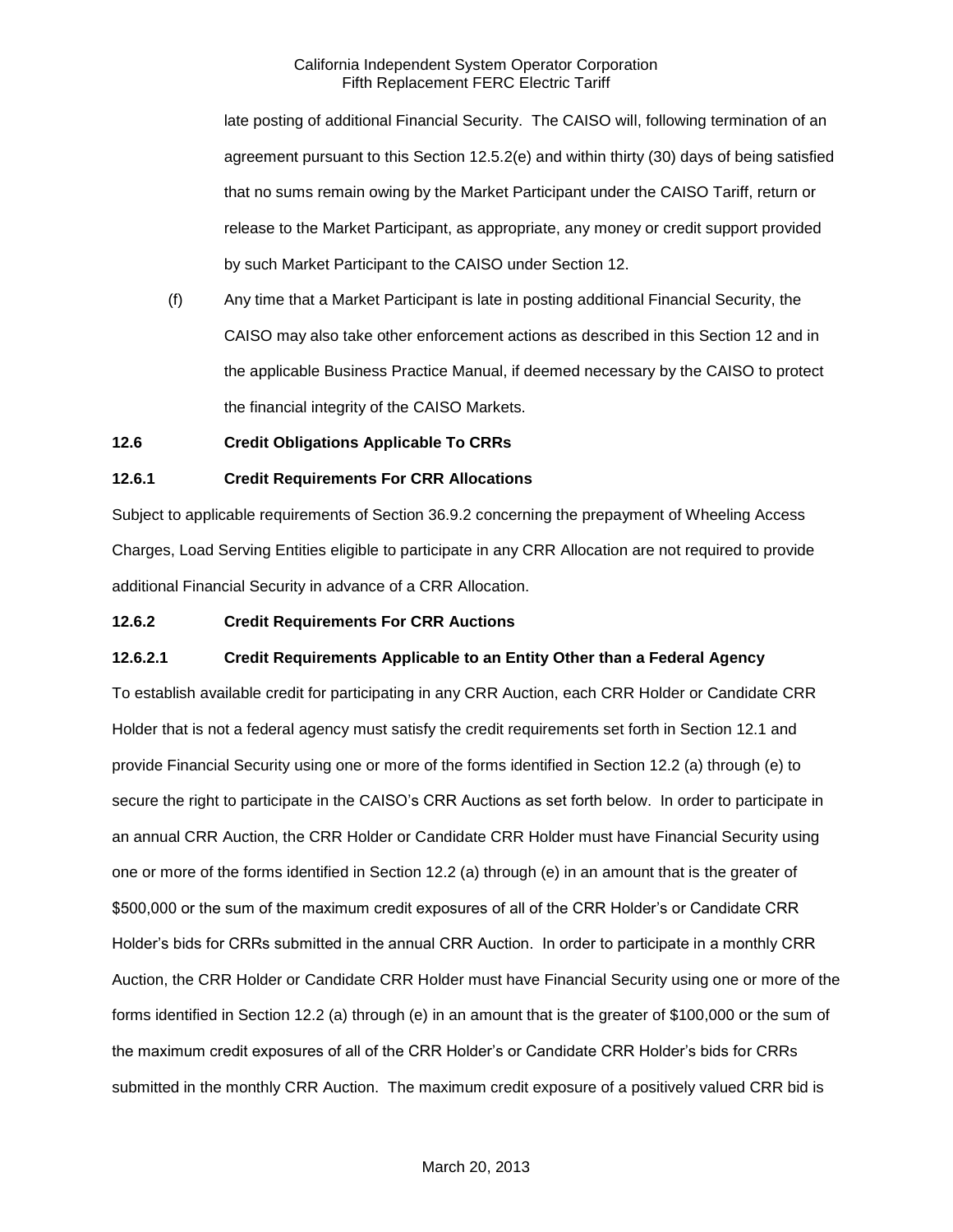the maximum value of the CRR Holder's or Candidate CRR Holder's bid quantity (MW) multiplied by the sum of the bid price corresponding to the bid quantity and the Credit Margin of the CRR within the range of the minimum and maximum bid quantities submitted by the CRR Holder or Candidate CRR Holder. The maximum credit exposure of a negatively valued CRR bid is the maximum bid quantity (MW) submitted by the CRR Holder or Candidate CRR Holder multiplied by the Credit Margin of the CRR.

## **12.6.2.2 Credit Requirements Applicable to a Federal Agency**

To establish available credit for participating in any CRR Auction, each CRR Holder or Candidate CRR Holder that is a federal agency must provide to the CAISO a letter, executed by an officer of the CRR Holder or Candidate CRR Holder, that satisfies all of the following requirements: (1) attests that the federal agency is lawfully authorized to participate in the CRR Auction and that any debt the federal agency incurs due to its participation in the CRR Auction is a debt of the United States; (2) identifies the current year's appropriations for the federal agency from the United States Congress; and (3) verifies that the amount of the current year's appropriations for the federal agency from the United States Congress meets or exceeds the amount required to satisfy the credit requirements set forth in Section 12.1. The provision of such an executed letter to the CAISO shall constitute sufficient Financial Security for the federal agency to participate in the CRR Auction.

## **12.6.2.3 Failure to Satisfy Credit Requirements**

A CRR Holder or Candidate CRR Holder that fails to satisfy the credit requirements set forth in Section 12.6.2.1 or Section 12.6.2.2, as applicable, shall not be permitted to participate in the relevant CRR Auction, or shall have bids the entire CRR bid portfolio, consisting of one or more CRR bids, exceeding its available Financial Security as defined in this section for participation in the CRR Auction, in accordance with the above formula, rejected by the CAISO on a last-in, first-out basis. The CAISO will retain the CRR Auction proceeds for negatively valued CRRs and will apply them to credit requirements of the applicable CRR Holder.

## **12.6.3 Credit Requirements For The Holding Of CRRs**

## **12.6.3.1 Credit Requirements Generally**

(a) Each CRR Holder that is not a federal agency, whether it obtains CRRs through a CRR Allocation or a CRR Auction, must maintain Financial Security utilizing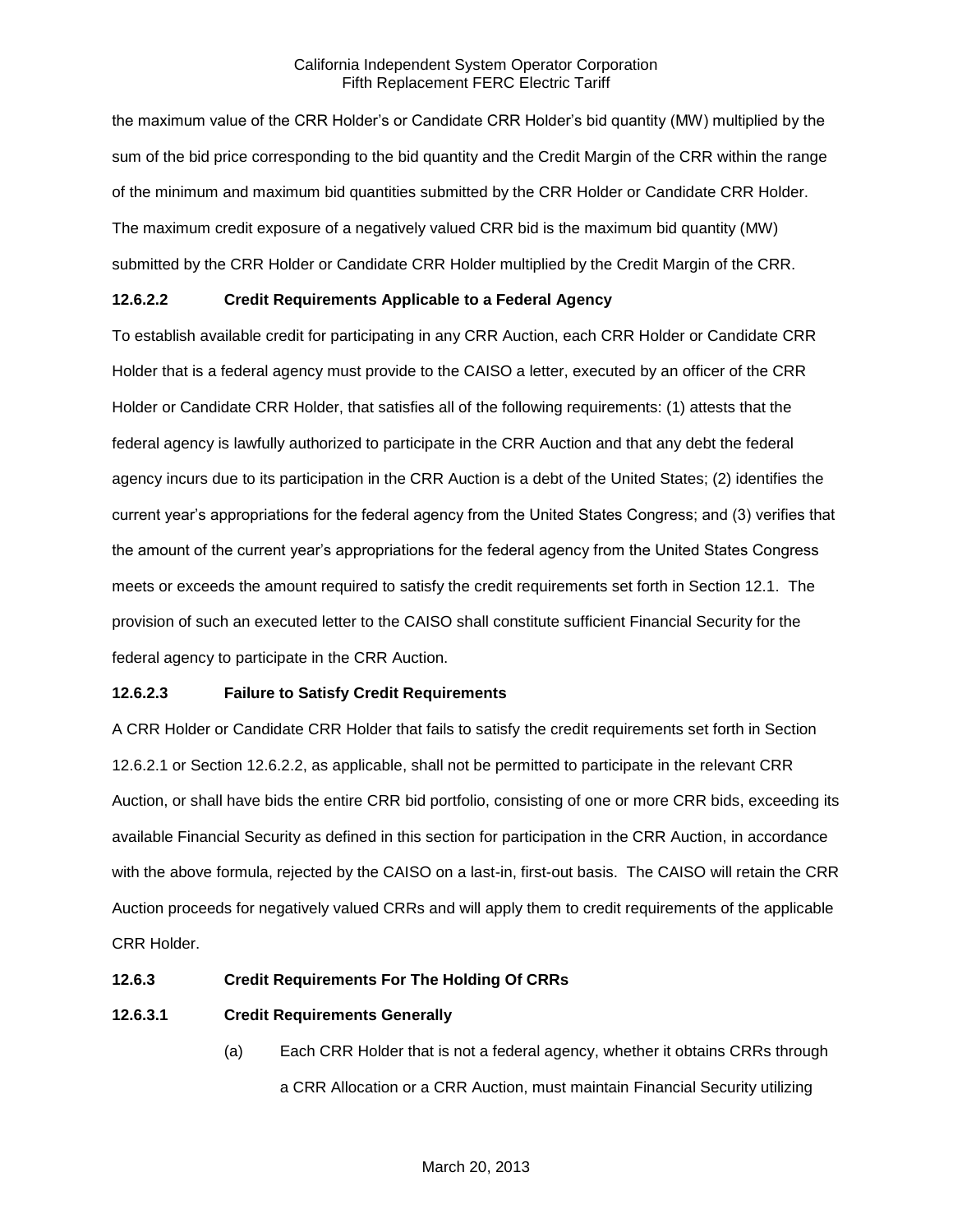one or more of the forms specified in Section 12.2 (a) through (e) that meets or exceeds the credit requirement of the CRR portfolio determined as described in this Section 12.6.3. Each CRR Holder that is a federal agency, whether it obtains CRRs through a CRR Allocation or a CRR Auction, must provide to the CAISO a letter, executed by an officer of the CRR Holder, that satisfies all of the following requirements: (1) attests that the federal agency is lawfully authorized to obtain the CRRs and that any debt the federal agency incurs due to holding the CRRs is a debt of the United States; (2) identifies the current year's appropriations for the federal agency from the United States Congress; and (3) verifies that the amount of the current year's appropriations for the federal agency from the United States Congress meets or exceeds the credit requirement for the CRR portfolio determined as described in this Section 12.6.3. The provision of such an executed letter to the CAISO shall constitute sufficient Financial Security for the federal agency to hold the CRRs.

(b) Each CRR Holder shall be required to ensure that its Financial Security is sufficient to satisfy the credit requirements described in this Section 12.6.3. Except as provided in this paragraph, CRRs are evaluated on a portfolio basis as follows. If a CRR Holder owns more than one (1) CRR, such CRR Holder shall be subject to an overall credit requirement that is equal to the sum of the individual credit requirements applicable to each of the CRRs held by such CRR Holder , which is calculated after the MW associated with any Offsetting CRRs are netted out. If this sum is positive, the amount will be added to the CRR Holder's Estimated Aggregate Liability. However, if the sum is negative, the CRR Holder's Estimated Aggregate Liability shall not be reduced. If a CRR Holder holds one (1) or more CRRs obtained through a CRR Allocation and also holds one (1) or more CRRs obtained through a CRR Auction, the individual credit requirements applicable to any of the CRRs obtained through a CRR Allocation may not be netted against the individual credit requirements applicable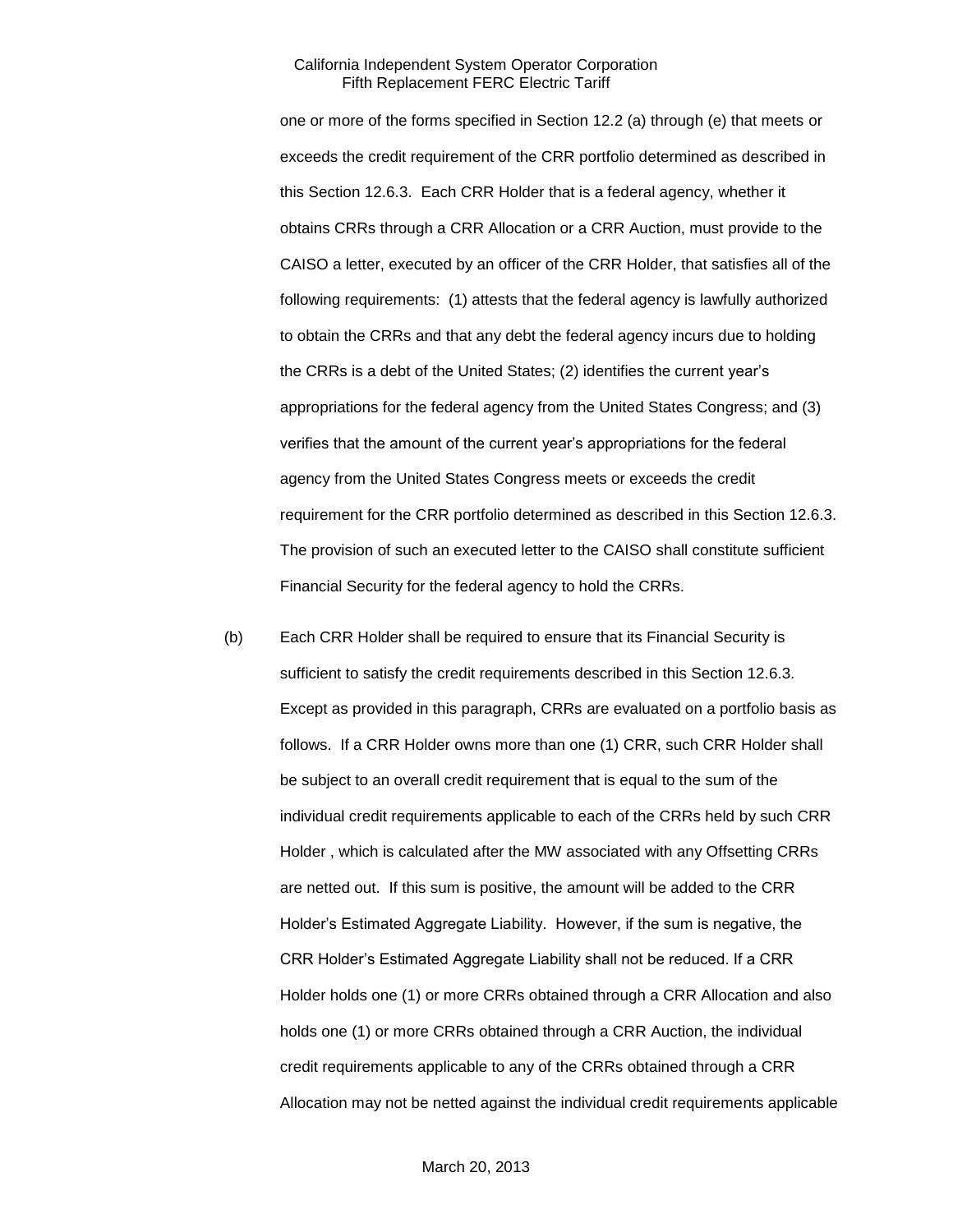to any of the CRRs obtained through a CRR Auction in determining such CRR Holder's Estimated Aggregate Liability.

- (c) The CAISO shall reevaluate the credit requirements for holding CRRs, and shall adjust the credit requirements accordingly, not less than monthly. The CAISO may adjust the credit requirements for holding CRRs with terms of one (1) year or less at the CAISO's discretion to account for changes in the monthly auction prices for CRRs and changes in the Historical Expected Values for CRRs, or more frequently than monthly if necessary if the CAISO finds that actual or anticipated market conditions indicate that CRR credit requirements may be inadequate to cover the financial risk of the CRRs. The CAISO may also adjust the credit requirements for holding Long Term CRRs annually to reflect the changes in auction prices of one-year CRRs in annual auctions and changes in the Historical Expected Values for CRRs, and to reflect updates to Credit Margins based on actual Locational Marginal Price data derived from market operations. Whenever the CAISO requests additional Financial Security from a Market Participant as a result of a change in CRR value that is not related to an adjustment due to the monthly CRR Auction Price or an adjustment related to Historical Expected Value, the CAISO will provide a written explanation of the reason for that request. Any additional Financial Security must be in one or more of the forms specified in Section 12.2 (a) through (e).
- (d) In cases where the ownership of a CRR is to be transferred through the Secondary Registration System, the CAISO shall evaluate and adjust the credit requirements for both the current owner of the CRR and the prospective owner of the CRR as appropriate prior to the transfer. If additional Financial Security is required from either the current or prospective owner, the transfer will not be completed until such Financial Security has been provided to and accepted by the CAISO. CRRs transferred through the Secondary Registration System will be treated like auctioned CRRs for the purpose of calculating the credit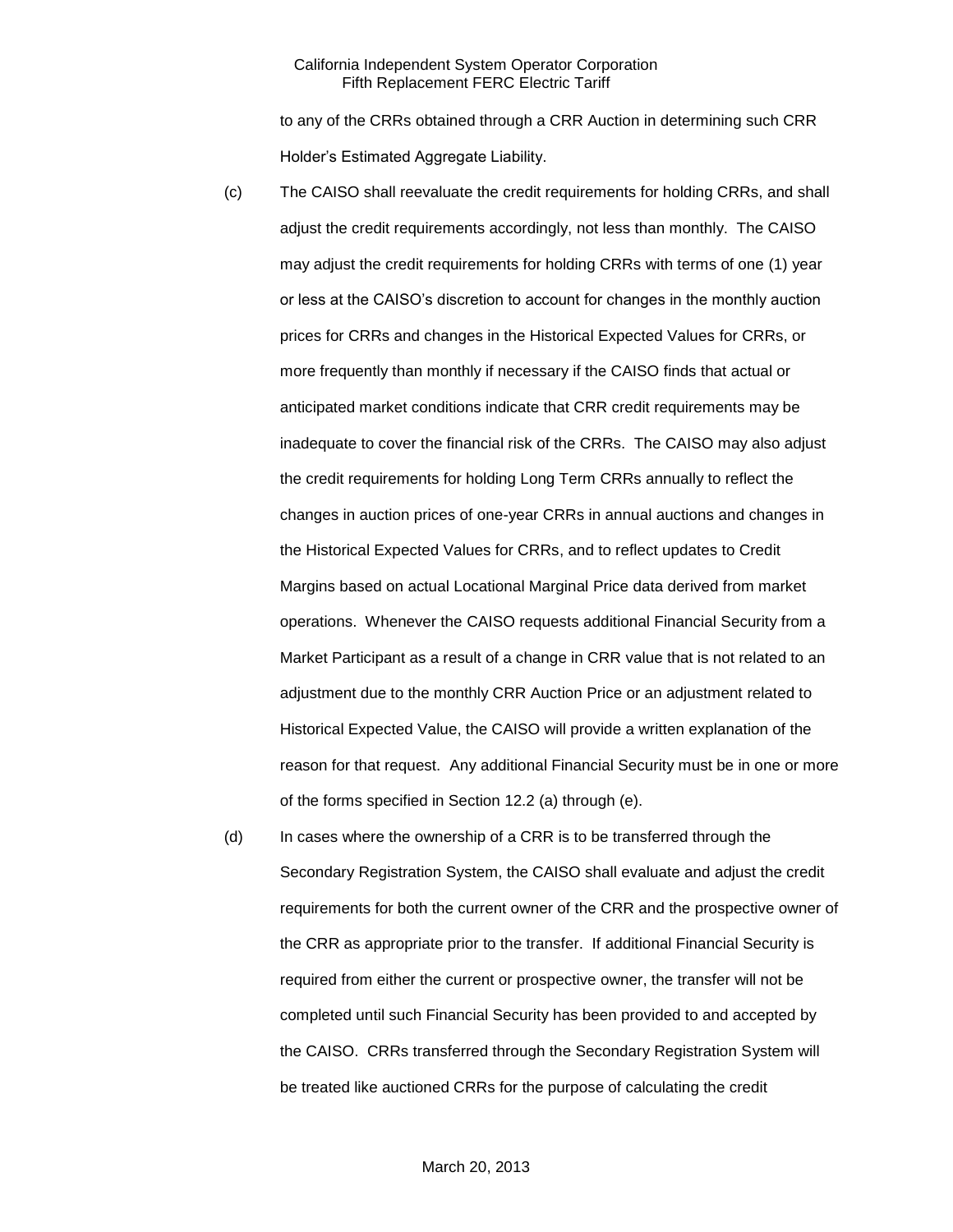requirements for holding the CRRs, regardless of whether the CRRs were originally allocated or purchased at auction or acquired through the Secondary Registration System. CRRs assigned to Load-gaining or Load-losing Load Serving Entities as a result of Load Migration will be treated like allocated CRRs for the purpose of calculating the credit requirements for holding the CRRs. Any additional Financial Security must be in one or more of the forms specified in Section 12.2 (a) through (e).

# **12.6.3.2 Calculation of the Credit Amount Required to Hold a CRR With a Term of One Year or Less**

Each CRR Holder that holds a CRR with a term of one year or less shall be subject to a credit requirement (\$/MW) equal to the negative of the most recent CRR Auction Price of such CRR or the Historical Expected Value of such CRR, whichever is lower, plus the Credit Margin for such CRR. The CRR Auction Price will be used until twelve (12) months of historical market operations data are available.

# **12.6.3.3 Calculation of the Credit Amount Required to Hold a Long Term CRR**

Each CRR Holder that holds a Long Term CRR shall be subject to a credit requirement (\$/MW) equal to the negative of the most recent annual CRR Auction Price of a CRR with the same CRR Source and CRR Sink as the Long Term CRR or the Historical Expected Value of such a CRR, whichever is lower, plus the Credit Margin calculated for the CRR but with only a one-year term. If there is less than one year remaining in the term of a Long Term CRR, the credit requirement shall be determined pursuant to Section 12.6.3.2.

## **12.6.3.4 Calculation of Credit Margin**

The Credit Margin (\$/MW) for a CRR is equal to (i) the Expected Congestion Revenue minus (ii) the Fifth Percentile Congestion Revenue of such CRR. Both values will be based on the probability distribution of Congestion revenue of such CRR calculated using historical Locational Marginal Price data, when available, and proxy values, including data taken from Locational Marginal Price studies conducted by the CAISO, until such time as historical Locational Marginal Price data is available, with the details of such calculation published in a Business Practice Manual. The CAISO may reassess its determinations regarding the Credit Margin determination at any time and shall require additional Financial Security if the reassessment results in an increase in a CRR Holder's CRR credit requirements that are not covered by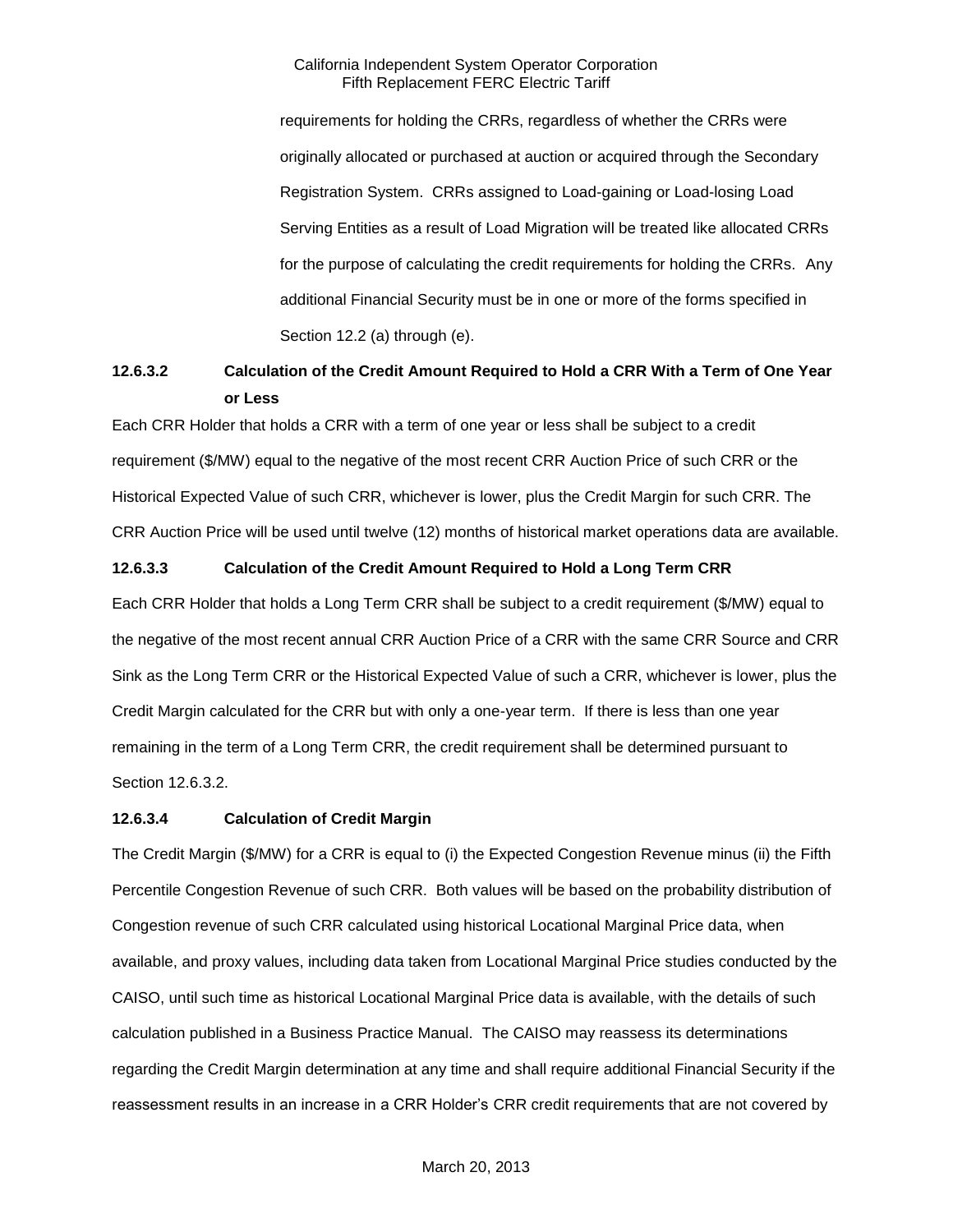the CRR Holder's Financial Security. Any additional Financial Security must be in one or more of the forms specified in Section 12.2 (a) through (e)

# **12.6.4 Credit Requirements For Sales Of Allocated CRRs**

Each Load Serving Entity that sells a CRR obtained through a CRR Allocation shall, as a prerequisite to the sale of any such CRR, have an Aggregate Credit Limit with a sufficient margin to cover the credit requirement for holding the Offsetting CRR that the Load Serving Entity would be responsible for assuming in the event of Load Migration from the Load Serving Entity to another Load Serving Entity pursuant to Section 36.8.5.3. The credit requirement for holding the Offsetting CRR will be included in the Estimated Aggregate Liability of the Load Serving Entity upon the transfer of the allocated CRR.

# **12.7 Credit Obligation Of New Responsible Utilities For RMR Costs**

If a Responsible Utility first executed the TCA after April 1, 1998 (a New Responsible Utility) and if:

- (i) the senior unsecured debt of the New Responsible Utility is rated or becomes rated at less than A- from Standard & Poor's ("S&P") or A3 from Moody's Investment Services ("Moody's"), and
- (ii) Such ratings do not improve to A- or better from S&P or A3 or better from Moody's within 60 days,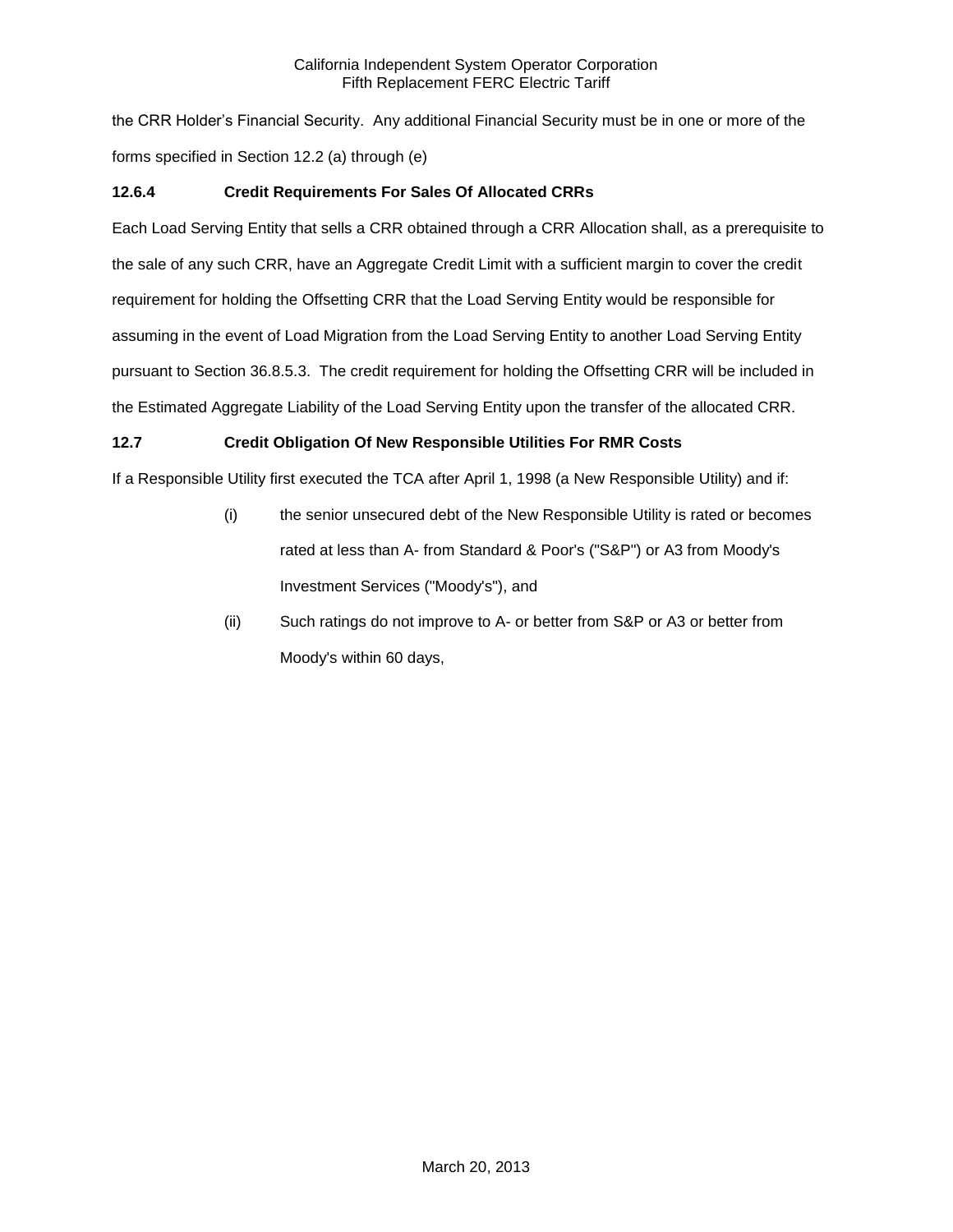the New Responsible Utility shall issue and confirm to the CAISO an irrevocable and unconditional letter of credit in an amount equal to three times the highest monthly payment invoiced by the CAISO to the New Responsible Utility (or the prior Responsible Utility) in connection with services under Reliability Must-Run Contracts in the last 3 months for which invoices have been issued. The letter of credit must be issued by a bank or other financial institution whose senior unsecured debt rating is not less than A from S&P and A2 from Moody's. The letter of credit shall be in such form as the CAISO may reasonably require from time to time by notice to the New Responsible Utility and shall authorize the CAISO or the RMR Owner to draw on the letter of credit for deposit solely into the RMR Owner Facility Trust Account in an amount equal to any amount due and not paid by the Responsible Utility under the CAISO Invoice. The security provided by the New Responsible Utility pursuant to this Section is intended to cover the New Responsible Utility's outstanding liability for payments it is liable to make to the CAISO under this Section, including monthly payments, any reimbursement for capital improvement, termination fees and any other payments to which the CAISO is liable under Reliability Must-Run Contracts.

**12.8 Credit Requirements Applicable to Virtual Bids**

**12.8.1 Credit Check in the Day-Ahead Market**

## **12.8.1.1 Credit Check Requirements**

For each Scheduling Coordinator that submits one or more Virtual Bids in the Day-Ahead Market, the CAISO will estimate the total value of all of the submitted Virtual Bids after the Virtual Bids have been validated in accordance with Section 30.7.3. In all circumstances except where the Scheduling Coordinator submits both a Virtual Supply Bid and a Virtual Demand Bid at the same Eligible PNode or Eligible Aggregated PNode for the same Trading Hour, the CAISO will estimate the total value of the submitted Virtual Bids at each Eligible PNode or Eligible Aggregated PNode for each Trading Hour by calculating the sum of the products of the absolute values of the MWs of the submitted Virtual Bids multiplied by the applicable Virtual Bid Reference Price at the Eligible PNode or Eligible Aggregated PNode for all Trading Hours. In circumstances where the Scheduling Coordinator submits both a Virtual Supply Bid and a Virtual Demand Bid at the same Eligible PNode or Eligible Aggregated PNode for the same Trading Hour, the CAISO will estimate the total value of the submitted Virtual Bids at the Eligible PNode or Eligible Aggregated PNode for the Trading Hour by calculating the greater of (i) the product of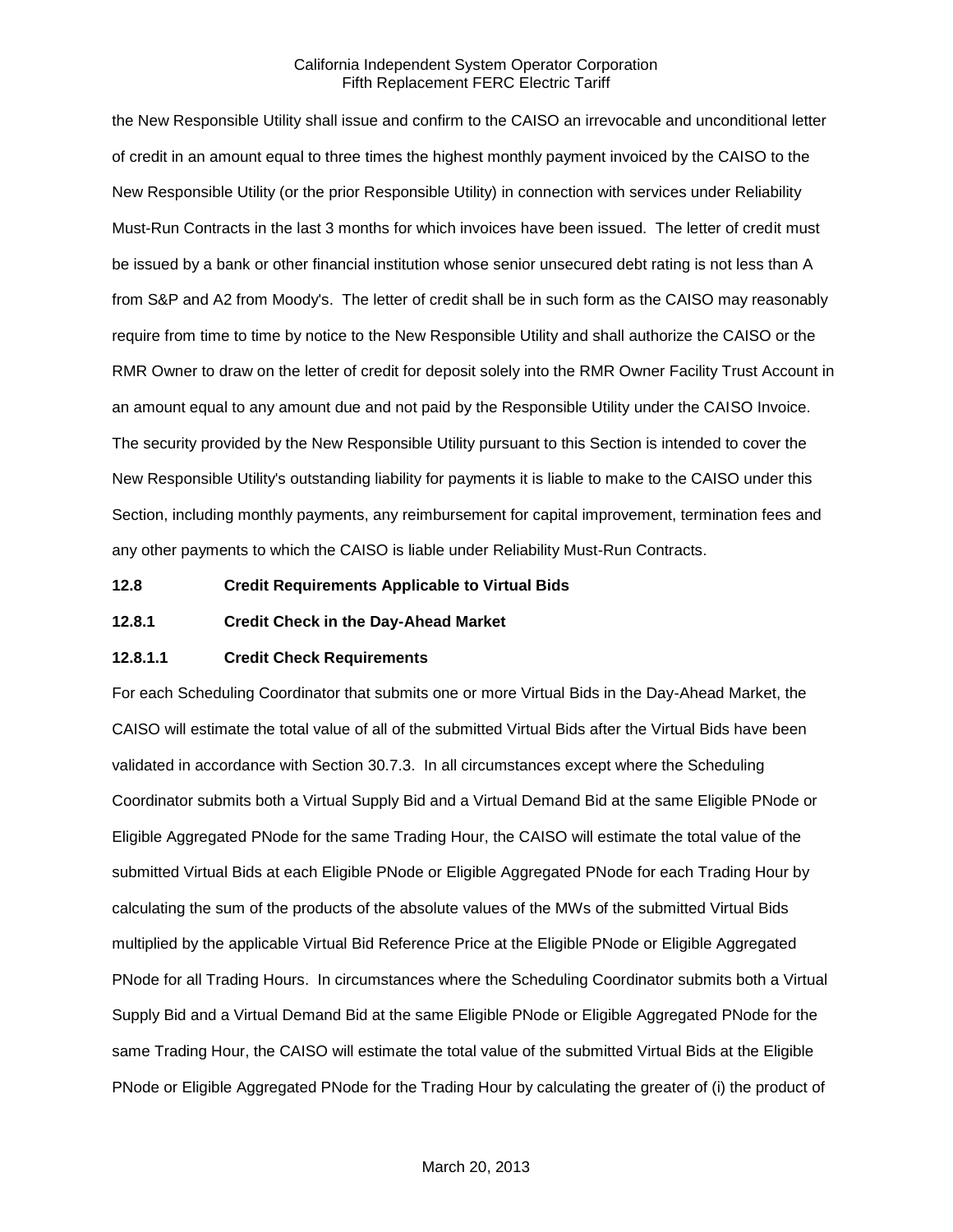the absolute value of the MW of the submitted Virtual Supply Bid multiplied by the Virtual Bid Reference Price for Virtual Supply Bids at the Eligible PNode or Eligible Aggregated PNode or (ii) the product of the absolute value of the MW of the submitted Virtual Demand Bid multiplied by the Virtual Bid Reference Price for Virtual Demand Bids at the Eligible PNode or Eligible Aggregated PNode. The CAISO will then adjust the Scheduling Coordinator's Estimated Aggregate Liability to include the CAISO's estimate of the total value of the submitted Virtual Bids. If the adjusted Estimated Aggregate Liability is greater than the Scheduling Coordinator's Aggregate Credit Limit, the CAISO will reject the Scheduling Coordinator's submitted Virtual Bids. After rejection of its submitted Virtual Bids, a Scheduling Coordinator may submit revised Virtual Bids, subject to the timelines set forth in the CAISO Tariff and the applicable Business Practice Manual regarding the submission of Bids.

# **12.8.1.2 Temporary Suspension of Virtual Bidding**

In the event that the financial exposure of Scheduling Coordinators cannot be determined pursuant to Section 12.8.1.1 with a reasonable degree of accuracy due to factors such as software or system failures, the CAISO may temporarily suspend virtual bidding. If the CAISO temporarily suspends virtual bidding pursuant to this Section 12.8.1.2, as soon as reasonably practicable, the CAISO will notify FERC and Market Participants of the reason(s) for any suspension of virtual bidding, the action(s) necessary to restore virtual bidding, and the estimated time required to restore virtual bidding. The CAISO does not intend to suspend virtual bidding in the event of brief intermittent software or system failures or where the CAISO anticipates the credit checking functionality will be available prior to the close of the Day-Ahead Market. During instances of software or system failures that extend past the close of the Day-Ahead Market and in the absence of any suspension of virtual bidding, the CAISO will accept pending Virtual Bids at the close of the Day-Ahead Market even though the Virtual Bids have not been validated by the credit checking functionality. Any resulting financial obligations will be included in the next available calculation of each Scheduling Coordinator's Estimated Aggregate Liability.

## **12.8.2 Virtual Bid Reference Prices**

For Virtual Supply Bids, the Virtual Bid Reference Price will be the 95th percentile value of the difference between the LMP in the Real-Time Market (or in the HASP for Virtual Supply Bids at the Interties) and the LMP in the Day-Ahead Market at a given Eligible PNode or Eligible Aggregated PNode. For Virtual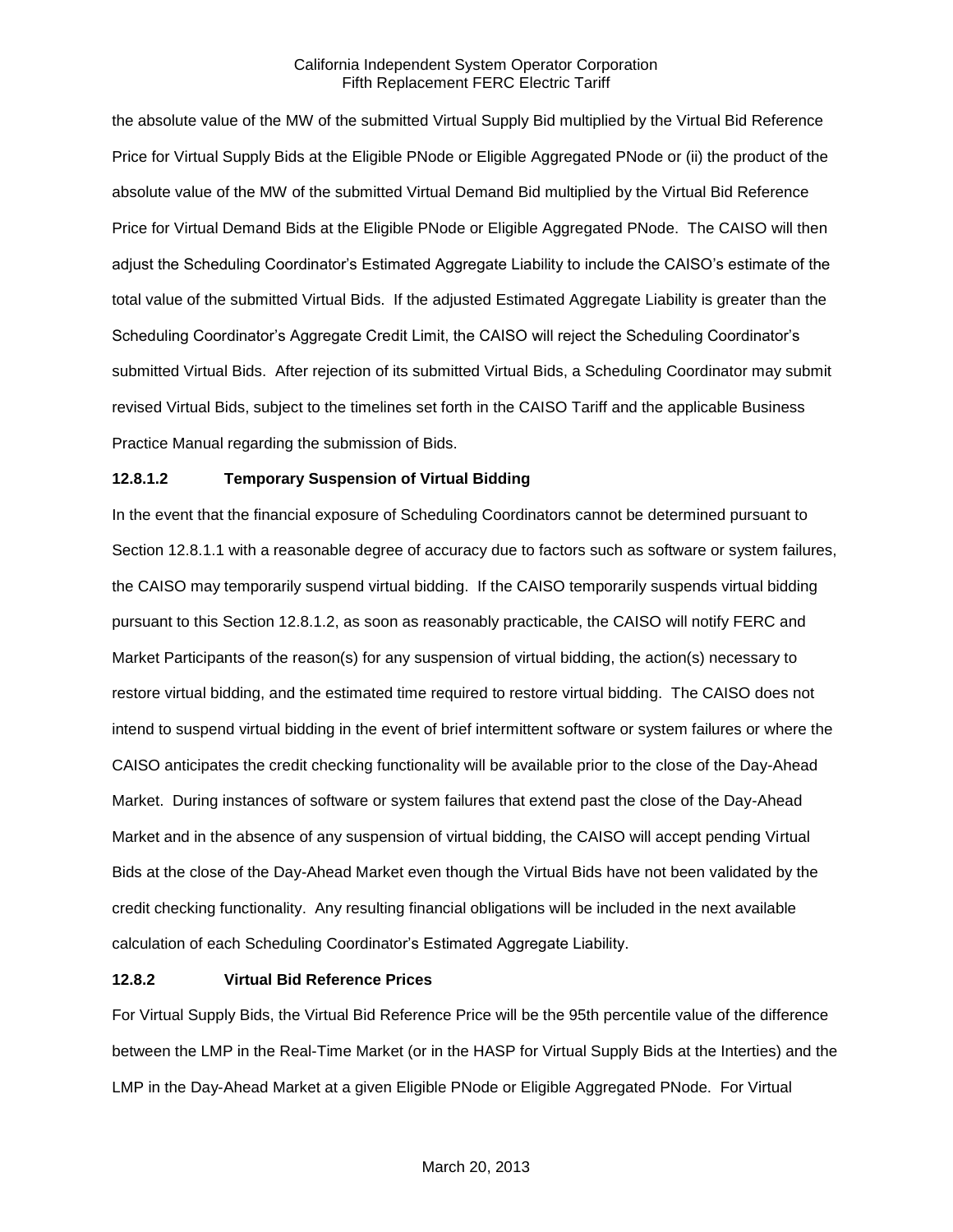Demand Bids, the Virtual Bid Reference Price will be the 95th percentile value of the difference between the LMP in the Day-Ahead Market and the LMP in the Real-Time Market at a given Eligible PNode or Eligible Aggregated PNode. Each Virtual Bid Reference Price will be calculated in \$/MWh. The CAISO will calculate the Virtual Bid Reference Price for each Eligible PNode or Eligible Aggregated PNode for three-month periods (covering January-March, April-June, July-September, and October-December) of each year using the hourly actual LMPs for the same period of the previous year.

## **12.8.3 Adjustment of EAL After Close of the DAM**

After the Day-Ahead Market closes but before the Real-Time Market closes, the CAISO will recalculate the estimate of the total liability of the Virtual Bids of each Scheduling Coordinator based on the MW quantity that cleared in the Day-Ahead Market. The revised total estimated liability will equal the sum of the products of the absolute values of the amounts of MWs of Virtual Awards multiplied by the Virtual Bid Reference Price. The CAISO will then adjust the Estimated Aggregate Liability of the Scheduling Coordinator to reflect the revised total estimated liability of the Virtual Bids as calculated by the CAISO.

## **12.8.4 Adjustment of EAL After the Close of the RTM**

After the Real-Time Market closes, the CAISO will recalculate the total liability of each Scheduling Coordinator with Virtual Awards based on the MW quantity that cleared in the Day-Ahead Market and the LMPs produced in the Day-Ahead Market and Real-Time Market. The total liability of a Scheduling Coordinator will equal the sum of the liability of each Virtual Bid submitted by the Scheduling Coordinator that cleared in the Day-Ahead Market. The liability of a Virtual Supply Bid will equal the product of the value of the amount of cleared MWs multiplied by the difference between the Real-Time LMP and the Day-Ahead LMP at the Eligible PNode or Eligible Aggregated PNode at which the Virtual Supply Bid was submitted. The liability of a Virtual Demand Bid will equal the product of the value of the amount of cleared MWs multiplied by the difference between the Day-Ahead LMP and the Real-Time LMP at the Eligible PNode or Eligible Aggregated PNode at which the Virtual Demand Bid was submitted. The Estimated Aggregate Liability will be adjusted accordingly and will continue to be adjusted as a result of any price correction made in accordance with Section 35.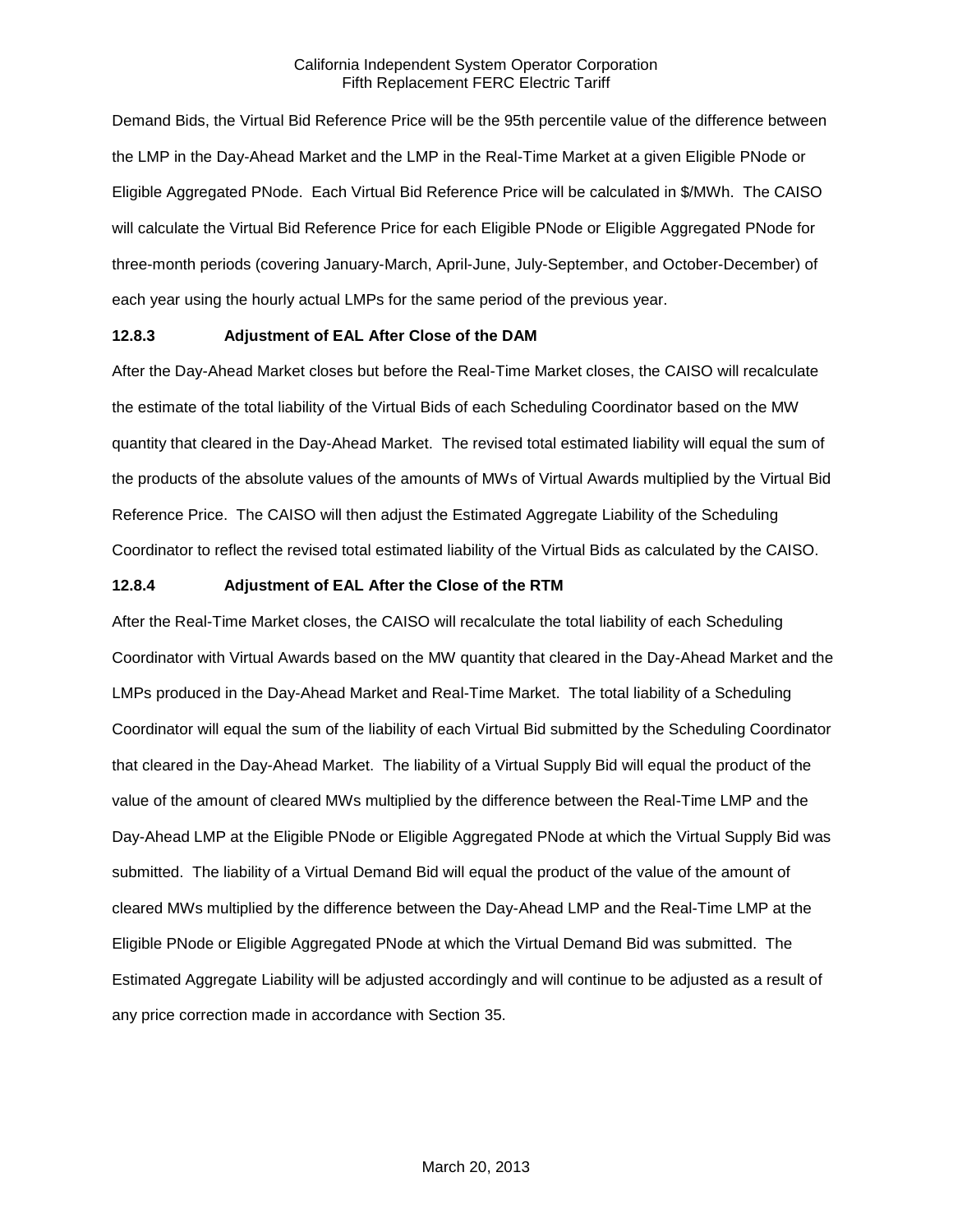# **13. Dispute Resolution**

# **13.1 Applicability**

# **13.1.1 General Applicability**

Except as limited below or otherwise as limited by law (including the rights of any party to file a complaint with FERC under the relevant provisions of the FPA), the CAISO ADR Procedures shall apply to all disputes between parties which arise under the CAISO Documents except where the decision of the CAISO is stated in the provisions of this CAISO Tariff to be final. The CAISO ADR Procedures shall not apply to:

- (1) Disputes arising under contracts which pre-date the CAISO Operations Date, except as the disputing parties may otherwise agree;
- (2) Disputes as to whether rates and charges set forth in this CAISO Tariff are just and reasonable under the FPA.

# **13.1.2 Disputes Involving Government Agencies**

If a party to a dispute is a government agency the procedures herein that provide for the resolution of claims and arbitration of disputes are subject to any limitations imposed on the agency by law, including but not limited to the authority of the agency to effect a remedy. If the governmental agency is a federal entity, the procedures herein shall not apply to disputes involving issues arising under the United States Constitution.

# **13.1.3 Injunctive And Declaratory Relief**

Where the court having jurisdiction so determines, use of the CAISO ADR Procedures shall not be a condition precedent to a court action for injunctive relief nor shall the provisions of California Code of Civil Procedure sections 1281 et seq. apply to such court actions.

# **13.2 Negotiation And Mediation**

# **13.2.1 Negotiation**

The CAISO and Market Participants (party or parties) shall make good-faith efforts to negotiate and resolve any dispute between them arising under CAISO Documents prior to invoking the CAISO ADR Procedures outlined herein. Each party shall designate an individual with authority to negotiate the matter in dispute to participate in such negotiations.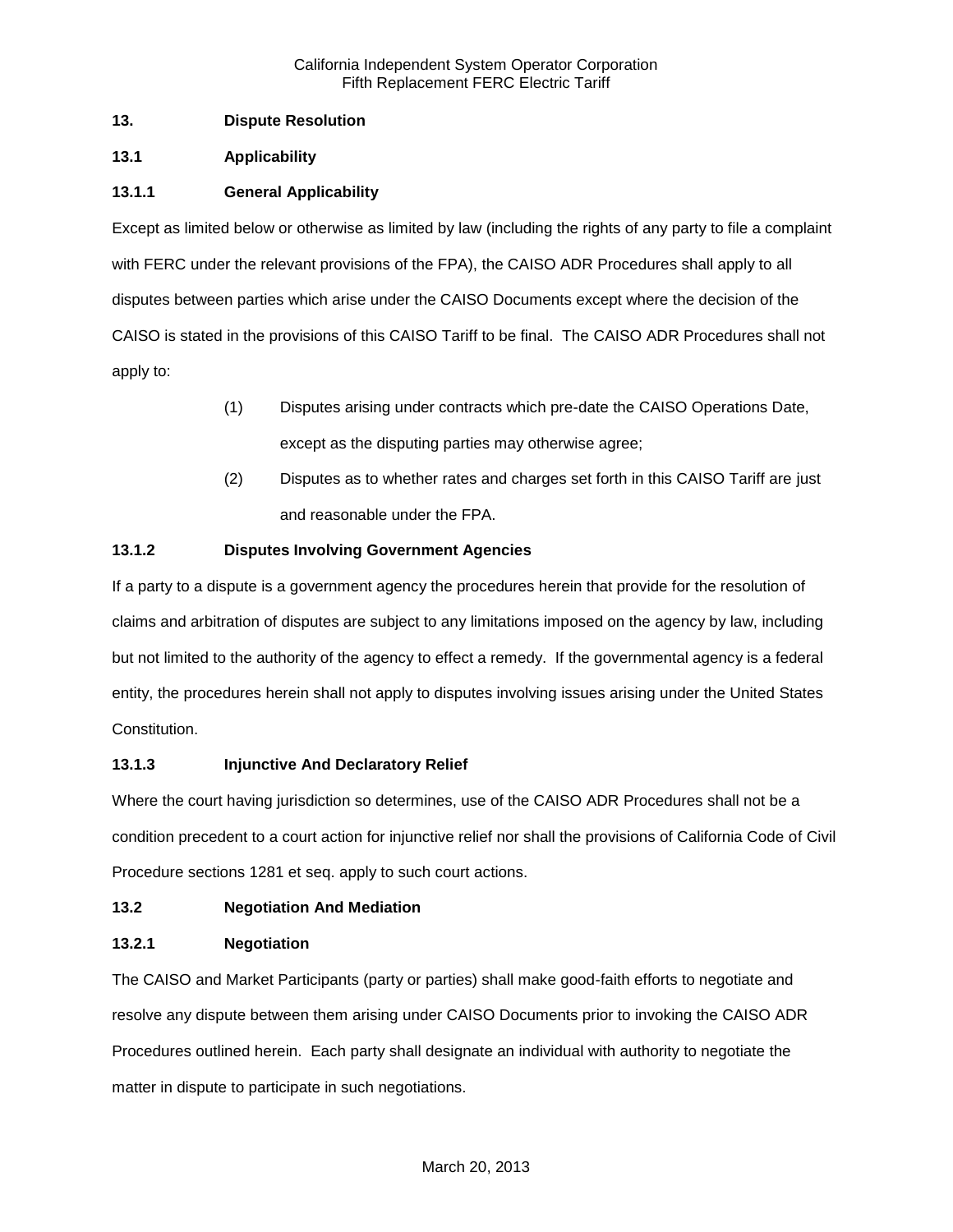#### **13.2.2 Statement Of Claim**

In the event a dispute is not resolved through such good-faith negotiations, any one of the parties may submit a statement of claim, in writing, to each other disputing party, and the CAISO ADR Coordinator, which submission shall commence the CAISO ADR Procedures. The statement of claim shall set forth in reasonable detail (i) each claim, (ii) the relief sought, including the proposed award, if applicable, (iii) a summary of the grounds for such relief and the basis for each claim, (iv) the parties to the dispute, and (v) the individuals having knowledge of each claim. The other parties to the dispute shall similarly submit their respective statements of claim within fourteen (14) days of the date of the initial statement of claim or such longer period as permitted by mutual agreement of the parties. If any responding party wishes to submit a counterclaim in response to the statement of claim, it shall be included in such party's responsive statement of claim. A summary of the statements of claim shall be published by the CAISO on the CAISO Website, by Market Notice, and any other method chosen by the CAISO ADR Coordinator. No Market Participant shall be considered as having received notice of a claim decided or relief granted by a decision made under these procedures unless the summary of the statements of claim published by the CAISO includes such claim or relief.

#### **13.2.3 Selection Of Mediator**

After submission of the statements of claim, the parties may request mediation, if at least seventy-five percent (75%) of the disputing parties so agree, except that where a dispute involves three parties, at least two of the parties must agree to mediation. If the parties agree to mediate, the CAISO ADR Coordinator shall distribute to the parties by facsimile or other electronic means a list containing the names of at least seven prospective mediators with mediation experience, or with technical or business experience in the electric power industry, or both, as he or she shall deem appropriate to the dispute. The parties shall have seven days from receipt of the CAISO ADR Coordinator's list of prospective mediators to agree upon a mediator from the list provided or from any alternative source, unless the time is extended by mutual agreement. If the parties cannot agree on a mediator, any party may request from the American Arbitration Association a list of at least seven mediators with technical or business experience in the electric power industry, or both. The parties will alternate in striking names from the list with the last name on the list becoming the mediator. The first party to strike off a name from the list shall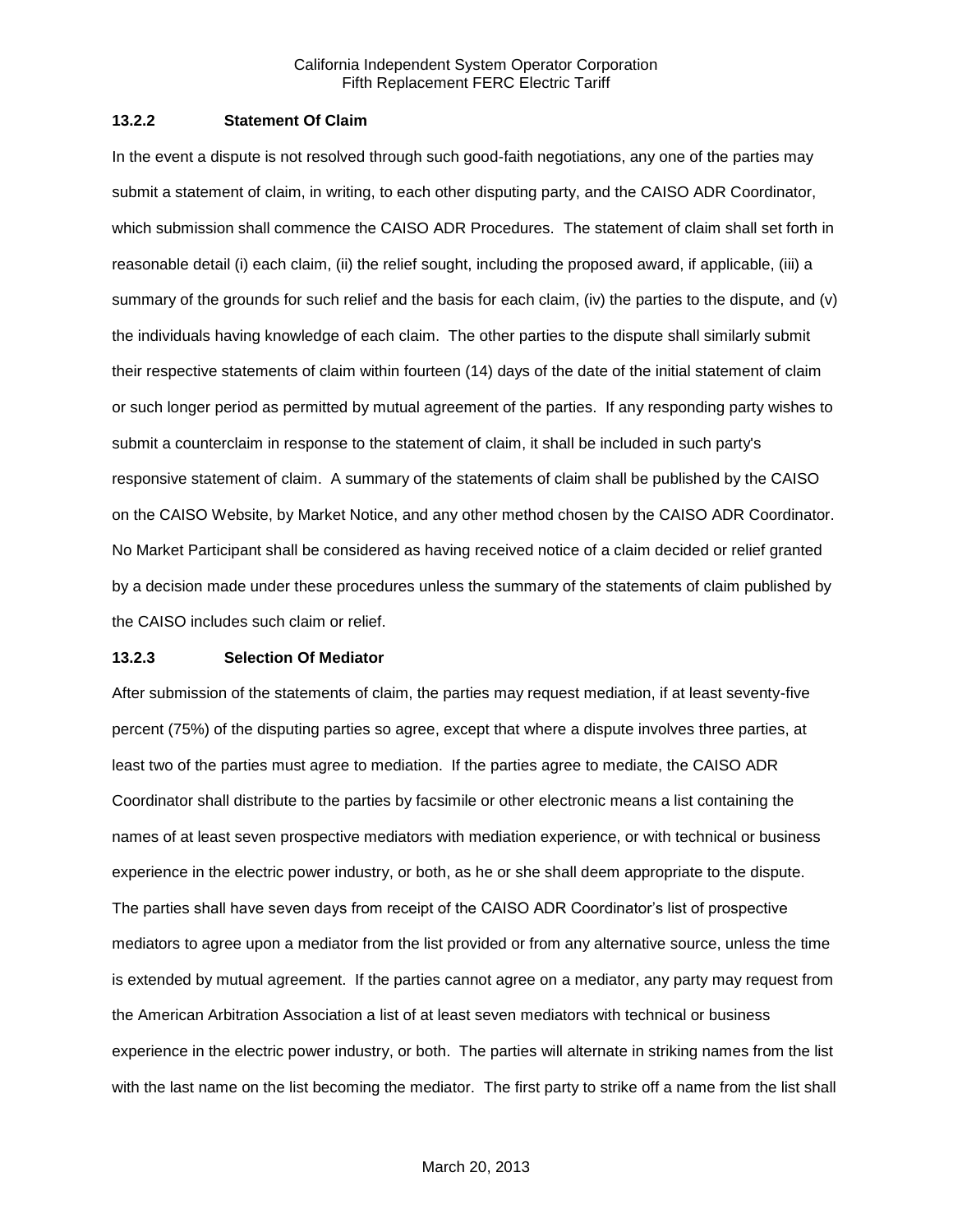be determined by lot. The parties shall have seven days from receipt of the list from the American Arbitration Association to complete the mediator selection process and appoint the mediator, unless the time is extended by mutual agreement. The mediator shall comply with the requirements of Section 13.3.2.

#### **13.2.4 Mediation**

The mediator and representatives of the disputing parties, with authority to settle the dispute, shall within fourteen (14) days after the mediator's date of appointment schedule a date to mediate the dispute. Matters discussed during the mediation shall be confidential and shall not be referred to in any subsequent proceeding. With the consent of all disputing parties, a resolution may include referring the dispute directly to a technical body (such as a WECC technical advisory panel) for resolution or an advisory opinion, or referring the dispute directly to FERC. The CAISO shall publish notice of the referral of the dispute on the CAISO's Website, and any other method adopted by the CAISO ADR Coordinator.

#### **13.2.5 Demand For Arbitration**

If the disputing parties have not succeeded in negotiating a resolution of the dispute within thirty (30) days of the initial statement of claim or, if within that period the parties agreed to mediate, within thirty (30) days of the parties first meeting with the mediator, such parties shall be deemed to be at impasse and any such disputing party may then commence the arbitration process, unless the parties by mutual agreement agree to extend the time. A party seeking arbitration shall provide notice of its demand for arbitration to the other disputing parties, the CAISO ADR Coordinator, who shall publish notice of such demand on the CAISO Website, and any other method adopted by the CAISO ADR Coordinator.

#### **13.3 Arbitration**

# **13.3.1 Selection Of Arbitrator**

### **13.3.1.1 Disputes Under \$1,000,000**

Where the total amount of claims and counterclaims in controversy is less than \$1,000,000 (exclusive of costs and interest), the disputing parties shall select an arbitrator from a list containing the names of at least ten (10) qualified individuals supplied by the American Arbitration Association within fourteen (14) days following submission of the demand for arbitration. If the parties cannot agree upon an arbitrator within fourteen (the) stated time, they shall take turns striking names from the list of proposed arbitrators.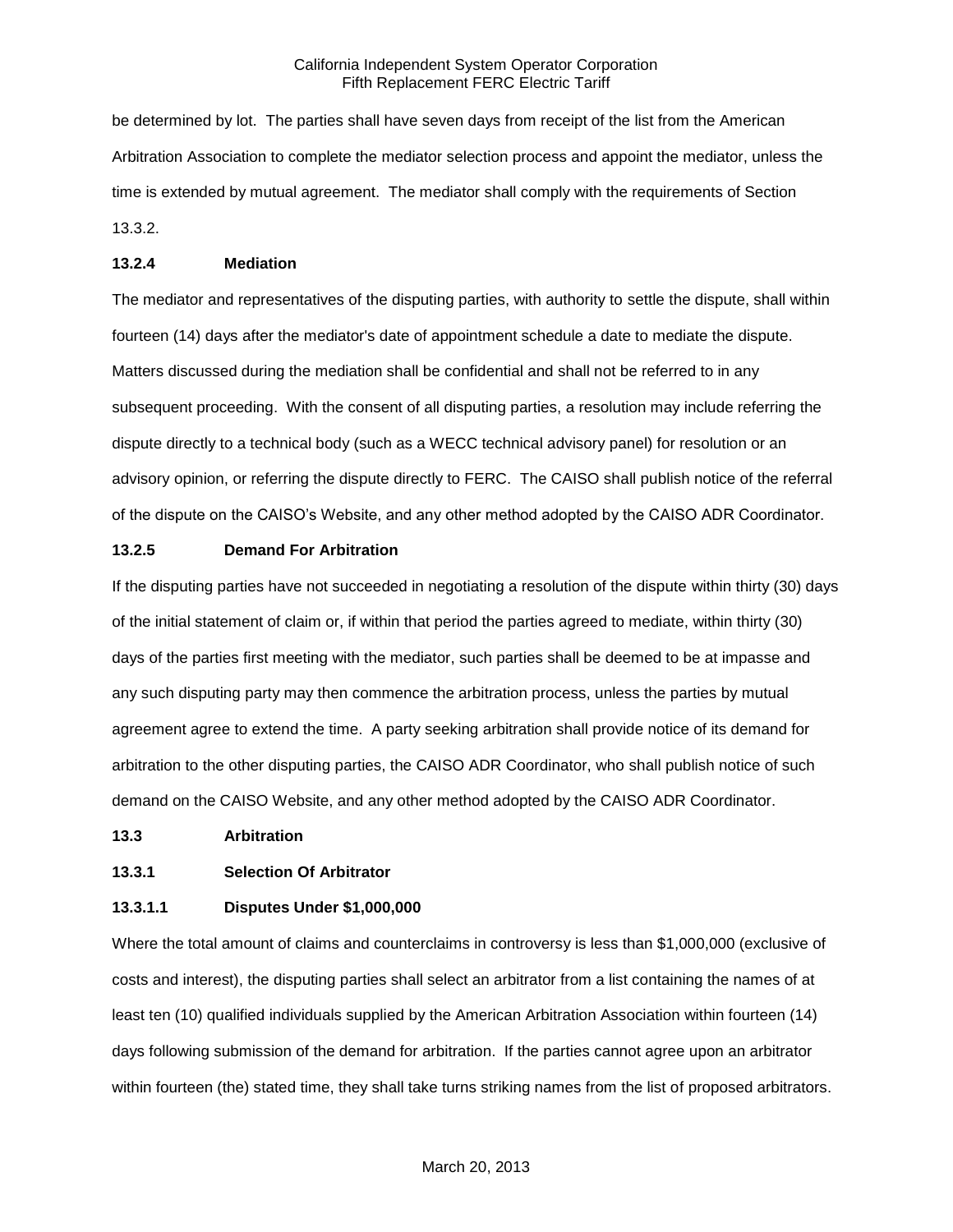The first party to strike-off a name shall be determined by lot. This process shall be repeated until one name remains on the list, and that individual shall be the designated arbitrator.

#### **13.3.1.2 Disputes of \$1,000,000 or Over**

Where the total amount of claims and counterclaims in controversy is \$1,000,000 or more (exclusive of interest and costs), the disputing parties may agree on any person to serve as a single arbitrator, or shall endeavor in good faith to agree on a single arbitrator from a list of ten (10) qualified individuals provided by the American Arbitration Association within fourteen (14) days following submission of the demand for arbitration. If the parties are unable to agree on a single arbitrator within the stated time, the party or parties demanding arbitration, and the party or parties responding to the demand for arbitration, shall each designate an arbitrator. Each designation shall be from the list of arbitrators no later than the tenth (10th) day thereafter. The two arbitrators so chosen shall then choose a third arbitrator.

#### **13.3.2 Disclosures Required Of Arbitrators**

The designated arbitrator(s) shall be required to disclose to the parties any circumstances which might preclude him or her from rendering an objective and impartial determination. Each designated arbitrator shall disclose:

- (a) Any direct financial or personal interest in the outcome of the arbitration;
- (b) Any information required to be disclosed by California Code of Civil Procedure Section 1281.9.; and
- (c) Any existing or past financial, business, professional, or personal interest that are likely to affect impartiality or might reasonably create an appearance of partiality or bias.

The designated arbitrator shall disclose any such relationships that he or she personally has with any party or its counsel, or with any individual whom he or she has been told will be a witness. Designated arbitrators should also disclose any such relationship involving members of their families or their current employers, partners, or business associates. All designated arbitrators shall make a reasonable effort to inform themselves of any interests or relationships described above. The obligation to disclose interests, relationships, or circumstances that might preclude an arbitrator from rendering an objective and impartial determination is a continuing duty that requires the arbitrator to disclose, at any stage of the arbitration, any such interests, relationships, or circumstances that arise, or are recalled or discovered. If, as a result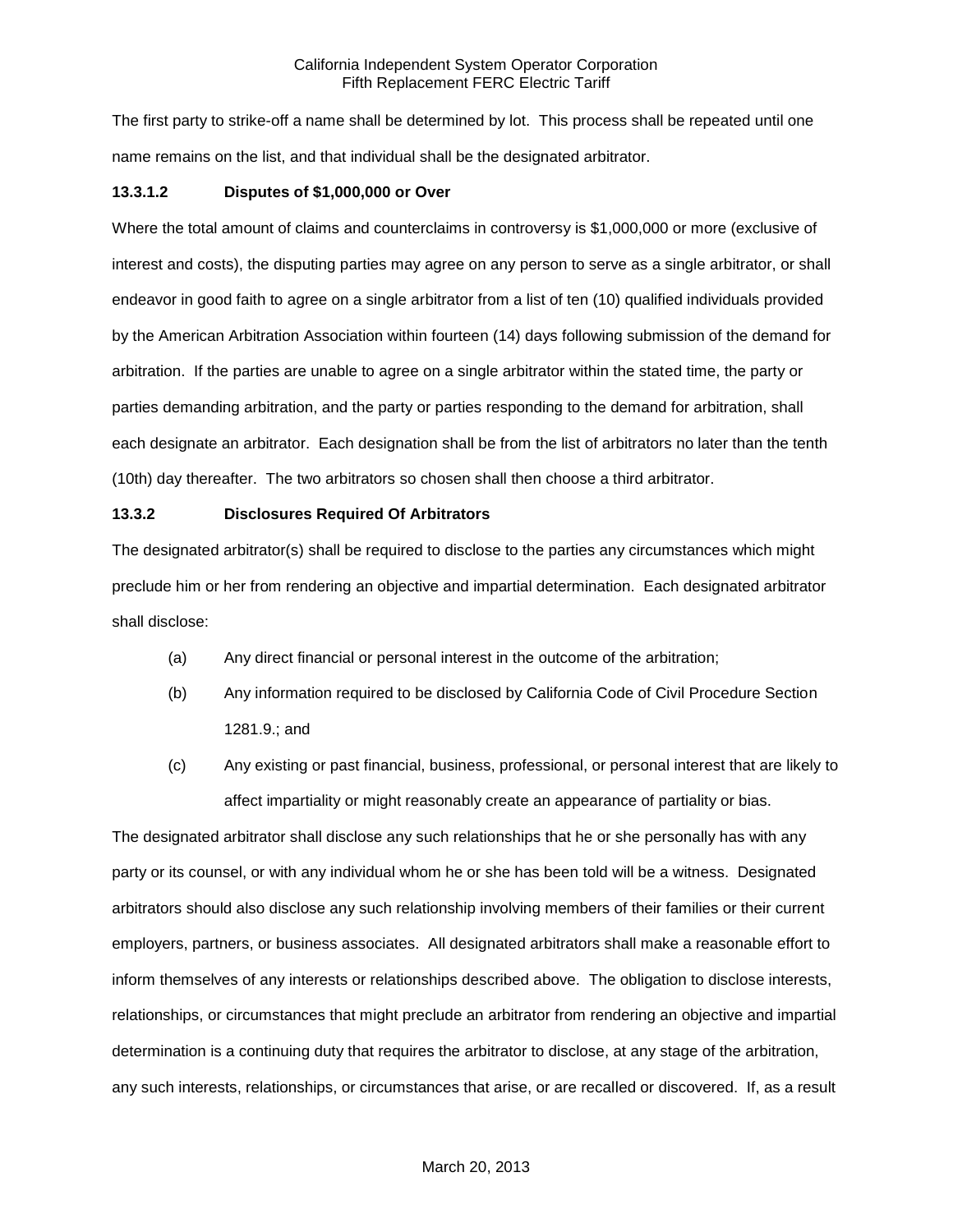of the continuing disclosure duty, an arbitrator makes a disclosure which is likely to affect his or her partiality, or might reasonably create an appearance of partiality or bias or if a party independently discovers the existence of such circumstances, a party wishing to object to the continuing use of the arbitrator must provide written notice of its objection to the other parties within ten (10) days of receipt of the arbitrator's disclosure or the date of a party's discovery of the circumstances giving rise to that party's objection. Failure to provide such notice shall be deemed a waiver of such objection. If a party timely provides a notice of objection to the continuing use of the arbitrator the parties shall attempt to agree whether the arbitrator should be dismissed and replaced in the manner described in Section 13.3.1. If within ten (10) days of a party's objection notice the parties have not agreed how to proceed, the matter shall be referred to the American Arbitration Association for resolution.

## **13.3.3 Arbitration Procedures**

The CAISO ADR Coordinator shall compile and make available to the arbitrator and the parties standard procedures for the arbitration of disputes, which procedures (i) shall include provision, upon good cause shown, for intervention or other participation in the proceeding by any party whose interests may be affected by its outcome, (ii) shall conform to the requirements specified herein, and (iii) may be modified or adopted for use in a particular proceeding as the arbitrator deems appropriate, in accordance with Section 13.3.4. The procedures adopted by the CAISO ADR Coordinator shall be based on the latest edition of the American Arbitration Association Commercial Arbitration Rules, to the extent such rules are not inconsistent with this Section 13. Except as provided herein, all parties shall be bound by such procedures.

#### **13.3.4 Modification Of Arbitration Procedures**

In determining whether to modify the standard procedures for use in the pending matter, the arbitrator shall consider (i) the complexity of the dispute, (ii) the extent to which facts are disputed, (iii) the extent to which the credibility of witnesses is relevant to a resolution, (iv) the amount in controversy, and (v) any representations made by the parties. Alternatively, the parties may, by mutual agreement, modify the standard procedures. In the event of a disagreement between the arbitrator and the agreement of the parties regarding arbitration procedures to be utilized, the parties' agreement shall prevail.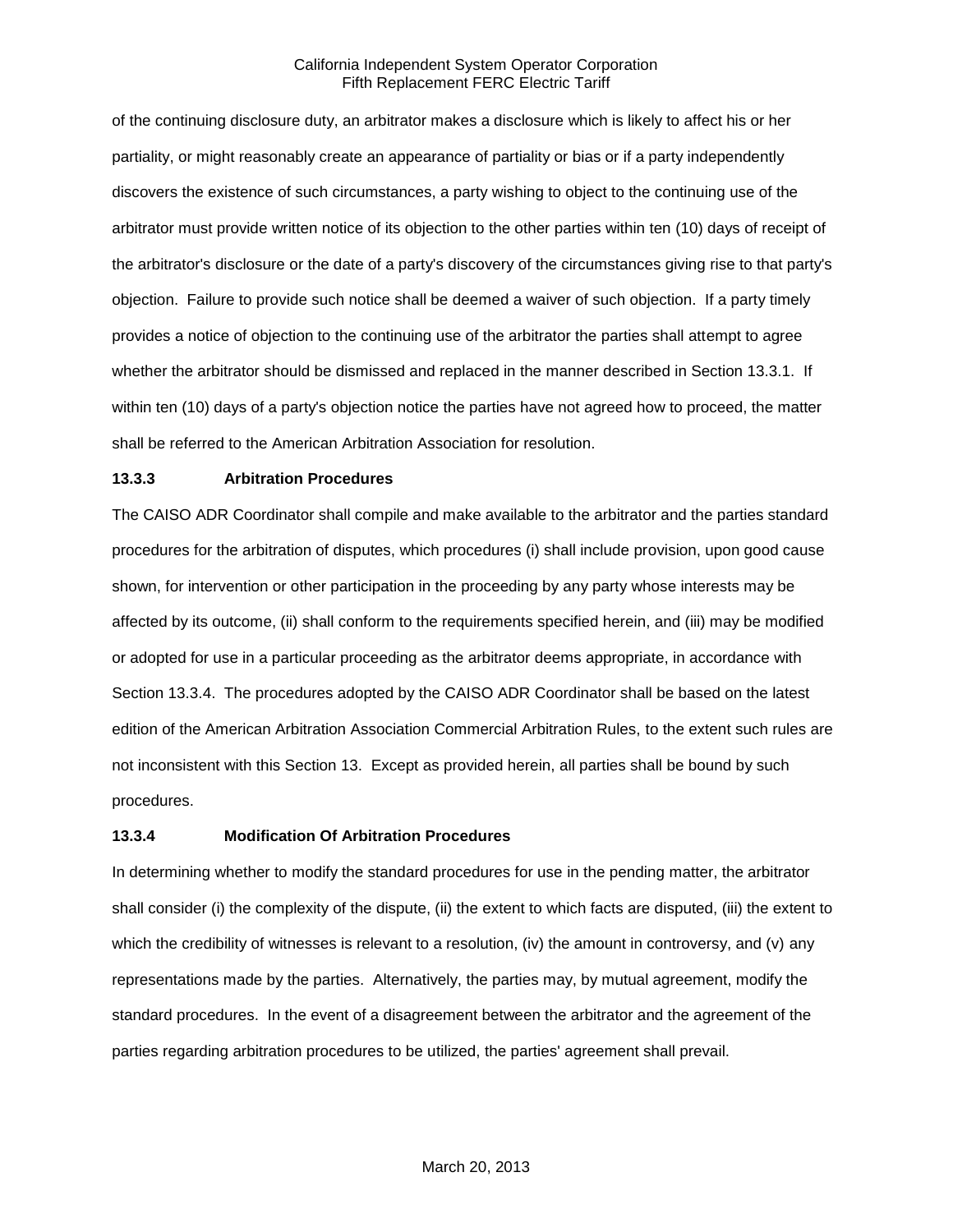## **13.3.5 Remedies**

## **13.3.5.1 Arbitrator's Discretion**

The arbitrator shall have the discretion to grant the relief sought by a party, or determine such other remedy as is appropriate, unless the parties agree to conduct the arbitration "baseball" style. Unless otherwise expressly limited herein, the arbitrator shall have the authority to award any remedy or relief available from FERC, or any other court of competent jurisdiction. Where any CAISO Document leaves any matter to be agreed between the parties at some future time and provides that in default of agreement the matter shall be referred to the CAISO ADR Procedures, the arbitrator shall have authority to decide upon the terms of the agreement which, in the arbitrator's opinion, it is reasonable that the parties should reach, having regard to the other terms of the CAISO Document concerned and the arbitrator's opinion as to what is fair and reasonable in all the circumstances.

# **13.3.5.2 "Baseball" Arbitration**

If the parties agree to conduct the arbitration "baseball" style, the parties shall submit to the arbitrator and exchange with each other their last best offers in the form of the award they consider the arbitrator should make, not less than seven (7) days in advance of the date fixed for the hearing, or such other date as the arbitrator may decide. If a party fails to submit its last best offer in accordance with this Section, that party shall be deemed to have accepted the offer proposed by the other party. The arbitrator shall be limited to awarding only one of the proposed offers, and may not determine an alternative or compromise remedy.

### **13.3.6 Summary Disposition**

The procedures for arbitration of a dispute shall provide a means for summary disposition of a demand for arbitration, or a response to a demand for arbitration, that in the reasoned opinion of the arbitrator does not have a good faith basis in either law or fact. If the arbitrator determines that a demand for arbitration or response to a demand for arbitration does not have a good faith basis in either law or fact, the arbitrator shall have discretion to award the costs of the time, expenses, and other charges of the arbitrator to the prevailing party. A determination made under this Section is subject to appeal pursuant to Section 13.4.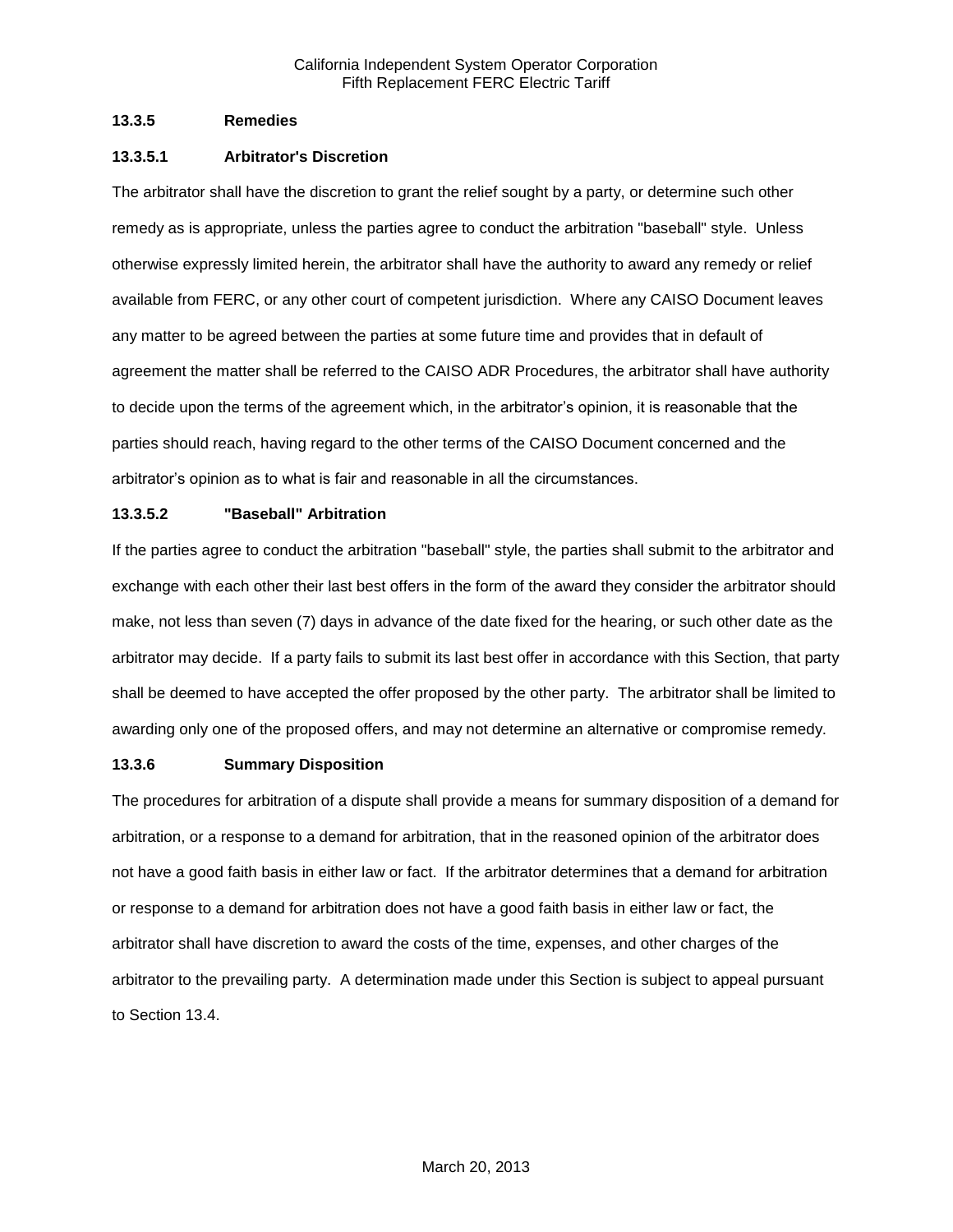#### **13.3.7 Discovery Procedures**

The procedures for the arbitration of a dispute shall include adequate provision for the discovery of relevant facts, including the taking of testimony under oath, production of documents and other things, the presentation of evidence, the taking of samples, conducting of tests, and inspection of land and tangible items. The nature and extent of such discovery shall be determined as provided herein and shall take into account (i) the complexity of the dispute, (ii) the extent to which facts are disputed, (iii) the extent to which the credibility of witnesses is relevant to a resolution, and (iv) the amount in controversy. The forms and methods for taking such discovery shall be as described in the Federal Rules of Civil Procedure, except as modified pursuant to Section 13.3.4.

#### **13.3.8 Evidentiary Hearing**

The arbitration procedures shall provide for an evidentiary hearing, with provision for the crossexamination of witnesses, unless all parties consent to the resolution of the matter on the basis of a written record. The forms and methods for taking evidence shall be determined by the arbitrator(s) and modified pursuant to Section 13.3.4. The arbitrator may require such written or other submissions from the parties as he or she may deem appropriate, including submission of direct and rebuttal testimony of witnesses in written form. The arbitrator may exclude any evidence that is irrelevant, immaterial, unduly repetitious or prejudicial, or privileged. The arbitrator shall compile a complete evidentiary record of the arbitration which shall be available to the parties on its completion upon request.

#### **13.3.9 Confidentiality**

Subject to the other provisions of this CAISO Tariff, any party may claim that information contained in a document otherwise subject to discovery is "Confidential" if such information would be so characterized under the Federal Rules of Evidence. The party making such claim shall provide to the arbitrator in writing the basis for its assertion. If the claim of confidentiality is confirmed by the arbitrator, he or she shall establish requirements for the protection of such documents or other information designated as "Confidential" as may be reasonable and necessary to protect the confidentiality and commercial value of such information. Any party disclosing information in violation of these provisions or requirements established by the arbitrator, unless such disclosure is required by federal or state law or by a court order, shall thereby waive any right to introduce or otherwise use such information in any judicial, regulatory, or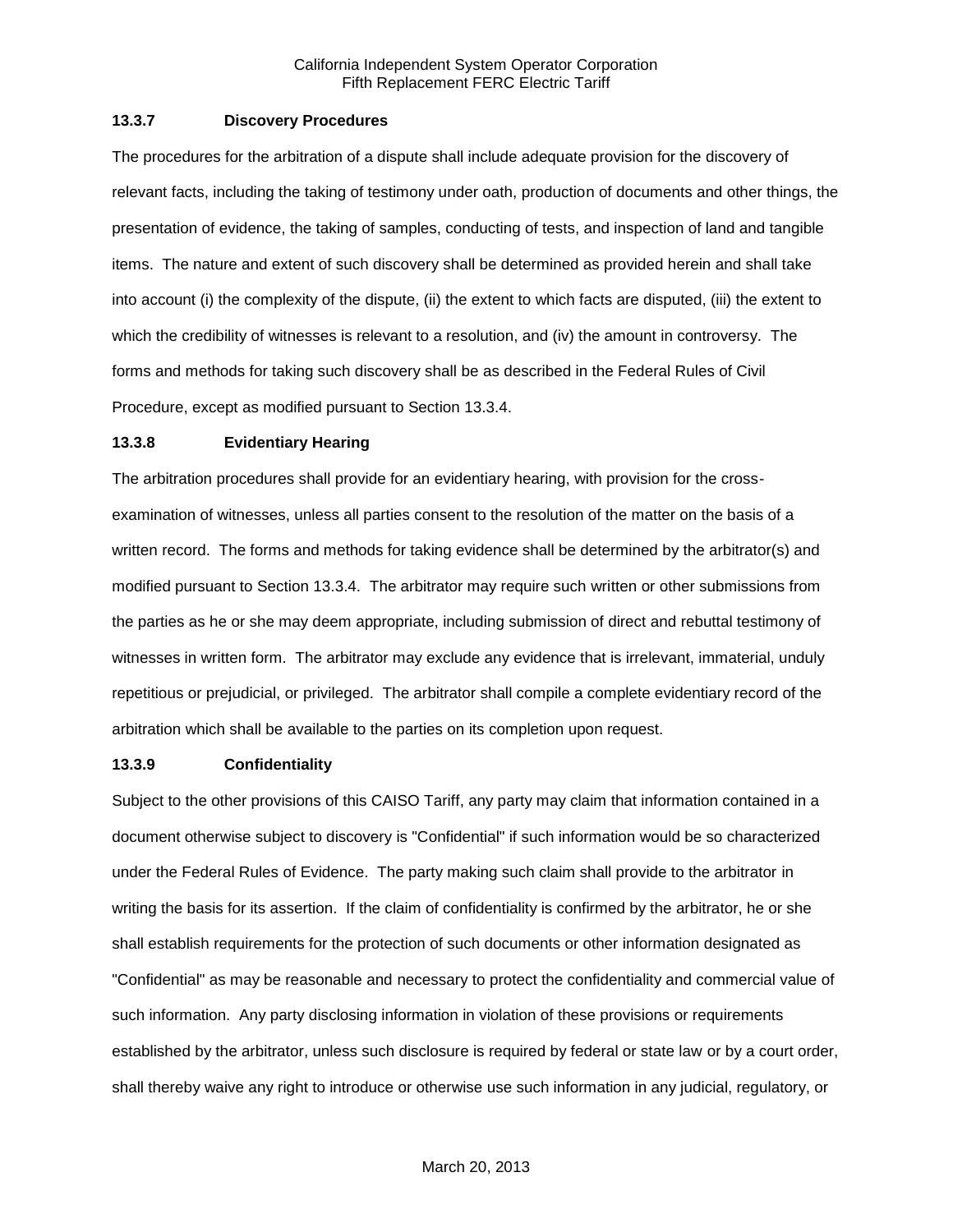other legal or dispute resolution proceeding, including the proceeding in which the information was obtained.

#### **13.3.10 Timetable**

Promptly after the appointment of the arbitrator, the arbitrator shall set a date for the issuance of the arbitration decision, which shall be no later than six (6) months (or such date as the parties and the arbitrator may agree) from the date of the appointment of the arbitrator, with other dates, including the dates for an evidentiary hearing or other final submissions of evidence, set in light of this date. The date for the evidentiary hearing or other final submission of evidence shall not be changed, absent extraordinary circumstances. The arbitrator shall have the power to impose sanctions, including dismissal of the proceeding, for dilatory tactics or undue delay in completing the arbitration proceedings.

#### **13.3.11 Decision**

**13.3.11.1** Except as provided below with respect to "baseball" style arbitration, the arbitrator shall issue a written decision granting the relief requested by one of the parties, or such other remedy as is appropriate, if any, and shall include findings of fact and law. The arbitration decision shall be based on (i) the evidence in the record, (ii) the terms of the relevant CAISO Documents, (iii) applicable United States federal law, including the FPA and any applicable FERC regulations and decisions, and international treaties or agreements as applicable, and (iv) applicable state law. Additionally, the arbitrator may consider relevant decisions in previous arbitration proceedings. A summary of the disputed matter and the arbitrator's decision shall be published on the CAISO Website and any other method chosen by the CAISO ADR Coordinator.

**13.3.11.2** In arbitration conducted "baseball" style, the arbitrator shall issue a written decision adopting one of the awards proposed by the parties, and shall include findings of fact and law. The arbitration decision shall be based on (i) the evidence in the record, (ii) the terms of the relevant CAISO Documents, (iii) applicable United States federal law, including the FPA and any applicable FERC regulations and decisions, and international treaties or agreements as applicable, and (iv) applicable state law. If the arbitrator concludes that no proposed award is consistent with the factors enumerated in (i) through (iv) above, or addresses all of the issues in dispute, the arbitrator shall specify how each proposed award is deficient and direct that the parties submit new proposed awards that cure the identified deficiencies. A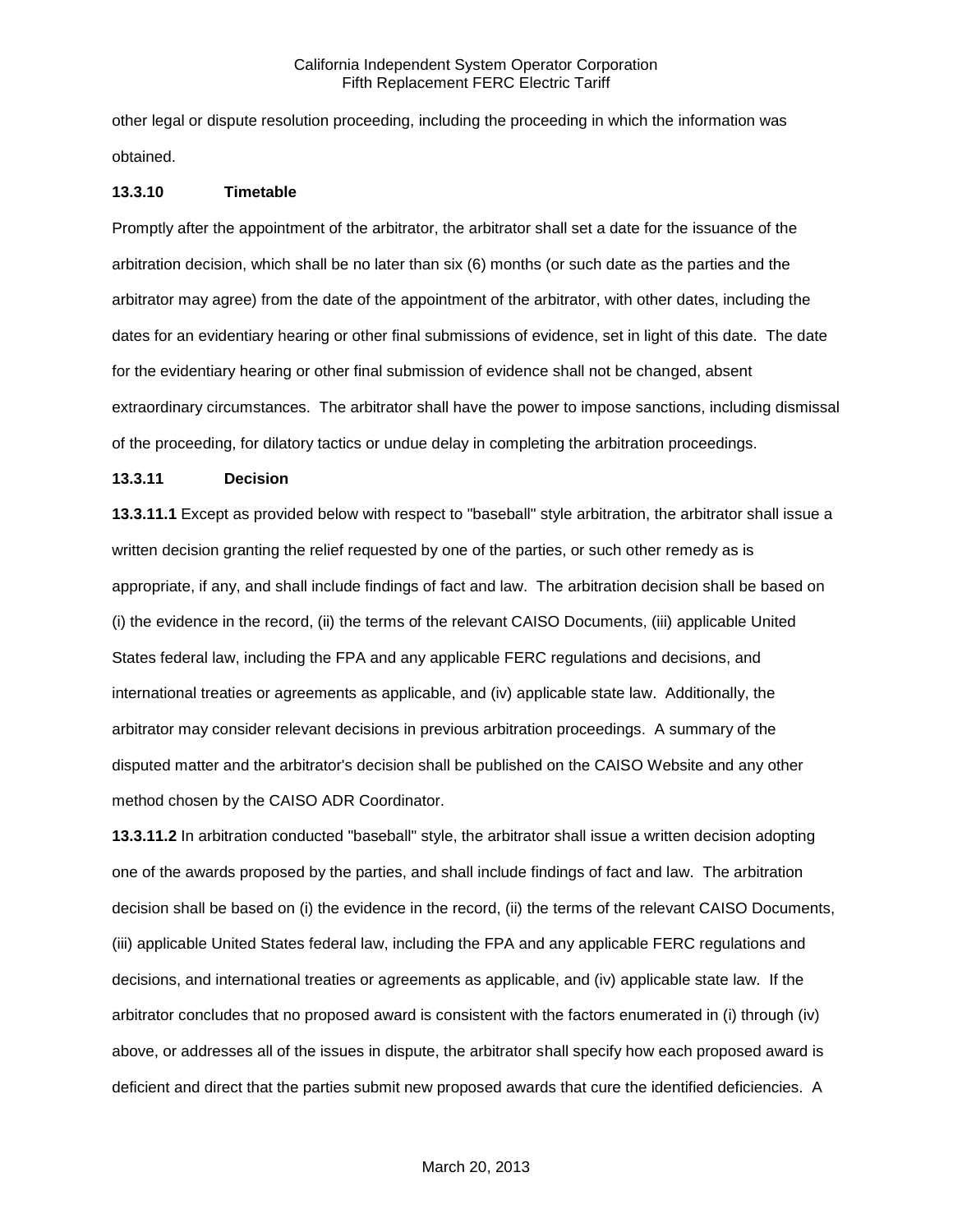summary of the disputed matter and the arbitrator's decision shall be published on the CAISO Website, and any other method chosen by the CAISO ADR Coordinator. An award shall not be deemed to be precedential.

**13.3.11.3** Where a panel of arbitrators is appointed pursuant to Section 13.3.1.2, a majority of the arbitrators must agree on the decision.

#### **13.3.12 Compliance**

Unless the arbitrator's decision is appealed under Section 13.4, the disputing parties shall, upon receipt of the decision, immediately take whatever action is required to comply with the award to the extent the award does not require regulatory action. An award that is not appealed shall be deemed to have the same force and effect as an order entered by the FERC or any court of competent jurisdiction.

### **13.3.13 Enforcement**

Following the expiration of the time for appeal of an award pursuant to Section 13.4.3, any party may apply to FERC or any court of competent jurisdiction for entry and enforcement of judgment based on the award.

#### **13.3.14 Costs**

The costs of the time, expenses, and other charges of the arbitrator shall be borne by the parties to the dispute, with each side on an arbitrated issue bearing its pro-rata share of such costs, and each party to an arbitration proceeding bearing its own costs and fees. If the arbitrator determines that a demand for arbitration or response to a demand for arbitration was made in bad faith, the arbitrator shall have discretion to award the costs of the time, expenses, and other charges of the arbitrator to the prevailing party. Notwithstanding the above, at the discretion of the arbitrator, the winning party in any dispute which has resulted in the enforcement of an important right affecting the public interest shall not be required to pay any of the costs of the arbitrator and may recover such of its own reasonable attorney fees, expert witness fees and other reasonable costs from the losing party to the dispute if (a) a significant benefit, whether pecuniary or non-pecuniary, has been conferred on the general public, (b) the necessity and financial burden of private enforcement are such as to make the award appropriate, and (c) such fees should not, in the interest of justice, be paid out of the recovery.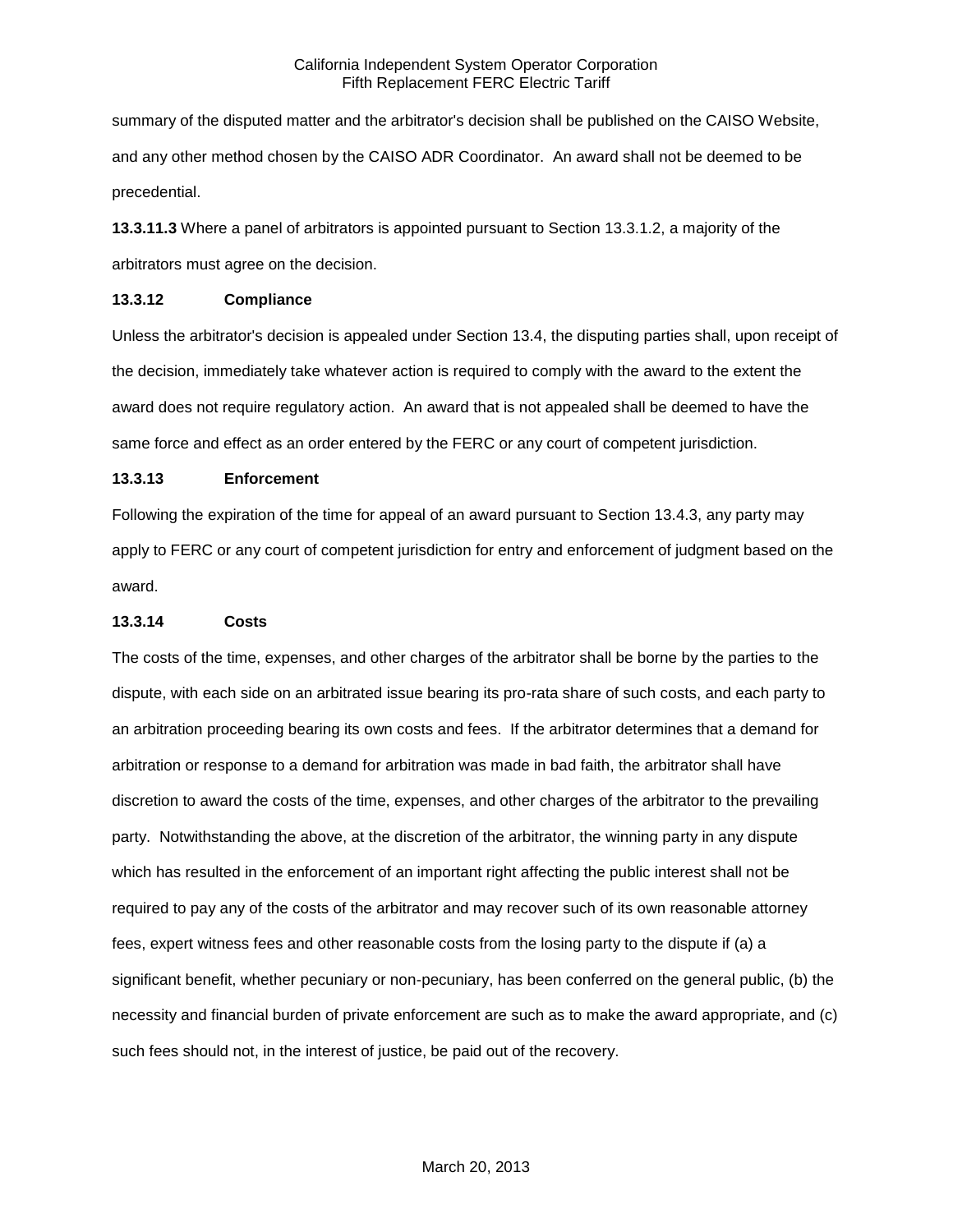# **13.4 Appeal Of Award**

### **13.4.1 Basis For Appeal**

A party may apply to the FERC or any court of competent jurisdiction to hear an appeal of an arbitration award only upon the grounds that the award is contrary to or beyond the scope of the relevant CAISO Documents, United States federal law, including, without limitation, the FPA, and any FERC regulations and decisions, or state law. Appeals shall, unless otherwise ordered by FERC or the court of competent jurisdiction, conform to the procedural limitations set forth in this Section 13.4.

## **13.4.2 Appellate Record**

The parties intend that FERC or the court of competent jurisdiction should afford substantial deference to the factual findings of the arbitrator. No party shall seek to expand the record before the FERC or court of competent jurisdiction beyond that assembled by the arbitrator, except (i) by making reference to legal authority which did not exist at the time of the arbitrator's decision, or (ii) if such party contends the decision was based upon or affected by fraud, collusion, corruption, misconduct or misrepresentation.

## **13.4.3 Procedures For Appeals**

**13.4.3.1** If a party to an arbitration desires to appeal an award, it shall provide a notice of appeal to the CAISO ADR Coordinator, all parties and the arbitrator within fourteen (14) days following the date of the award. The CAISO ADR Coordinator shall publish notice of the appeal on the CAISO Website, and any other method chosen by the CAISO ADR Coordinator.

Within ten (10) days of the filing of the notice of appeal, the appealing party must file an appropriate application, petition or motion with the FERC to trigger review under the FPA or with a court of competent jurisdiction. Such filing shall state that the subject matter has been the subject of an arbitration pursuant to the relevant CAISO Document.

**13.4.3.2** Within thirty (30) days of filing the notice of appeal (or such period as FERC or the court of competent jurisdiction may specify) the appellant shall file the complete evidentiary record of the arbitration and a copy of the award with FERC or with the court of competent jurisdiction. The appellant shall serve copies of a description of all materials included in the submitted evidentiary record.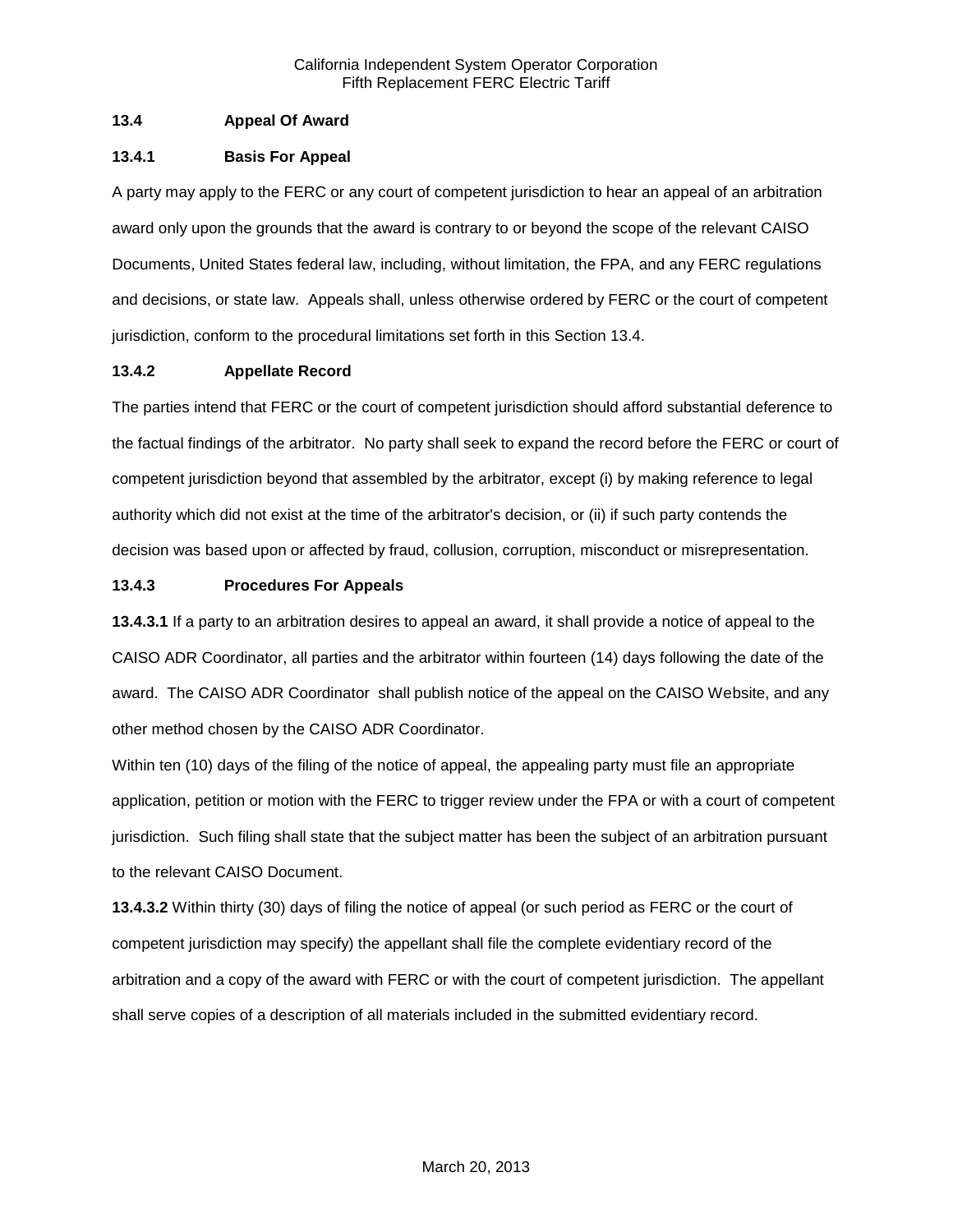# **13.4.4 Award Implementation**

Implementation of the award shall be deemed stayed pending an appeal unless and until, at the request of a party, the FERC or the court of competent jurisdiction to which an appeal has been filed, issues an order dissolving, shortening, or extending such stay. However, a summary of each appeal shall be published on the CAISO Website, and any other method chosen by the CAISO ADR Coordinator.

# **13.4.5 Judicial Review Of FERC Orders**

FERC orders resulting from appeals shall be subject to judicial review pursuant to the FPA.

# **13.5 Allocation Of Awards Payable By Or To The CAISO**

# **13.5.1 Allocation Of An Award**

If the CAISO must pay an award to a party pursuant to good faith negotiations or the CAISO ADR Procedures, the CAISO will recover the amount of the award from Market Participants and Scheduling Coordinators. If the CAISO receives an award from a party pursuant to good faith negotiations or the CAISO ADR Procedures, the CAISO will flow back the amount of the award to Market Participants and Scheduling Coordinators.

# **13.5.2 Timing Of Adjustments**

Upon determination that an award is payable by or to the CAISO pursuant to good faith negotiations or the CAISO ADR Procedures, the CAISO shall calculate the amounts payable to and receivable from the party, Market Participants, and Scheduling Coordinators, as soon as reasonably practical, and shall show any required adjustments as a debit or a credit in a subsequent Recalculation Settlement Statement T+7B or, in the case of an amount payable by the CAISO to a party, as soon as the CAISO and that party may agree.

# **13.5.3 Method Of Allocation**

# **13.5.3.1 Allocation to Market Participants**

The CAISO will use best efforts to determine which Market Participant(s) is or are responsible for and/or benefit from payment of an award by or to the CAISO and to allocate receipt of or payment for the award equitably to such Market Participant(s). In undertaking the allocation, the CAISO shall consider the extent of a Market Participant's participation in affected markets and the CAISO Tariff in effect on the applicable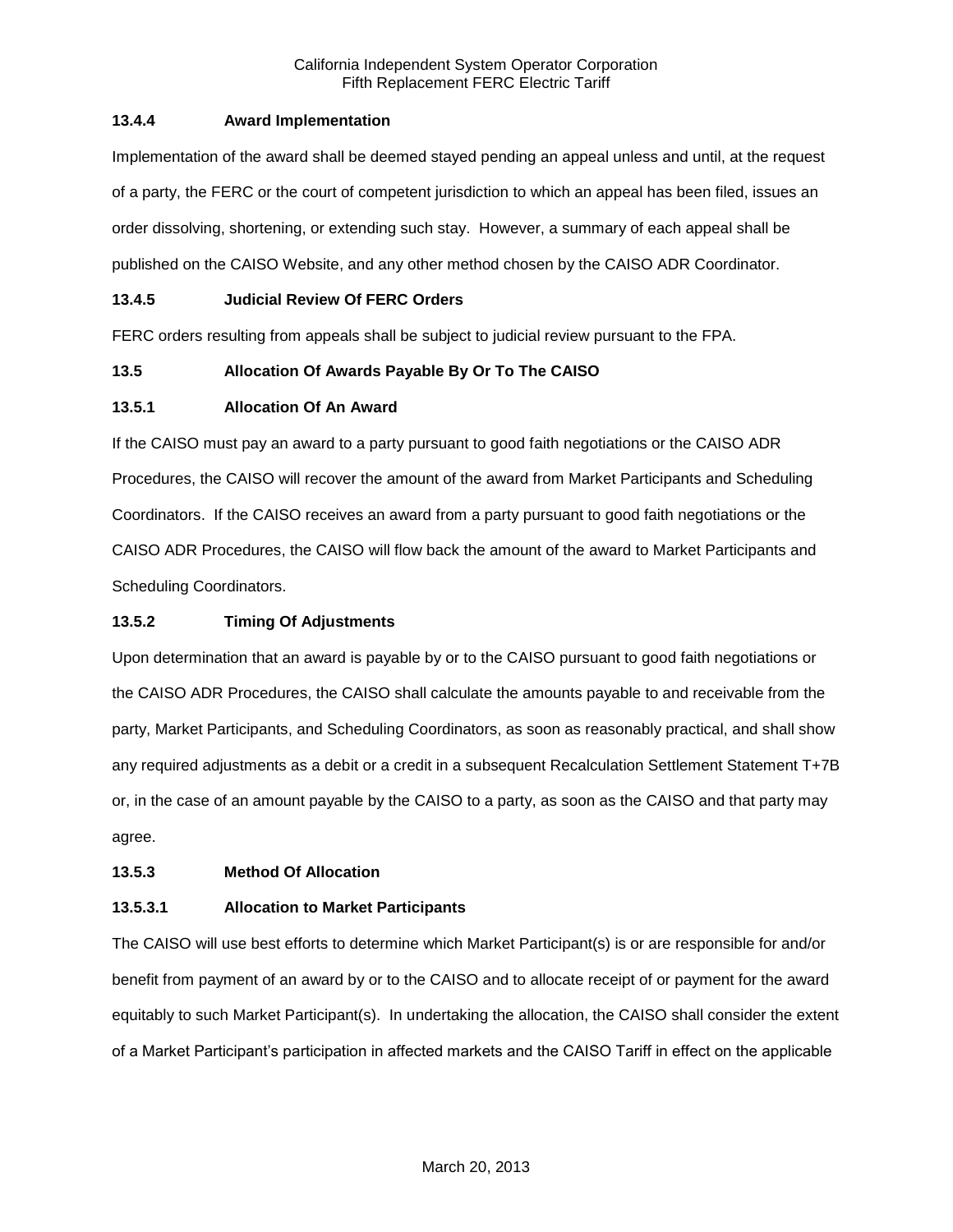Trading Day(s), and may consider any other relevant factor, including but not limited to, applicable contracts.

## **13.5.3.2 Residual Amounts**

Any awards for which the CAISO is unable to identify Market Participants in accordance with 13.5.3.1 and any award amounts that the CAISO is unable to collect that are not covered by Section 11.29.17.1 or Section 11.29.17.2 will be allocated to all Scheduling Coordinators through neutrality adjustments.

## **14. Force Majeure, Indemnity, Liabilities, and Penalties**

## **14.1 Uncontrollable Forces**

Neither the CAISO nor a Market Participant will be considered in default of any obligation under this CAISO Tariff if prevented from fulfilling that obligation due to the occurrence of an Uncontrollable Force.

## **14.2 Responsibilities Of Affected Entity**

In the event of the occurrence of an Uncontrollable Force, which prevents the CAISO or a Market Participant from performing any of its obligations under this CAISO Tariff, the affected entity shall (i) if it is the CAISO, immediately notify the Market Participants in writing of the occurrence of such Uncontrollable Force and, if it is a Market Participant, immediately notify the CAISO in writing of the occurrence of such Uncontrollable Force, (ii) not be entitled to suspend performance of its obligations under this CAISO Tariff in any greater scope or for any longer duration than is required by the Uncontrollable Force, (iii) use its best efforts to mitigate the effects of such Uncontrollable Force, remedy its inability to perform and resume full performance of its obligations hereunder, (iv) in the case of the CAISO, keep the Market Participants apprised of such efforts, and in the case of the Market Participants, keep the CAISO apprised of such efforts, in each case on a continual basis and (v) provide written notice of the resumption of its performance of its obligations hereunder.

# **14.3 Strikes, Lockouts Or Labor Disputes**

Notwithstanding any of the foregoing, the settlement of any strike, lockout or labor dispute constituting an Uncontrollable Force shall be within the sole discretion of the entity involved in such strike, lockout or labor dispute and the requirement that an entity must use its best efforts to mitigate the effects of the Uncontrollable Force and/or remedy its inability to perform and resume full performance of its obligations hereunder shall not apply to strikes, lockouts, or labor disputes.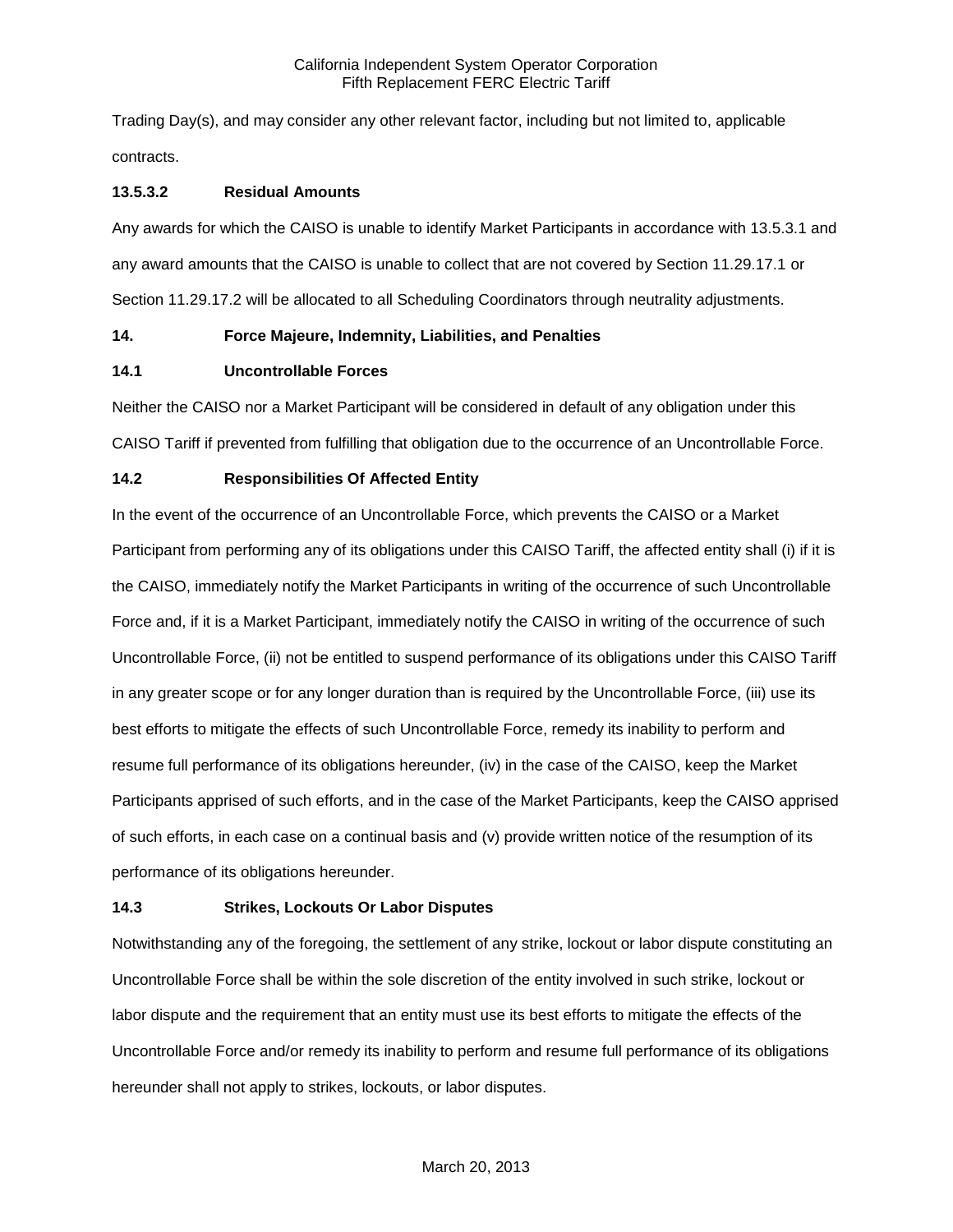## **14.4 Market Participant's Indemnity**

Each Market Participant, to the extent permitted by law, shall indemnify the CAISO and hold it harmless against all losses, damages, claims, liabilities, costs or expenses (including legal expenses) arising from any act or omission of the Market Participant except to the extent that they result from the CAISO's default under this CAISO Tariff or gross negligence or intentional wrongdoing on the part of the CAISO or of its officers, directors or employees.

# **14.5 Limitation On Liability**

## **14.5.1 Liability For Damages**

Except as provided for in Section 13.3.14, the CAISO shall not be liable in damages to any Market Participant for any losses, damages, claims, liability, costs or expenses (including legal expenses) arising from the performance or non-performance of its obligations under this CAISO Tariff, including but not limited to any adjustments made by the CAISO in Inter-SC Trades, except to the extent that they result from gross negligence or intentional wrongdoing on the part of the CAISO.

## **14.5.2 Exclusion Of Certain Types Of Loss**

The CAISO shall not be liable to any Market Participant under any circumstances for any consequential or indirect financial loss including but not limited to loss of profit, loss of earnings or revenue, loss of use, loss of contract or loss of goodwill except to the extent that it results from the gross negligence or intentional wrongdoing on the part of the CAISO.

### **14.6 Potomac Economics, Ltd. Limitation Of Liability**

Potomac Economics, Ltd. shall not be liable in damages to any Market Participant for any losses, damages, claims, liability, costs or expenses (including legal expenses) arising from its calculation of reference levels under its Consultant Agreement with the CAISO dated as of September 3, 2002, except to the extent that they result from gross negligence or intentional wrongdoing of Potomac Economics, Ltd.

### **14.7 Allocation of Reliability-Related Penalty Costs**

### **14.7.1 Overview of Process**

Under the NERC Functional Model and the NERC Rules of Procedure, Registered Entities for a specific function, including the CAISO, may be assessed monetary penalties by FERC, NERC, and/or WECC for violations of one (1) or more NERC Reliability Standards applicable to that function. This Section 14.7 sets forth the procedure through which the CAISO may seek, with FERC approval, to directly allocate, in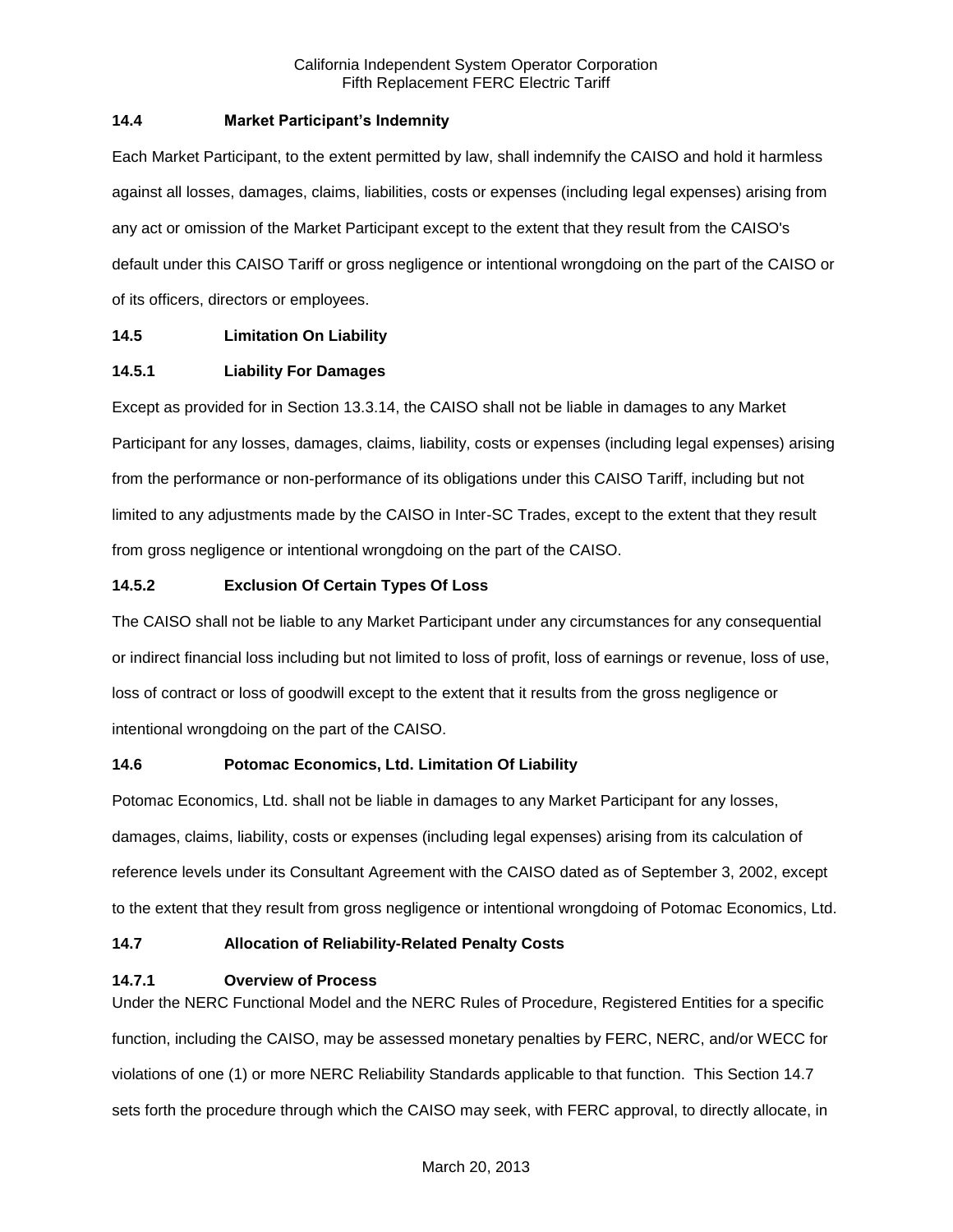whole or in part, the cost of any such penalties assessed upon the CAISO to an entity or entities whose conduct or omission(s) NERC, WECC and/or FERC has determined contributed, in whole or in part, to the violation that gave rise to the penalty. This Section 14.7 also sets forth procedures through which the CAISO may seek, with FERC approval, to recover, in whole or in part, from Market Participants the cost associated with a monetary penalty for a NERC Reliability Standards violation(s) that is not subject to direct allocation. Penalties that are assessed upon the CAISO and become final on or after the effective date of this Section 14.7 shall be subject to the procedures set forth herein regardless of the date of the underlying violation(s) for which the penalty is assessed.

## **14.7.2 Direct Allocation Of Reliability Standards Penalties**

## **14.7.2.1 Conditions For Direct Allocation**

If FERC, NERC, and/or WECC assess(es) one (1) or more monetary penalties against the CAISO as the Registered Entity for the violation of one or more NERC Reliability Standards, and the conduct or omission(s) of a particular Market Participant or Market Participants contributed, in whole or in part, to the violation(s) at issue, then the CAISO may seek to directly allocate, in whole or in part, such penalty costs to the Market Participant(s) whose conduct or omission(s) contributed to the violation(s), provided that each of the following conditions are met:

- (1) The Market Participant(s) subject to potential direct allocation receive notice of, and an opportunity to fully participate in, the underlying CMEP proceeding before NERC and/or WECC, or the FERC proceeding in the case of an enforcement proceeding directly instituted by FERC without a prior NERC or WECC proceeding;
- (2) The CMEP proceeding, or enforcement proceeding directly instituted by FERC, results in a finding that the conduct or omission(s) of the Market Participant(s) subject to potential direct allocation contributed, either in whole or in part, to the Reliability Standards violation(s) at issue; and
- (3) Any findings by NERC and/or WECC regarding whether the conduct or omission(s) of the Market Participant(s) contributed, either in whole or in part, to the Reliability Standards violation(s) at issue are filed with FERC.

### **14.7.2.2 Notice To Affected Market Participant**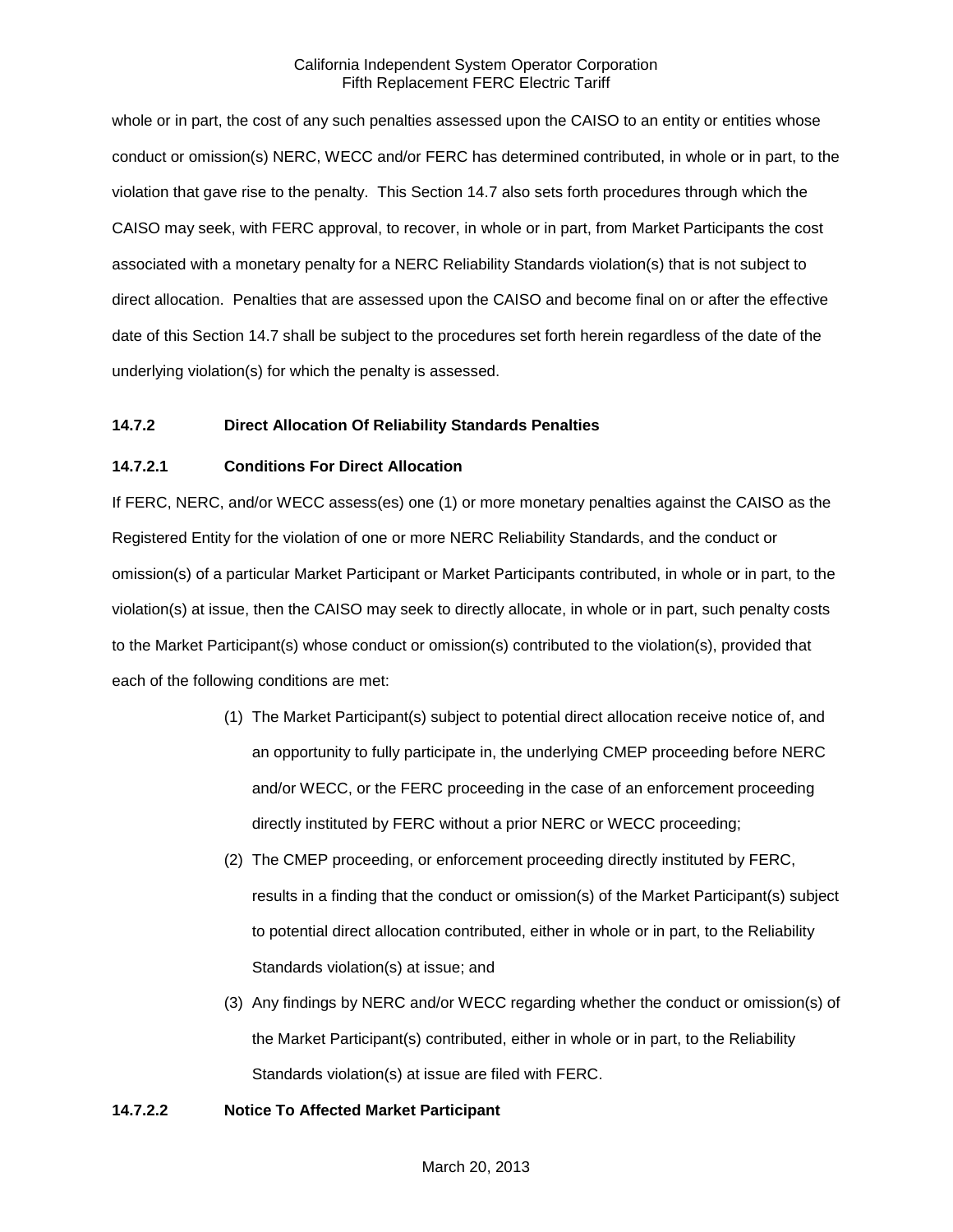The CAISO will notify the Market Participant(s) it believes contributed to the Reliability Standards violation(s) during the CMEP proceeding or, if applicable, during the enforcement proceeding directly instituted by FERC. This notification shall be in writing and shall: (i) inform the Market Participant(s) that the CAISO intends to invoke the direct allocation provisions of this Section; (ii) detail the underlying factual basis for the CAISO's position; and (iii) inform the Market Participant(s) that it may seek to participate in the CMEP proceeding or, if applicable, the enforcement proceeding directly instituted by FERC.

## **14.7.2.3 Failure To Participate**

A failure by the notified Market Participant(s) to participate in the CMEP proceeding or, if applicable, in the enforcement proceeding directly instituted by FERC, will not prevent the CAISO from directly allocating the cost associated with a monetary penalty to the Market Participant(s) provided all other conditions in Section 14.7.2 are satisfied.

## **14.7.2.4 Proposed Allocation And FERC Review Process**

Where NERC and/or WECC, or FERC as may be applicable in an enforcement proceeding directly instituted by FERC, determines that the conduct or omission(s) of the Market Participant(s) identified by the CAISO contributed, in whole or in part, to the NERC Reliability Standard(s) violation(s) at issue, the CAISO shall inform the involved Market Participant(s) in writing and shall initially propose an allocation of the penalty cost on a basis proportional to the parties' relative fault, consistent with the applicable regulator's analysis. Regardless of whether the involved Market Participant(s) agree or disagree over the allocation, the reasonability of such an allocation shall be determined by FERC through submission of the matter to FERC pursuant to Section 205 of the Federal Power Act.

# **14.7.2.5 Payment Of Allocated Amount**

After FERC issues a final order regarding the CAISO's ability to directly allocate the penalty cost, the CAISO shall include any FERC-approved allocated amounts in the invoice for the appropriate Market Participant(s) for the next billing period, or as soon as practicable. The amount to be paid by the Market Participant(s) shall include the allocated portion of the penalty, as established by FERC, together with interest calculated at the FERC authorized refund rate for the period of time, if any, between the CAISO's payment of the penalty and the Market Participant(s) payment of its allocated portion of the penalty.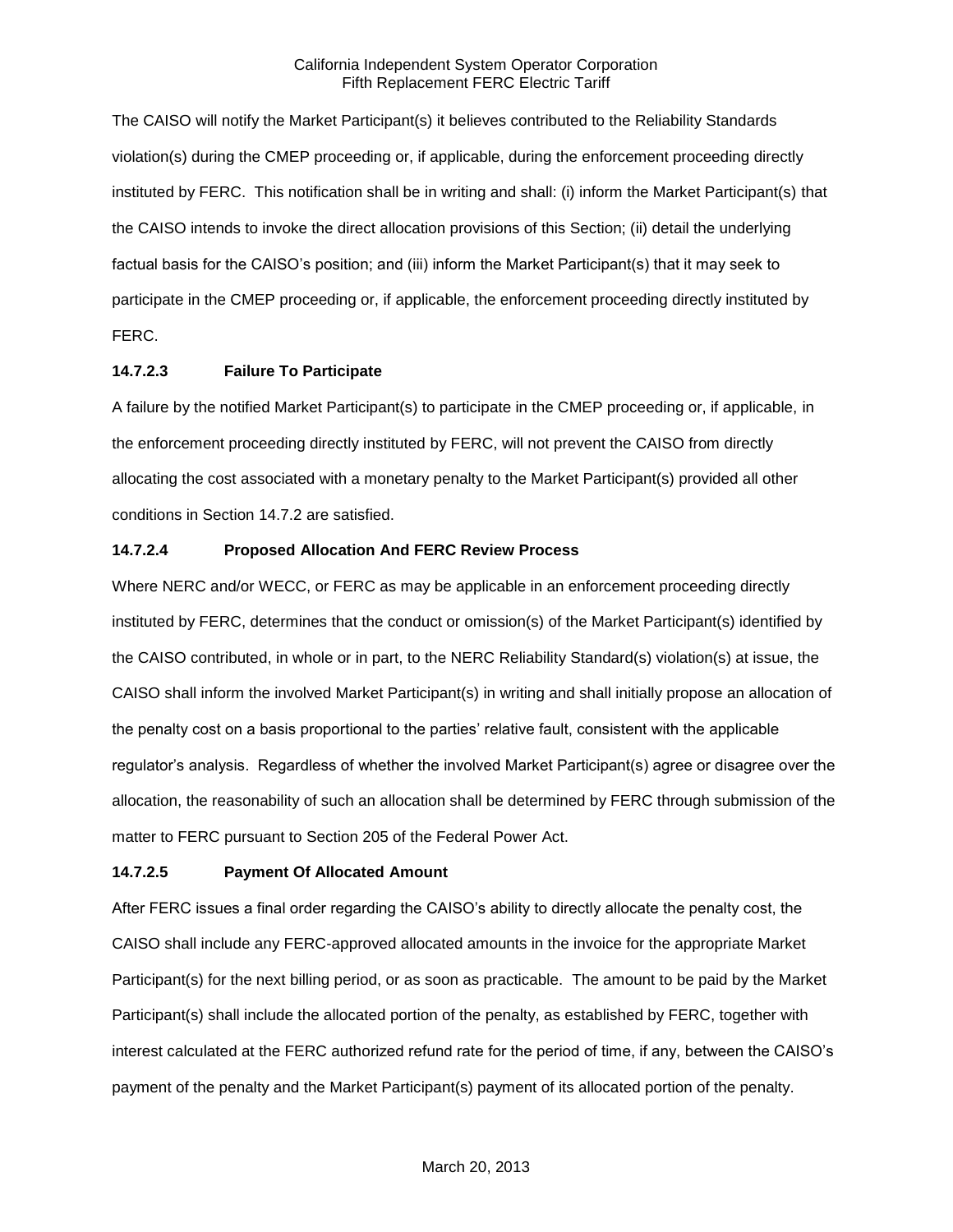## **14.7.3 Indirect Allocation of Reliability-Related Penalty Costs**

### **14.7.3.1 Procedure For Allocation**

Where the conduct or omission(s) of a particular Market Participant or Market Participants has not been identified by NERC, WECC, or FERC as a contributing cause for a monetary penalty assessed against the CAISO for a NERC Reliability Standards violation, the CAISO may make a filing with FERC under Section 205 of the Federal Power Act seeking approval to recover the cost of such reliability-related penalties from all Market Participants. The CAISO's Section 205 filing may include a proposed methodology for allocating the penalty across the various types of Market Participants.

## **14.7.3.2 Case-By-Case FERC Review**

Any allocation of penalties pursuant to Section 14.7.3 must be determined by FERC on a case-by-case basis. Absent FERC approval, the CAISO will not allocate a penalty under Section 14.7.3 to Market Participants.

## **14.7.3.3 Payment of Allocated Amount**

After FERC issues a final order regarding allocation of the monetary penalty, the CAISO shall include any FERC-approved allocated amounts in the invoices for the appropriate Market Participants for the next billing period, or as soon as practicable.

### **15. Regulatory Filings**

Any amendment or other modification of any provision of this CAISO Tariff must be in writing and approved by the CAISO Governing Board in accordance with the bylaws of the CAISO. Any such amendment or modification shall be effective upon the date it is permitted to become effective by FERC. Nothing contained herein shall be construed as affecting, in any way, the right of the CAISO to furnish its services in accordance with this CAISO Tariff, or any tariff, rate schedule or Scheduling Coordinator Agreement which results from or incorporates this CAISO Tariff, or unilaterally to make an application to FERC for a change in rates, terms, conditions, charges, classifications of service, Scheduling Coordinator Agreement, rule or regulation under FPA Section 205 and pursuant to the FERC's rules and regulations promulgated thereunder. Nothing contained in this CAISO Tariff or any Scheduling Coordinator Agreement shall be construed as affecting the ability of any Market Participant receiving service under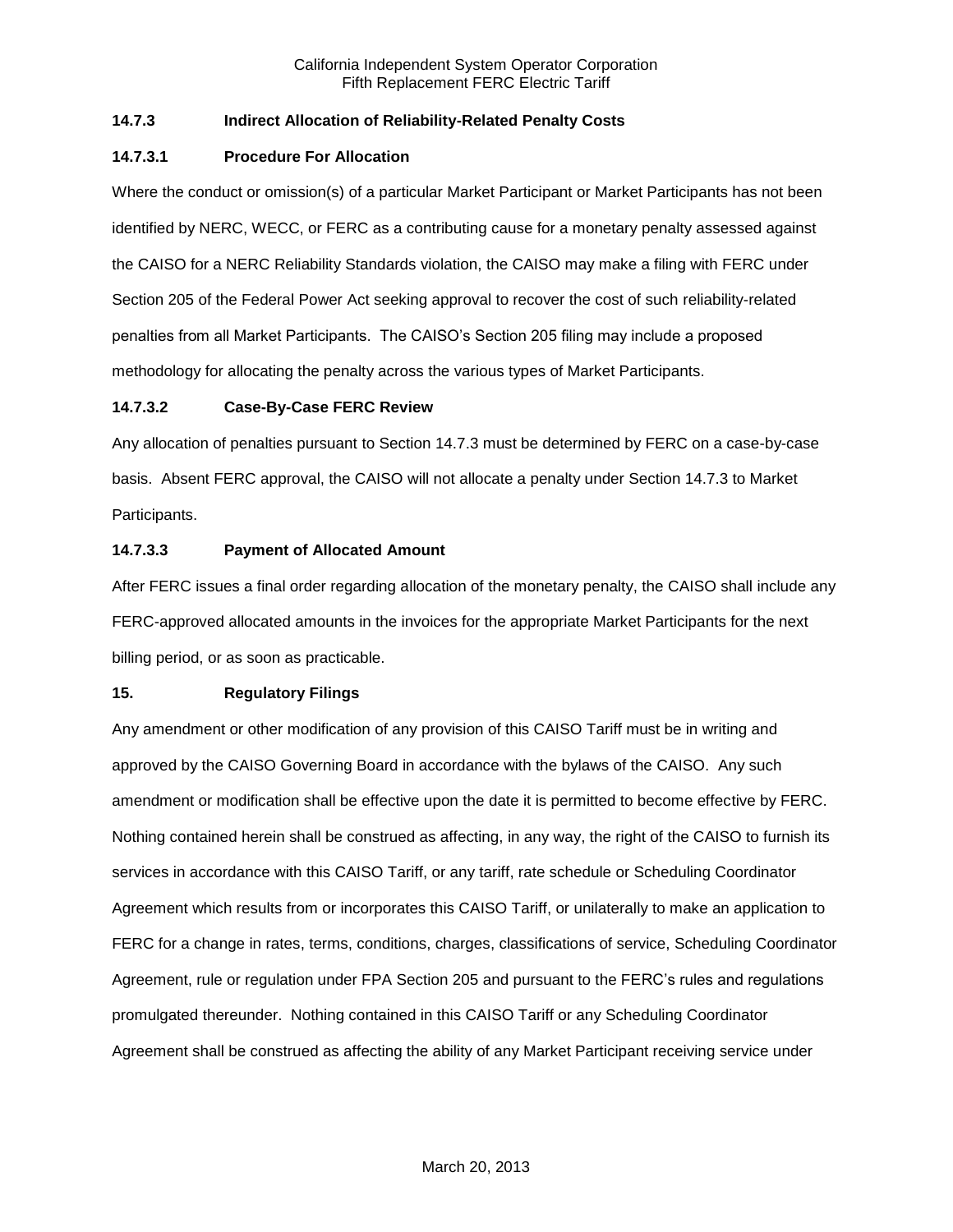this CAISO Tariff to exercise its rights under Section 206 of the FPA and FERC's rules and regulations thereunder.

# **16. Existing Contracts**

# **16.1 Continuation Of Existing Contracts For Non-Participating TOs**

The transmission service rights and obligations of Non-Participating TOs under Existing Contracts, including all terms, conditions and rates of the Existing Contracts, as they may change from time to time under the terms of the Existing Contracts, will continue to be honored by the parties to those contracts, for the duration of those contracts.

# **16.1.1 Participating TO Obligation**

If a Participating TO is a party to an Existing Contract under which Existing Rights are provided, the Participating TO shall attempt to negotiate changes to the Existing Contract to align the contract's scheduling and operating provisions with the CAISO's scheduling and operational procedures, rules and protocols, to align operations under the contract with CAISO operations, and to minimize the contract parties' costs of administering the contract while preserving their financial rights and obligations. In addition, the Participating TO shall attempt to negotiate changes to provisions in the Existing Contract to ensure that whenever transmission services under the Existing Contract are used to deliver power to a Market Participant that is subject to Access Charges under this CAISO Tariff, no duplicative charge for access to the CAISO Controlled Grid will be charged under the Existing Contract. For purposes of such negotiations, there shall be a presumption that any charges in an Existing Contract that were designed to recover the embedded cost of transmission facilities within the CAISO Controlled Grid will be fully recovered through the Access Charges established under Section 26.1.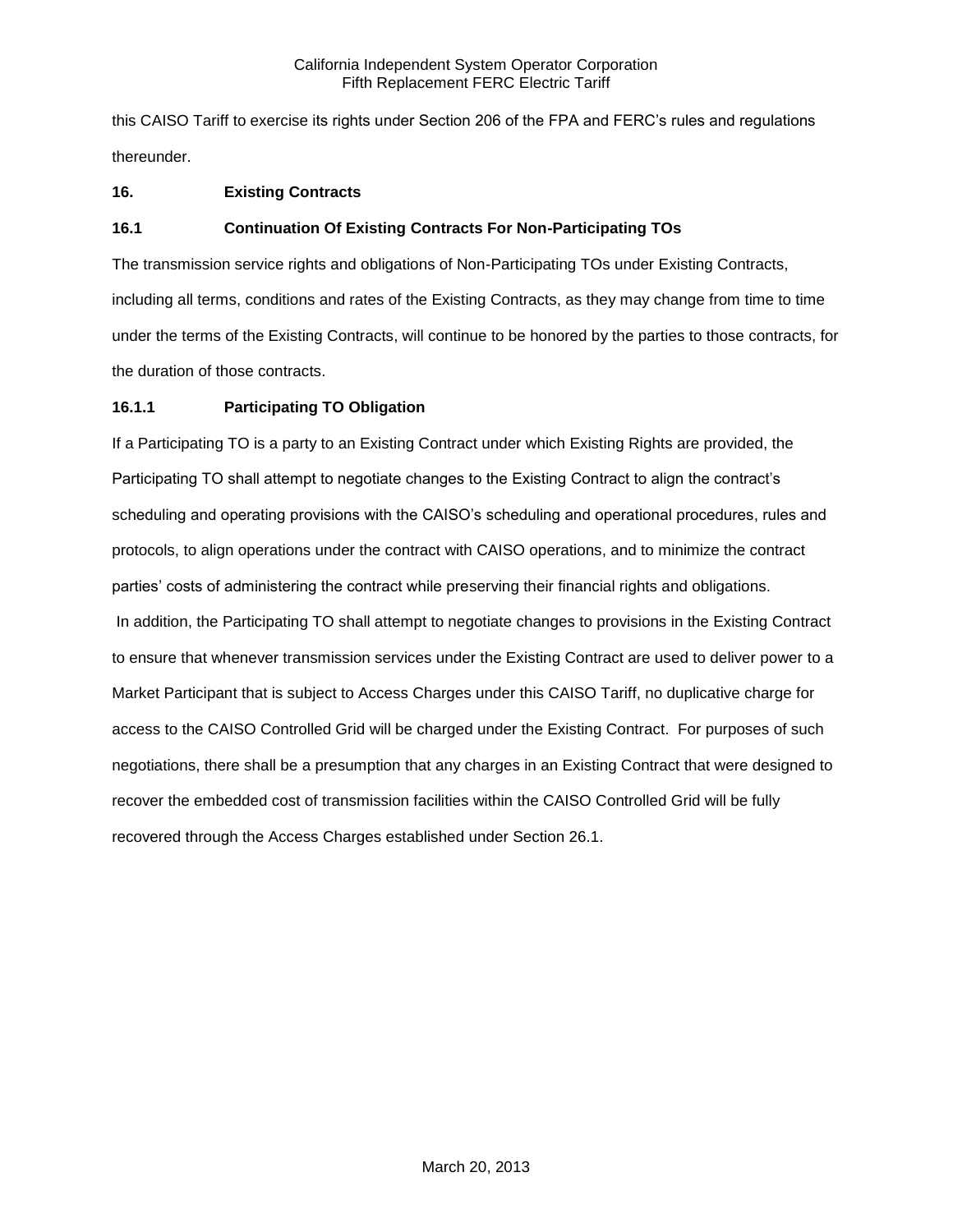## **16.1.2 Right To Use And Ownership Of Facilities**

If a Non-Participating TO has an Existing Contract with a Participating TO under which the Non-Participating TO's transmission facilities, or a portion thereof, are subject to use by the Participating TO, the Non-Participating TO's rights to the use and ownership of its facilities shall remain unchanged, regardless of the Participating TO's act of turning over the Participating TO's Entitlement to use the Non-Participating TO's facilities to the extent possible to the Operational Control of the CAISO. The CAISO will accept valid ETC Self-Schedules from a Participating TO that is the Scheduling Coordinator for the holder of Existing Rights, or from holders of Existing Rights that are Scheduling Coordinators, or that are represented by a Scheduling Coordinator other than the Participating TO. ETC Self-Schedules submitted by Scheduling Coordinators to the CAISO, which include the use of Existing Rights, must be submitted in accordance with Section 16.1 and Section 30. The CAISO may refuse to accept ETC Self-Schedules submitted pursuant to Existing Contracts that do not meet the requirements of the principles, protocols and rules referred to in this Section 16.1.

## **16.1.3 Existing Contract Dispute Resolution**

The CAISO will, if requested, advise parties to Existing Contracts regarding the operational aspects of any Existing Contract renegotiations that they undertake.

If the parties to an Existing Contract are unable to reach agreement on the changes needed to meet the requirements of this CAISO Tariff, any disputes related thereto shall be addressed using the dispute resolution provisions of the Existing Contract, including any remedies as are provided by law. The rights of the parties to seek changes or to challenge such changes, under the FPA or as otherwise provided by law, are preserved consistent with the terms of the Existing Contract. Unless and until the necessary changes to the Existing Contract are made, all terms and conditions of the Existing Contracts will continue to be honored by the parties to the Existing Contracts.

# **16.1.4 Conversion Of PTOs' Rights Under Existing Contracts**

Parties who are entitled to transmission service rights under Existing Contracts and who choose to become Participating TOs must, at the time of becoming a Participating TO convert those rights to Converted Rights in accordance with Section 4.3.1.6.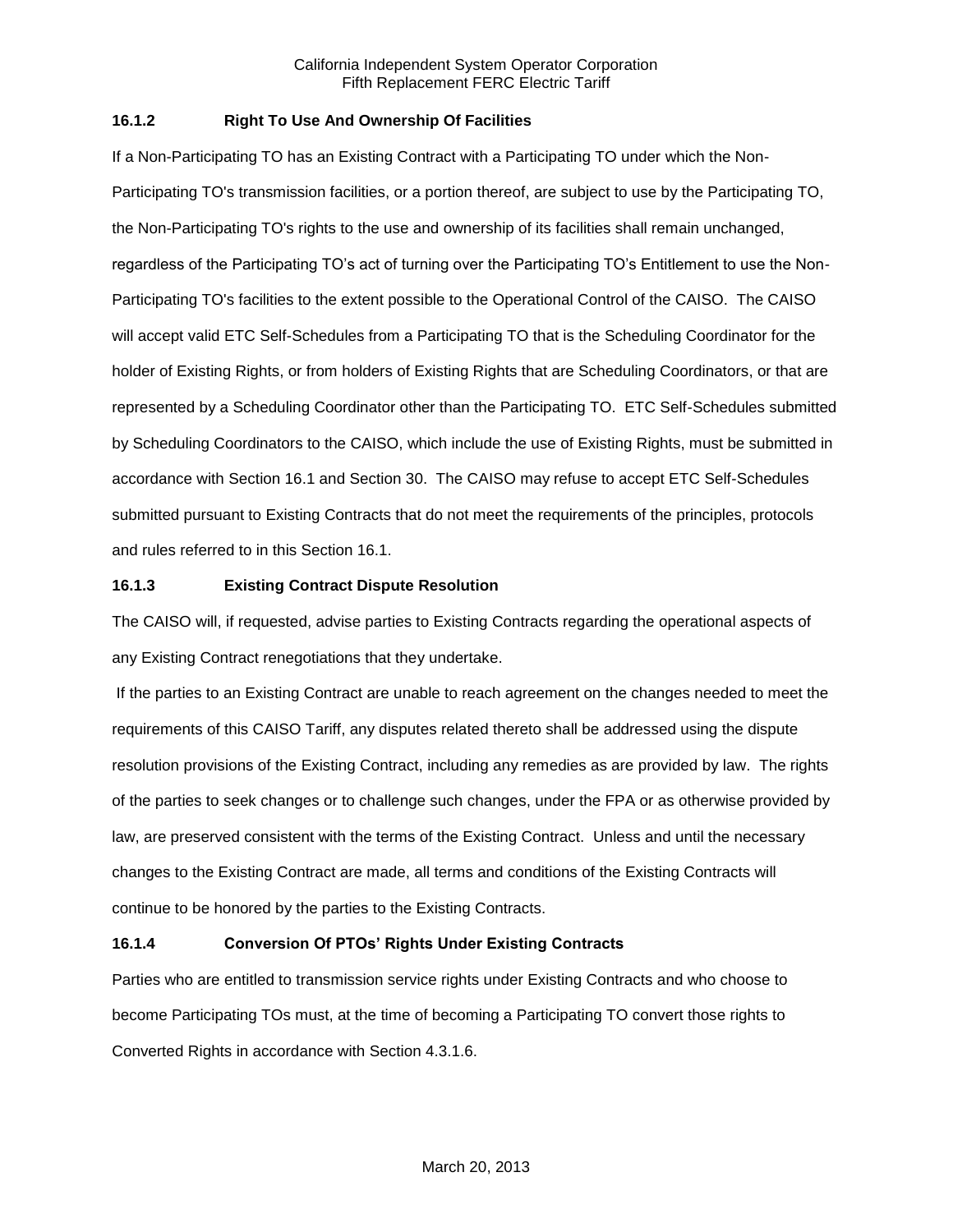- **16.2 [NOT USED]**
- **16.3 [NOT USED]**
- **16.4 TRTC Instructions**

## **16.4.1 Responsibility To Create TRTC Instructions**

Each Participating TO and Existing Rights holder will work with the CAISO to develop the Transmission Rights and Transmission Curtailment (TRTC) Instructions that allow Existing Contracts to be exercised in a way that: (i) maintains the existing scheduling and curtailment priorities under the Existing Contract; (ii) is minimally burdensome to the CAISO (i.e., creates the least impact on the CAISO's preferred operational policies and procedures); (iii) to the extent possible, imposes no additional financial burden on either the Participating TO or the holder of Existing Rights (beyond that in the Existing Contract); (iv) consistent with the terms of the Existing Contracts, makes as much transmission capacity not otherwise utilized by the holder of Existing Rights available as possible to the CAISO for allocation to Market Participants; (v) is minimally burdensome to the Participating TO and the Existing Rights holder from an operational point of view; and (vi) does not require the CAISO to interpret or underwrite the economics of the Existing Contract. The parties to Existing Contracts will attempt to jointly develop and agree on any TRTC Instructions that will be submitted to the CAISO. The parties to an Existing Contract shall also be responsible to submit to the CAISO any other necessary operating instructions based on their contract interpretations needed by the CAISO to enable the CAISO to perform its duties.

### **16.4.2 Responsible PTO Re Multiple PTO Parties To Existing Contract**

To the extent there is more than one Participating TO providing transmission service under an Existing Contract or there is a set of Existing Contracts which are interdependent from the point of view of submitting instructions to the CAISO involving more than one Participating TO, the relevant Participating TOs will designate a single Participating TO as the responsible PTO and will notify the CAISO accordingly. If no such responsible PTO is designated by the relevant Participating TOs or the CAISO is not notified of such designation, the CAISO shall designate one of them as the responsible PTO and notify the relevant Participating TOs accordingly. The responsible PTO designated pursuant to this section shall have the same responsibility as the Participating TO under this Section 16.4.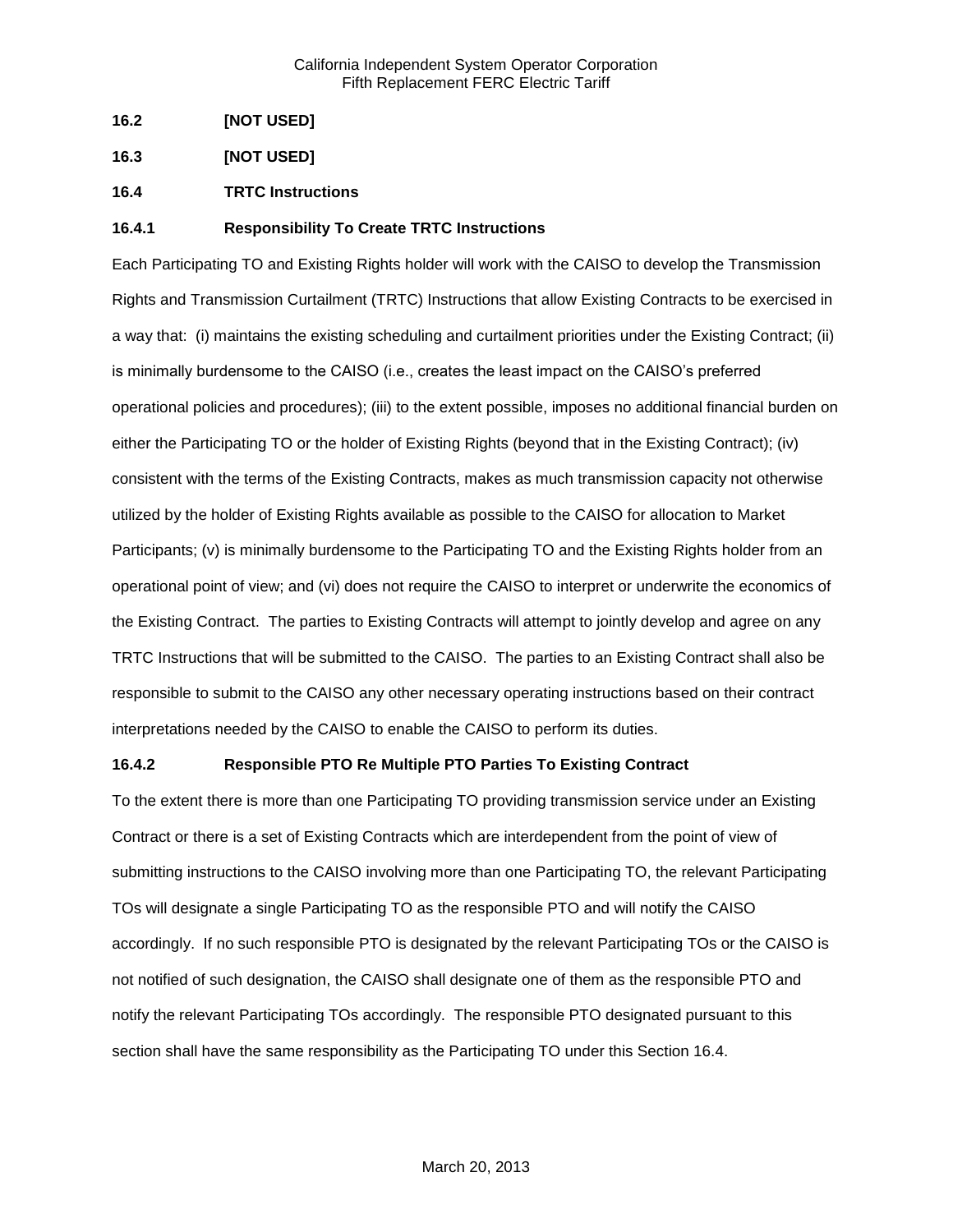# **16.4.3 Scheduling Coordinator Responsibilities**

The Scheduling Coordinator designated by the parties to an Existing Contract as the responsible entity for submitting ETC Self-Schedules for the relevant Existing Contract shall submit ETC Self-Schedules consistent with the terms and conditions specified in the TRTC Instructions.

## **16.4.4 Submission Of TRTC Instructions**

For each Existing Contract, the Participating TO providing transmission service under the Existing Contract (or the Responsible PTO identified in Section 16.4.2) shall be obligated to submit the TRTC Instructions to the CAISO electronically on behalf of the holders of Existing Rights, unless the parties to the Existing Contract agree otherwise. The Participating TO shall notify the CAISO in writing the identity of the responsible party for submission of the TRTC Instructions as decided by the parties to the Existing Contract and the term of such agreement between the parties to the Existing Contract. The Participating TO shall undertake all obligations with respect to the submission of the TRTC Instructions to the CAISO and any subsequent obligations that follow with respect to the creation, management and updates to the TRTC Instructions. The CAISO is responsible for implementing only one set of TRTC Instructions for each Existing Contract and only those TRTC Instructions that have been received and accepted by the CAISO. The Participating TO shall submit the TRTC Instructions to the CAISO associated with Existing Contracts or sets of interdependent Existing Contracts thirty (30) days prior to the date on which the scheduling or curtailment of the use of the Existing Rights is to change or commence.

# **16.4.5 TRTC Instructions Content**

TRTC Instructions will include the following information at a minimum and such other information as the CAISO may reasonably require the Participating TO to provide to enable the CAISO to carry out its functions under the CAISO Tariff, Operating Procedures and Business Practice Manuals:

> (1) A unique Contract Reference Number for each source and sink combination applicable to the Existing Contract (i.e., the CRN that will be assigned by the CAISO and communicated to the Participating TO that references a single Existing Contract or a set of interdependent Existing Contracts for each source and sink combination);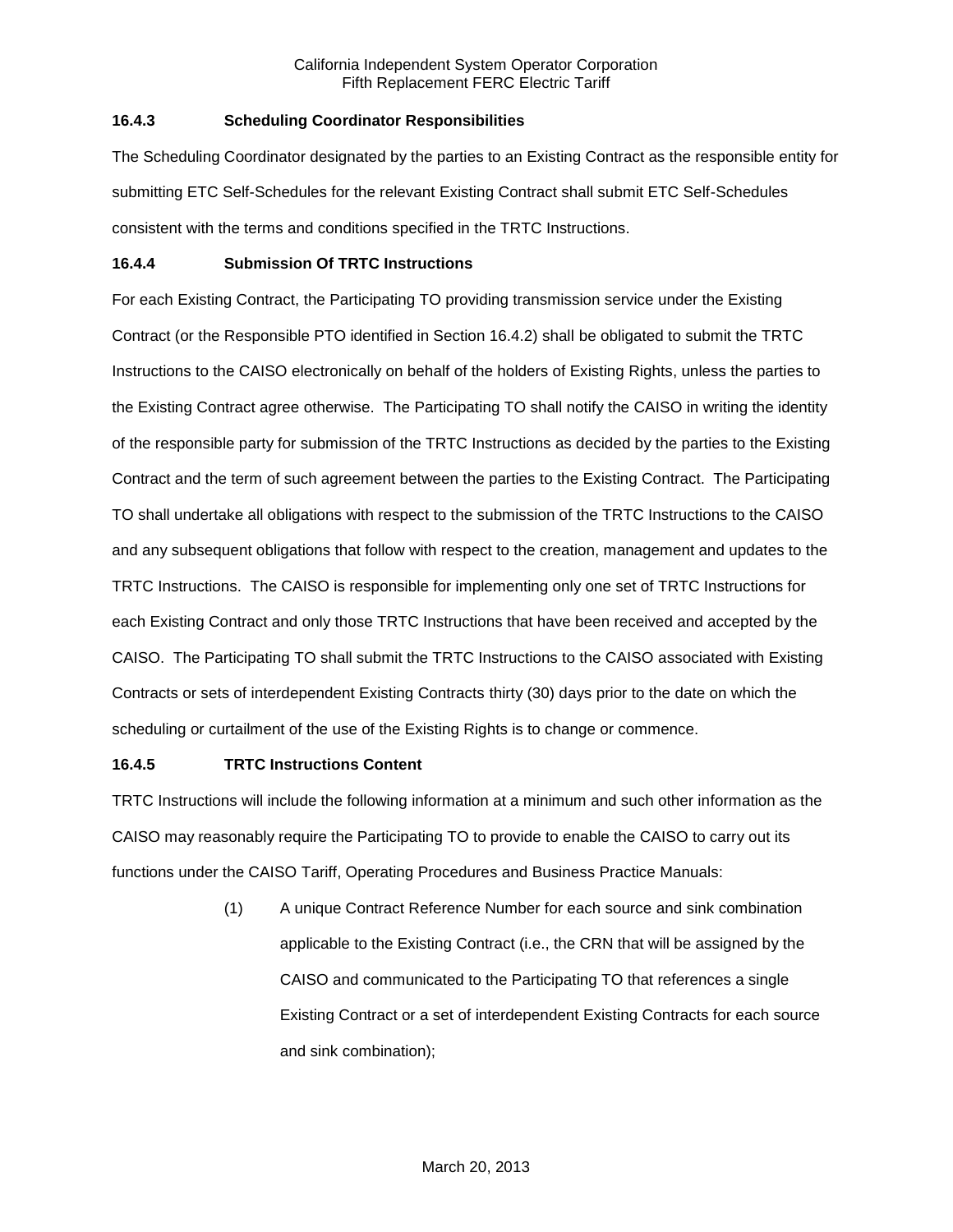- (2) Whether the instruction can be exercised independent of the CAISO's day-to-day involvement ("Yes/No");
- (3) Name of an operational single point of contact for instructions and a 24-hour a day telephone number for the Participating TO contact for Existing Contract issues or the agreed upon party;
- (4) Name(s) and number(s) of Existing Contract(s) that are represented by the unique CRN;
- (5) The following information as stored in the Master File: (a) the applicable Point(s) of Receipt and Point(s) of Delivery); (b) for each Point of Receipt, the resource names for the physical resources as the eligible sources (eligible physical sources include Generating Units and System Resources), and for each Point of Delivery, the resource names for the physical resources as the eligible sinks (eligible physical sinks include Load PNodes, Custom Load Aggregation Points and System Resources); (c) for each physical source or sink, the maximum Existing Rights capacity (MW) that can be scheduled as an Existing Right under the Existing Contract; and (d) for each physical source and sink, the Scheduling Coordinator(s) and their Business Associate Identification (BAID) that is(are) eligible to submit ETC Self-Schedules utilizing these sources and sinks;
- (6) Names of the party(ies) to the Existing Contract(s);
- (7) The Scheduling Coordinator BAID that is entitled to the Settlement of reversal of Congestion Charges;
- (8) Type(s) of service rights by the holder of the Existing Rights, by type of service (firm, conditional firm, or non-firm), with priorities for firm and conditional firm transmission services and maximum amounts of service rights in MW;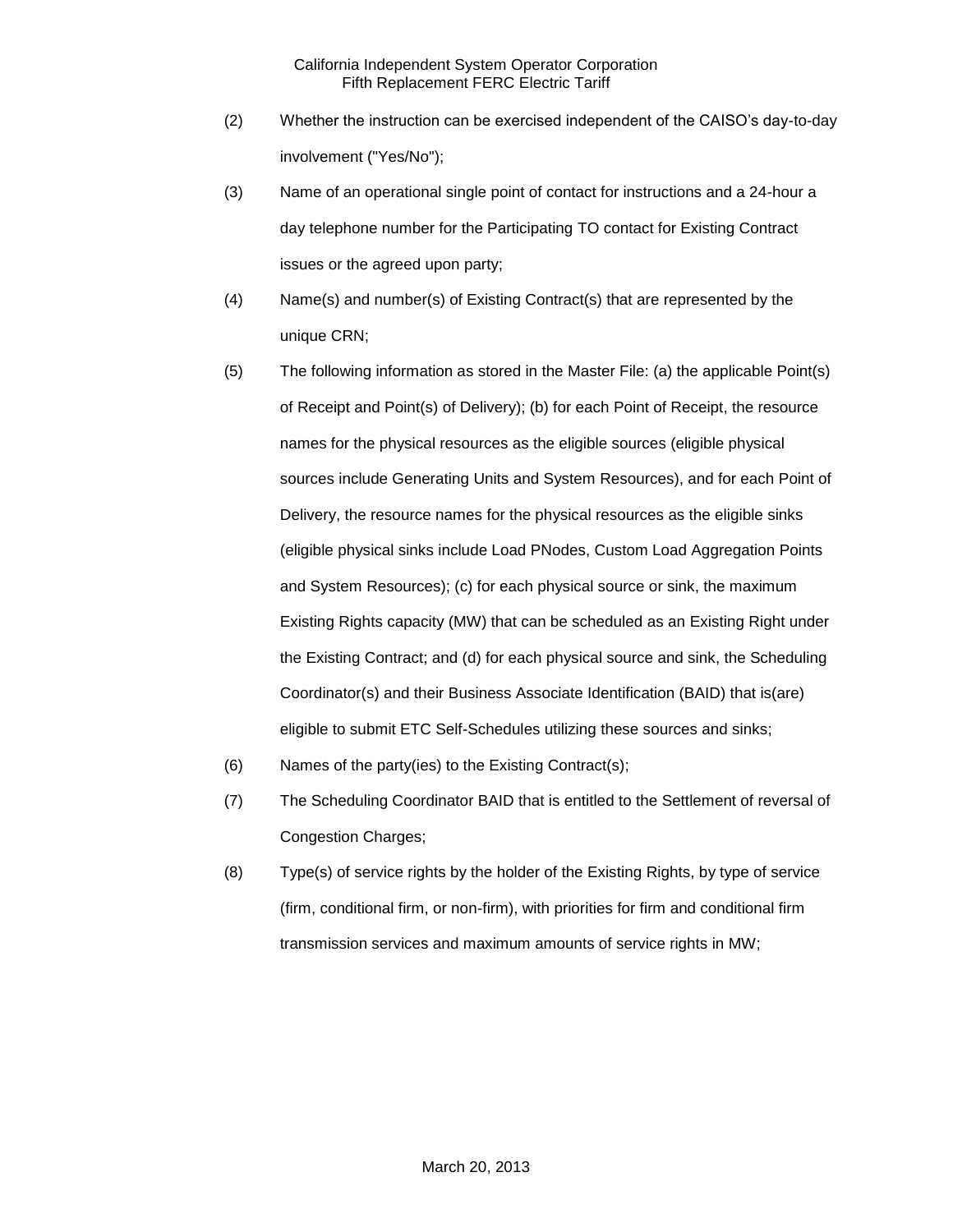- (9) Instructions for the allowable timeframes at which the ETC Self-Schedules and ETC Self-Schedule changes may be submitted to the CAISO, which include whether the Scheduling Coordinator may submit ETC Self-Schedules or ETC Self-Schedule changes: (a) into the DAM; (b) into the HASP and the RTM; (c) after the close of submitting Bids into the HASP and the RTM, but before twenty (20) minutes before the applicable Trading Hour of the Trading Day; and (d) at or after twenty (20) minutes before the applicable Trading Hour of the Trading Day; in addition, the TRTC Instructions may also include any additional comments and restrictions on the submission time of ETC Self-Schedules and ETC Self-Schedule changes;
- (10) Term or service period(s) of the Existing Contract(s);
- (11) Any special procedures that would require the CAISO to implement curtailments in any manner different from pro rata reduction of the transfer capability of the transmission line; any such TRTC Instructions submitted to the CAISO must be clear, unambiguous, and not require the CAISO to make any judgments or interpretations as to the meaning intent, results, or purpose of the curtailment procedures or the Existing Contract and the section of the Existing Contract that provides this right for reference, otherwise, they will not be accepted by the CAISO;
- (12) The forecasted usage patterns for each Existing Contract for the upcoming annual period of the annual CRR release processes as well as for the upcoming monthly period of the monthly CRR release processes, which will consist of hourly MWh data over the whole year for those resources that will use the Existing Contract; this information will be considered by the CAISO in managing its accounting for usage of Existing Rights in the release of CRRs; this information shall not be used by the CAISO to validate ETC Self-Schedules when submitted by Scheduling Coordinators and therefore shall not affect the Existing Rights holder's ability to utilize its rights under the Existing Contract;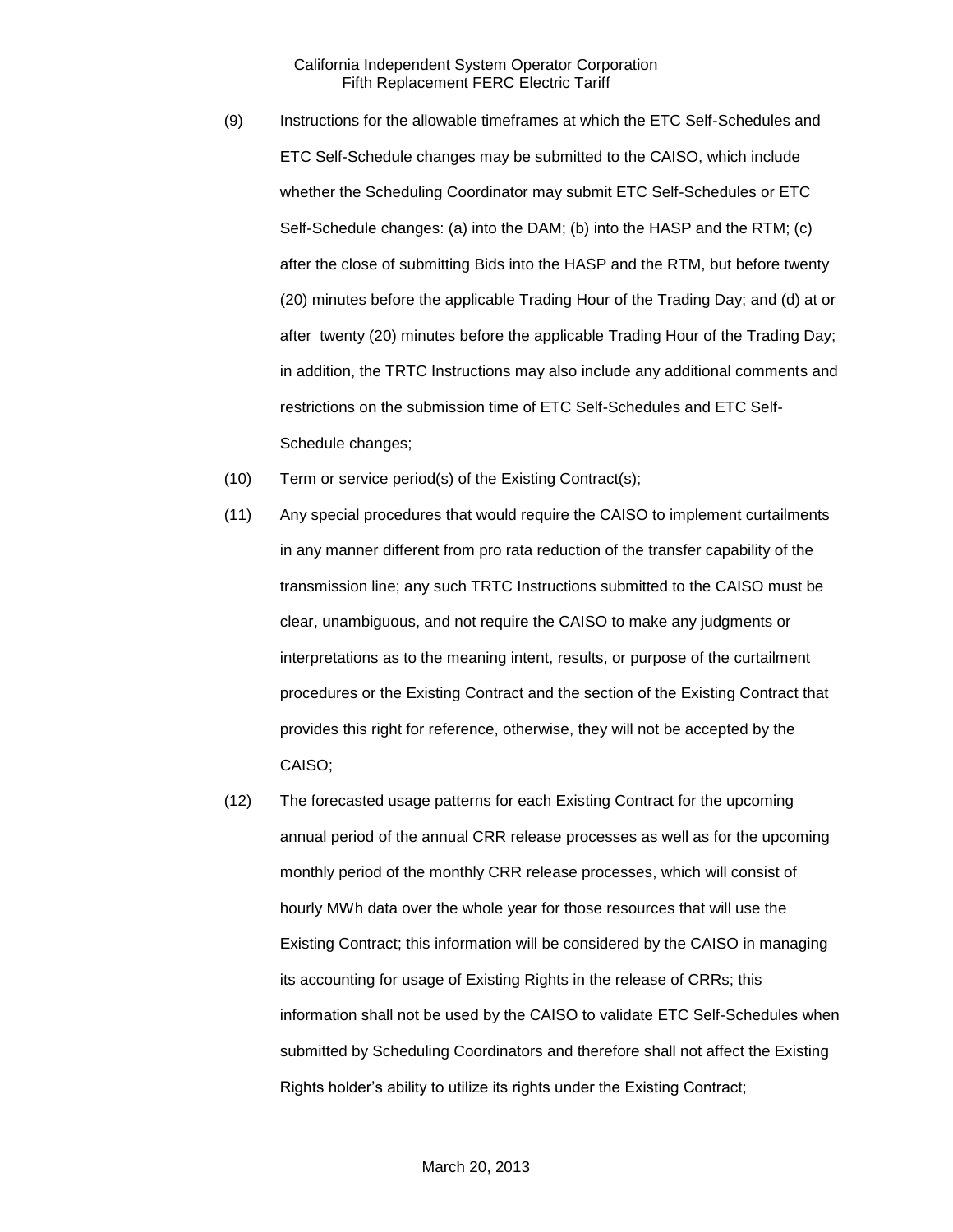- (13) Whether or not the Existing Contract provides for the right to self-provide Ancillary Services; and
- (14) Specification of any contract requirements in the ETC that warrants special consideration in the implementation of the physical rights under the ETC.

### **16.4.6 Changes And Updates To TRTC Instructions**

Updates or changes to the TRTC Instructions must be submitted to the CAISO through a revised set of TRTC Instructions by the Participating TO, on an as needed or as required basis determined by the parties to the Existing Contracts. The CAISO will implement the updated or changed TRTC Instructions as soon as practicable but no later than seven (7) days after receiving clear and unambiguous details of the updated or changed instructions under normal conditions. If the CAISO finds the TRTC Instructions to be inconsistent with the CAISO Tariff, the CAISO will notify the Participating TO within forty-eight (48) hours after receipt of the updated or changed TRTC Instructions indicating the nature of the problem and allowing the Participating TO to resubmit the TRTC Instructions as if they were new, updated or changed TRTC Instructions. If the CAISO finds the updated or changed TRTC Instructions to be acceptable, the CAISO will time-stamp the updated TRTC Instructions as received, confirm such receipt to the Participating TO, and indicate the time at which the updated TRTC Instructions take effect if prior to the seven (7) day deadline referred to above. In the event of a System Emergency, the CAISO will implement such submitted changes to the TRTC Instructions as soon as practical.

### **16.4.7 Treatment Of TRTC Instructions**

# **16.4.7.1 TRTC Instructions Can Be Exercised Independently**

To the extent that the TRTC Instructions can be exercised independently of the CAISO by the parties to the Existing Contract and the results forwarded to the CAISO, the TRTC Instructions shall be exercised by the Participating TOs, and the outcomes shall be forwarded to the CAISO. The determination of whether the TRTC Instructions can be "exercised independently of the CAISO by the parties to the Existing Contract" shall be made using the same procedures described in Section 16.4.8.

## **16.4.7.2 TRTC Instructions Cannot Be Exercised Independently**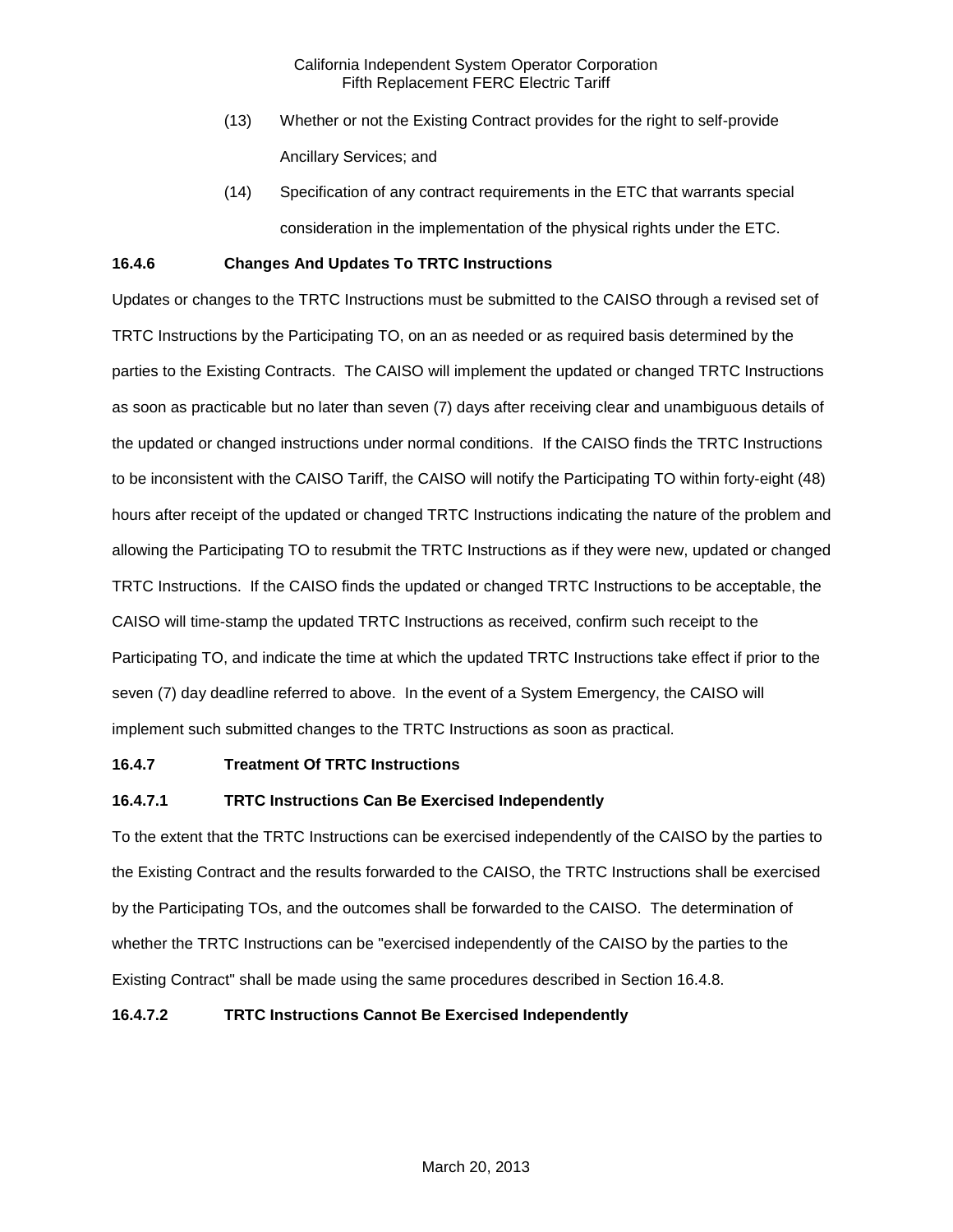To the extent that the TRTC Instructions cannot be exercised independently of the CAISO and the results forwarded to the CAISO (because, for example, they require iteration with the CAISO's Bid submission and scheduling process, would unduly interfere with the CAISO's management of the Real-Time Market, including curtailments, or would unduly interfere with the ability of the holder of rights to exercise its rights), the TRTC Instructions will be provided to the CAISO for day-to-day implementation. The TRTC Instructions will be provided by the Participating TO to the CAISO for implementation unless the parties to the Existing Contracts otherwise agree that the holder of the Existing Rights will do so. For these TRTC Instructions, the Scheduling Coordinators representing the holders of Existing Rights will submit their Bids to the CAISO for implementation in accordance with the TRTC Instructions. In this case, the CAISO shall act as the scheduling agent for the Participating TO with regard to Existing Rights.

## **16.4.8 CAISO Role In Existing Contracts**

The CAISO will have no role in interpreting Existing Contracts. The parties to an Existing Contract will, in the first instance, attempt jointly to agree on any TRTC Instructions that will be submitted to the CAISO. In the event that the parties to the Existing Contract cannot agree upon the TRTC Instructions submitted by the parties to the Existing Contract, the dispute resolution provisions of the Existing Contract, if applicable, shall be used to resolve the dispute; provided that, until the dispute is resolved, and unless the Existing Contract specifies otherwise, the CAISO shall implement the Participating TO's TRTC Instructions. If both parties to an Existing Contract are Participating TOs and the parties cannot agree to the TRTC Instructions submitted by the parties, until the dispute is resolved, and unless the Existing Contract specifies otherwise, the CAISO shall implement the TRTC Instructions of the first Participating TO for which the Existing Contract is an Encumbrance. The CAISO shall not be responsible for resolution of any disputes that arise over the accuracy of the TRTC Instructions consistent with its obligations in Section 16.4.5.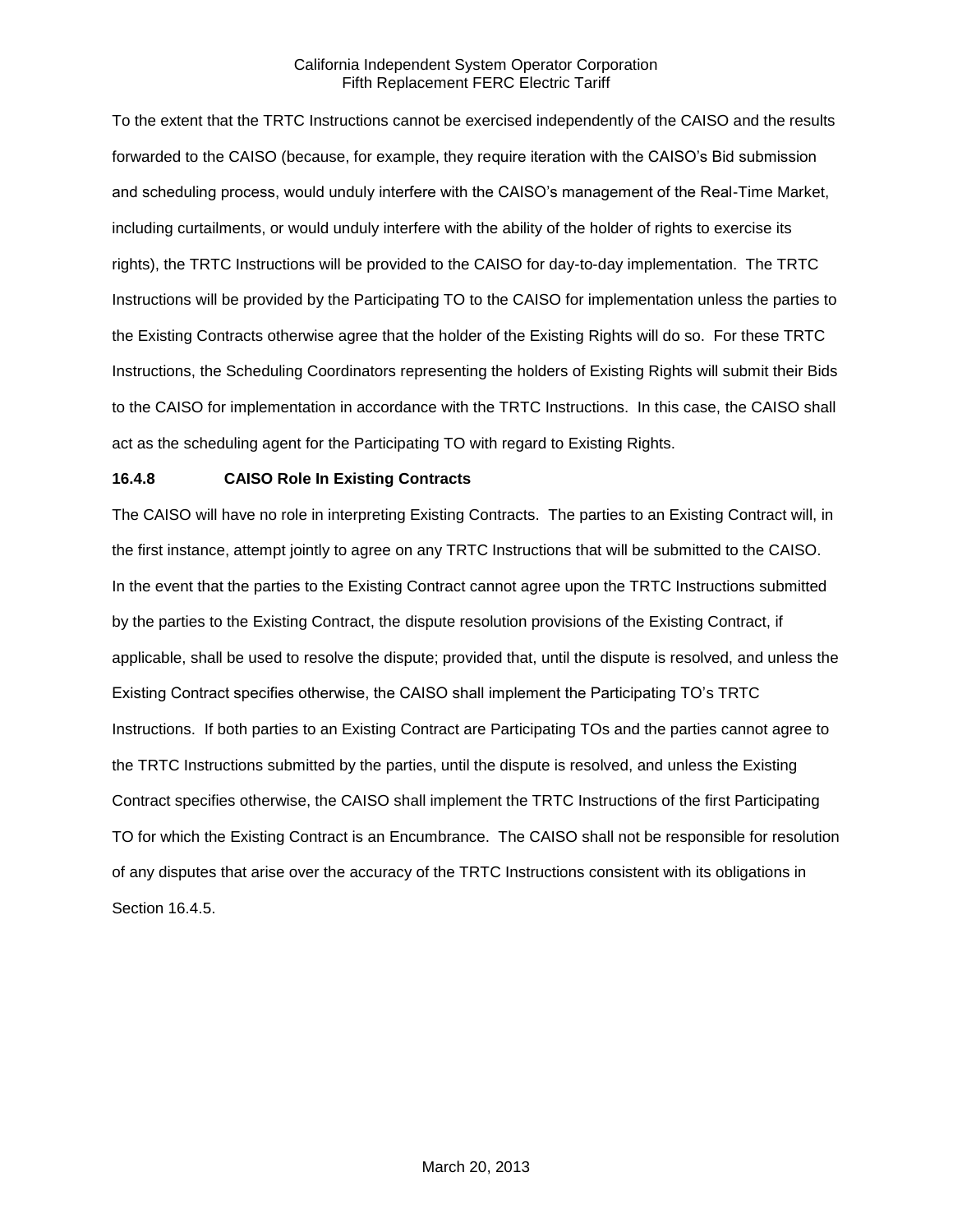#### **16.4.9 Implementation Of TRTC Instructions**

The CAISO shall determine, based on the information provided by the Participating TOs under TRTC Instructions, the transmission capacities that (i) must be reserved for firm Existing Rights at Scheduling Points, (ii) may be allocated for use as CAISO transmission service (i.e., new firm uses), (iii) must be reserved by the CAISO for conditional firm Existing Rights, and (iv) remain for any non-firm Existing Rights for which a Participating TO has no discretion over whether or not to provide such non-firm service.

The CAISO shall coordinate the scheduling of Existing Rights with the scheduling of CAISO transmission service, using the CAISO's Bid submission rules. In doing so, the CAISO shall create an automated dayto-day verification process based on parameters provided by the Participating TO for the Existing Contract to serve as the basis for ETC Self-Schedule validation. The Participating TO will be responsible for: (1) the accuracy of the data files against which the CAISO will validate the ETC Self-Schedule; and (2) providing the data file to the holder of Existing Rights as well as the CAISO.

The CAISO shall recognize that the obligations, terms or conditions of Existing Contracts may not be changed without the voluntary consent of all parties to the contract (unless such contract may be changed pursuant to any applicable dispute resolution provisions in the contract or pursuant to Section 205 or Section 206 of the FPA and the FERC's Rules and Regulations or as otherwise provided by law). The parties to Existing Contracts shall remain liable for their performance under the Existing Contracts. The CAISO shall be liable in accordance with the provisions of this CAISO Tariff for any damage or injury caused by its non-compliance with the TRTC Instructions submitted to it pursuant to this Section 16.4. Unless specified otherwise, in the event that the dispute resolution mechanisms prescribed in an Existing Contract, including all recourses legally available under the contract, cannot, in the first instance, result in a resolution of such a dispute, the CAISO ADR Procedures will be used to resolve any disputes between the CAISO and the Participating TO regarding any aspects of the implementation of this Section 16.4, including the reasonableness of a Participating TO's TRTC Instructions or any other decision rules which the Participating TO may submit to the CAISO as part of the TRTC Instructions. The holders of Existing Rights under the Existing Contract shall have standing to participate in the CAISO ADR Procedures.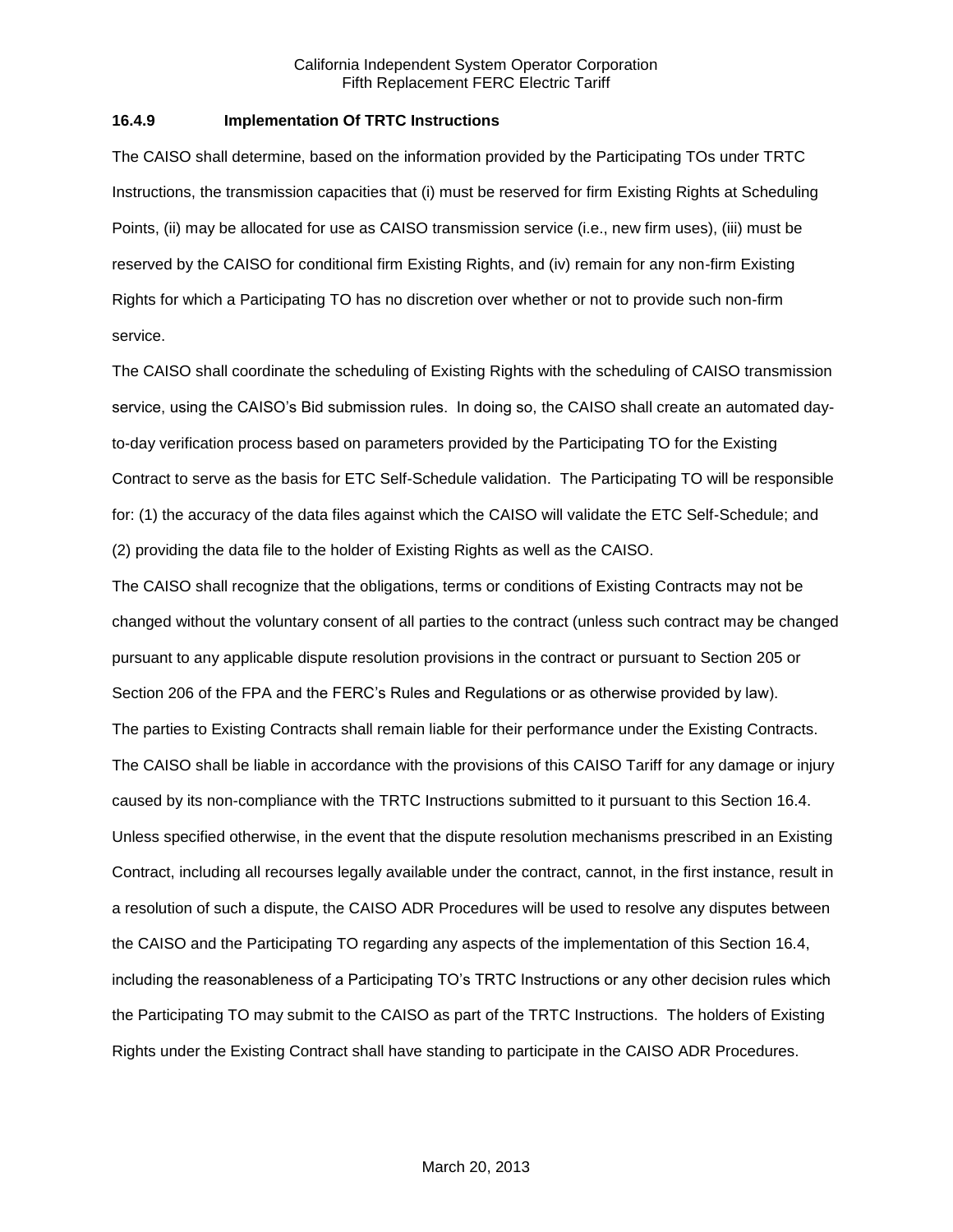# **16.5 Treatment Of Existing Contracts For Transmission Service**

The CAISO will accommodate Existing Rights, so that the holders of Existing Rights will receive the same priorities (in scheduling, curtailment, assignment and other aspects of transmission system usage) to which they are entitled under their Existing Contracts.

In addition, scheduling deadlines and operational procedures associated with Existing Rights will be honored by the CAISO, provided such information is explicitly included in the TRTC Instructions. The CAISO will accommodate and honor Existing Rights as follows:

- (1) For Existing Rights that permit Interchange Schedule changes over Scheduling Points with other Balancing Authority Areas, the CAISO will reserve transmission capacity equal to the Existing Rights transmission capacity and make a corresponding adjustment in its determination of ATC. For Existing Rights that permit Interchange Schedule changes after the Market Close of the Day-Ahead Market, the CAISO will reserve transmission capacity equal to the unscheduled ETC amount of transmission capacity for that Scheduling Point.
- (2) For Existing Rights within the CAISO Balancing Authority Area, the CAISO will not set-aside capacity associated with the Existing Rights transmission capacity.
- (3) In the HASP, the CAISO will give valid ETC Self-Schedules priority over other non-ETC Day-Ahead Schedules and HASP Bids. In the event of a reduction in capacity on the transmission path associated with the Existing Right, the CAISO will honor the Existing Rights priority in accordance with this Section 16.
- (4) When the Existing Contract permits, the CAISO will allow the holder of Existing Rights to make changes to the scheduled amounts of Supply after the submission of HASP ETC Self-Schedules in accordance with the TRTC Instructions established for such changes. The CAISO will, as necessary, redispatch non-ETC resources to accommodate valid ETC Self-Schedule changes in Real-Time.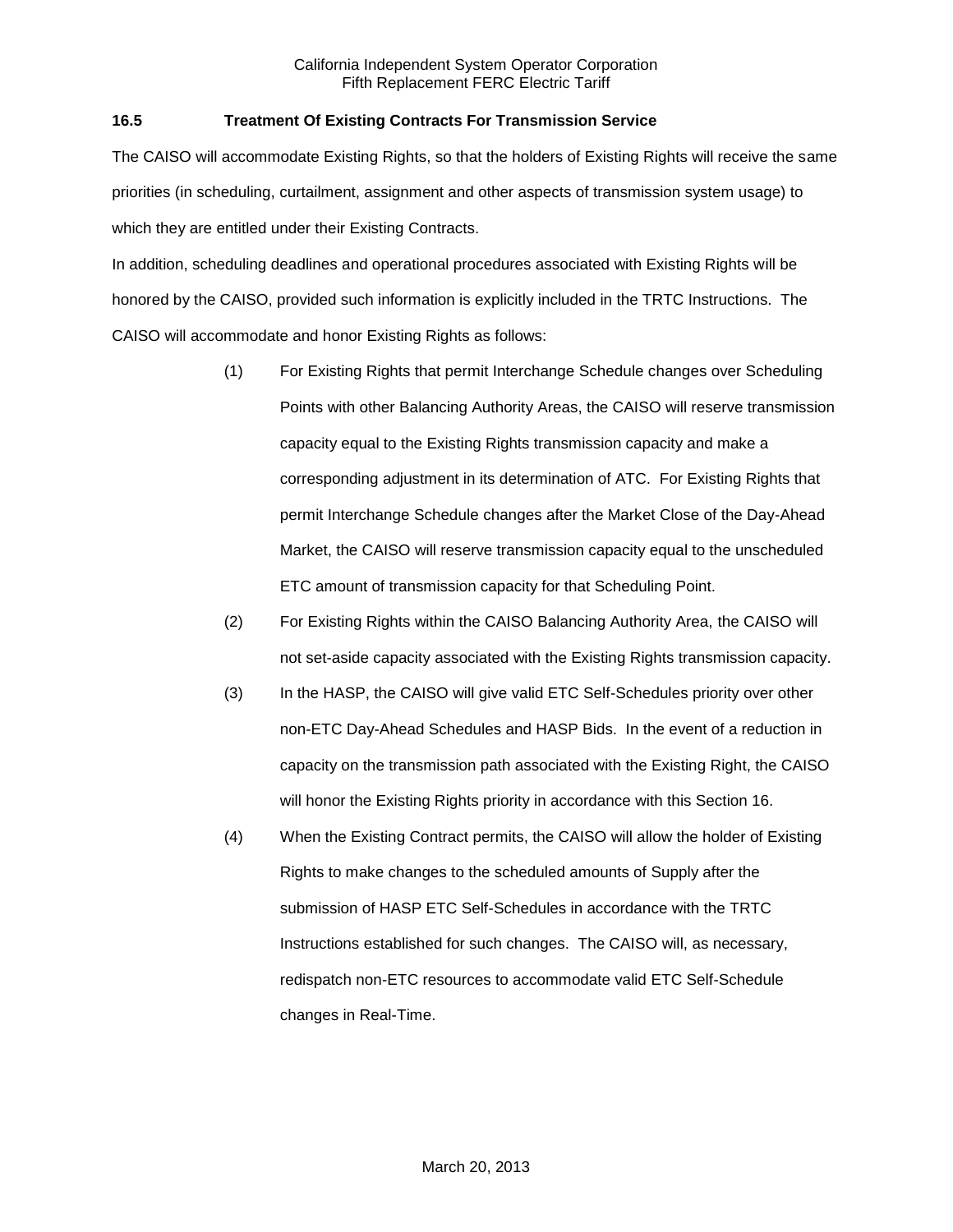(5) All contractual provisions that have been communicated to the CAISO in writing in accordance with this Section 16 by the parties to the Existing Contracts, shall be honored by the CAISO and the parties to the Existing Contracts and shall be implemented by the CAISO in accordance with the terms and conditions of the relevant Existing Contracts so notified.

#### **16.5.1 System Emergency Exceptions**

As set forth in Section 4.2.1, all Market Participants, including Scheduling Coordinators, Utility Distribution Companies, Participating TOs, Participating Generators (which includes Pseudo-Ties of Generating Units to the CAISO Balancing Authority Area), Participating Loads, Demand Response Providers, Balancing Authorities (to the extent the agreement between the Balancing Authority and the CAISO so provides), and MSS Operators within the CAISO Balancing Authority Area and all System Resources must comply fully and promptly with CAISO Dispatch Instructions and operating orders, unless such operation would impair public health or safety. The CAISO will honor the terms of Existing Contracts, provided that in a System Emergency and circumstances in which the CAISO considers that a System Emergency is imminent or threatened, holders of Existing Rights must follow CAISO operating orders even if those operating orders directly conflict with the terms of Existing Contracts, unless such operating orders are inconsistent with the terms of an agreement between the CAISO and a Balancing Authority. In the event of a conflict between the CAISO Tariff and an agreement between the CAISO and a Balancing Authority, the agreement will govern. For this purpose CAISO operating orders to shed Load shall not be considered as an impairment to public health or safety. This section does not prohibit a Scheduling Coordinator from modifying its Bid or re-purchasing Energy in the HASP or Real-Time Market.

#### **16.6 Valid ETC Self-Schedules**

The CAISO will accept a valid ETC Self-Schedule from a Scheduling Coordinator. That Scheduling Coordinator shall be either the holder of Existing Rights or its designee, the Participating TO, (in the case that no Scheduling Coordinator has been so identified by the parties to the Existing Contract, the Participating TO shall be the Scheduling Coordinator for the holder of the Existing Contract). ETC Self-Schedules submitted by Scheduling Coordinators to the CAISO, which use Existing Rights, must be submitted in accordance with this CAISO Tariff.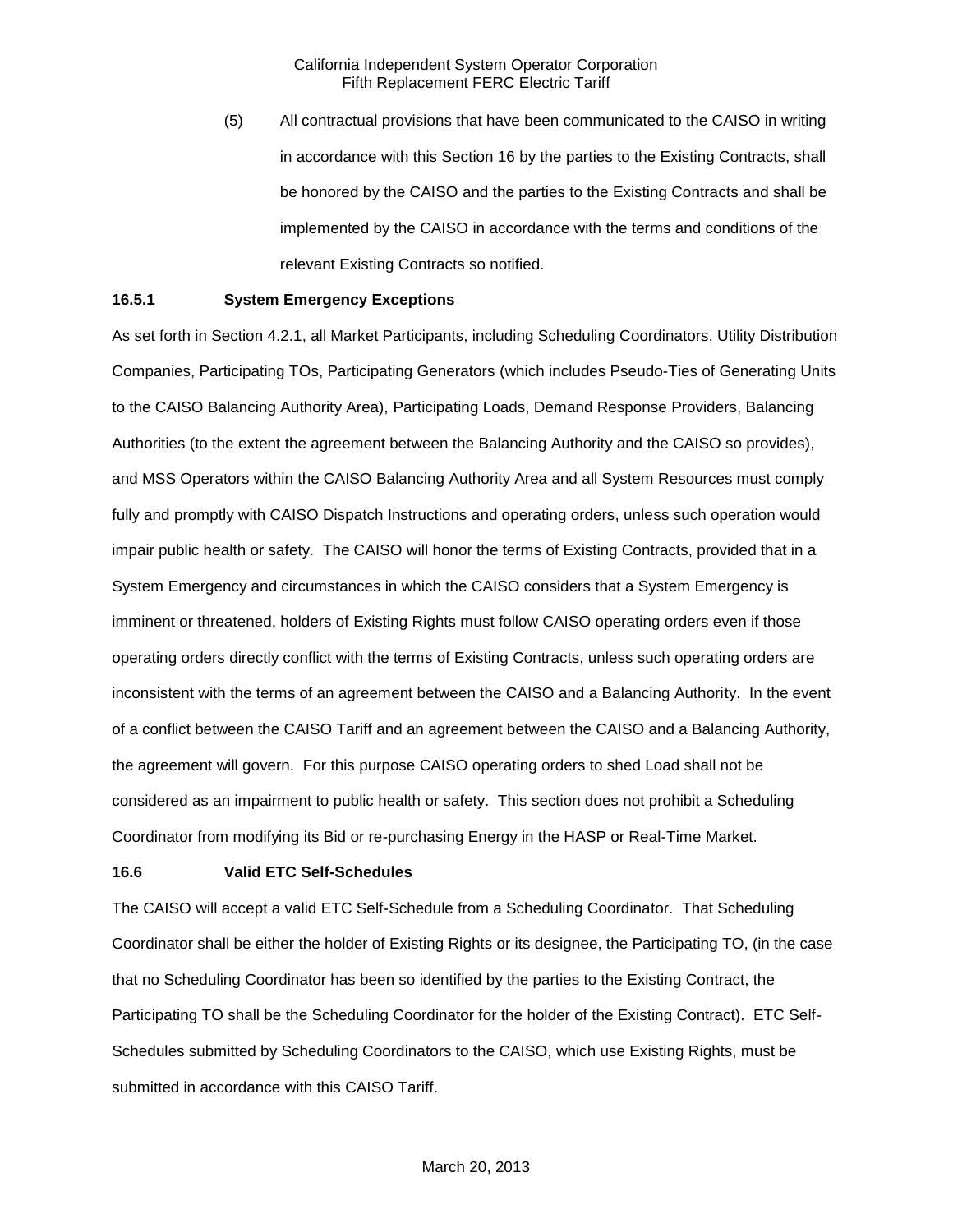## **16.6.1 Validation Of ETC Self-Schedules**

An ETC Self-Schedule is a valid ETC Self-Schedule when the CAISO has determined that the ETC Self-Schedule, submitted to the CAISO pursuant to the requirements for Bids in Sections 30, properly reflects Existing Rights consistent with the TRTC Instructions, is labeled with a unique Existing Contract identifier, and includes balanced sources and sinks, within the ETC's capacity limits.

## **16.6.2 Treatment Of Invalid ETC Self-Schedules**

# **16.6.2.1 Inconsistent with the TRTC Instructions**

Except for the reasons listed below in 16.6.2, if the CAISO finds that the ETC Self-Schedule is not consistent with the TRTC Instructions, the CAISO shall find that the ETC Self-Schedule is not valid. If the CAISO finds the ETC Self-Schedule to be invalid, the CAISO shall notify the Scheduling Coordinator and convert the ETC Self-Schedule to an ordinary Self-Schedule and treat the ETC Self-Schedule as an ordinary Self-Schedule as such for terms of scheduling priority and Settlements. Where multiple ETC, TOR or Converted Rights Self-Schedules are submitted in an ETC, TOR or Converted Rights chain, in order for all ETC, TOR, or Converted Rights Self-Schedules in the chain to continue to remain valid, all individual ETC, TOR, or Converted Rights Self-Schedules links in the chain must remain individually valid, including the simultaneous but separate use of an individual ETC, TOR or Converted Rights Self-Schedule, in order for the chain to remain valid.

## **16.6.2.2 Unbalanced ETC Self-Schedules**

If the ETC Self-Schedule is not balanced, the ETC Self-Schedule will not be a valid ETC Self-Schedule and the CAISO will: (i) remove any scheduling priority for the entire ETC Self-Schedule; (ii) apply the ETC Settlement treatment pursuant to Sections 11.2.1.5 and 11.5.7.1 to the valid balanced portions only; and (iii) assess any charges, and make any payments, consistent with the treatment of ordinary Self-Schedules for the unbalanced portions.

# **16.6.2.3 Exceeds Capacity Limits in Existing Contracts as Reflected in TRTC Instructions**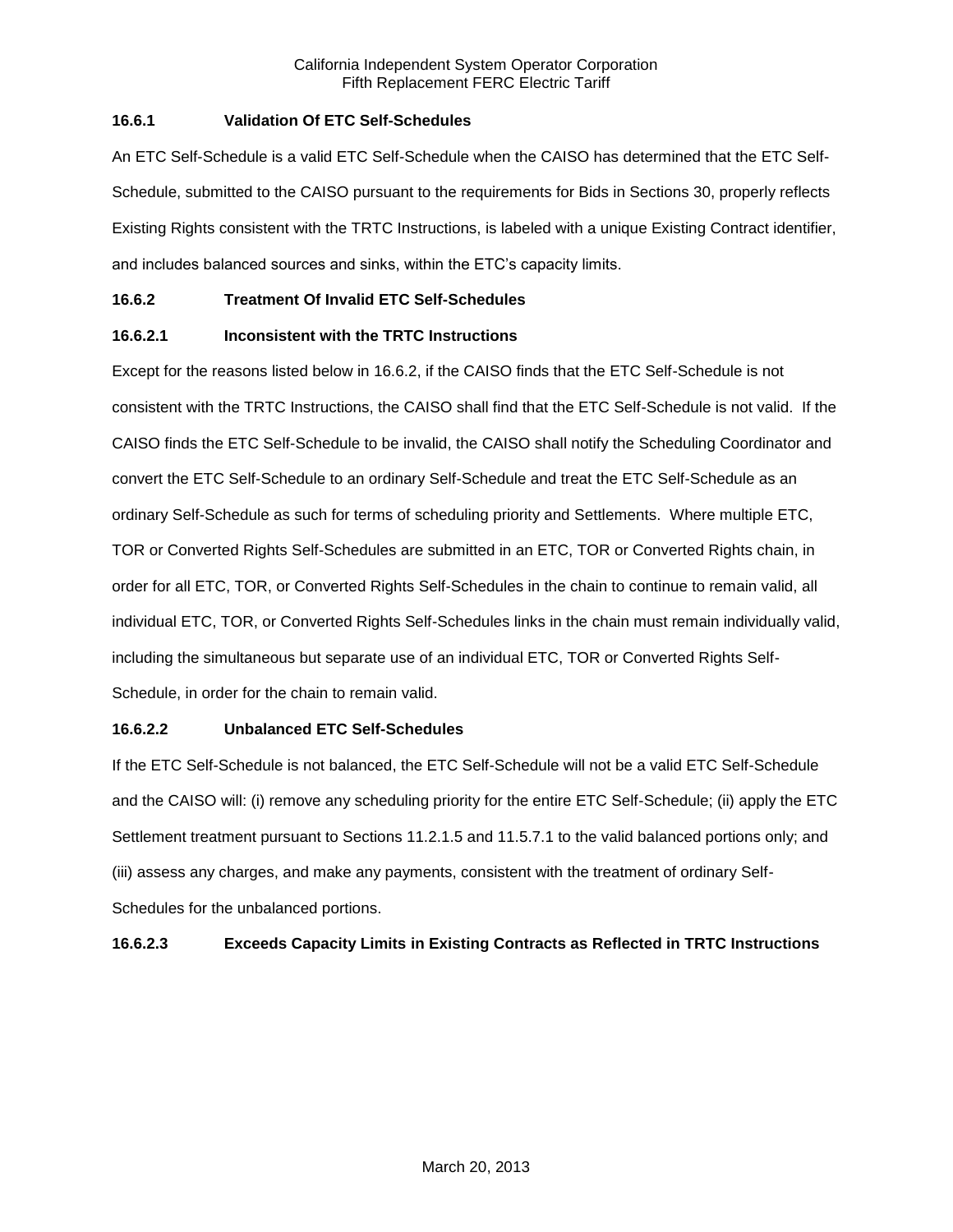If the ETC Self-Schedule exceeds the capacity limits in Existing Contracts as reflected in TRTC Instructions, the ETC Self-Schedule will not be a valid ETC-Self-Schedule and the CAISO will: (i) remove any scheduling priority for the entire ETC Self-Schedule; (ii) apply the ETC Settlement treatment pursuant to Sections 11.2.1.5 and 11.5.7.1 to the valid balanced portions within the capacity limits of the Existing Contract as reflected in the TRTC Instructions; and (iii) assess any charges, and make any payments, consistent with the treatment of ordinary Self-Schedules for the portions in excess of the capacity limits of the Existing Contract as reflected in the TRTC Instructions.

### **16.6.3 Treatment Of Valid ETC Self-Schedules**

The resulting valid ETC Self-Schedules shall have the following Settlement treatment:

- (1) The CAISO will apply the ETC Settlement treatment in Sections 11.2.1.5 and 11.5.7.1.
- (2) The CAISO shall base the Marginal Cost of Losses on LMP differentials at the Existing Contract source(s) and sink(s) identified in the valid ETC Self-Schedule.
- (3) The holders of Existing Rights will not be entitled to an allocation of revenues from the CAISO, including Access Charge revenue related to those Existing Rights.
- (4) Parties with Existing Rights shall continue to pay for Transmission Losses or Ancillary Services requirements in accordance with such Existing Contracts as they may be modified or changed in accordance with the terms of the Existing Contract. The Participating TOs shall continue to provide Transmission Losses and any other Ancillary Services to the holder of the rights under an Existing Contract as may be required by the Existing Contract. The CAISO will charge Scheduling Coordinators submitting the ETC Self-Schedule for Transmission Losses and Ancillary Services in accordance with the CAISO Tariff and any shortfall or surplus between the CAISO charges and the Existing Rights shall be settled bilaterally between the Existing Contract parties or through the relevant TO Tariff. To enable holders of Existing Rights to determine whether the CAISO's calculations result in any associated shortfall or surplus and to enable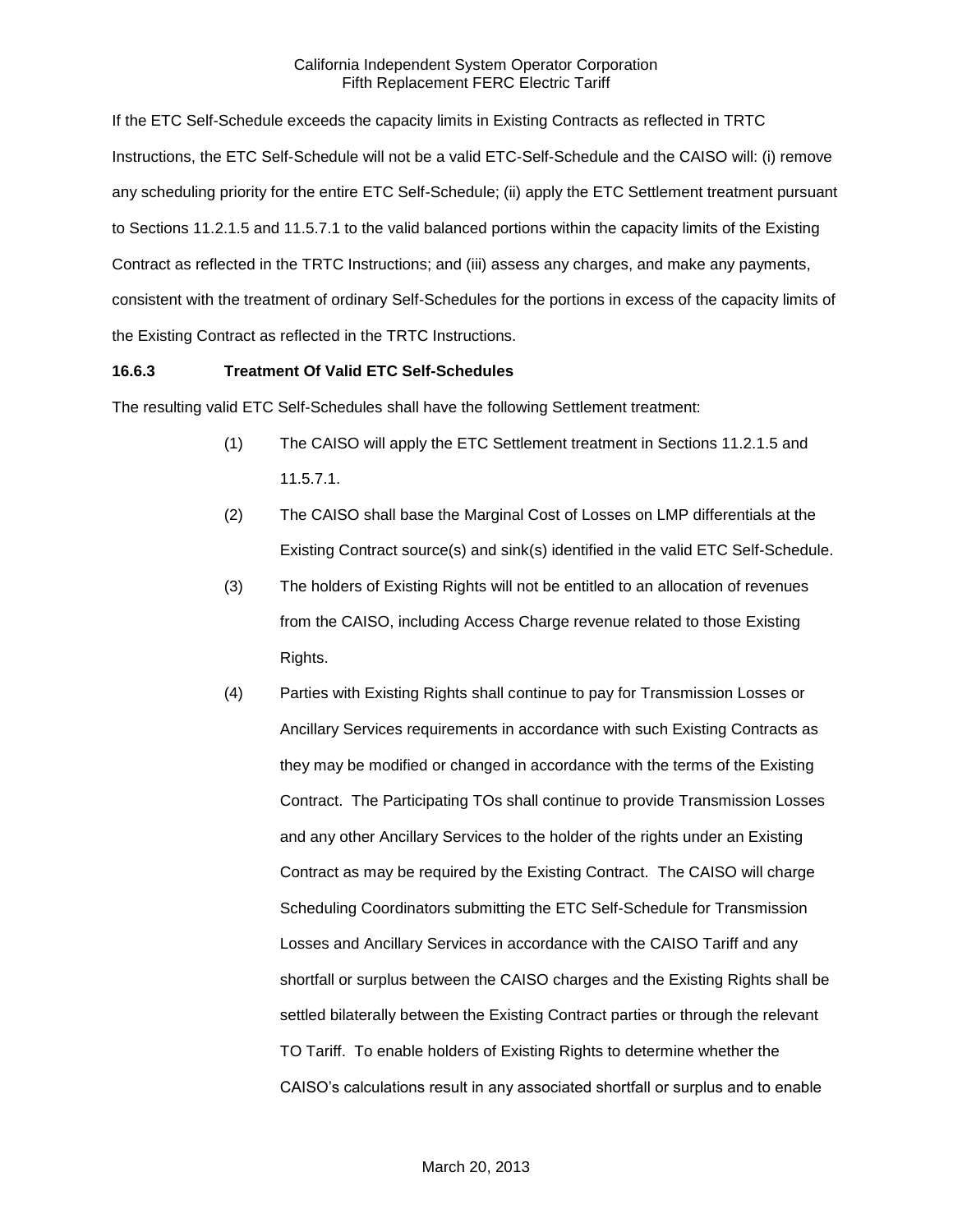the parties to the Existing Contracts to settle the differences bilaterally or through the relevant TO Tariff, the CAISO shall calculate and provide the Scheduling Coordinator's Settlements the amounts paid for the MCL for the amounts of MWh submitted with a valid ETC Self-Schedule. Each Participating TO will be responsible for recovering any deficits or crediting any surpluses associated with differences in Transmission Losses and Transmission Loss requirements and/or Ancillary Services requirements, through its bilateral arrangements or its Transmission Owner Tariff.

### **16.6.4 Notification To SCs Of CAISO Determination**

After performing validation of the ETC Self-Schedule, and prior to taking any action pursuant to Section 16.6.2, the CAISO will make an automated validation notice available to the Scheduling Coordinator indicating whether the ETC Self-Schedule is valid or invalid. If an ETC Self-Schedule involves more than one Scheduling Coordinator, the complete validation of the chain of ETC Self-Schedules will occur when the last Scheduling Coordinator submits its ETC Self-Schedule. At that time, the CAISO will make an automated validation notice available to each Scheduling Coordinator registered as associated with the chain of ETC Self-Schedules. The CAISO can accommodate corrections submitted by a Scheduling Coordinator to an ETC Self-Schedule up to Market Close of the Day-Ahead Market as further described in the applicable Business Practice Manual.

- **16.7 [NOT USED]**
- **16.8 [NOT USED]**

**16.9 The HASP**

# **16.9.1 Scheduling Deadlines**

Those holders of Existing Rights who have Existing Rights as reflected in the TRTC Instructions that allow scheduling after the close of the Day-Ahead Market may submit ETC Self-Schedules for the use of those rights by the deadline for the Market Close for the HASP. Submission of schedule changes beyond the Market Close for the HASP permitted by the ETC will be treated as provided in Section 33.3.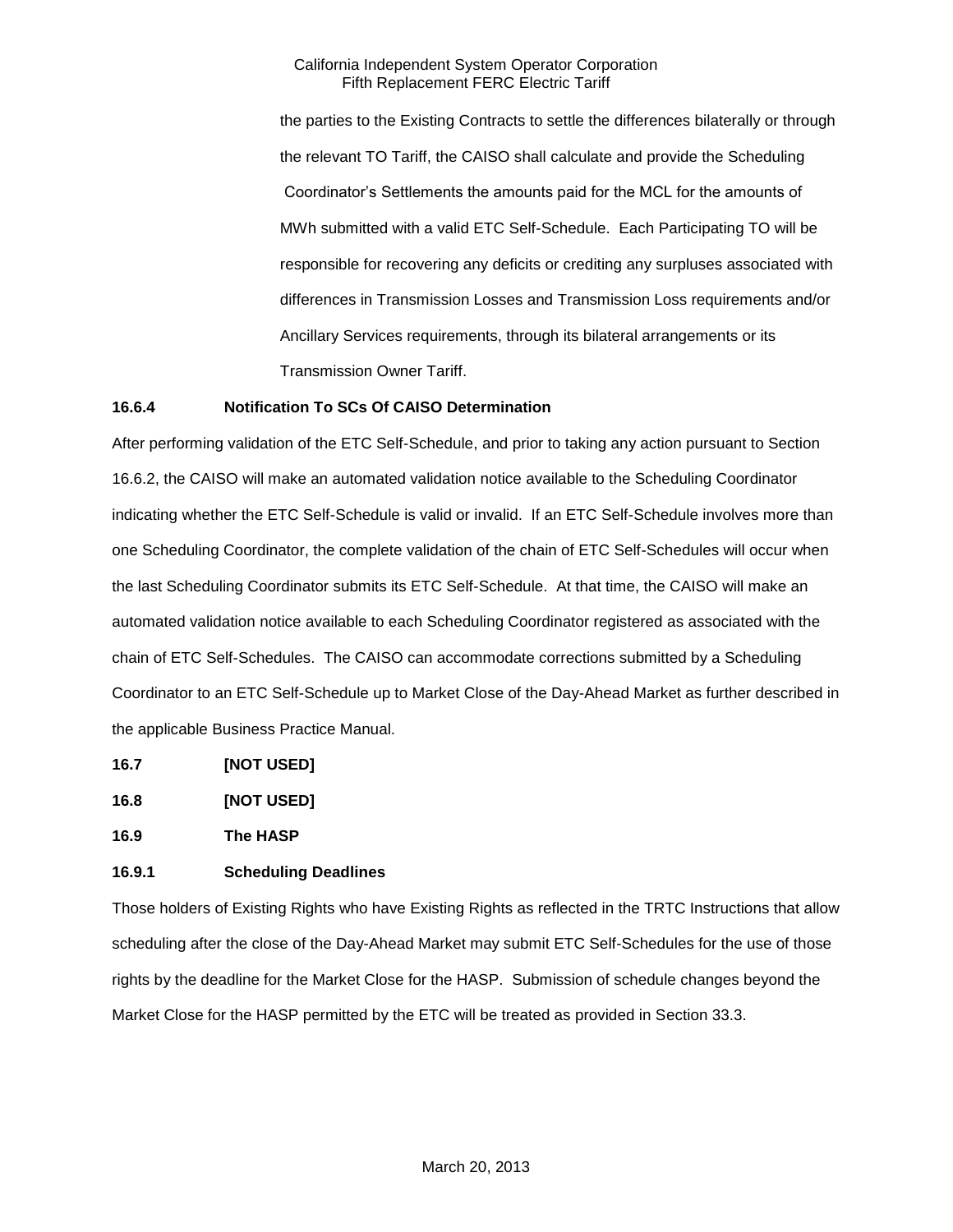### **16.10 The CAISO'S Real-Time Process**

Consistent with this Section 16, the CAISO will honor those scheduling flexibilities that may be exercised by holders of Existing Rights through their respective Scheduling Coordinators during the CAISO's Real-Time Market to the extent that such flexibilities do not interfere with or jeopardize the safe and reliable operation of the CAISO Controlled Grid or Balancing Authority Area operations.

# **16.11 Inter-Balancing Authority Area ETC Self-Schedule Bid Changes**

Changes to ETC Self-Schedules that occur during the CAISO's Real-Time Market that involve changes to CAISO Balancing Authority Area imports or exports with other Balancing Authority Areas (that is, inter-Balancing Authority Area changes to ETC Self-Schedules) will be allowed and will be recorded by the CAISO based upon notification received from the Scheduling Coordinator representing the holder of the Existing Rights. The Scheduling Coordinator representing the holder of the Existing Right must notify the CAISO of any such changes to external import/export in submitted ETC Self-Schedules. The Scheduling Coordinator representing the holder of the Existing Right must notify the CAISO of Real-Time Market changes to external import/export Interchange Schedules in submitted ETC Self-Schedules, by telephone. The timing and content of any such notification must be consistent with the TRTC Instructions previously submitted to the CAISO by the Responsible PTO. The CAISO will manually adjust or update the HASP Intertie Schedule for the Scheduling Coordinator to conform with the other Balancing Authority Area's net ETC Self-Schedule in Real-Time, and the notifying Scheduling Coordinator will be responsible for and manage any resulting Energy imbalance. These Imbalance Energy deviations will be priced and charged to the Scheduling Coordinator representing the holder of Existing Rights in accordance with the Real-Time LMP.

# **16.12 Intra-Balancing Authority Area ETC Self-Schedule Changes**

Changes to ETC Self-Schedules that occur during the CAISO's Real-Time processes that do not involve changes to CAISO Balancing Authority Area imports or exports with other Balancing Authority Areas (that is, intra-Balancing Authority Area changes to Schedules) will be allowed and will give rise to Imbalance Energy deviations. These Imbalance Energy deviations will be priced and charged to the Scheduling Coordinator representing the holder of Existing Rights in accordance with the Real-Time LMP.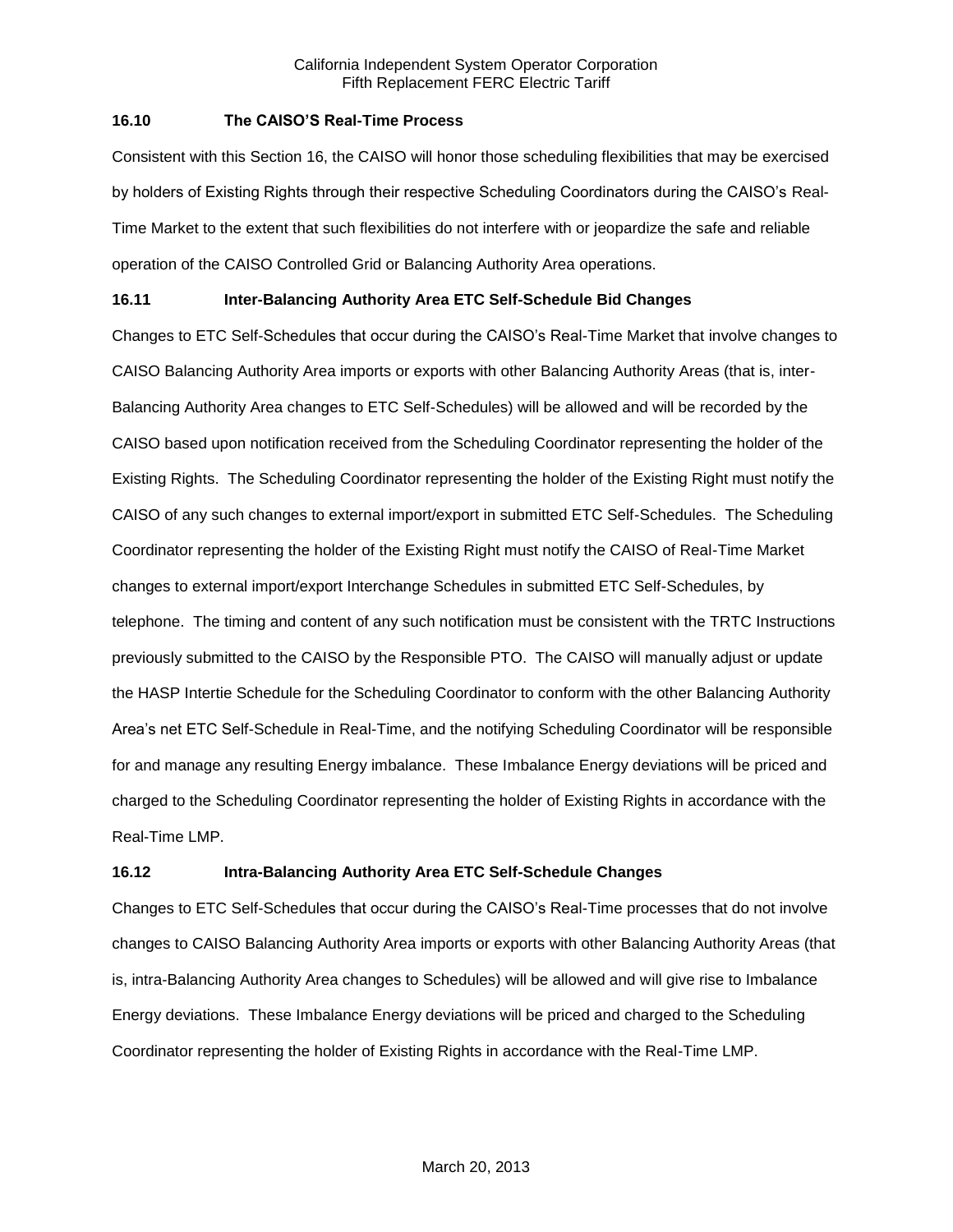# **17. Transmission Ownership Rights (TORs)**

Transmission Ownership Rights represent transmission capacity on facilities that are located within the CAISO Balancing Authority Area that are either wholly or partially owned by an entity that is not a Participating TO. This Section 17 shall apply to the TORs of Non-Participating TOs. In any case in which (i) the CAISO has entered into a bilateral agreement with a Non-Participating TO regarding its TORs or (ii) a Participating TO has entered into a bilateral agreement with a Non-Participating TO regarding its TORs, the provisions of the agreement shall prevail over any conflicting provisions of this Section 17. Where the provisions of this Section 17 do not conflict with the provisions of the agreement, the provisions of this Section 17 shall apply to the subject TORs.

### **17.1 TRTC Instructions**

## **17.1.1 Responsibility To Create TRTC Instructions**

To enable the CAISO to exercise its responsibilities as Balancing Authority in accordance with Applicable Reliability Criteria, each Non-Participating TO holding a TOR must work with the CAISO to develop the TRTC Instructions that allow the TOR to be accommodated in a way that: (i) maintains the existing scheduling and curtailment priorities of the TOR holder; (ii) is minimally burdensome to the CAISO (i.e., creates the least impact on the CAISO's preferred operational policies and procedures); (iii) to the extent possible, imposes no additional financial burden on the TOR holder (beyond that set forth in an applicable Existing Contract or any other contract pertaining to the TOR); (iv) is minimally burdensome to the TOR holder from an operational point of view; and (v) does not require the CAISO to interpret or underwrite the economics of any applicable Existing Contract. To enable the CAISO to exercise its responsibilities as Balancing Authority in accordance with Applicable Reliability Criteria, the parties holding joint ownership interests and Entitlements in facilities including TORs must attempt to jointly develop and agree on any TRTC Instructions that will be submitted to the CAISO, as provided in Section 17.1.6.

### **17.1.2 TOR Scheduling Coordinator Responsibilities**

To enable the CAISO to exercise its responsibilities as Balancing Authority in accordance with Applicable Reliability Criteria, each TOR holder must designate a Scheduling Coordinator as the responsible entity for submitting TOR Self-Schedules for the relevant TOR. The designated Scheduling Coordinator shall submit TOR Self-Schedules consistent with the terms and conditions specified in the TRTC Instructions.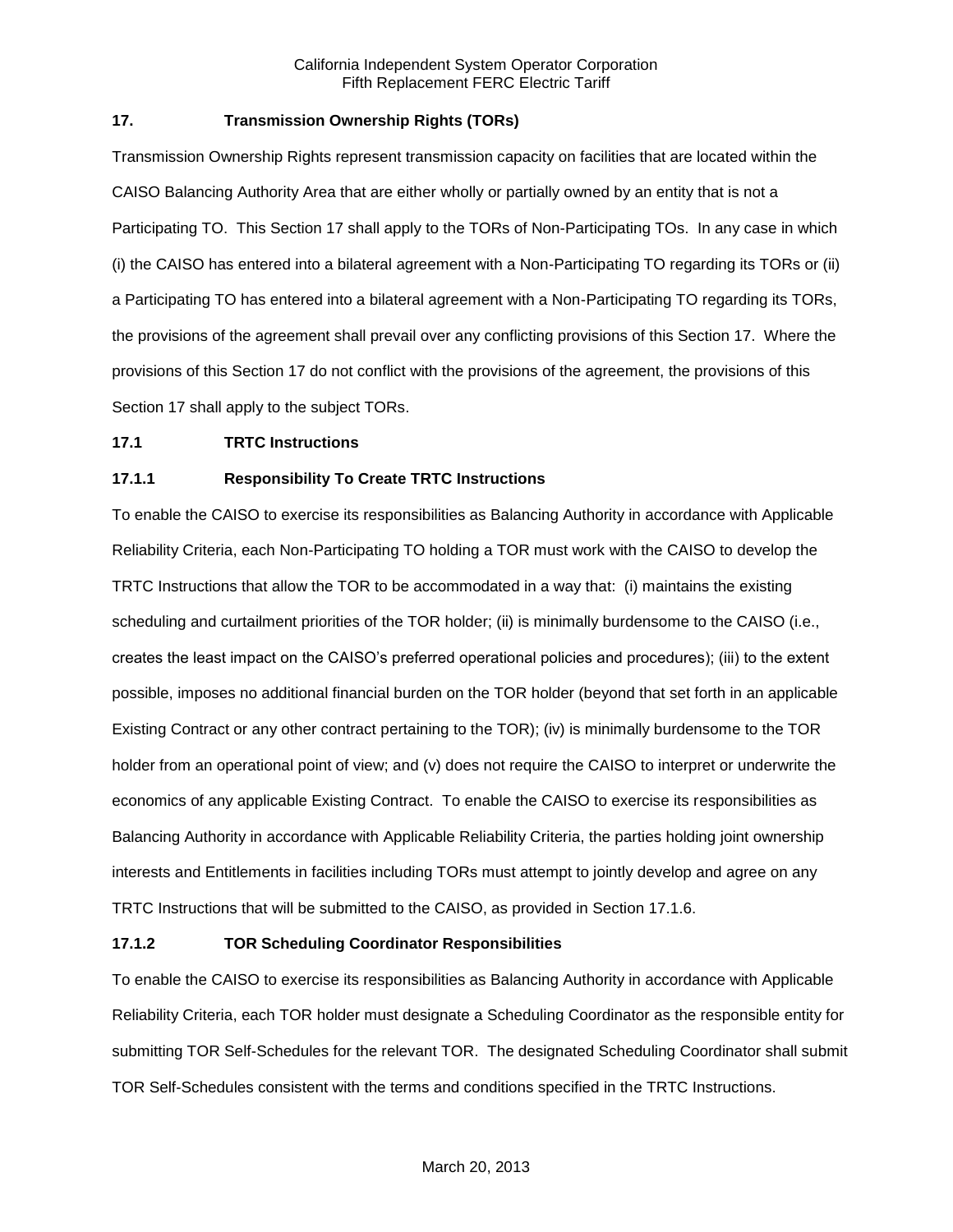## **17.1.3 Submission Of TRTC Instructions**

For each TOR, the Non-Participating TO holding the TOR shall be obligated to submit TRTC Instructions to the CAISO electronically, unless the Non-Participating TO specifies to the CAISO otherwise. The Non-Participating TO shall notify the CAISO in writing the identity of the responsible party for submission of the TRTC Instructions, subject to the terms of any applicable Existing Contract that may specify the responsible party for submission of the TRTC Instructions and the term of such agreement between the parties to the Existing Contract. The Non-Participating TO shall undertake all obligations with respect to the submission of the TRTC Instructions to the CAISO and any subsequent obligations that follow with respect to the creation, management and updates to the TRTC Instructions. The CAISO is responsible for implementing only one set of TRTC Instructions for each TOR and for implementing only those TRTC Instructions that have been received and accepted by the CAISO. The Non-Participating TO shall submit the TRTC Instructions to the CAISO associated with its TORs thirty (30) days prior to the date on which the scheduling or curtailment of the use of the TORs is to change or commence.

## **17.1.4 TRTC Instructions Content**

TRTC Instructions will include the following information at a minimum and such other information as the CAISO may reasonably require the Non-Participating TO holder of a TOR to provide to enable the CAISO to carry out its functions under the CAISO Tariff, Operating Procedures and Business Practice Manuals:

- (1) A unique Contract Reference Number for each source and sink combination applicable to the TOR (i.e., the CRN that will be assigned by the CAISO and communicated to the Non-Participating TO that references a single TOR or a set of interdependent TORs for each source and sink combination);
- (2) Whether the instruction can be exercised independent of the CAISO's day-to-day involvement ("Yes/No");
- (3) Name of an operational single point of contact for instructions and a 24-hour a day telephone number for the Non-Participating TO contact for TOR issues or the agreed upon party;
- (4) Name(s) and number(s) of TOR(s) that are represented by the unique CRN;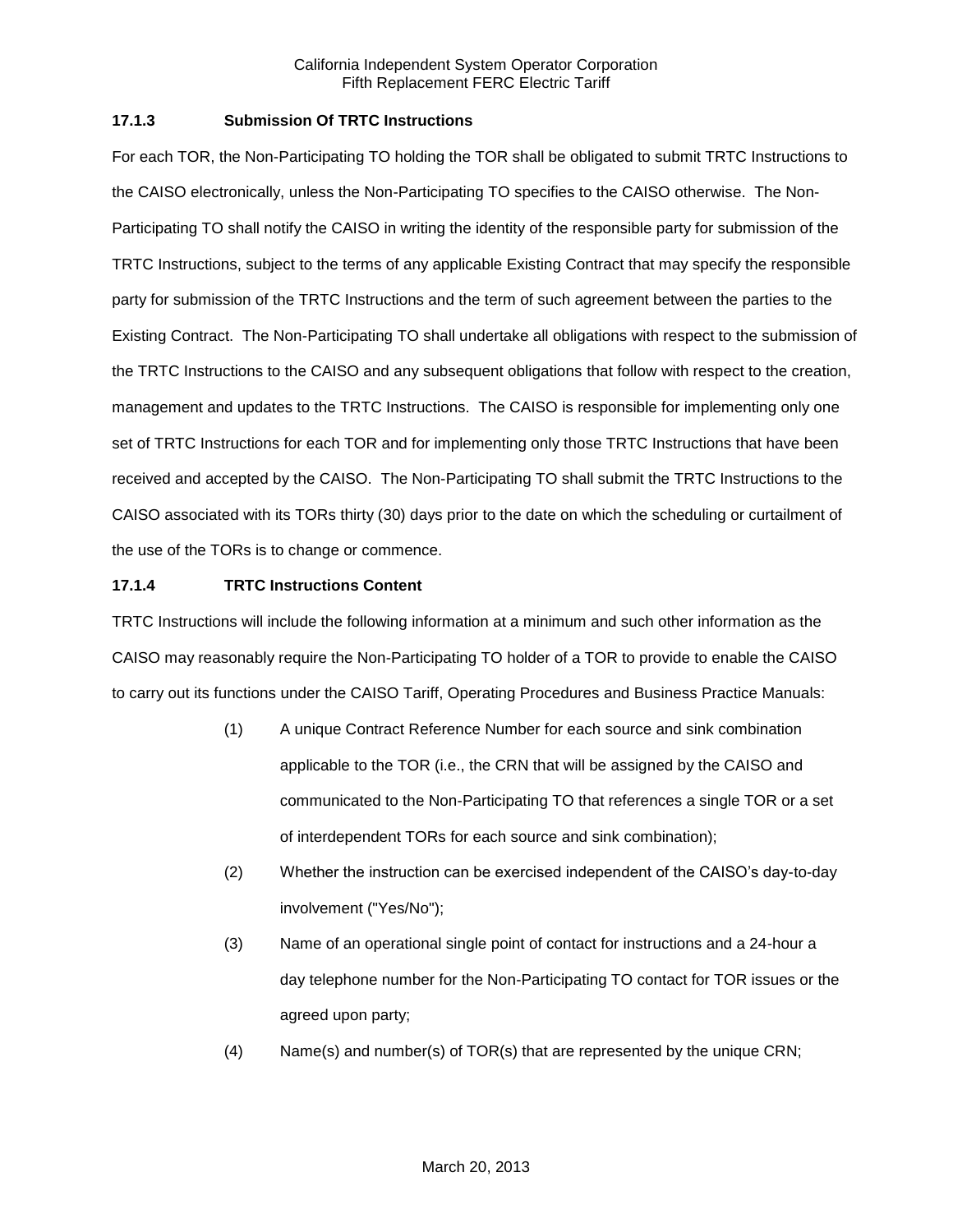- (5) The following information, as stored in the Master File: (a) the applicable Point(s) of Receipt and Point(s) of Delivery); (b) for each Point of Receipt, the resource names for the physical resources as the eligible sources (eligible physical sources include Generating Units and System Resources), and for each Point of Delivery, the resource names for the physical resources as the eligible sinks (eligible physical sinks include Load PNodes, Custom Load Aggregation Points and System Resources); (c) for each physical source or sink, the maximum capacity (MW) that can be scheduled as a TOR; and (d) for each physical source and sink, the Scheduling Coordinator(s) and their Business Associate Identification (BAID) that is (are) eligible to submit TOR Self-Schedules utilizing these sources and sinks;
- (6) Names of the party(ies) holding the TOR(s) and the parties to any agreements applicable to the TORs;
- (7) The Scheduling Coordinator BAID that is entitled to the Settlement of reversal of Congestion Charges;
- (8) Amount of TORs, in maximum MW, that may be utilized under the relevant TRTC Instructions;
- (9) Instructions for the allowable timeframes at which the TOR Self-Schedules and TOR Self-Schedule changes may be submitted to the CAISO, which include whether the Scheduling Coordinator may submit TOR Self-Schedules or TOR Self-Schedule changes: (a) into the DAM; (b) into the HASP and the RTM; (c) after the close of submitting Bids into the HASP and the RTM, but before twenty (20) minutes before the applicable Trading Hour of the Trading Day; and (d) at or after twenty (20) minutes before the applicable Trading Hour of the Trading Day; in addition, the Non-Participating TO may also provide any additional comments and restrictions on the submission time of TOR Self-Schedules and TOR Self-Schedule changes;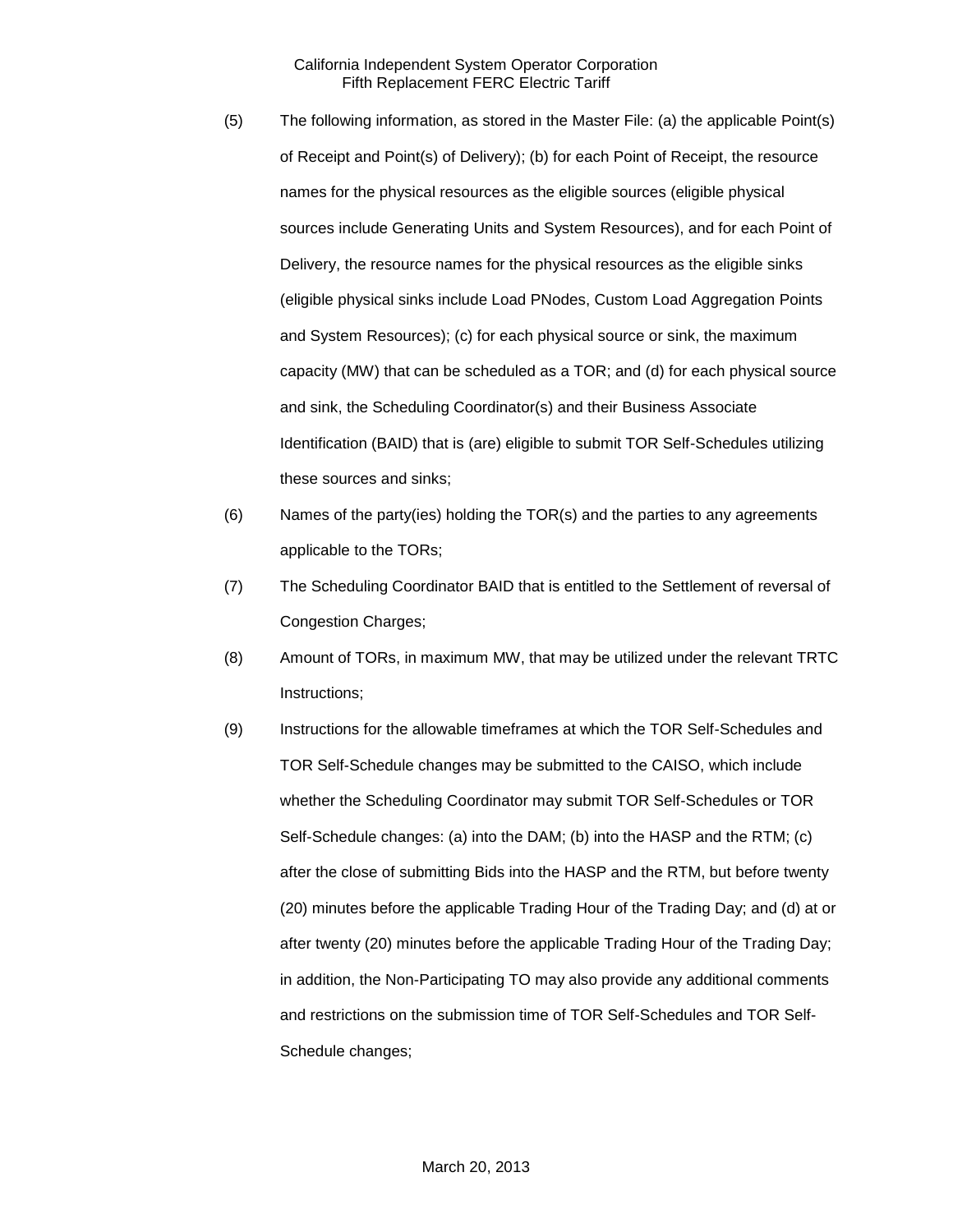- (10) Term of ownership interest in the TOR(s) and of any agreements applicable to the TOR(s);
- (11) Any special procedures that would require the CAISO to implement curtailments in any manner different than pro rata reduction of the transfer capability of the transmission line; any such instructions submitted to the CAISO must be clear, unambiguous, and not require the CAISO to make any judgments or interpretations as to the meaning, intent, results, or purpose of the curtailment procedures or of any applicable Existing Contract, otherwise, they will not be accepted by the CAISO; and
- (12) Whether or not the TOR provides the right to self-provide Ancillary Services.

## **17.1.5 Changes And Updates To TRTC Instructions**

Updates or changes to the TRTC Instructions must be submitted to the CAISO through a revised set of TRTC Instructions by the Non-Participating TO, on an as needed or as required basis. The CAISO will implement the updated or changed TRTC Instructions as soon as practicable but no later than seven (7) days after receiving clear and unambiguous details of the updated or changed instructions under normal conditions. If the CAISO finds the TRTC Instructions to be inconsistent with the CAISO Tariff, the CAISO will notify the Non-Participating TO within forty-eight (48) hours after receipt of the updated or changed TRTC Instructions indicating the nature of the problem and allowing the Non-Participating TO to resubmit the TRTC Instructions as if they were new, updated or changed TRTC Instructions. If the CAISO finds the updated or changed TRTC Instructions to be acceptable, the CAISO will time-stamp the updated TRTC Instructions as received, confirm such receipt to the Non-Participating TO, and indicate the time at which the updated instructions take effect if prior to the seven (7) day deadline referred to above. In the event of a System Emergency, the CAISO will implement such submitted changes to the TRTC Instructions as soon as practical.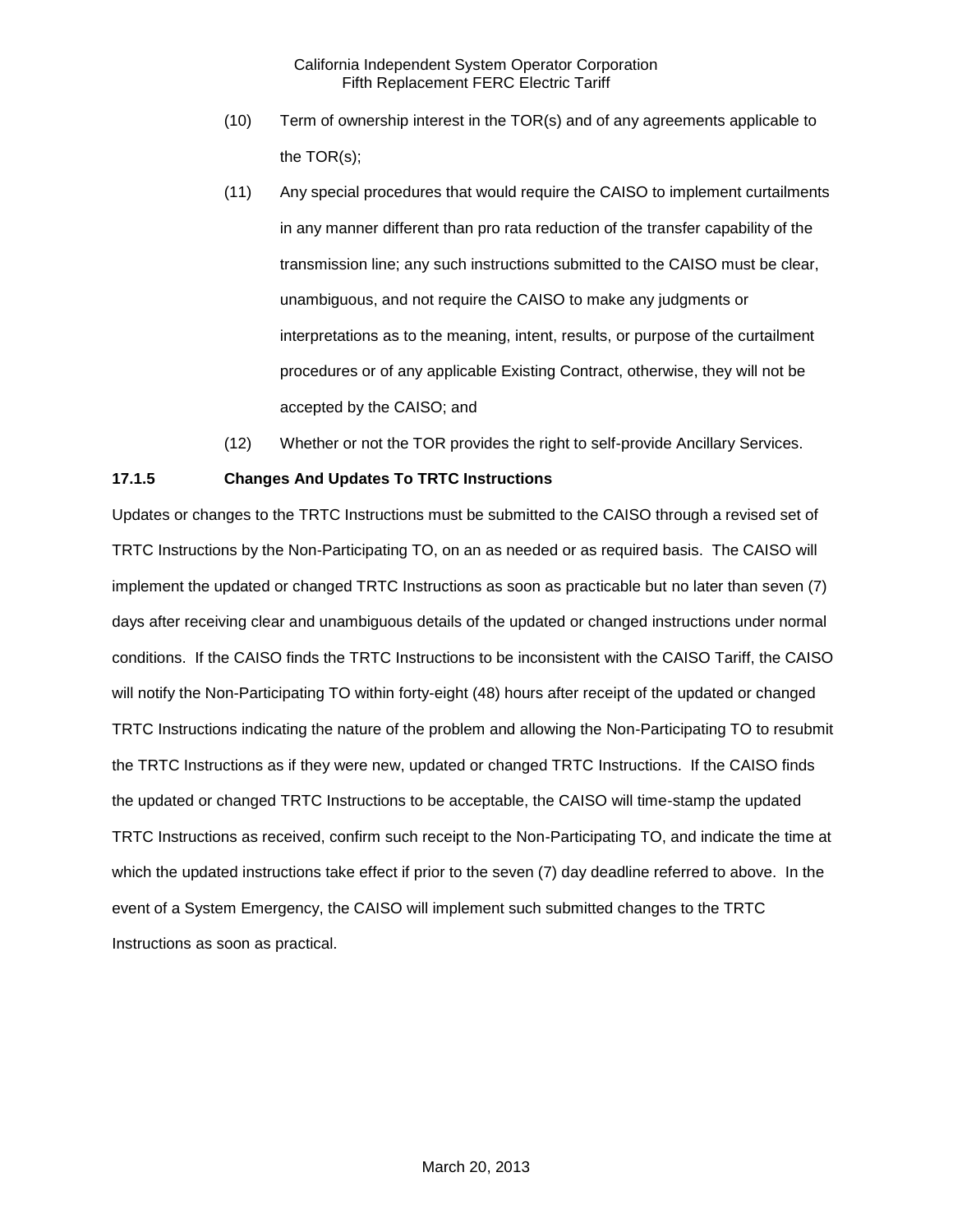## **17.1.6 CAISO Role In Accepting TRTC Instructions**

The parties holding joint ownership interests and Entitlements in a facility including a TOR must, in the first instance, attempt jointly to agree on any TRTC Instructions that will be submitted to the CAISO. In the event that the parties holding joint ownership interests and Entitlements in a facility including a TOR cannot agree upon the TRTC Instructions, the dispute resolution provisions of any applicable Existing Contract shall be used to resolve the dispute; provided that, until the dispute is resolved, and unless the applicable Existing Contract specifies otherwise, the CAISO shall implement the Participating TO's TRTC Instructions, if one of the parties holding a joint ownership interest or an Entitlement in the facility is a Participating TO. If no party holding a joint ownership interest or Entitlement in a facility including a TOR is a Participating TO and the parties cannot agree to the TRTC Instructions to be submitted by the parties, until the dispute is resolved, the CAISO shall implement the TRTC Instructions of the Non-Participating TO with the greatest ownership interest in the TOR. The CAISO shall not be responsible for resolution of any disputes that arise over the accuracy of the TRTC Instructions consistent with its obligations in Section 17.1.4.

## **17.1.7 Implementation Of TRTC Instructions**

The CAISO shall determine, based on the information provided by the Non-Participating TOs under TRTC Instructions, the transmission capacities that must be reserved for TORs at Scheduling Points.

The CAISO shall coordinate the scheduling of TORs with the scheduling of CAISO transmission service, using the CAISO's Bid submission rules. In doing so, the CAISO shall create an automated day-to-day verification process based on parameters provided by the Non-Participating TO for the TOR to serve as the basis for TOR Self-Schedule validation. The Non-Participating TO will be responsible for: (1) the accuracy of the data files against which the CAISO will validate the TOR Self-Schedule; and (2) providing the data file to the CAISO.

The TOR holders shall remain liable for their performance under any applicable Existing Contracts or other agreements pertaining to their TORs. The CAISO shall be liable in accordance with the provisions of this CAISO Tariff for any damage or injury caused by its non-compliance with the TRTC Instructions submitted to it pursuant to this Section 17.1.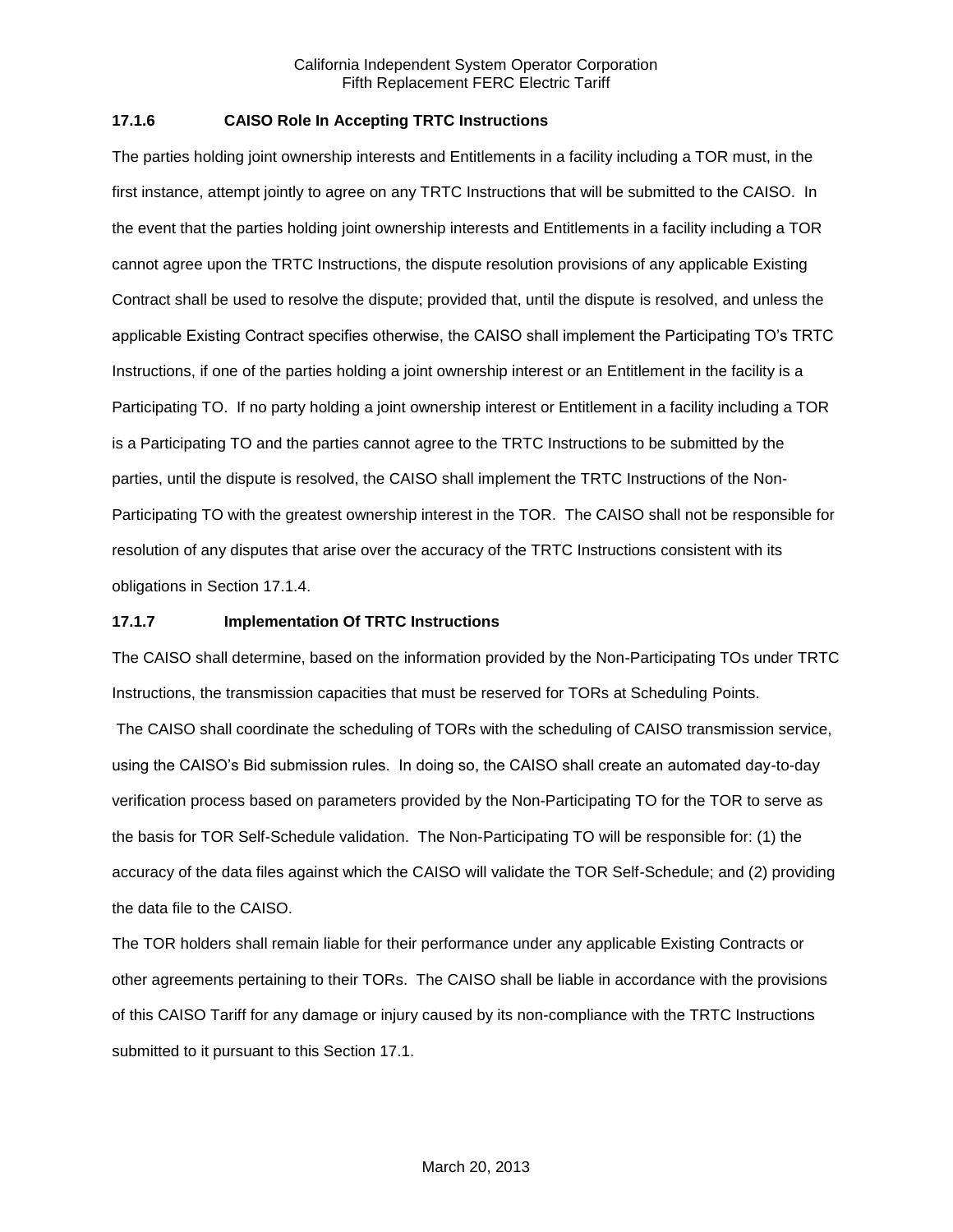Unless specified otherwise, in the event that the dispute resolution mechanisms prescribed in an Existing Contract applicable to a TOR, including all recourses legally available under the contract, cannot, in the first instance, result in a resolution of such a dispute, the CAISO ADR Procedures will be used to resolve any disputes between the CAISO and the Non-Participating TO regarding any aspects of the implementation of this Section 17.1, including the reasonableness of a Non-Participating TO's TRTC Instructions or any other decision rules which the Non-Participating TO may submit to the CAISO as part of the TRTC Instructions. The holders of TORs shall have standing to participate in the CAISO ADR Procedures.

## **17.2 Treatment Of TORs**

The CAISO will accommodate TORs, so that the holders of TORs will receive the same priorities (in scheduling, curtailment, assignment and other aspects of transmission system usage) to which they are entitled under any applicable Existing Contracts or other agreements pertaining to the operation of their TORs.

In addition, scheduling deadlines and operational procedures associated with TORs will be honored by the CAISO, provided such information is explicitly included in the TRTC Instructions. The CAISO will accommodate and honor TORs as follows:

- (1) The CAISO will reserve transmission capacity equal to the TOR transmission capacity and make a corresponding adjustment in its determination of ATC. The CAISO will not limit parallel flow from flowing on TOR transmission capacity consistent with the redispatch provisions of Section 17.2(3), just as the CAISO does not limit TOR Self-Schedules from flowing on non-TOR transmission. There shall be no compensation for parallel flow for either the CAISO or the TOR holder.
- (2) In the HASP, the CAISO will give valid TOR Self-Schedules priority over other non-TOR Day-Ahead Schedules and HASP Bids. In the event of a reduction in capacity on the transmission path associated with the TOR, the CAISO will honor the TOR priority in accordance with this Section 17.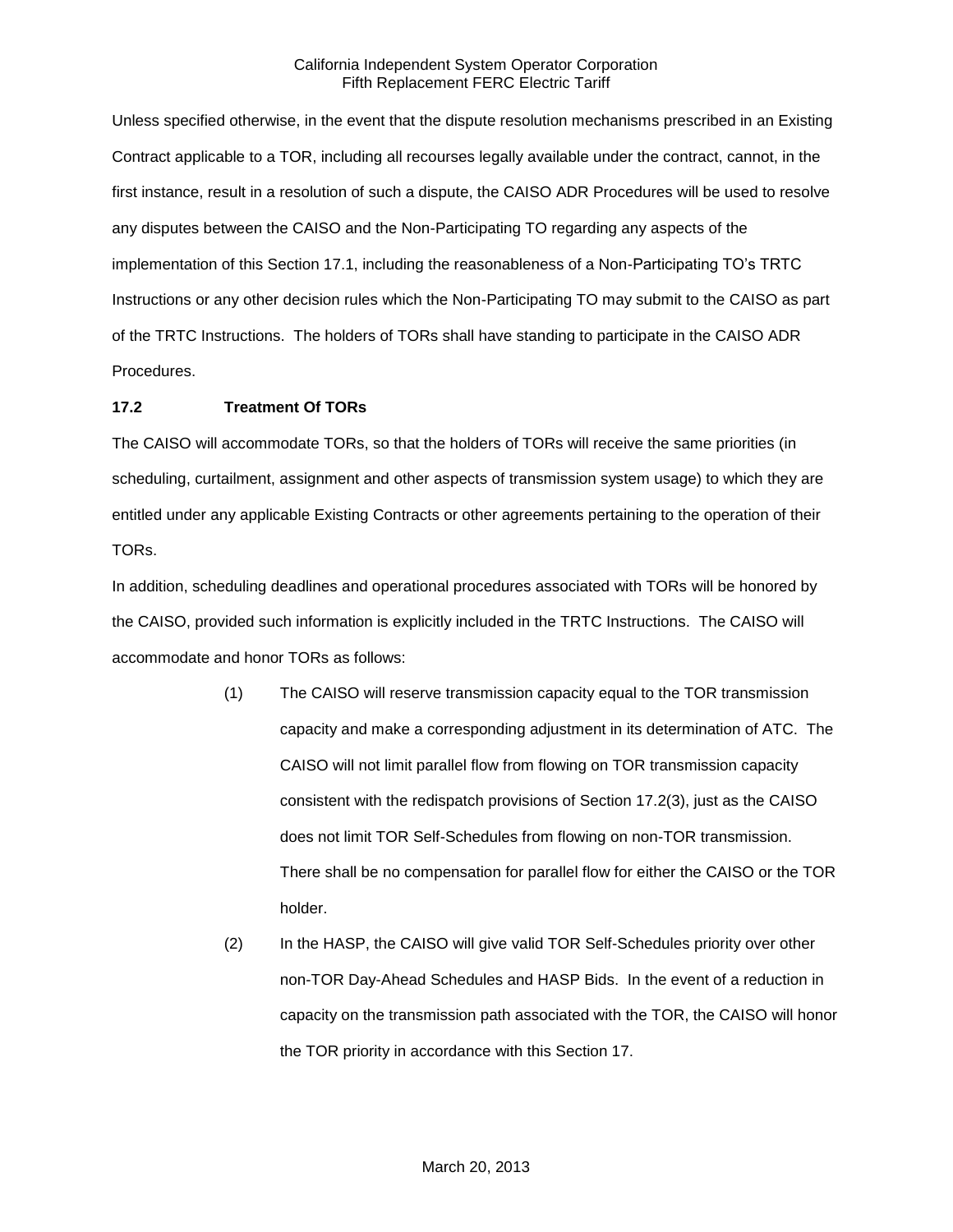- (3) The CAISO will allow the holder of a TOR to make changes to the scheduled amounts of supply after the submission of HASP TOR Self-Schedules in accordance with the TRTC Instructions established for such changes. The CAISO will, as necessary, redispatch non-TOR resources to accommodate valid TOR Self-Schedule changes in Real-Time.
- (4) The CAISO will allow the holder of a TOR to self-provide Ancillary Services, which will include the ability of the holder of a TOR to import Ancillary Services at Scheduling Points with the CAISO.
- (5) The submission of a TOR Self-Schedule change that is authorized pursuant to an applicable existing agreement shall not affect the application of the IFM Congestion Credit or the HASP and RTM Congestion Credit, and the IFM Marginal Cost of Losses Credit for Eligible TOR Self-Schedules or the RTM Marginal Cost of Losses Credit for Eligible TOR Self-Schedules for a TOR Self-Schedule that satisfies the applicable requirements of Sections 17.4.1 and 17.5.

#### **17.2.1 System Emergency Exceptions**

As set forth in Section 4.2.1, all Market Participants, including Scheduling Coordinators, Utility Distribution Companies, Participating TOs, Participating Generators(which includes Pseudo-Ties of Generating Units to the CAISO Balancing Authority Area), Participating Loads, Demand Response Providers, Balancing Authorities (to the extent the agreement between the Balancing Authority and the CAISO so provides), and MSS Operators within the CAISO Balancing Authority Area and all System Resources must comply fully and promptly with the CAISO's Dispatch Instructions and operating orders, unless such operation would impair public health or safety. The CAISO will honor the terms of TORs, provided that in a System Emergency and circumstances in which the CAISO considers that a System Emergency is imminent or threatened, to enable the CAISO to exercise its responsibilities as Balancing Authority in accordance with Applicable Reliability Criteria, holders of TORs must follow CAISO operating orders even if those operating orders directly conflict with the terms of applicable Existing Contracts or any other contracts pertaining to the TORs, unless such operating orders are inconsistent with the terms of an agreement between the CAISO and a Balancing Authority. In the event of a conflict between the CAISO Tariff and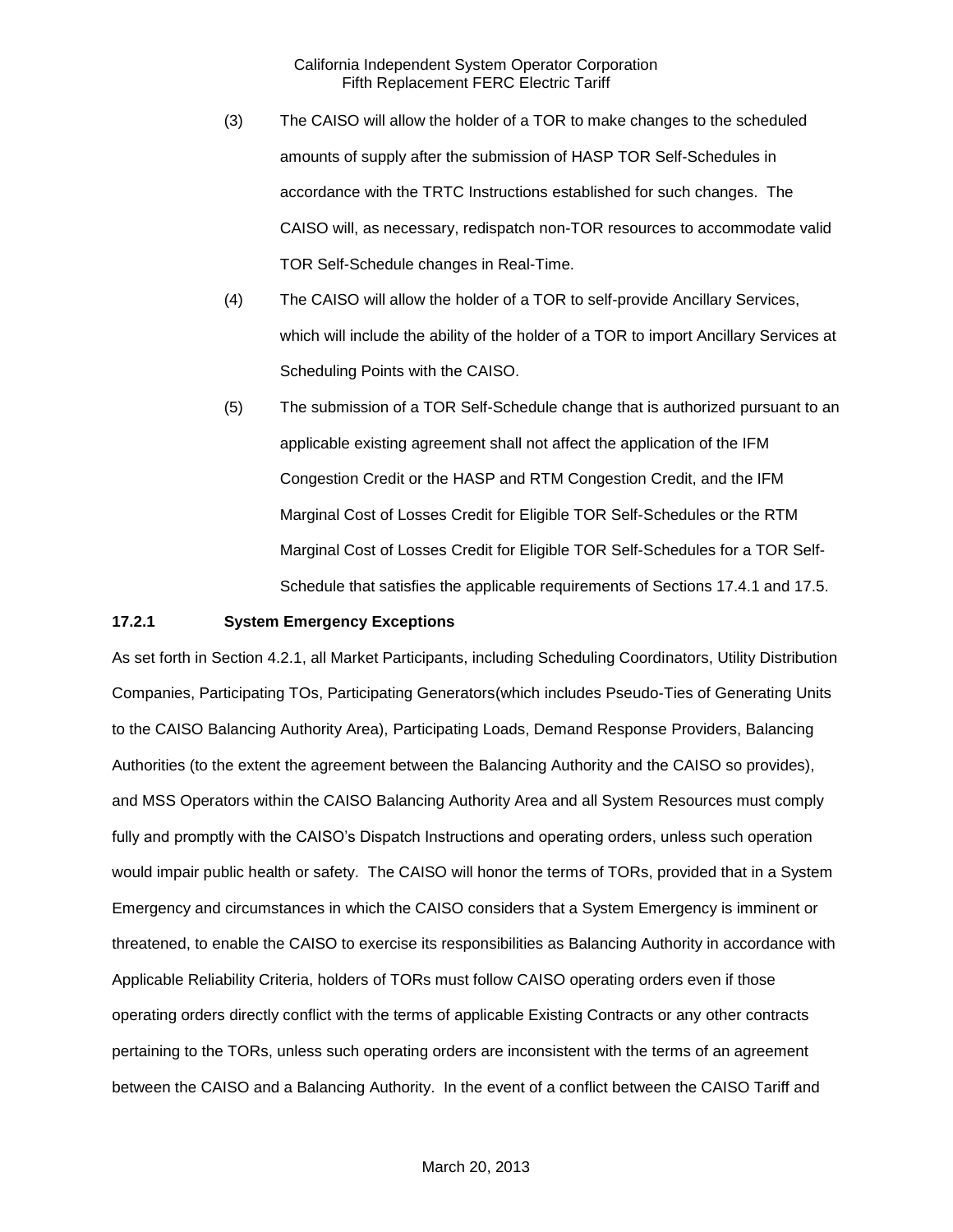an agreement between the CAISO and a Balancing Authority, the agreement will govern. For this purpose CAISO operating orders to shed Load shall not be considered as an impairment to public health or safety. This section does not prohibit a Scheduling Coordinator from modifying its Bid or re-purchasing Energy in the HASP or RTM.

# **17.3 Valid TOR Self-Schedules**

The CAISO will accept a valid TOR Self-Schedule from a Scheduling Coordinator. That Scheduling Coordinator shall be either the holder of the TOR or its designee. TOR Self-Schedules submitted by Scheduling Coordinators to the CAISO must be submitted in accordance with this CAISO Tariff.

# **17.3.1 Validation Of TOR Self-Schedules**

A TOR Self-Schedule is a valid TOR Self-Schedule when the CAISO has determined that the TOR Self-Schedule, submitted to the CAISO pursuant to the requirements for Bids in Section 30, properly reflects TORs consistent with the TRTC Instructions, is labeled with a unique TOR identifier, and includes balanced sources and sinks, within the TOR capacity limits.

# **17.3.2 Treatment Of Invalid TOR Self-Schedules**

# **17.3.2.1 Inconsistent with the TRTC Instructions**

Except for the reasons listed below in 17.3.2, if the CAISO finds that the TOR Self-Schedule is not consistent with the TRTC Instructions, the CAISO shall find that the TOR Self-Schedule is not valid. If the CAISO finds the TOR Self-Schedule to be invalid, the CAISO shall notify the Scheduling Coordinator and convert the TOR Self-Schedule to an ordinary Self-Schedule and treat the TOR Self-Schedule as an ordinary Self-Schedule as such for terms of scheduling priority and Settlements. Where multiple ETC, TOR or Converted Rights Self-Schedules are submitted in an ETC, TOR or Converted Rights chain, in order for all ETC, TOR, or Converted Rights Self-Schedules in the chain to continue to remain valid, all individual ETC, TOR, or Converted Rights Self-Schedules links in the chain must remain individually valid, including the simultaneous but separate use of an individual ETC, TOR or Converted Rights Self-Schedule, in order for the chain to remain valid.

# **17.3.2.2 Unbalanced TOR Self-Schedules**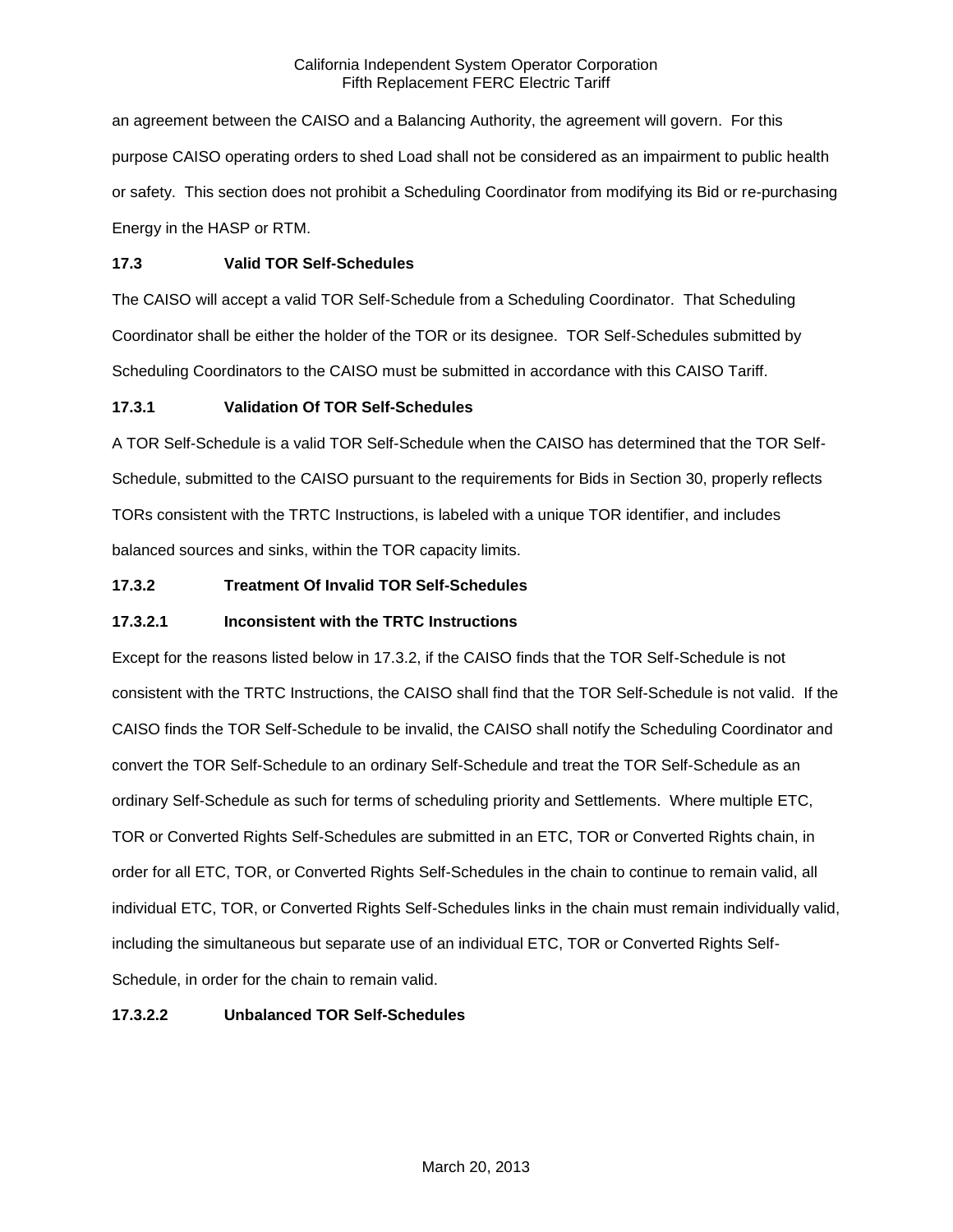If the TOR Self-Schedule is not balanced, the TOR Self-Schedule will not be a valid TOR Self-Schedule and the CAISO will: (i) remove any scheduling priority for the entire TOR Self-Schedule; (ii) apply the TOR Settlement treatment pursuant to Sections 11.2.1.5 and 11.5.7.1 to the valid balanced portions only; and (iii) assess any charges and make any payments consistent with the treatment of ordinary Self-Schedules for the unbalanced portions.

# **17.3.2.3 Exceeds Capacity Limits for TORs as Reflected in TRTC Instructions**

If the TOR Self-Schedule exceeds the capacity limits of the TOR as reflected in TRTC Instructions, the TOR Self-Schedule will not be a valid TOR-Self-Schedule and the CAISO will: (i) remove any scheduling priority for the entire TOR Self-Schedule; (ii) apply the TOR Settlement treatment pursuant to Sections 11.2.1.5 and 11.5.7.1 to the valid balanced portions within the capacity limits of the TOR as reflected in the TRTC Instructions; and (iii) assess any charges and make any payments consistent with the treatment of ordinary Self-Schedules for the portions in excess of the capacity limits of the TOR as reflected in the TRTC Instructions.

# **17.3.3 Settlement Treatment Of Valid TOR Self-Schedules**

The resulting valid TOR Self-Schedules shall have the following Settlement treatment:

- (1) The CAISO will apply the TOR Settlement treatment in Sections 11.2.1.5 and 11.5.7.
- (2) The CAISO shall base the Marginal Cost of Losses on LMP differentials at the Points of Receipt and Points of Delivery identified in the valid TOR Self-Schedule; provided, however, that if a specific loss percentage exists in an applicable agreement between the TOR holder and the CAISO or an existing agreement between the TOR holder and a Participating TO, the CAISO will apply the IFM and RTM Marginal Cost of Losses Credit as provided in Sections 11.2.1.7 and 11.5.7.2. In any case in which the TOR holder has an existing agreement regarding its TORs with either the CAISO or a Participating TO, the provisions of the agreement shall prevail over any conflicting provisions of this Section 17.3.3(2). Where the provisions of this Section 17.3.3(2) do not conflict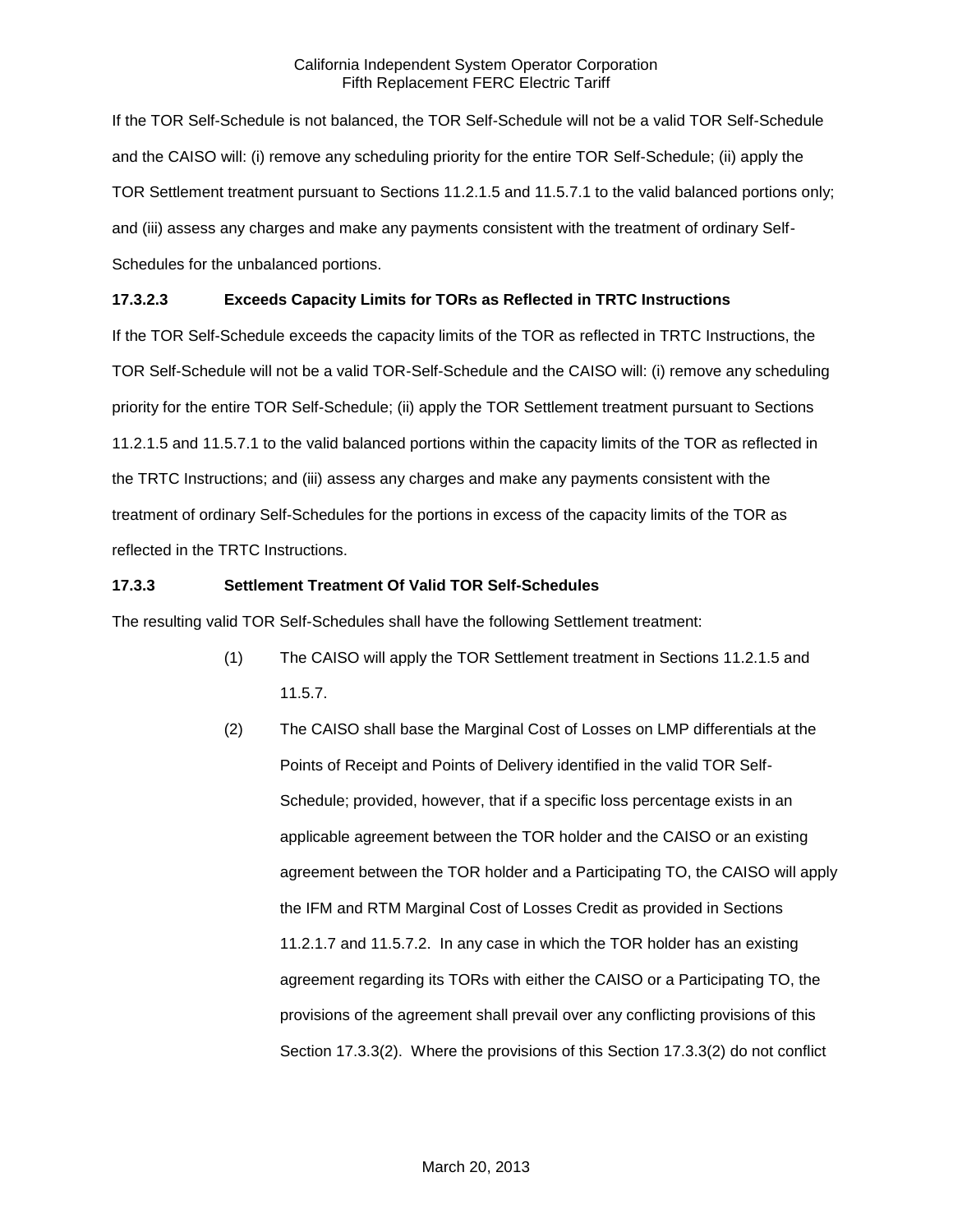with the provisions of the agreement, the provisions of this Section 17.3.3(2) shall apply to the subject TORs.

- (3) The CAISO will assess only charges applicable to Ancillary Services, Imbalance Energy, Transmission Losses, and Grid Management Charges for the use of a TOR and will not assess charges for neutrality, UFE, transmission Access Charges, Minimum Load Costs, or other charges that might otherwise be applicable to the Demand or exports served solely over the TOR. The CAISO will assess charges applicable to Ancillary Services for the use of a TOR only to the extent that the CAISO must procure Ancillary Services for the TOR holder because Ancillary Services are not self-provided by the TOR holder. The CAISO will assess charges applicable to Imbalance Energy for the use of a TOR only if the CAISO must procure Imbalance Energy for the TOR holder. The CAISO will assess Grid Management Charges for the use of a TOR only in accordance with the provisions of Section 11.22 and Appendix F, Schedule 1.
- (4) The holders of TORs will not be entitled to an allocation of revenues from the CAISO, including Access Charge revenues; provided that the Scheduling Coordinator for the TOR holder shall be allocated the applicable amount of IFM Marginal Losses Surplus Credit in accordance with the provisions of Section 11.2.1.6, except for any TOR Self-Schedule that received the IFM Marginal Cost of Losses Credit.
- (5) Parties with TORs shall continue to pay for Transmission Losses or Ancillary Services requirements in accordance with any Existing Contracts applicable to those TORs as they may be modified or changed in accordance with the terms of the Existing Contract. Any affected Participating TOs shall continue to provide Transmission Losses and any other Ancillary Services to the holder of a TOR subject to an Existing Contract as may be required by the Existing Contract. As described in Section 17.3.3(3) above, the CAISO will charge Scheduling Coordinators submitting the TOR Self-Schedule the charges applicable to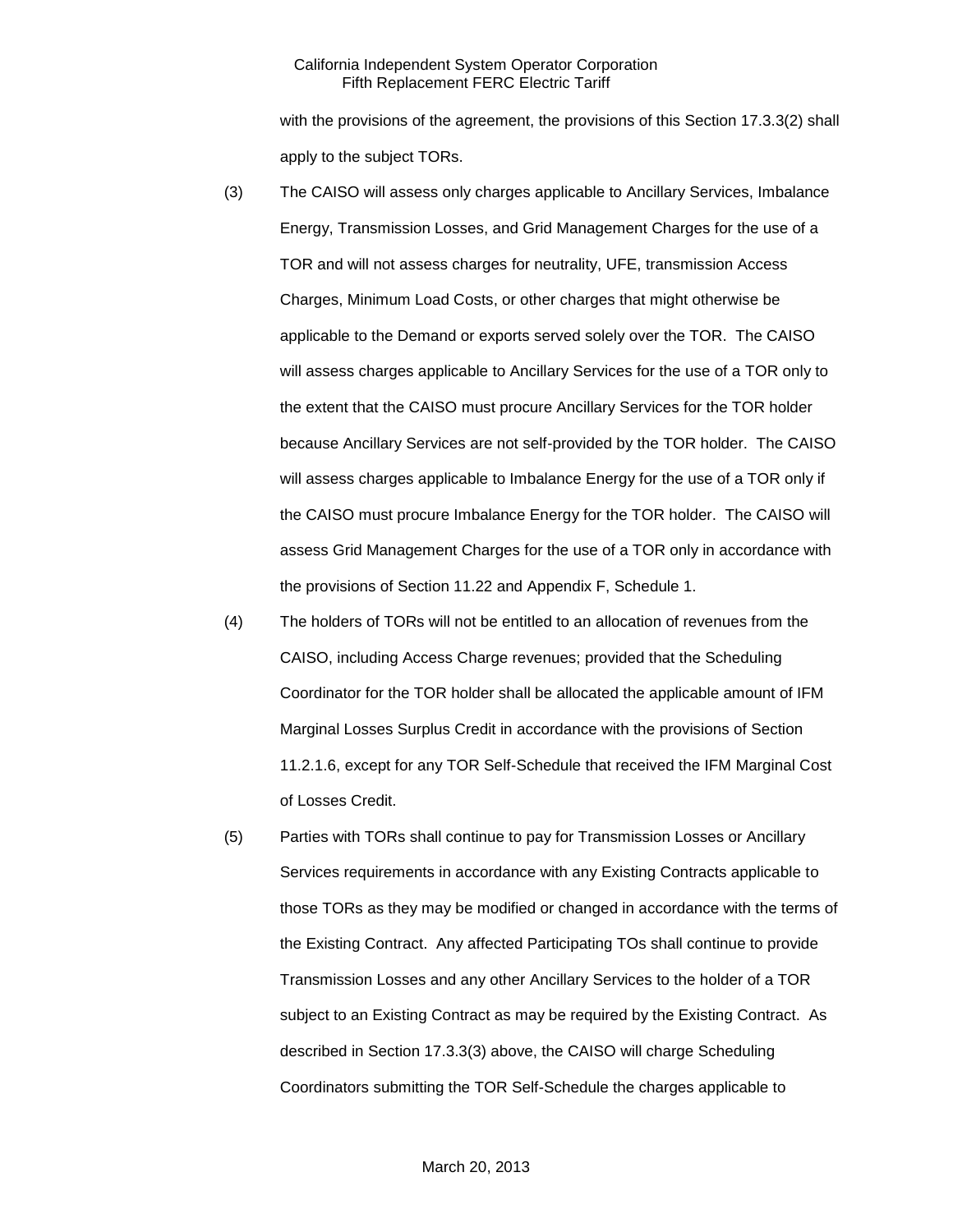Transmission Losses, Ancillary Services, and Imbalance Energy in accordance with the CAISO Tariff (e.g., the Transmission Losses Charge based on the Marginal Cost of Losses), and any shortfall or surplus between the CAISO charges and the provisions of any applicable Existing Contract shall be settled bilaterally between the Existing Contract parties or through the relevant TO Tariff. To enable holders of TORs to determine whether the CAISO's calculations result in any associated shortfall or surplus and to enable the parties to the Existing Contracts to settle the differences bilaterally or through the relevant TO Tariff, the CAISO shall calculate and provide the Scheduling Coordinator's Settlements the amounts paid for the MCL for the amounts of MWh submitted with a valid TOR Self-Schedule. Each Participating TO will be responsible for recovering any deficits or crediting any surpluses associated with differences in Transmission Losses and Transmission Loss requirements and/or Ancillary Services requirements, through its bilateral arrangements or its Transmission Owner Tariff.

## **17.3.4 Notification To SCs Of CAISO Determination**

After performing validation of the TOR Self-Schedule, and prior to taking any action pursuant to 17.6.2, the CAISO will make an automated validation notice available to the Scheduling Coordinator indicating whether the TOR Self-Schedule is valid or invalid. If a TOR Self-Schedule involves more than one Scheduling Coordinator, the complete validation of the chain of TOR Self-Schedules will occur when the last Scheduling Coordinator submits its TOR Self-Schedule. At that time, the CAISO will make an automated validation notice available to each Scheduling Coordinator registered as associated with the chain of TOR Self-Schedules. The CAISO can accommodate corrections submitted by a Scheduling Coordinator to a TOR Self-Schedule up to Market Close of the Day-Ahead Market as further described in the applicable Business Practice Manual.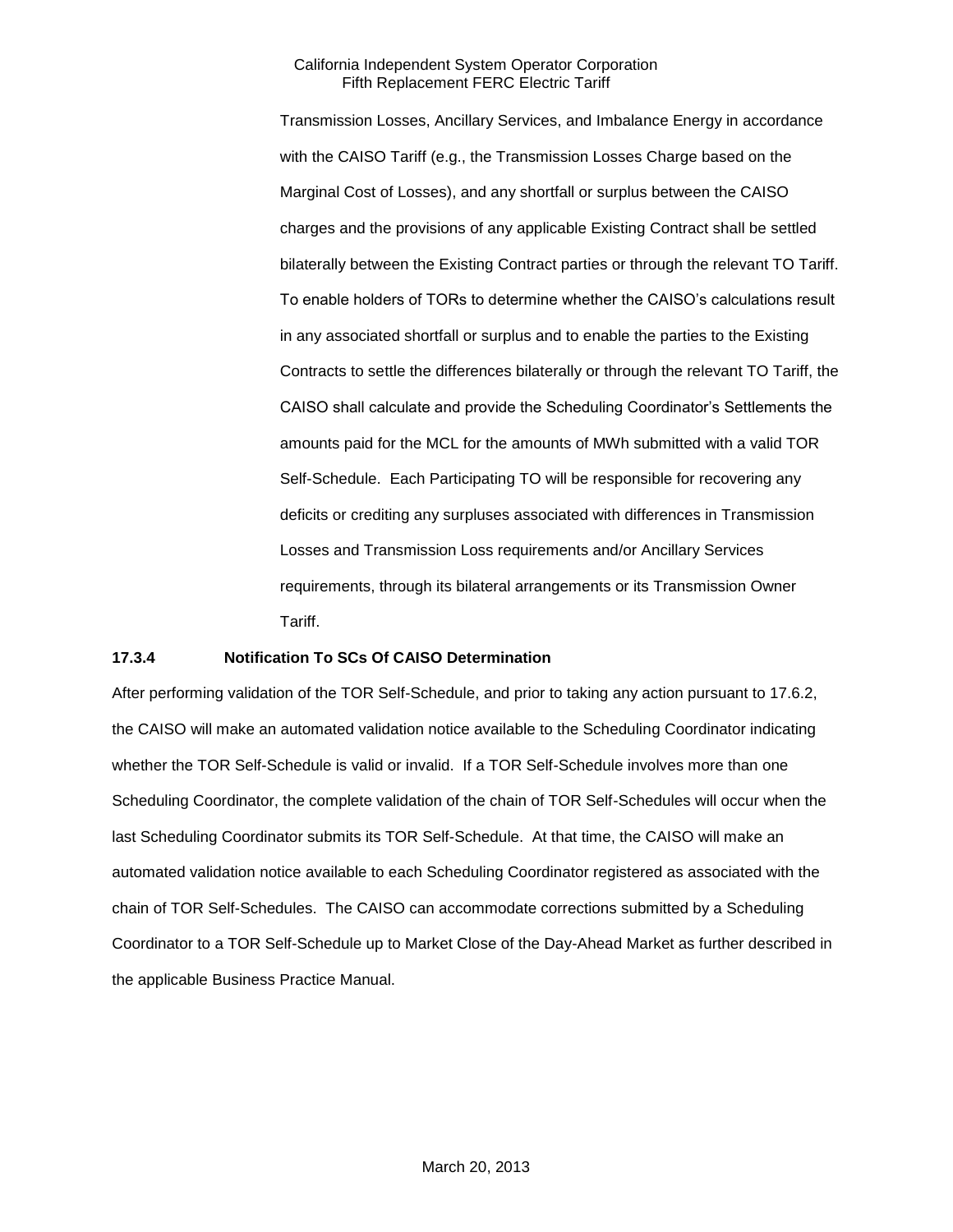# **17.4 The HASP**

# **17.4.1 Scheduling Deadlines**

Holders of TORs may submit TOR Self-Schedules for the use of those rights by the deadline for the Market Close for the HASP.

# **17.5 The CAISO'S Real-Time Process**

Consistent with this Section 17, the CAISO will honor those scheduling flexibilities that may be exercised by holders of TORs through their respective Scheduling Coordinators during the CAISO's Real-Time Market to the extent that such flexibilities do not interfere with or jeopardize the safe and reliable operation of the CAISO Controlled Grid or Balancing Authority Area operations.

# **17.6 Inter-Balancing Authority Area TOR Self-Schedule Bid Changes**

Changes to TOR Self-Schedules that occur during the CAISO's Real-Time Market that involve changes to CAISO Balancing Authority Area imports or exports with other Balancing Authority Areas (that is, inter-Balancing Authority Area changes to TOR Self-Schedules) will be allowed and will be recorded by the CAISO based upon notification received from the Scheduling Coordinator representing the holder of the TOR. The Scheduling Coordinator representing the holder of the TOR must notify the CAISO of any such changes to external import/export in submitted TOR Self-Schedules. The Scheduling Coordinator representing the holder of the TOR must notify the CAISO of Real-Time Market changes to external import/export Interchange Schedules in submitted TOR Self-Schedules, by telephone. The timing and content of any such notification must be consistent with the TRTC Instructions previously submitted to the CAISO by the Non-Participating TO. The CAISO will manually adjust or update the HASP Intertie Schedule for the Scheduling Coordinator to conform with the other Balancing Authority Area's net TOR Self-Schedule in Real-Time, and the notifying Scheduling Coordinator will be responsible for and manage any resulting Energy imbalance. These Imbalance Energy deviations will be priced and charged to the Scheduling Coordinator representing the holder of the TOR in accordance with the Real-Time LMP.

# **17.7 Intra-Balancing Authority Area TOR Self-Schedule Changes**

Changes to TOR Self-Schedules that occur during the CAISO's Real-Time processes that do not involve changes to CAISO Balancing Authority Area imports or exports with other Balancing Authority Areas (that is, intra-Balancing Authority Area changes to Schedules) will be allowed and will give rise to Imbalance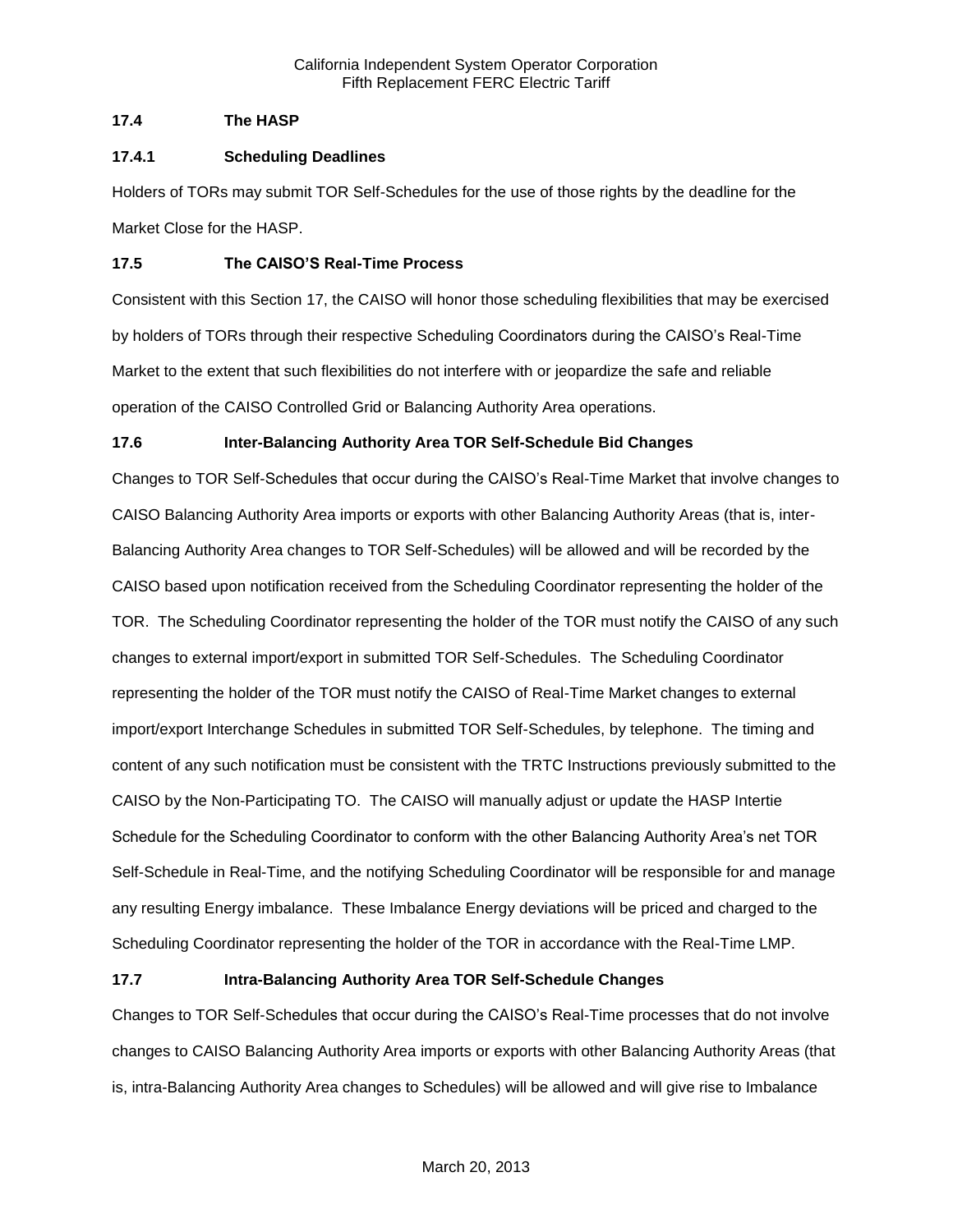Energy deviations. These Imbalance Energy deviations will be priced and charged to the Scheduling Coordinator representing the holder of the TOR in accordance with the Real-Time LMP.

# **17.8 Existing Contracts Re TORs For Non-Participating TOs**

Continuation of Rights and Obligations of Non-Participating TOs Regarding TORs and Under Existing

Contracts Applicable to TORs.

The transmission service rights and obligations of Non-Participating TOs under Existing Contracts applicable to their TORs, including all terms, conditions and rates of the Existing Contracts, as they may change from time to time under the terms of the Existing Contracts, will continue to be honored by the parties to those contracts, for the duration of those contracts.

# **17.8.1 Participating TO Obligation**

If a Participating TO is a party to an Existing Contract with provisions applicable to a TOR of a Non-Participating TO, the Participating TO shall attempt to negotiate changes to the Existing Contract to align the contract's scheduling and operating provisions with the CAISO's scheduling and operational procedures, rules and protocols, to align operations under the contract with CAISO operations, and to minimize the contract parties' costs of administering the contract while preserving their financial rights and obligations.

# **17.8.2 Right To Use And Ownership Of TORs**

If a Non-Participating TO has an Existing Contract with a Participating TO under which the Non-Participating TO's TORs, or a portion thereof, are subject to use by the Participating TO, the Non-Participating TO's rights to the use and ownership of its TORs shall remain unchanged, regardless of the Participating TO's act of turning over the Participating TO's Entitlement to use the Non-Participating TO's TORs to the extent possible to the Operational Control of the CAISO.

The CAISO will accept valid TOR Self-Schedules from holders of TORs that are Scheduling Coordinators or that are represented by a Scheduling Coordinator. TOR Self-Schedules submitted by Scheduling Coordinators to the CAISO must be submitted in accordance with Sections 17 and 30. The CAISO may refuse to accept TOR Self-Schedules that do not meet the requirements of the principles, protocols and rules referred to in this Section 17.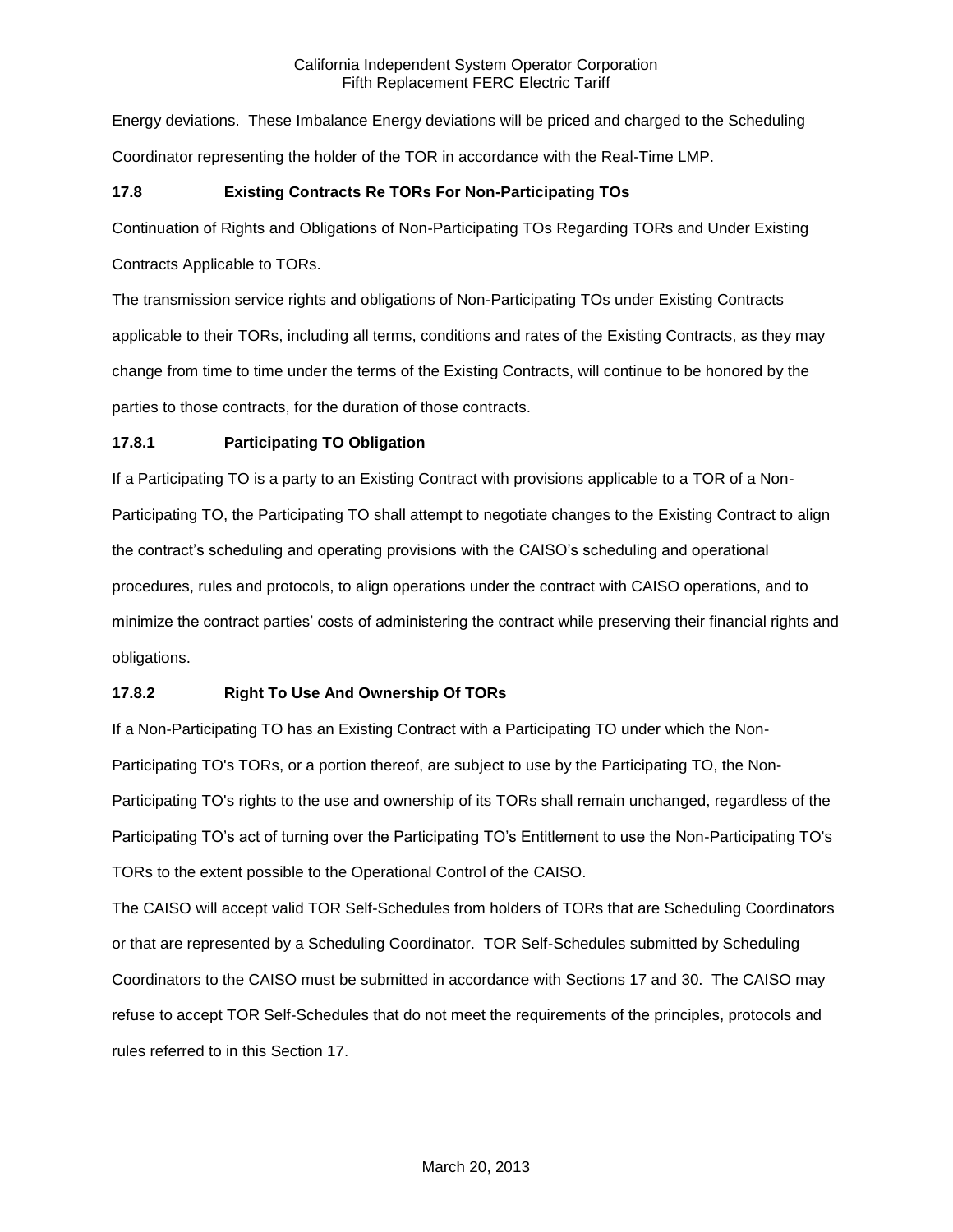# **17.8.3 Dispute Resolution For Existing Contracts Applicable To TORs**

The CAISO will, if requested, advise parties to Existing Contracts applicable to TORs regarding the operational aspects of any Existing Contract renegotiations that they undertake.

If the parties to an Existing Contract applicable to a TOR are unable to reach agreement on the changes needed to meet the requirements of this CAISO Tariff, any disputes related thereto shall be addressed using the dispute resolution provisions of the Existing Contract, including any remedies as are provided by law. The rights of the parties to seek changes or to challenge such changes, under the FPA or as otherwise provided by law, are preserved consistent with the terms of the Existing Contract. Unless and until the necessary changes to the Existing Contract are made, all terms and conditions of the Existing Contracts will continue to be honored by the parties to the Existing Contracts.

# **17.9 Conversion Of PTOs' Rights Under Existing Contracts Re TORs**

Non-Participating TOs holding TORs and who choose to become Participating TOs must, at the time of becoming a Participating TO, turn over Operational Control of those TORs to the CAISO in accordance with Section 4.3.1 and convert any Existing Contract rights associated with those TORs to Converted Rights in accordance with Section 4.3.1.6.

## **17.10 TOR Operational Obligations**

To enable the CAISO to exercise its responsibilities as Balancing Authority in accordance with Applicable Reliability Criteria, each Non-Participating TO must operate its ownership interests in facilities in which it holds a TOR in accordance with Good Utility Practice and Applicable Reliability Criteria.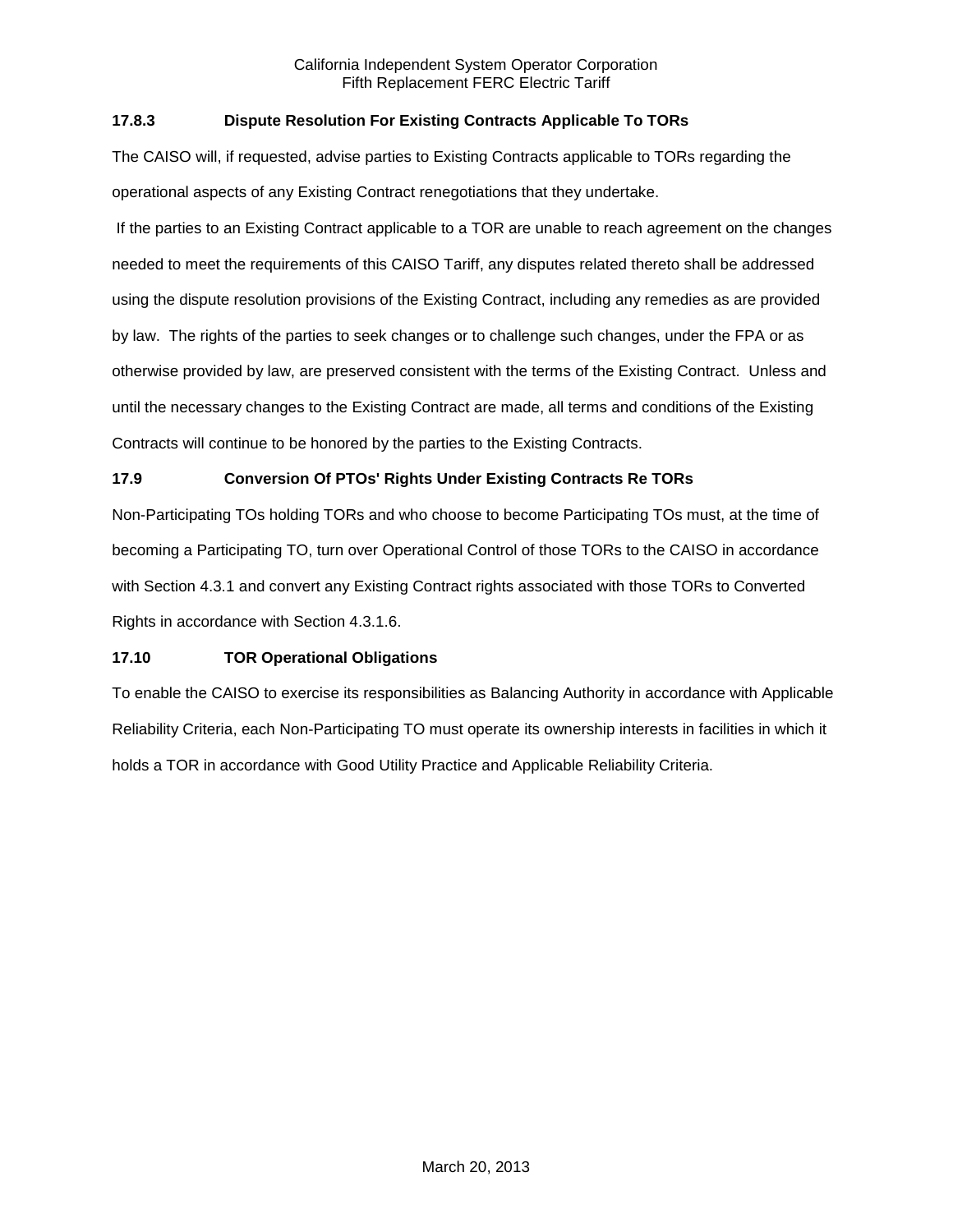| 18.    | [NOT USED]      |
|--------|-----------------|
| 19.    | [NOT USED]      |
| 19.1   | [NOT USED]      |
| 19.1.1 | [NOT USED]      |
| 19.1.2 | [[NOT USED]     |
| 19.1.3 | [NOT USED]      |
| 19.2   | [NOT USED]      |
| 20.    | Confidentiality |
| 20.1   | <b>CAISO</b>    |

The CAISO shall maintain the confidentiality of all of the documents, data and information provided to it by any Market Participant that are treated as confidential or commercially sensitive under Section 20.2; provided, however, that the CAISO need not keep confidential: (1) information that is explicitly subject to public data exchange pursuant to Section 6; (2) information that the CAISO or the Market Participant providing the information is required to disclose pursuant to this CAISO Tariff, or applicable regulatory requirements (provided that the CAISO shall comply with any applicable limits on such disclosure); or (3) information that becomes available to the public on a non-confidential basis (other than as a result of the CAISO's breach of this CAISO Tariff).

# **20.2 Confidential Information**

The following information provided to the CAISO shall be treated by the CAISO as confidential:

- (a) individual Bids;
- (b) CRR bids and other CRR Allocation nomination information;
- (c) transactions between Scheduling Coordinators, including Inter-SC Trades;
- (d) individual Generator Outage programs unless a Generator makes a change to its Generator Outage program which causes Congestion in the short term (i.e. one month or less), in which case, the CAISO may publish the identity of that Generator; and
- (e) The following information related to the resource adequacy program in accordance with Section 40: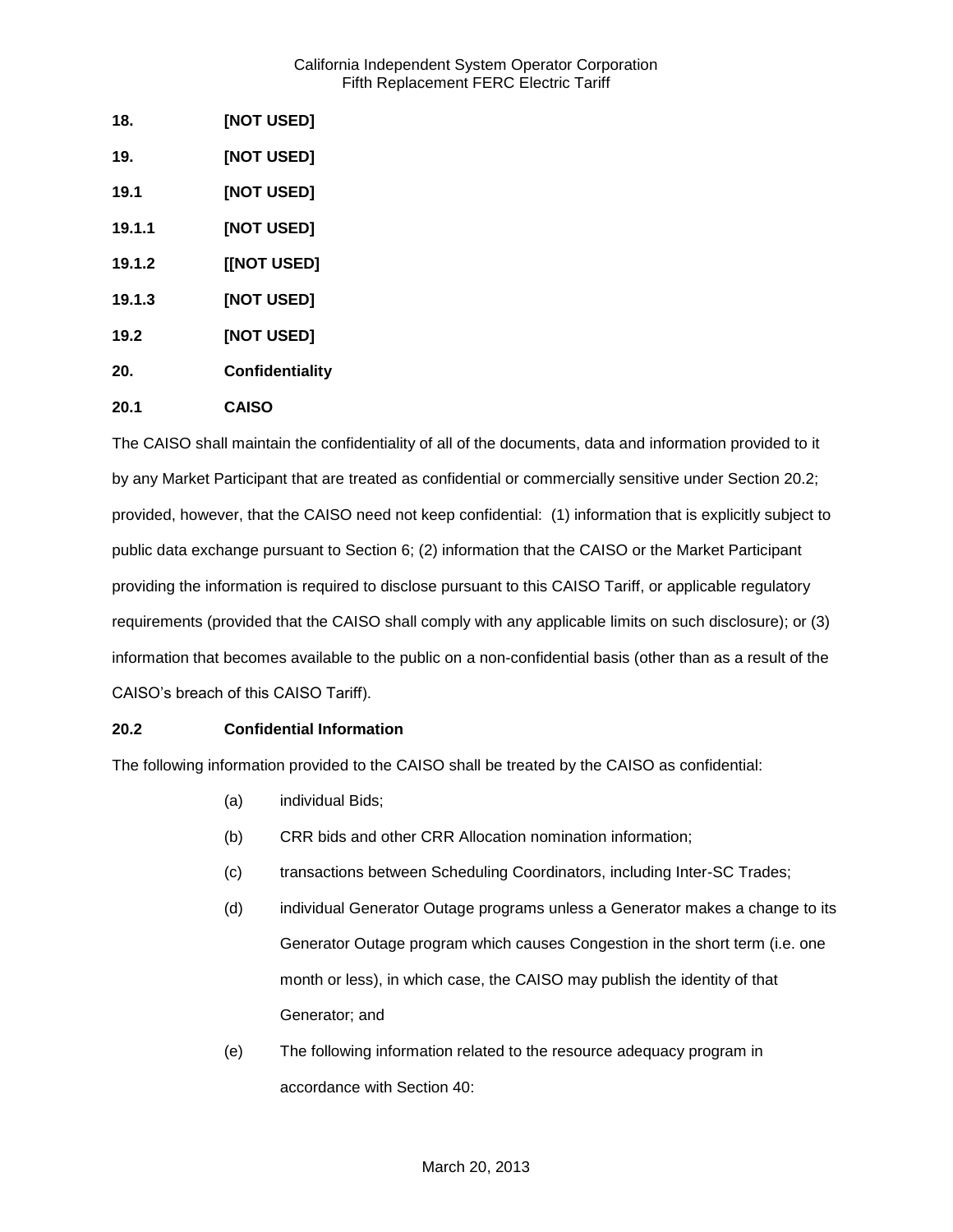- (i) Annual and monthly Resource Adequacy Plans and Supply Plans;
- (ii) Demand Forecasts; and
- (iii) Information on existing import contracts.
- (f) The following information related to the Transmission Planning Process in accordance with Section 24:
	- (i) Information received under Sections 24.2.3.2 and 24.2.3.3 to the extent such information has been designated as confidential in accordance with the Business Practice Manual;
	- (ii) Information deemed confidential by DMM, per Section 8.6 of Appendix P;
	- (iii) Information received by the CAISO pursuant to agreements and contracts, executed prior to December 21, 2007, that preclude the release of the information;
	- (iv) Information that involves proprietary analytical tools, computer codes, or any other material that is protected by intellectual property rights held by the CAISO, Project Sponsor, Market Participant or other third-party; and
	- (v) Critical Energy Infrastructure Information.

However, composite documents, data, and other information that may be developed based on confidential information under this Section shall not be deemed confidential if the composite documents, data, and other information do not disclose any confidential information of any individual Scheduling Coordinator, Market Participant, or other third-party or Critical Energy Infrastructure Information.

## **20.3 Other Parties**

No Market Participant shall have the right hereunder to receive from the CAISO or to review any documents, data or other information of another Market Participant to the extent such documents, data or information is to be treated as in accordance with Section 20.2; provided, however, a Market Participant may receive and review any composite documents, data, and other information that may be developed based upon such confidential documents, data, or information, if the composite document does not disclose such confidential data or information relating to an individual Market Participant and provided, however, that the CAISO may disclose information as provided for in its bylaws.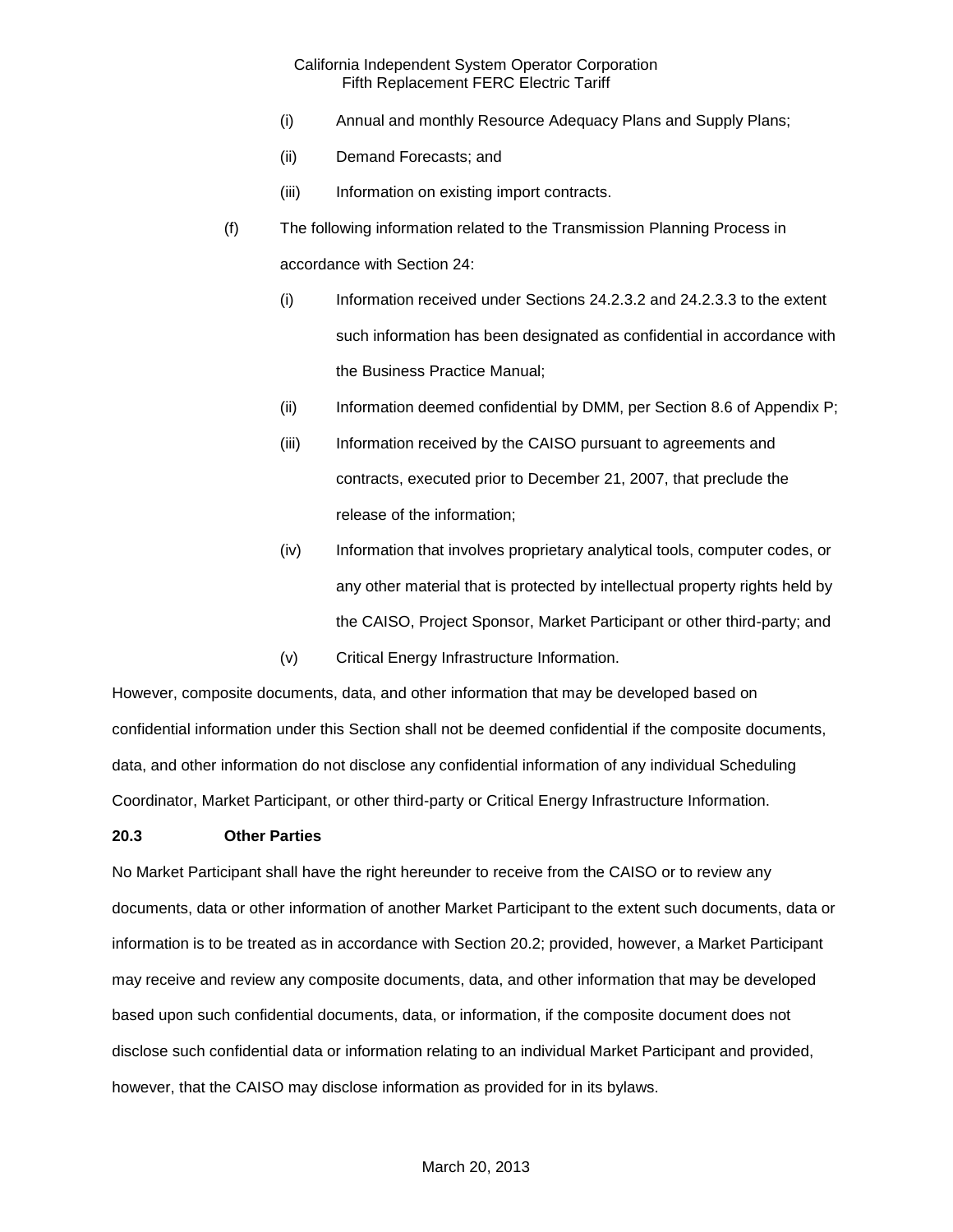### **20.4 Disclosure**

Notwithstanding anything in this Section 20 to the contrary,

- (a) The CAISO: (i) shall publish individual bids ninety (90) days after the Trading Day with respect to which the bid was submitted and in a manner that does not reveal the specific resource or the name of the Scheduling Coordinator submitting the bid, but that allows the bidding behavior of individual, unidentified resources and Scheduling Coordinators to be tracked over time; (ii) may publish data sets analyzed in any public report issued by the CAISO or by the MSC, provided that such data sets shall be published no sooner than six (6) months after the latest Trading Day to which data in the data set apply, and in a manner that does not reveal any specific resource or the name of any Scheduling Coordinator submitting bids included in such data sets; and (iii) shall, consistent with 18 CFR § 35.28 (g)(4), electronically deliver to FERC, on an ongoing basis and in a form and manner consistent with the CAISO's own collection of data and in a form and manner acceptable to FERC, data related to the CAISO Markets.
- (b) If the CAISO is required by applicable laws or regulations, or in the course of administrative or judicial proceedings, to disclose information that is otherwise required to be maintained in confidence pursuant to this Section 20, the CAISO may disclose such information; provided, however, that as soon as the CAISO learns of the disclosure requirement and prior to making such disclosure, the CAISO shall notify any affected Market Participant of the requirement and the terms thereof. The Market Participant may, at its sole discretion and own cost, direct any challenge to or defense against the disclosure requirement and the CAISO shall cooperate with such affected Market Participant to the maximum extent practicable to minimize the disclosure of the information consistent with applicable law. The CAISO shall cooperate with the affected Market Participant to obtain proprietary or confidential treatment of confidential information by the person to whom such information is disclosed prior to any such disclosure.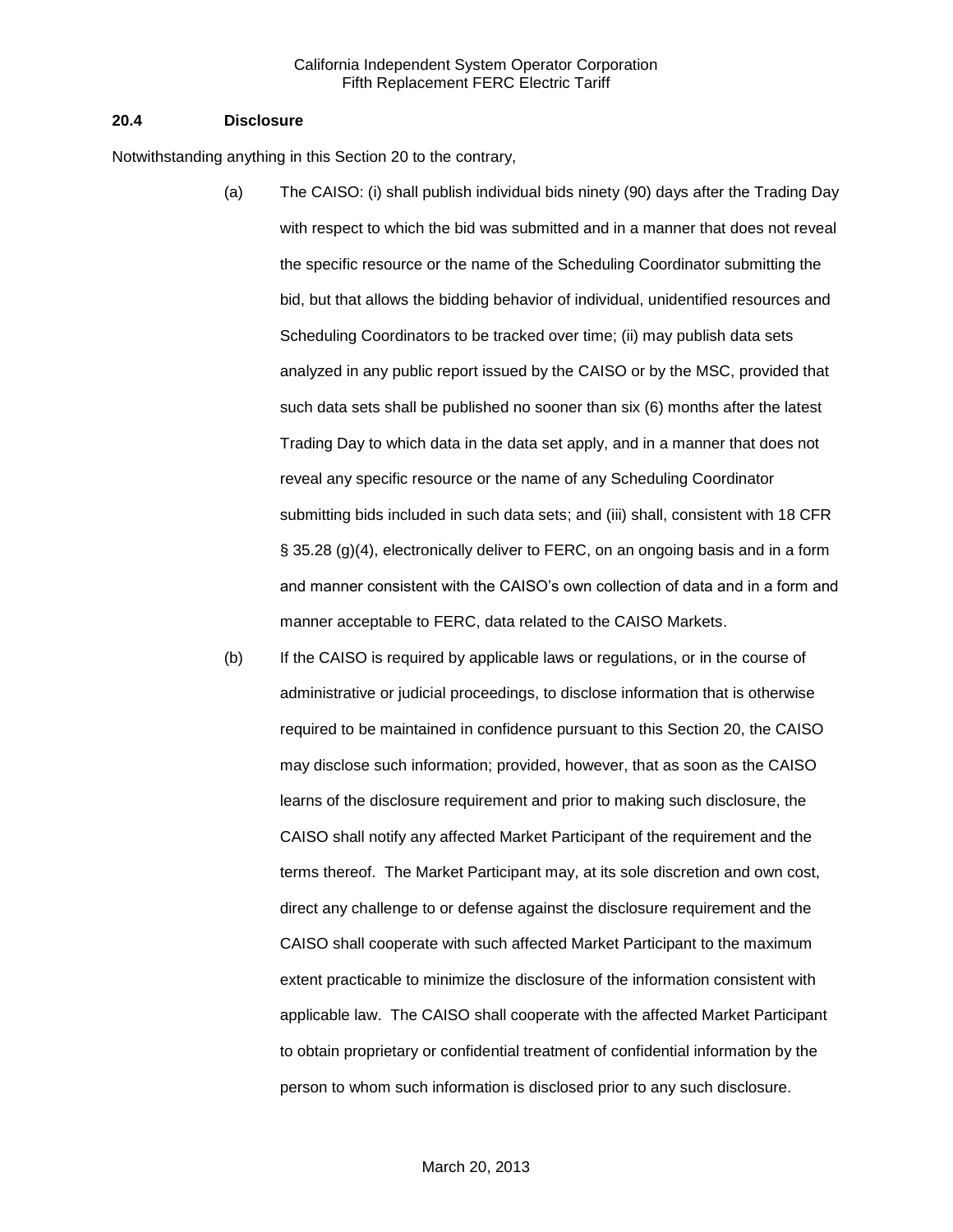- (c) The CAISO may disclose confidential or commercially sensitive information, without notice to an affected Market Participant, in the following circumstances:
	- (i) If the FERC, the Commodity Futures Trading Commission ("CFTC"), or the staff of one of those agencies, during the course of an investigation or otherwise, requests information that is confidential or commercially sensitive. In providing the information to FERC or its staff, the CAISO shall take action consistent with 18 C.F.R. §§ 1b.20 and 388.112, or to the CFTC or its staff, the CAISO shall take action consistent with 17 C.F.R. §§ 11.3 and 145.9, and request that the information be treated as confidential and non-public by the agency and its staff and that the information be withheld from public disclosure. The CAISO shall provide the requested information to the agency or its staff within the time provided for in the request for information. The CAISO shall notify an affected Market Participant within a reasonable time after the CAISO is notified by the agency or its staff that a request for disclosure of, or decision to disclose, the confidential or commercially sensitive information has been received, at which time the CAISO and the affected Market Participant may respond before such information would be made public; or
	- (ii) In order to maintain reliable operation of the CAISO Balancing Authority Area, the CAISO may share critical operating information, system models, and planning data with the WECC Reliability Coordinator that has executed the Western Electricity Coordinating Council Confidentiality Agreement for Electric System Data, or is subject to similar confidentiality requirements; or
	- (iii) In order to maintain reliable operation of the CAISO Balancing Authority Area, the CAISO may share individual Generating Unit Outage information with the operations engineering and the outage coordination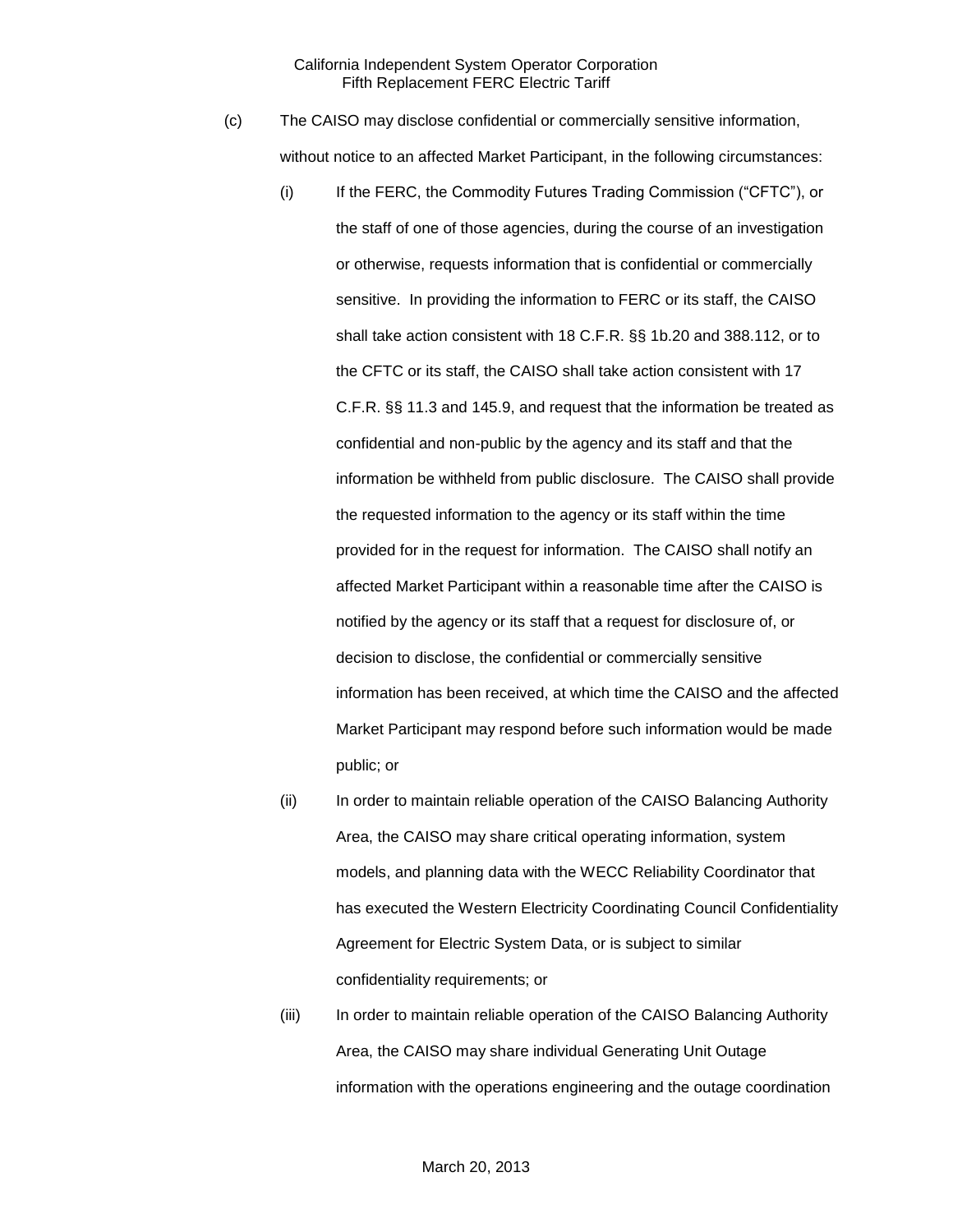division(s) of other Balancing Authorities, Participating TOs, MSS Operators and other transmission system operators engaged in the operation and maintenance of the electric supply system whose system is significantly affected by the Generating Unit and who have executed the Western Electricity Coordinating Council Confidentiality Agreement for Electric System Data.

- (iv) In order to maintain reliable operation of the CAISO Balancing Authority Area, the CAISO may share information regarding Maintenance Outages and Forced Outages of natural gas-fired generation resources and Maintenance Outages and Forced Outages of elements of the ISO Controlled Grid with natural gas transmission and distribution utilities operating inter-state and/or intra-state natural gas pipelines that serve natural gas-fired generation resources within the CAISO Balancing Authority Area. The CAISO may share information necessary for day-today coordination and longer term planning of gas transmission and pipeline outages which information includes, but is not limited to, the identity of individual natural gas-fired generation resources that are needed to support reliability of the ISO Balancing Authority Area in the event of natural gas shortage, natural gas pipeline testing and maintenance, or other curtailment of natural gas supplies. The information will be shared only pursuant to a non-disclosure agreement and non-disclosure statement included as part of the Business Practice Manual.
- (d) Notwithstanding the provisions of Section 20.2(e), information submitted through Resource Adequacy Plans and Supply Plans in accordance with Section 40 may be provided to:
	- (i) the Scheduling Coordinator(s) and/or Market Participant(s) involved in a dispute or discrepancy as to whether a resource is properly identified in a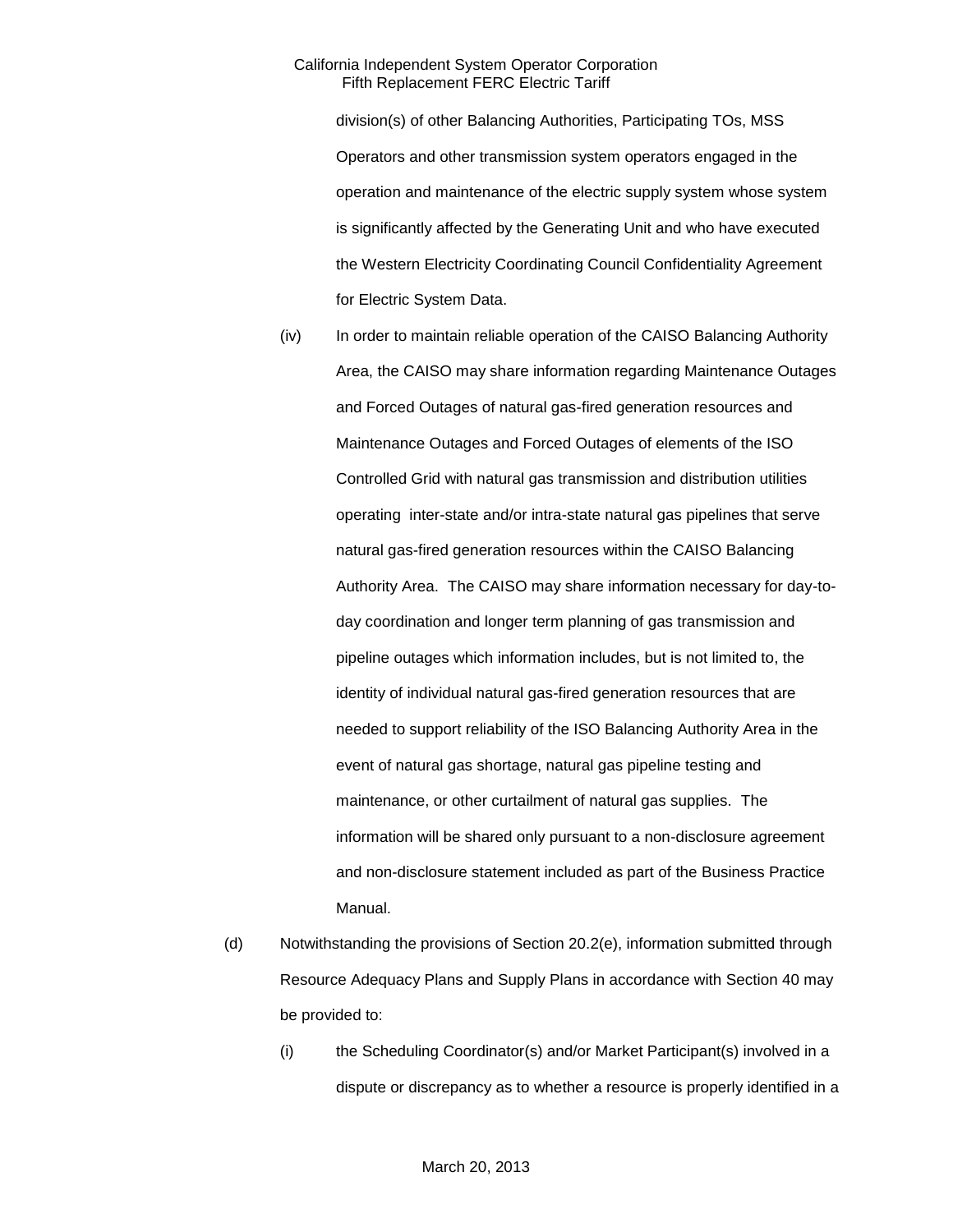Resource Adequacy Plan or a Supply Plan only to the limited extent necessary to identify the disputed transaction and the relevant counterparty or counterparties.

- (ii) the regulatory entity, whether the CPUC, other Local Regulatory Authority, or federal agency, with jurisdiction over a Load Serving Entity involved in a dispute or discrepancy as to whether a resource is properly identified in a Resource Adequacy Plan or the Supply Plan, or otherwise identified by the CAISO as exhibiting a potential deficiency in demonstrating compliance with resource adequacy requirements adopted by the CPUC, other Local Regulatory Authority, or federal agency, as applicable. The information provided shall be limited to the particular dispute, discrepancy, or deficiency.
- (iii) the California Energy Commission with respect to Demand Forecast information provided to the CAISO under Sections 40.2.2.3 and 40.2.3.3(b) to the extent the CAISO seeks, and the California Energy Commission grants, confidential treatment of such information pursuant to California Public Resources Code Section 25322 and related regulations.
- (e) Notwithstanding the provisions of Section 20.2(f), information submitted through the Transmission Planning Process shall be disclosed as follows:
	- (i) Critical Energy Infrastructure Information may be provided to a requestor where such person is employed or designated to receive CEII by: (a) a Market Participant; (b) an electric utility regulatory agency within California; (c) an Interconnection Customer that has submitted an Interconnection Request to the CAISO under the CAISO's Large Generator Interconnection Procedure or Small Generator Interconnection Procedure (LGIP or SGIP); (d) a developer having a pending or potential proposal for development of a Generating Facility or transmission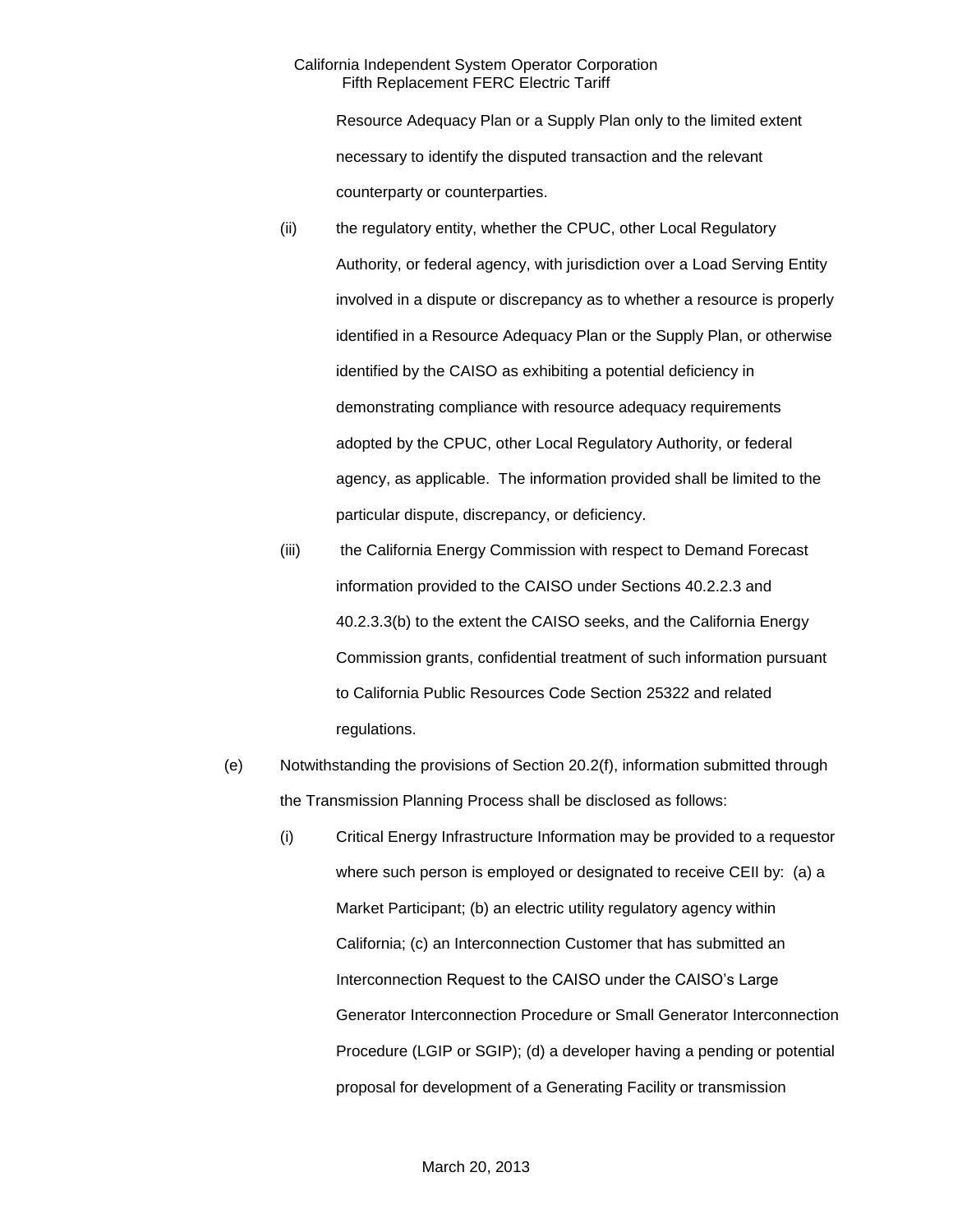addition, upgrade or facility and that is performing studies in contemplation of filing an Interconnection Request or submitting a transmission infrastructure project through the CAISO Transmission Planning Process; or (e) a not-for-profit organization representing consumer regulatory or environmental interests before a Local Regulatory Authority or federal regulatory agency. To obtain Critical Energy Infrastructure Information, the requestor must submit a statement as to the need for the CEII, and must execute and return to the CAISO the form of the non-disclosure agreement and non-disclosure statement included as part of the Business Practice Manual. The CAISO may, at its sole discretion, reject a request for CEII and upon such rejection, the requestor will be directed to utilize the FERC procedures for access to the requested CEII.

- (ii) Information that is confidential under Section  $20.2(f)(i)$  or  $20.2(f)(ii)$  may be disclosed to any individual designated by a Market Participant, electric utility regulatory agency within California, or other stakeholder that signs and returns to the CAISO the form of the non-disclosure agreement, nondisclosure statement and certification that the individual is a non-Market Participant, which is any person or entity not involved in a marketing, sales, or brokering function as market, sales, or brokering are defined in FERC's Standards of Conduct for Transmission Providers (18 C.F.R. § 358 et seq.), included as part of the Business Practice Manual; provided, however, that information obtained pursuant to this 20.4(e)(ii) will be provided only in composite form so that information related to individual Load Serving Entities or Scheduling Coordinators will not be disclosed.
- (iii) Data base and other transmission planning information obtained from the WECC, or its successor, may be disclosed to individuals designated by a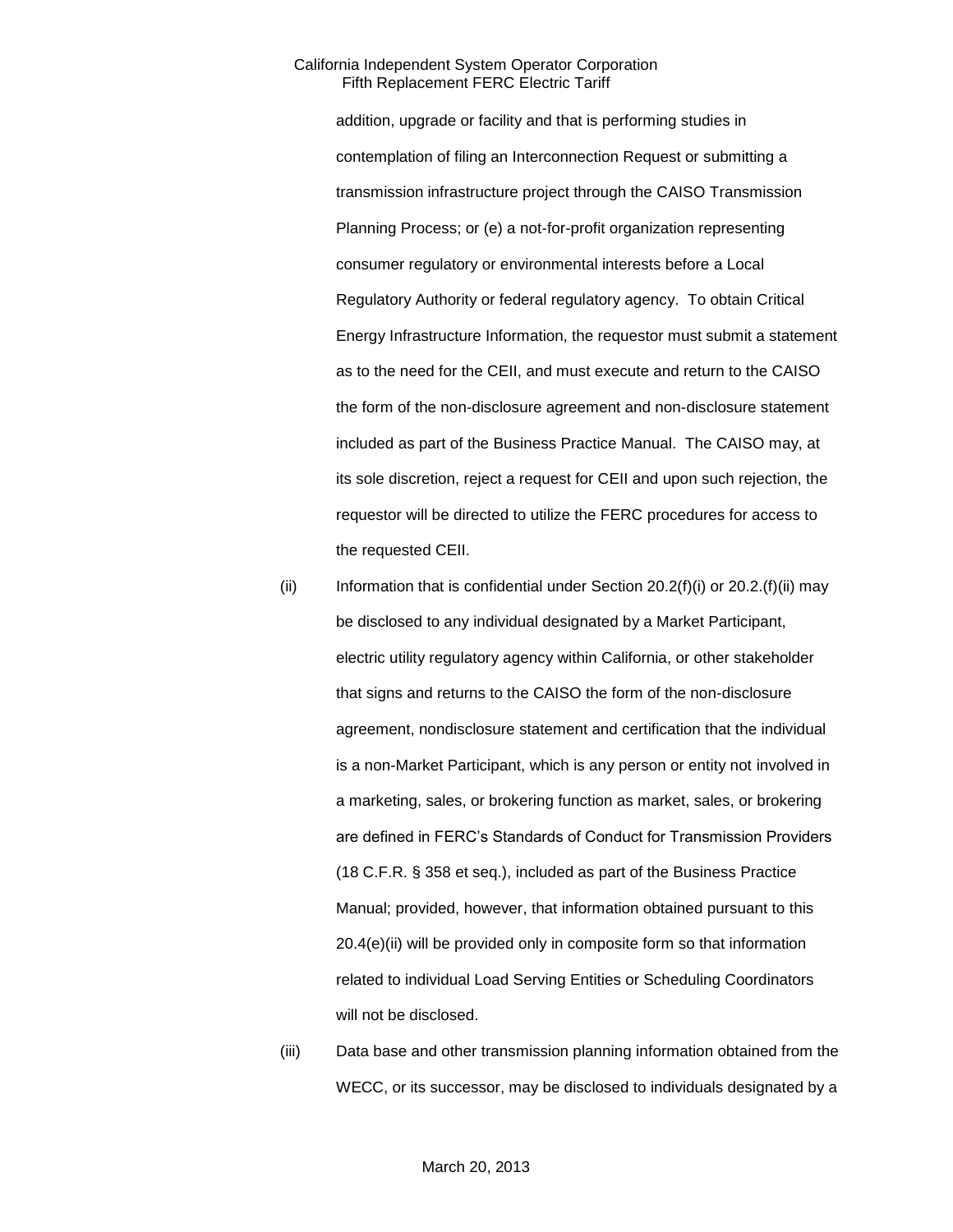Market Participant, electric utility regulatory agency within California, or other stakeholder in accordance with the procedures set forth in the Business Practice Manual.

Nothing in this Section 20 shall limit the ability of the CAISO to aggregate data for public release about the adequacy of supply.

# **20.5 Confidentiality**

The CAISO shall implement and maintain a system of communications with Scheduling Coordinators that includes the strict use of passwords for access to data to ensure compliance with Section 20. Access within the CAISO to such data on CAISO's communications systems, including databases and backup files, shall be strictly limited to authorized CAISO personnel through the use of passwords and other appropriate means.

- **21. [NOT USED]**
- **22. Miscellaneous**

**22.1 Audits**

# **22.1.1 Materials Subject To Audit**

The CAISO's financial books, cost statements, accounting records and all documentation pertaining to its operation as a state chartered independent institution which controls the operation of the CAISO Controlled Grid to ensure open, non-discriminatory transmission access to all Market Participants and promotes the efficient use and reliable operation of the CAISO Controlled Grid in accordance with this CAISO Tariff, are subject to audit in the manner prescribed below:

# **22.1.2 CAISO Audit Committee**

The CAISO Governing Board shall have overall audit responsibility for the CAISO. The CAISO Audit Committee shall make recommendations to the CAISO Governing Board in relation to the approval, initiation and scheduling of the following audits:

# **22.1.2.1 Certified Financial Statement Audit**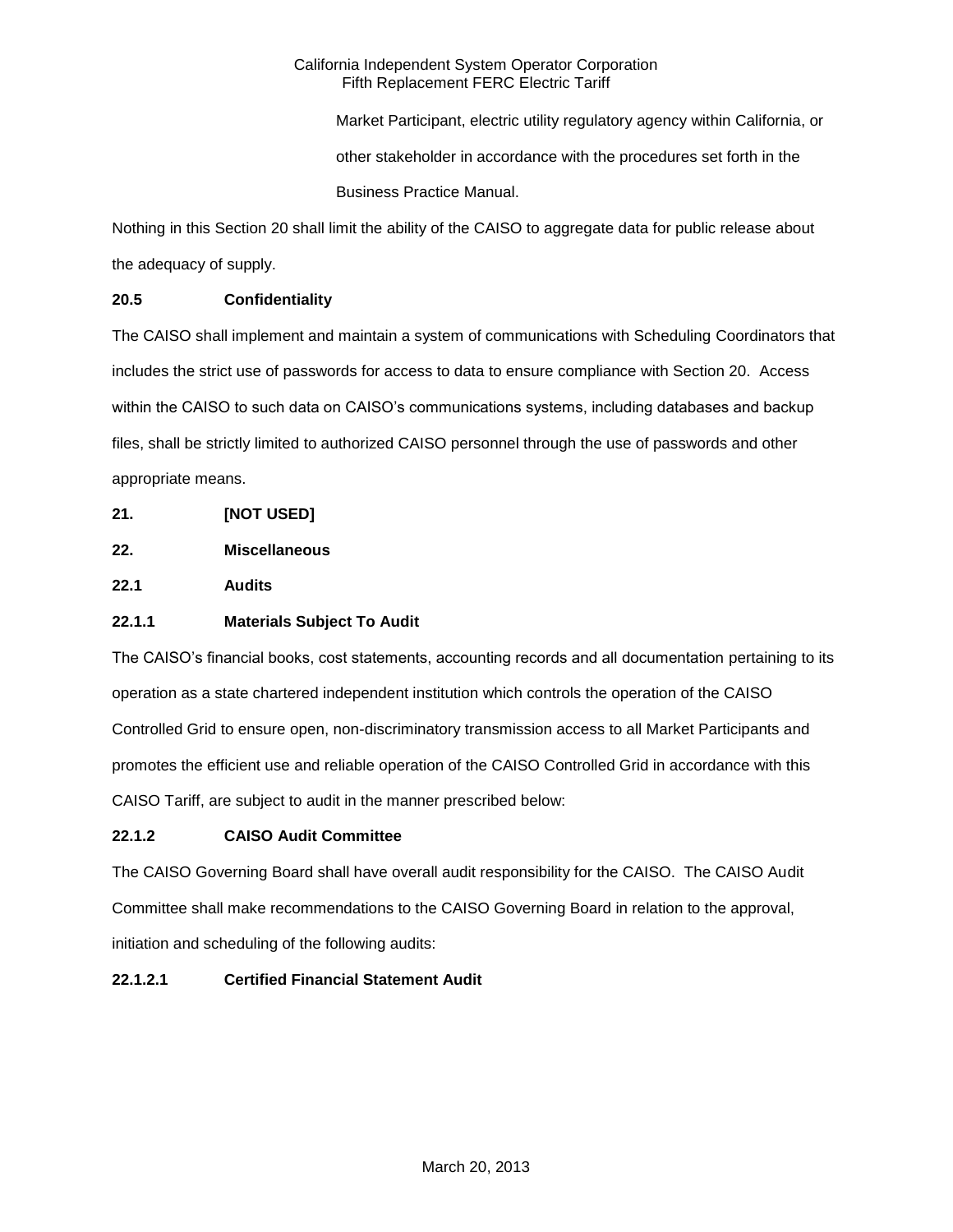Each year, an audit by an external independent certified public accounting firm shall be performed. This audit will be conducted in accordance with generally accepted auditing standards to verify that the CAISO's financial statements are in compliance with generally accepted accounting principles and fairly present, in all material respects, the financial position, results of operation and cash flows for the audit period. The audit report will be addressed to the CAISO Governing Board, copies will be provided to the CAISO Audit Committee, and, upon request, to Market Participants.

## **22.1.2.2 Review of Compliance with Operations Policies and Procedures**

Each year, an independent review shall be conducted of the CAISO management's compliance with its operations policies and procedures. The CAISO Audit Committee will appoint an independent party to perform this review. This review may also include material issues raised by Market Participants and approved by the CAISO Audit Committee for inclusion in the review. The report will be addressed to the CAISO Governing Board, copies provided to the CAISO Audit Committee, and upon request, to Market Participants.

### **22.1.2.3 Code of Conduct Audits**

On a periodic basis, but not less than once a year, an independent accounting firm shall conduct a management review of governors, officers, employees, substantially full-time consultants, or contractors of the CAISO for compliance with the CAISO Code of Conduct to ensure adherence to the highest standards of lawful and ethical conduct in their activities. The audit report shall be addressed to the CAISO Audit Committee with copies provided to the CAISO Governing Board and, upon request, to Market Participants.

### **22.1.2.4 Interim Audits**

At such other intervals agreed upon by a majority of the CAISO Audit Committee members, audits may be undertaken for specific issues and concerns of Market Participants that the CAISO Audit Committee believes, at its sole discretion, to be of significant and critical magnitude to the CAISO. Such audits will be conducted by an independent accounting firm. The costs of such an audit will be borne by the requesting Market Participant(s), unless the CAISO Audit Committee determines otherwise. Interim audits will be conducted during normal business hours, after reasonable notice has been given to the CAISO, and in accordance with the guidelines to be established by the CAISO Audit Committee.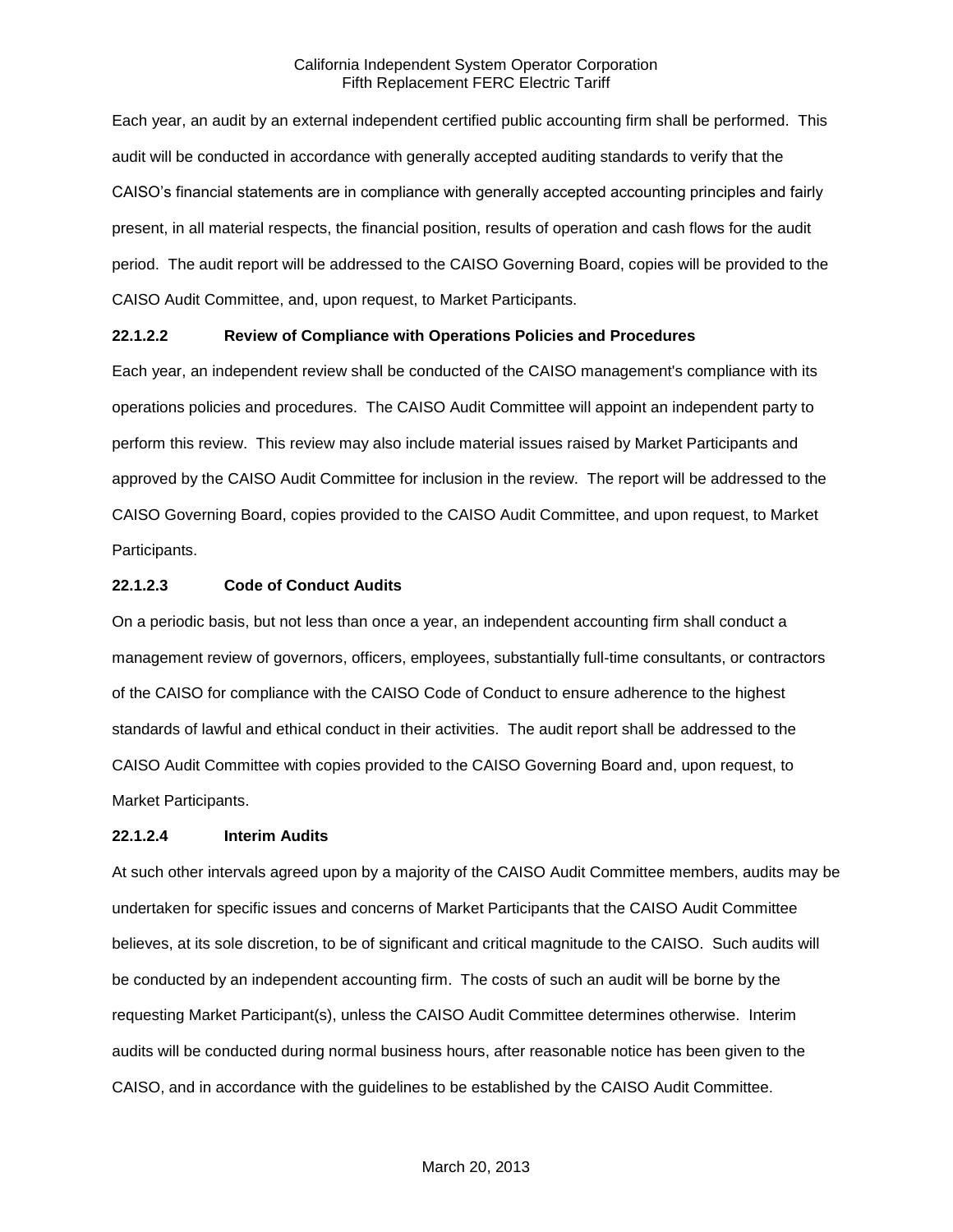# **22.1.3 Audit Results**

Exceptions identified as a result of an audit will be reviewed with the CAISO Audit Committee. The results of the audits and actions to be taken by the CAISO as a result of the audit shall be mailed to Market Participants upon request.

# **22.1.4 Availability Of Records**

The CAISO will provide full and complete access to all financial books, cost statements, accounting records, and all documentation pertaining to the requirements of the specific audits being performed. Records relating to audits will be retained until the records retention requirements of the CAISO are satisfied or until the audit issues are fully resolved, whichever is the later. The right of access to records does not require the creation of new records, reports, studies, or evaluations not already available.

# **22.1.5 Confidentiality Of Information**

All proprietary information obtained through any audits will remain strictly confidential. All auditors shall sign a confidentiality agreement prior to being accepted as auditors by the CAISO Audit Committee.

# **22.1.6 Payments**

Any payments agreed to between Market Participants and the CAISO as a result of an audit, or directed by FERC, or disclosed by the CAISO in reviews of its own books and records shall include Interest computed at the rate calculated in accordance with the methodology specified for interest on refunds in FERC's regulations at 18 C.F.R. § 35.19a(a)(2)(iii) (as amended from time to time) from the due date to the date such adjustments are due.

## **22.2 Assignment**

Obligations and liabilities under this CAISO Tariff and any Scheduling Coordinator Agreement or other agreements giving contractual effect to this CAISO Tariff shall be binding on the successors and assigns of the parties to such agreements. No assignment of any Scheduling Coordinator Agreement or other agreements giving contractual effect to this CAISO Tariff shall relieve the original party from its obligations or liabilities to the CAISO under this CAISO Tariff or any such agreement arising or accruing due prior to the date of assignment.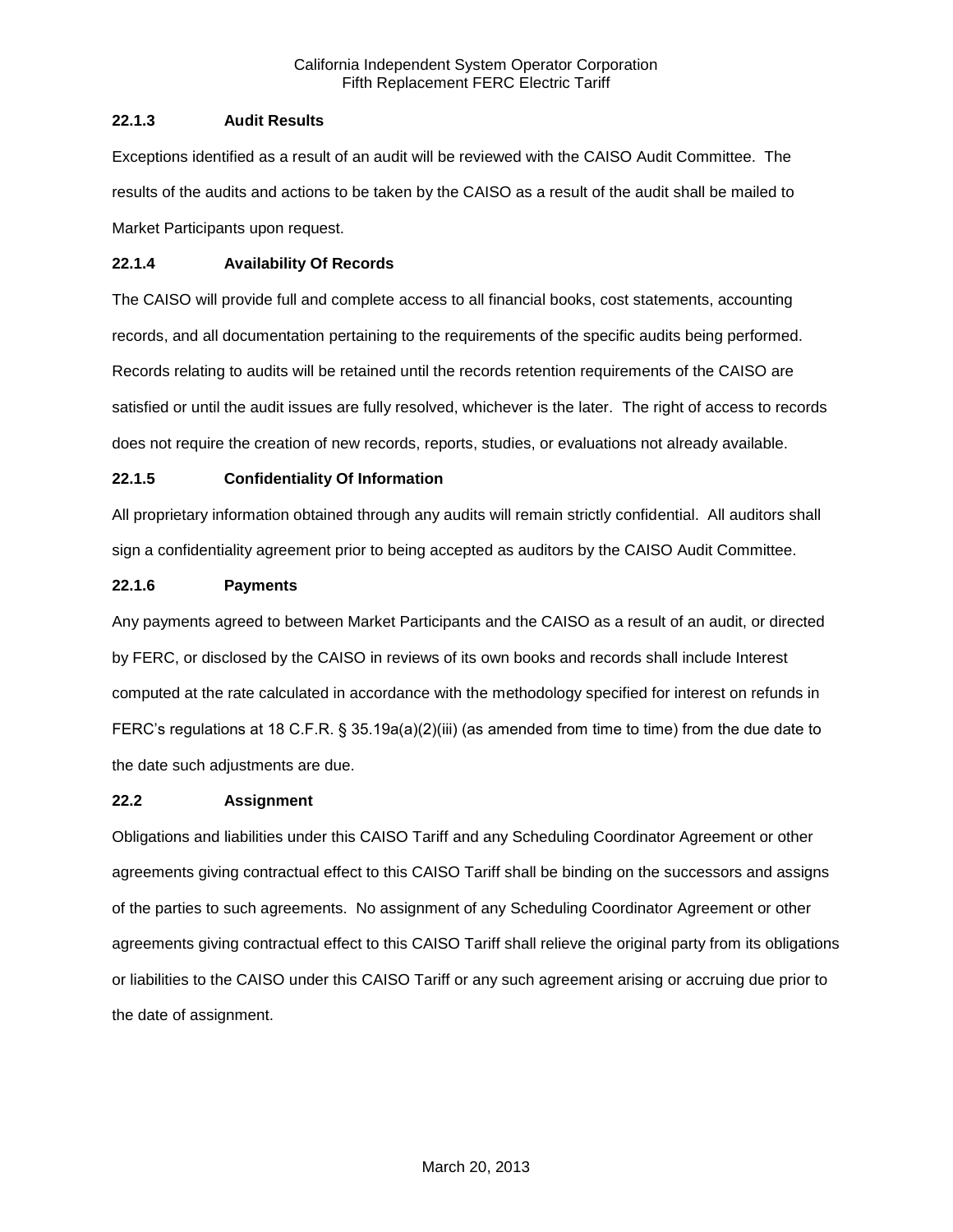# **22.3 Term And Termination**

# **22.3.1 Effective Date Of CAISO Tariff**

This CAISO Tariff shall become effective on the date it is permitted to become effective by the FERC.

# **22.3.2 Termination Of CAISO Tariff With Board And FERC Approval**

This CAISO Tariff shall terminate upon approval of termination by the CAISO Governing Board in accordance with the bylaws of the CAISO and receipt of any necessary regulatory approval from FERC.

# **22.4 Notice**

# **22.4.1 Effectiveness**

Any notice, demand, or request in accordance with this CAISO Tariff, unless otherwise provided in this CAISO Tariff, shall be in writing and shall be deemed properly served, given, or made: (a) upon delivery if delivered in person, (b) five (5) days after deposit in the mail if sent by first class United States mail, postage prepaid, (c) upon receipt of confirmation by return facsimile if sent by facsimile, (d) upon receipt of confirmation by return e-mail if sent by e-mail, or (e) upon delivery if delivered by prepaid commercial courier service.

## **22.4.2 Addresses**

Notices to the CAISO shall be sent to such address as shall be notified by the CAISO to Market Participants from time to time. Notices issued by the CAISO to any Scheduling Coordinator shall be delivered to the address of the representative designated to receive notices for the Scheduling Coordinator included in the Scheduling Coordinator Agreement. Notices to any Market Participant other than a Scheduling Coordinator shall be delivered by the CAISO to the address given to it by the Market Participant. The CAISO and any Market Participant may at any time change their address for notice by notifying the other party in writing.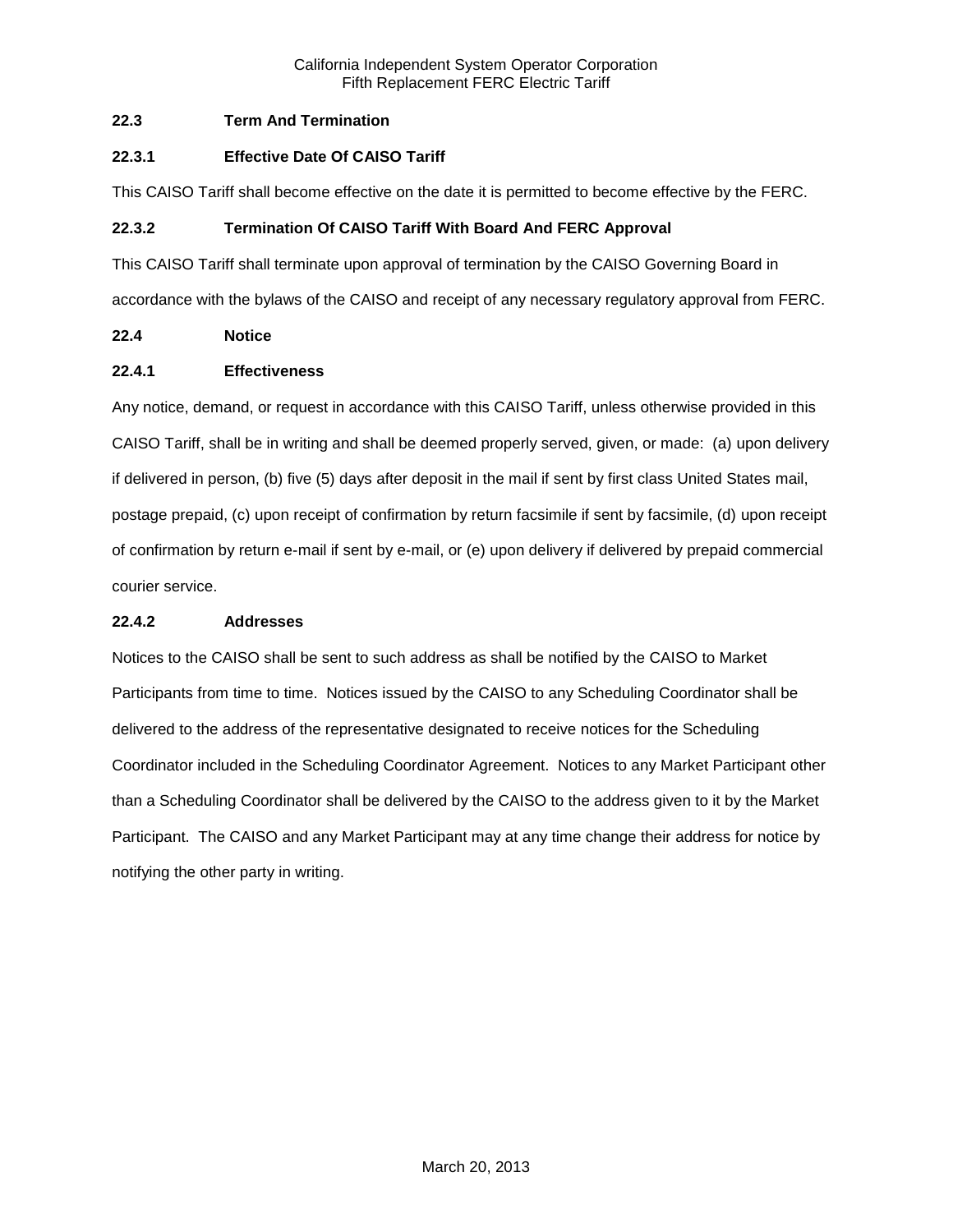## **22.4.3 Notice Of Changes In Operating Procedures And BPMs**

The CAISO will issue notice of any changes to any Operating Procedure or proposed changes to any Business Practice Manual. The effective date of any change or proposed change in any Business Practice Manual shall be established as part of the change management process set forth in Section 22.11 but will be no earlier than at least thirty (30) days from the date of publication of a Market Notice describing the change or proposed change, unless: (1) a different notice period is specified by state or federal law, (2) the change falls within Category A of Section 22.11.1.4(a) in which case the provisions of that section shall apply; (3) the change is reasonably required to address an emergency affecting the CAISO Controlled Grid or its operations, or (4) the change is to a provision of a Business Practice Manual that is necessitated by emergency circumstances specific to that Business Practice Manual. Such circumstances include, but are not limited to, any change necessary to ensure that the Business Practice Manual is consistent with the CAISO Tariff or any applicable law, regulation, NERC or WECC operating policies, guidelines and standards, or FERC order, in which case the CAISO shall give Market Participants as much notice as is reasonably practicable. Any notices issued under this provision shall be issued in accordance with the procedures set out in Section 22.11.

#### **22.5 Waiver**

Any waiver at any time by the CAISO or any Market Participant of its rights with respect to any default under this CAISO Tariff, or with respect to any other matter arising in connection with this CAISO Tariff, shall not constitute or be deemed a waiver with respect to any subsequent default or other matter arising in connection with this CAISO Tariff. Any delay short of the statutory period of limitations in asserting or enforcing any right shall not constitute or be deemed a waiver.

## **22.6 Staffing And Training To Meet Obligations**

The CAISO shall engage sufficient staff to perform its obligations under this CAISO Tariff in a satisfactory manner consistent with Good Utility Practice. The CAISO shall make its own arrangements for the engagement of all staff and labor necessary to perform its obligations hereunder and for their payment. The CAISO shall employ (or cause to be employed) only persons who are appropriately qualified, skilled and experienced in their respective trades or occupations. CAISO employees and contractors shall abide by the CAISO Code of Conduct for employees contained in the CAISO bylaws and approved by FERC.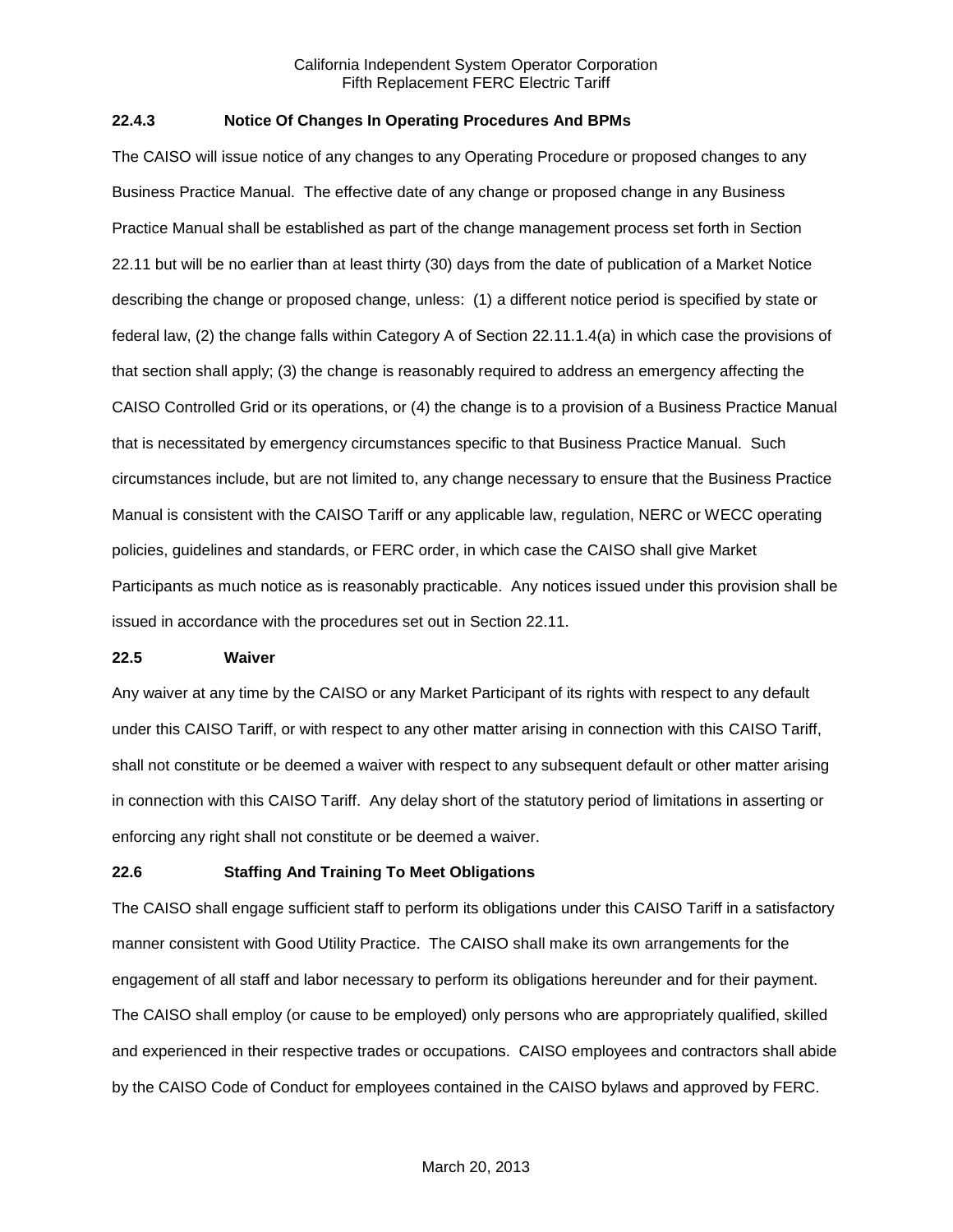# **22.7 Accounts And Reports**

The CAISO shall notify Market Participants of any significant change in the accounting treatment or methodology of any costs or any change in the accounting procedures, which is expected to result in a significant cost increase to any Market Participant. Such notice shall be given at the earliest possible time, but no later than, sixty (60) days before implementation of such change.

# **22.8 Applicable Law And Forum**

This CAISO Tariff shall be governed by and construed in accordance with the laws of the State of California, except its conflict of laws provisions. Market Participants irrevocably consent that any legal action or proceeding arising under or relating to this CAISO Tariff to which the CAISO ADR Procedures do not apply, shall be brought in any court of the State of California or any federal court of the United States of America located in the State of California. Market Participants irrevocably waive any objection that they may have now or in the future to said courts in the State of California as the proper and exclusive forum for any legal action or proceeding arising under or related to this CAISO Tariff.

# **22.9 Consistency With Federal Laws And Regulations**

(a) Nothing in the CAISO Tariff shall compel any person or federal entity to: (1) violate federal statutes or regulations; or (2) in the case of a federal agency, to exceed its statutory authority, as defined by any applicable federal statutes, regulations, or orders lawfully promulgated thereunder. If any provision of this CAISO Tariff is inconsistent with any obligation imposed on any person or federal entity by federal law or regulation to that extent, it shall be inapplicable to that person or federal entity. No person or federal entity shall incur any liability by failing to comply with a CAISO Tariff provision that is inapplicable to it by reason of being inconsistent with any federal statutes, regulations, or orders lawfully promulgated thereunder; provided, however, that such person or federal entity shall use its best efforts to comply with the CAISO Tariff to the extent that applicable federal laws, regulations, and orders lawfully promulgated thereunder permit it to do so.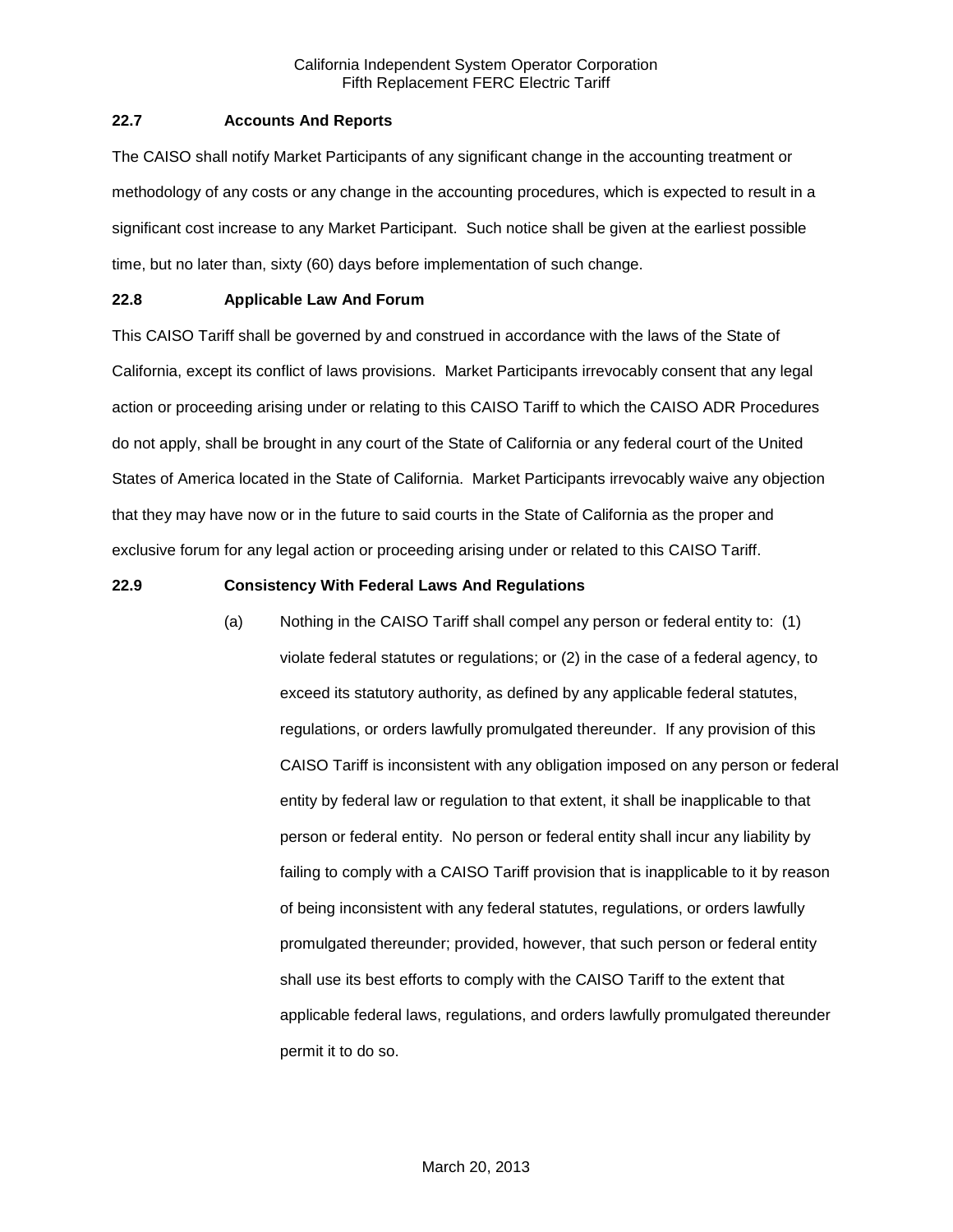- (b) If any provision of this CAISO Tariff requiring any person or federal entity to give an indemnity or impose a sanction on any person is unenforceable against a federal entity, the CAISO shall submit to the Secretary of Energy or other appropriate Departmental Secretary a report of any circumstances that would, but for this provision, have rendered a federal entity liable to indemnify any person or incur a sanction and may request the Secretary of Energy or other appropriate Departmental Secretary to take such steps as are necessary to give effect to any provisions of this CAISO Tariff that are not enforceable against the federal entity.
- (c) To the extent that the CAISO suffers any loss as a result of being unable to enforce any indemnity as a result of such enforcement being in violation of federal laws or regulations to which it is entitled under the CAISO Tariff under this Section or otherwise, it shall be entitled to recover such loss through the Grid Management Charge.

## **22.10 [NOT USED]**

## **22.11 Operating Procedures And BPM Development And Amendment**

The CAISO shall prepare, maintain, promulgate and update the Operating Procedures and Business Practice Manuals. The Operating Procedures and Business Practice Manuals shall be consistent with the CAISO Tariff, and any NERC or WECC operating policies, guidelines and standards, and shall be available on the CAISO Website, provided that the CAISO shall not make available on the CAISO Website any portions of CAISO Operating Procedures that are confidential. The CAISO shall establish a stakeholder process as set forth in Section 22.11.1 and in a Business Practice Manual for BPM change management in order to ensure that all affected parties have an opportunity to comment on and shape the proposed nature of any proposed changes to any Business Practice Manual. Under that process, the CAISO and stakeholders shall consider whether any amendments to the CAISO Tariff are necessary in order to ensure the consistency of the CAISO Tariff and the Business Practice Manuals.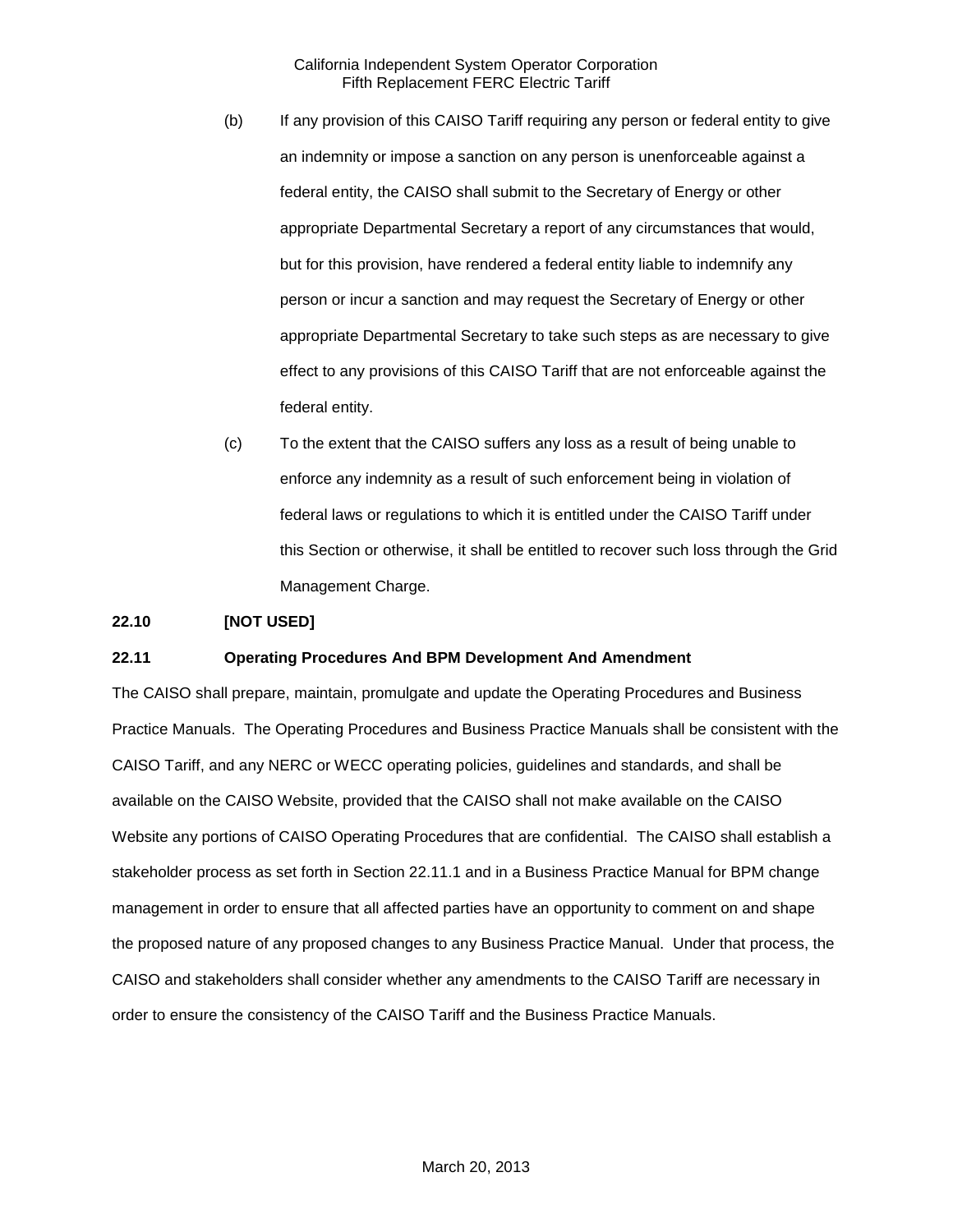# **22.11.1 Process For Revisions Of Business Practice Manuals**

Revisions of Business Practice Manuals shall be made in accordance with the process set forth in this Section 22.11.1, provided that the details and procedures for submittal and consideration of a BPM Proposed Revision Request (PRR) and other elements of the BPM change management process shall be set forth in a separate Business Practice Manual for BPM change management.

# **22.11.1.1 BPM Proposed Revision Request Submittal**

A request to make any change to a BPM, including any attachments thereto that are incorporated by

reference, and any changes to the BPM PRR must be initiated through a submittal of a BPM PRR, except

as provided in Section 22.4.3 or 22.11.1.2.

The following entities may submit a BPM PRR:

- (1) Any Market Participant;
- (2) Local Regulatory Authority;
- (3) CAISO management; and
- (4) Any other entity that meets the following qualifications:
	- (a) The entity must represent a Market Participant in dealings with the CAISO or operate in the CAISO Markets, and
	- (b) The entity must demonstrate that the entity (or those it represents) is affected by the subject section(s) of the BPM.

BPM PRRs shall be submitted electronically to the CAISO in the form and manner described in the Business Practice Manual for BPM change management. The BPM PRR shall include a description of the requested revision, the reason for the suggested change, the impacts and benefits of the suggested change (including any impact on the CAISO Market structure, CAISO operations and Market Participants, to the extent the submitter may know this information), a list of affected BPM sections and subsections, general administrative information, suggested language for the requested revision, and for BPM PRRs submitted by CAISO management, a BPM PRR impact analysis.

# **22.11.1.2 BPM Proposed Revision Request Processing**

The CAISO shall review the BPM PRR for completeness and shall notify the submitter if the BPM PRR is incomplete, including the reasons for its determination, based upon the timelines provided in the BPM for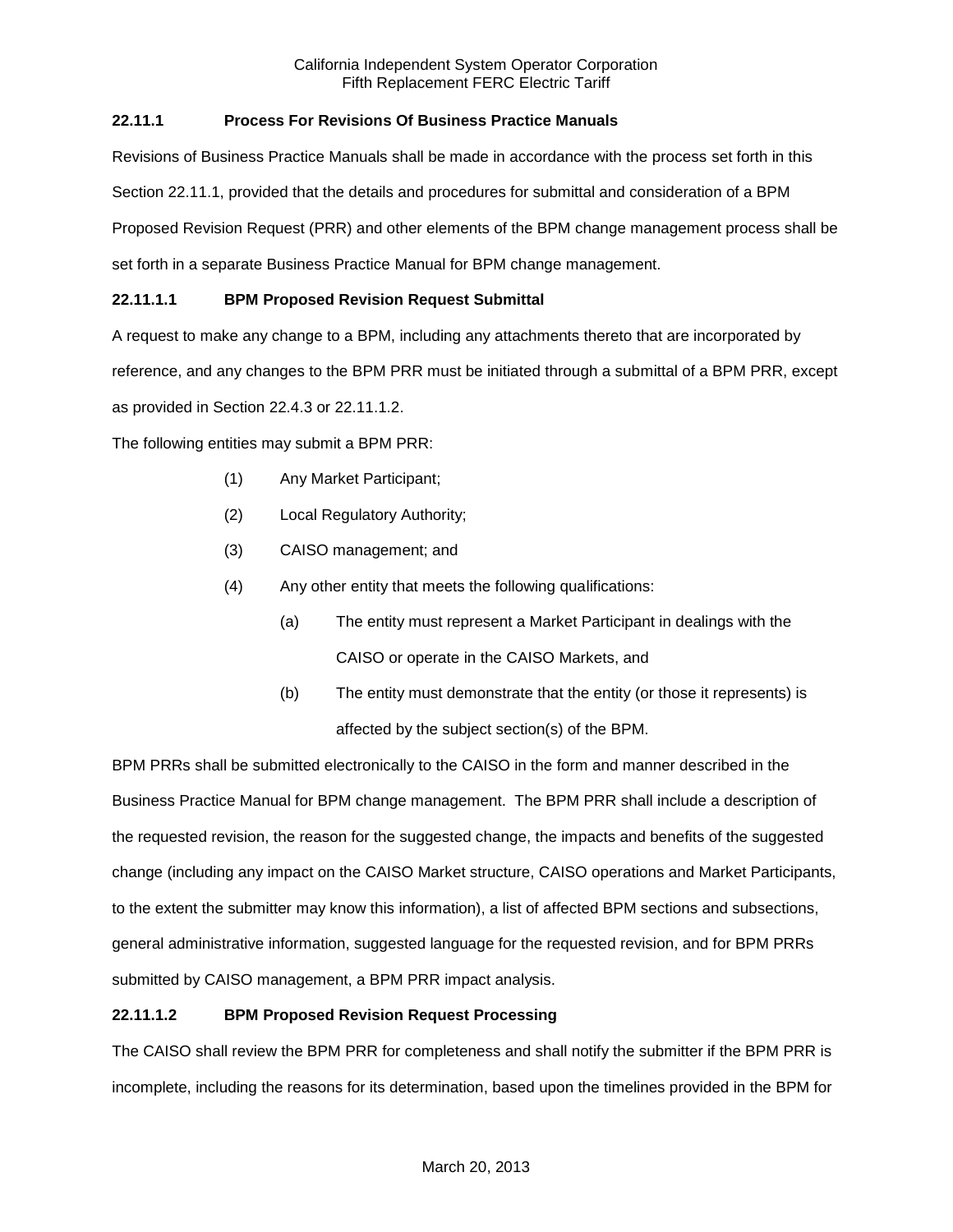BPM change management. An incomplete BPM PRR shall not receive further consideration until it is completed. In order to pursue the revision requested, a submitter must submit a completed version of the BPM PRR with the deficiencies corrected. If a submitted BPM PRR is complete or once a BPM PRR is corrected, the CAISO shall post the completed or corrected BPM PRR to the CAISO Website and publish a Market Notice of such posting.

# **22.11.1.3 BPM PRR Coordinator**

The consideration and disposition of BPM PRRs shall be led by a BPM change management coordinator. The BPM change management coordinator shall be an identified employee of the CAISO with responsibility for ensuring that BPM PRRs are processed and reviewed in accordance with the provisions of the Business Practice Manual for BPM change management. The BPM change management coordinator shall also be responsible for submitting a report to the CAISO Governing Board at each regularly scheduled CAISO Governing Board meeting that includes (1) the status of pending BPM PRRs, (2) a summary of proposed revisions that have been accepted, and (3) a summary of proposed revisions that have been rejected and the reason(s) that the proposed revisions have been rejected, including the positions of stakeholders, and any decision on appeal as provided in Section 22.11.1.6.

## **22.11.1.4 Types and Treatment of BPM PRRs**

Each BPM PRR shall be preliminarily classified by the BPM change management coordinator as either a Category A revision or a Category B or C revision. After further consultation with internal CAISO business units, the submitter (if not the CAISO), and representatives from potentially affected stakeholders in the BPM PRR review process, the BPM change management coordinator may reclassify the BPM PRR as appropriate. Types of BPM PRRs include:

> (a) Category A – Clarifications of existing BPM language, grammatical errors, and revisions with minor significance.

In the event the CAISO receives no comments or no adverse comments within the specified time frame, the CAISO may incorporate the proposed changes into the BPM, if reasonably acceptable to the CAISO, before the next BPM change management meeting. These changes may be placed into effect at any time after the comment period expires.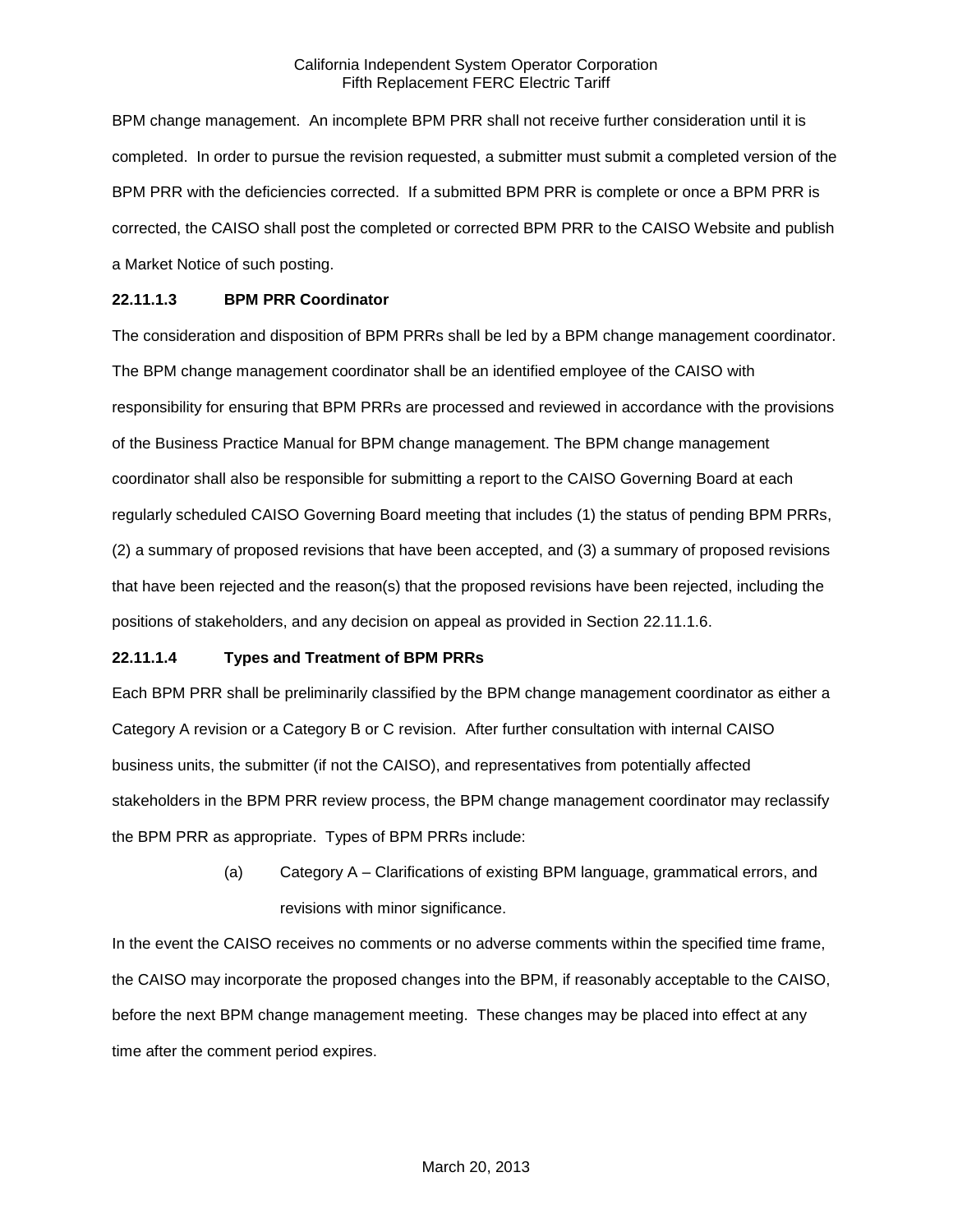(b) Category B – Revisions of substantial significance or revisions that require changes to CAISO or Market Participants' systems.

For proposals falling in this category, the CAISO will, unless urgent or emergency circumstances exist, delay implementation until after the next regularly scheduled BPM change management meeting even if no comments or no adverse comments are received. In the case of a proposed change affecting the CAISO's systems, the CAISO will prepare a BPM PRR impact analysis, if not already prepared, in accordance with the procedures set forth in the Business Practice Manual. The CAISO shall post the completed BPM PRR impact analysis to the CAISO Website and publish a Market Notice of such posting. Comments may be filed concerning the BPM PRR impact analysis. The comments must be delivered electronically to the CAISO within ten (10) Business Days or otherwise as specified in a Market Notice. Comments shall be posted to the CAISO Website.

> (c) Category C – Revisions implementing significant new CAISO policies and/or potentially requiring revisions to the CAISO Tariff.

Proposed revisions implementing significant new CAISO policies may have implications outside the scope of a proposed change to a BPM and may require alternative treatment. For proposals falling in this category, the CAISO will, unless urgent or emergency circumstances exist, delay implementation until after the next regularly scheduled BPM change management meeting. If the CAISO concludes that a Category C BPM PRR cannot be implemented without an amendment to the CAISO Tariff, the CAISO will provide a written explanation and indicate its support for or opposition to the need or appropriateness of a tariff amendment. The written explanation shall also indicate a lead department or business unit within the CAISO that would have responsibility for leading any stakeholder process necessary for the tariff amendment.

## **22.11.1.5 BPM PRR Review and Action**

Any interested stakeholder or CAISO management may comment on a posted BPM PRR in accordance with the process set forth in the Business Practice Manual for BPM change management. To receive consideration, comments must be delivered electronically to the CAISO within ten (10) Business Days, or within any shorter period determined to be necessary or appropriate pursuant to the provisions of either Sections 22.11.1.7 or 22.11.1.8. Comments shall be posted to the CAISO Website and BPM PRRs shall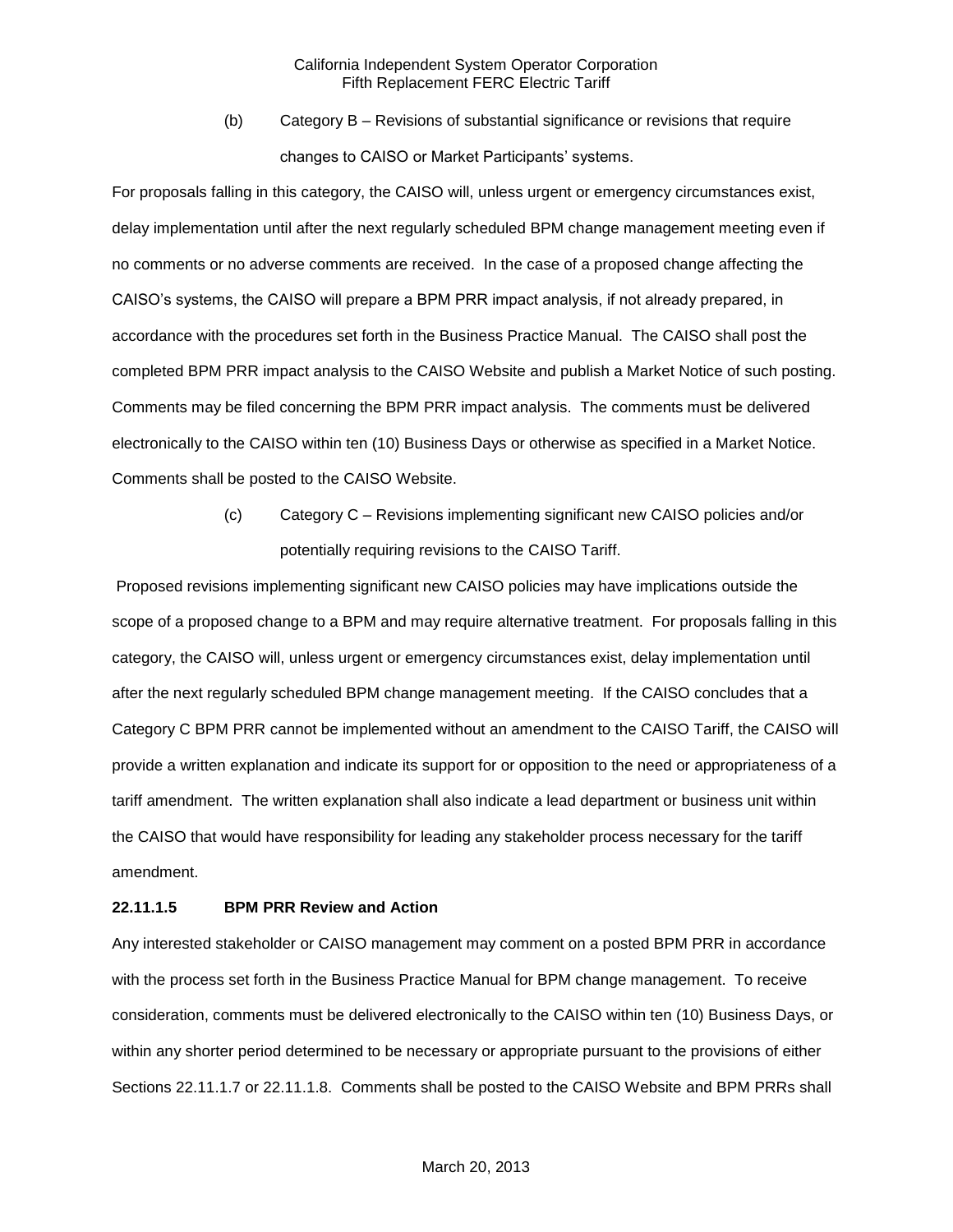be considered by the CAISO at a regularly established monthly public meeting or specially-noticed meeting dedicated to that purpose. Following any meeting to consider pending BPM PRRs and subject to the standards set forth in Section 22.11.1.4, the BPM change management coordinator shall issue a recommendation for action on each pending BPM PRR and shall publish for public comment a report on the recommendation in accordance with the procedures set forth in the Business Practice Manual for BPM change management. The report shall be sufficiently detailed and shall be published in a timeframe that allows interested stakeholders a meaningful opportunity to provide written comment. The BPM change management coordinator shall publish a final decision on any BPM PRR after considering stakeholder comments and all relevant impacts on their business needs and after the PRR recommendation report and comments concerning it have been discussed at a BPM change management meeting, in accordance with procedures set forth in the Business Practice Manual for BPM change management.

## **22.11.1.6 Right to Appeal to CAISO**

Any entity eligible to submit a BPM PRR under Section 22.11.1.1 may, within ten (10) Business Days, appeal in writing the outcome of any BPM PRR to a committee comprising at least three CAISO executives established in accordance with procedures set forth in the Business Practice Manual for BPM change management. The CAISO will establish a standing meeting time for the BPM appeals committee to be used if needed and will establish the composition of the BPM appeals committee, including alternates in the case of schedule or other conflicts. Standing meeting dates and the BPM appeals committee composition will be established at least three months in advance. The CAISO may change the meeting time with ten (10) Business Days notice if required to accommodate schedules of the members of the BPM appeals committee. The executive sponsor of a BPM PRR may not sit in review of any appeal of a final decision regarding that same BPM PRR but may participate in and be present during the public discussion of any appeal. The CAISO committee will review the appeal and publish its decision to the appealing party and to the CAISO Website. If not satisfied with the decision on appeal, the appellant may raise concerns it may have with the CAISO Governing Board at the next regularly scheduled board meeting through the public comment period or through prior letter to the CAISO Governing Board.

## **22.11.1.7 CAISO Expedited Action in Emergency Circumstances**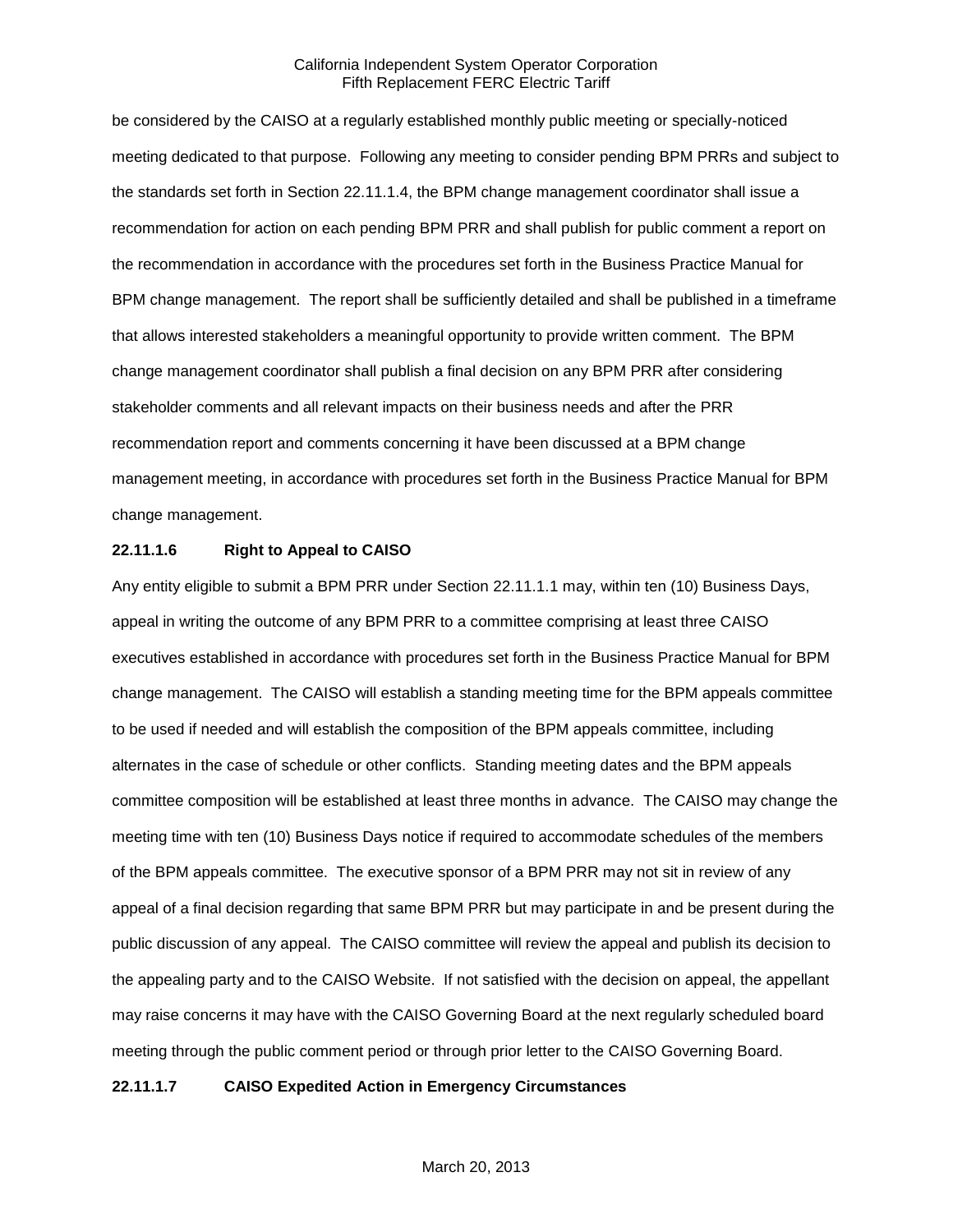Notwithstanding the provisions of Section 22.11.1.1, the CAISO may take expedited action to change or clarify a provision of a BPM under emergency circumstances. In addition to the circumstances identified in Section 22.4.3, emergency circumstances exist whenever the CAISO determines in good faith that (i) failure to implement a change or clarification to a BPM on an expedited basis would substantially and adversely affect System Reliability or security or the competitiveness of the CAISO Markets, and (ii) there is insufficient time to comply with the BPM PRR procedures set forth in Section 22.11.1. The CAISO shall take reasonable steps to communicate with Market Participants and any other directly-affected entities prior to taking expedited action if practicable. If the CAISO takes expedited action to change or clarify a provision of a BPM in emergency circumstances, the CAISO shall promptly issue a Market Notice and submit a BPM PRR to examine the necessity of the change and its impacts.

# **22.11.1.8 Urgent Requests by Entities for BPM Revisions**

An entity submitting a BPM PRR may request that the BPM PRR be considered on an urgent basis and may be required to show reasonable necessity for such an urgent request. The BPM change management coordinator may designate a BPM PRR for urgent consideration if the BPM change management coordinator determines that such BPM PRR (1) requires immediate attention due to (i) serious concerns about CAISO System Reliability or market operations under the unmodified language or (ii) the crucial nature of Settlement activity conducted pursuant to any Settlement formula, and (2) is of a nature that allows for rapid implementation without negative consequences to the reliability and integrity of the CAISO's system or market operations. The BPM change management coordinator shall consider the urgent BPM PRR at its next regularly scheduled meeting, or at a special meeting called by the BPM change management coordinator to consider the urgent BPM PRR. Any revisions to a BPM that take effect pursuant to an urgent BPM PRR shall be subject to a BPM PRR impact analysis.

## **22.11.2 Changes To BPM For BPM Change Management**

Any changes to the Business Practice Manual for BPM change management shall require CAISO Governing Board approval.

## **22.11.3 Requests For And Access To Nonpublic Operating Procedures**

Non-public Operating Procedures contain information that is either market sensitive, system security sensitive, or proprietary to third parties. The CAISO may limit access to these non-public Operating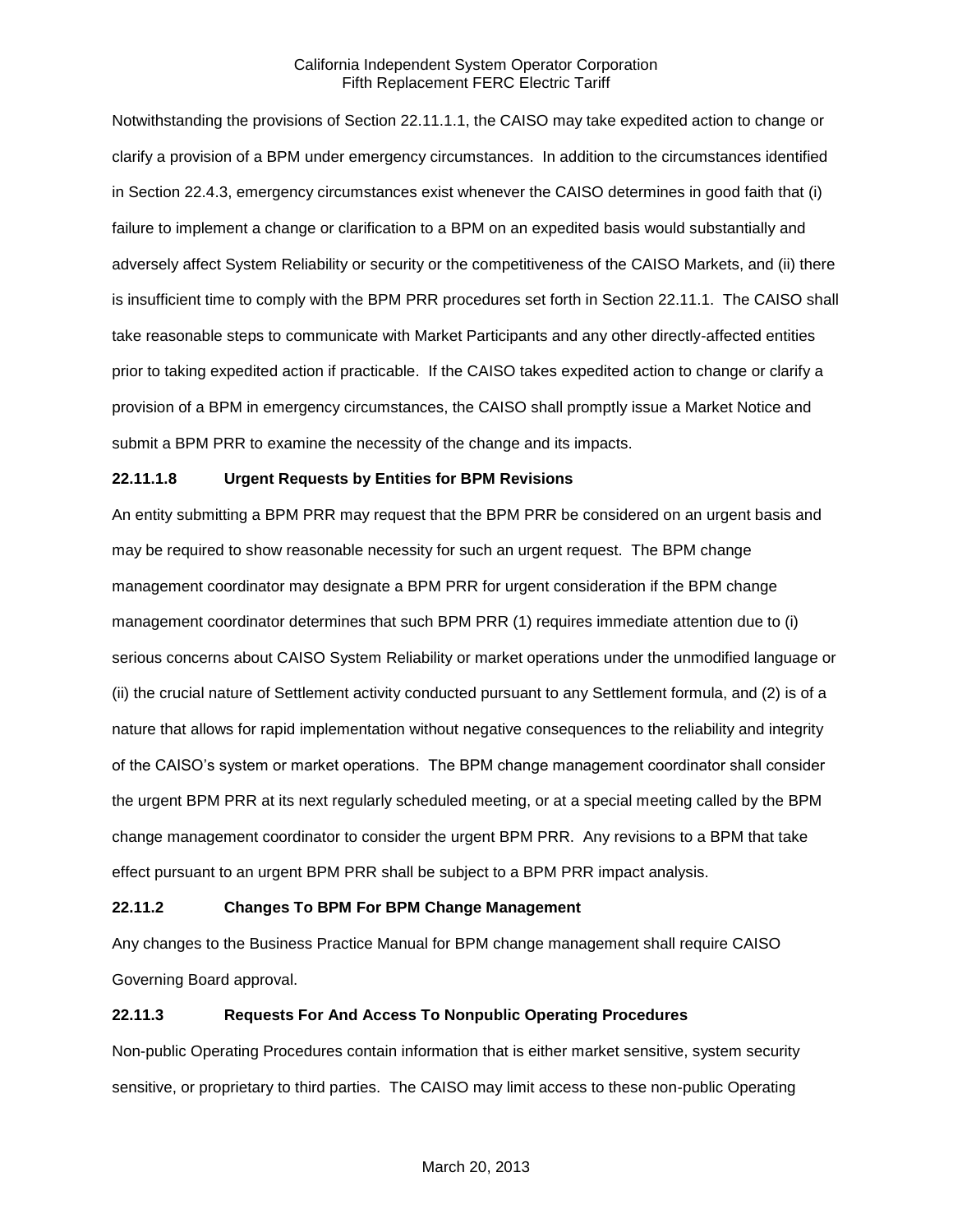Procedures. Subject to agreed upon controls, the CAISO will make non-public CAISO Operating Procedures or portions thereof available to entities that are operationally affected by implementation of the Operating Procedure or any proposed changes to the Operating Procedure. Such controls may include execution of a nondisclosure agreement or other measures to limit access, disclosure and use of any non-public information. Subject to agreed upon controls, the CAISO will provide access to employees or representatives acting as agents of the requesting entity. For purposes of this tariff section an entity is "operationally affected" if (1) the entity is a party to the Transmission Control Agreement, a neighboring Balancing Authority or a Market Participant and (2) the Operating Procedure, if implemented, would require a change outside of the CAISO Markets in the operation of that entity's facilities that are part of or interconnected to the CAISO Controlled Grid. An entity that may merely be affected economically or financially by implementation or revision of a non-public Operating Procedure or portion thereof is not entitled to access to that Operating Procedure or portion thereof pursuant to this Section 22.11.3.

Any entity that believes it is operationally affected by a non-public CAISO Operating Procedure may seek access to that Operating Procedure by providing a written request to the CAISO. Any such request must identify the specific Operating Procedure to which the entity seeks access, the name and position of the employees and representatives of the entity that seek to review the non-public Operating Procedure, a representation that each employee or representative needs to review the non-public Operating Procedure or portion thereof to perform their employment responsibilities and a representation that each employee or representative does not perform a market function on behalf of the requesting entity. The CAISO shall respond in writing to a request for access to a non-public Operating Procedure or portion thereof within ten (10) Business Days after receipt of the request. The CAISO will state whether it will allow access to review the non-public Operating Procedure and under what set of proposed controls. The CAISO will determine whether to provide access to review the non-public Operating Procedure based on whether the entity is operationally affected as a result of implementation of the Operating Procedure or a portion thereof. If the CAISO determines that the entity is operationally affected by the Operating Procedure or portion thereof, the CAISO will, subject to agreed-upon controls, provide access to the non-public Operating Procedure within thirty (30) days of the entity's written request. If the CAISO determines that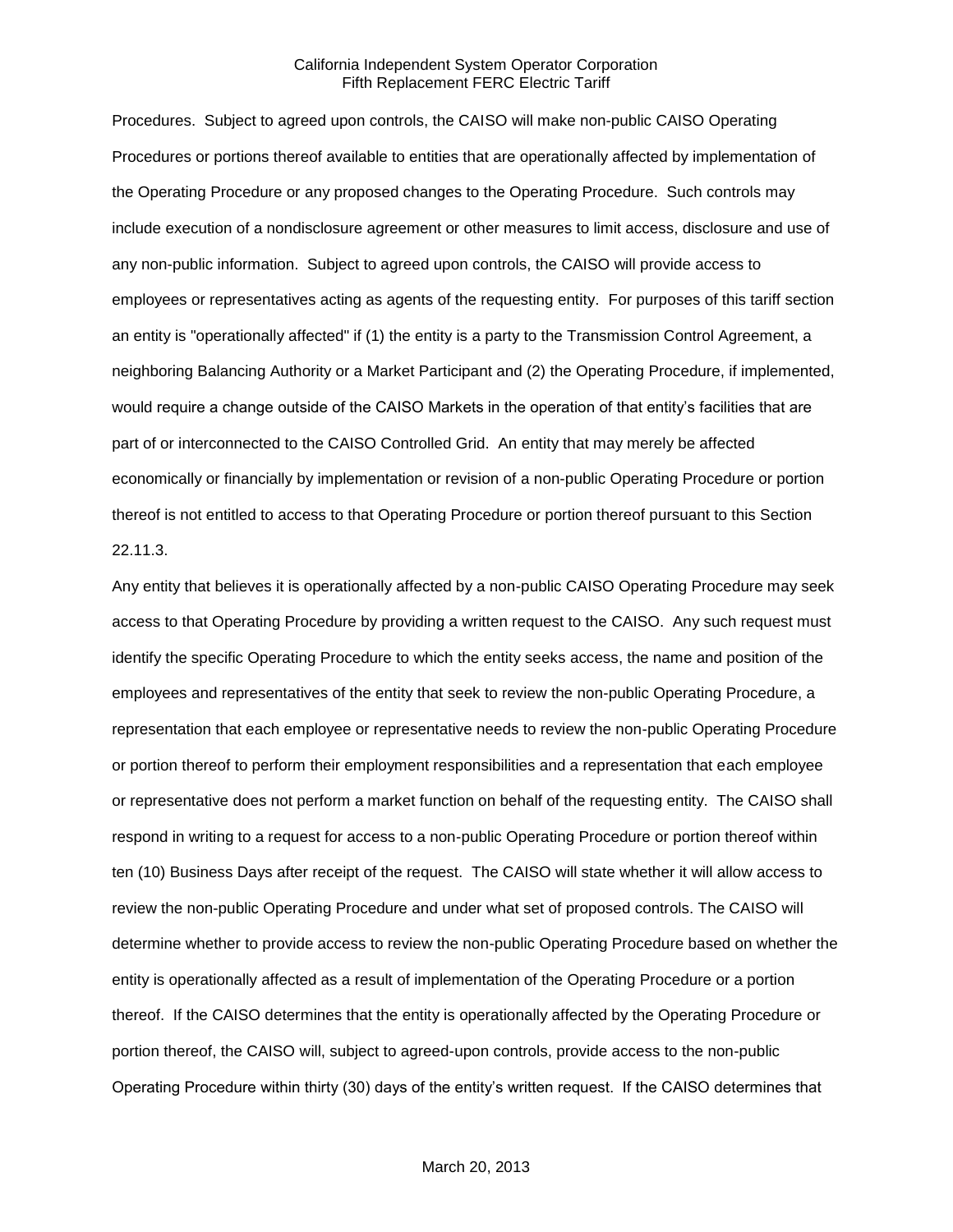the entity is not operationally affected by the Operating Procedure or portion thereof, the CAISO will explain the reason for its determination in its written response. If the CAISO denies a request for access to a non-public Operating Procedure or portion thereof, the requesting entity shall have the right to invoke the CAISO ADR Procedures in Section 13.

## **22.12 [NOT USED]**

# **22.13 Scheduling Responsibilities And Obligations**

Nothing in this CAISO Tariff is intended to permit or require the violation of federal or California law concerning hydro-generation and Dispatch, including but not limited to fish release requirements, minimum and maximum dam reservoir levels for flood control purposes, and in-stream flow levels. In carrying out its functions, the CAISO will comply with and will have the necessary authority to give instructions to Participating TOs and Market Participants to enable it to comply with requirements of environmental legislation and environmental agencies having authority over the CAISO in relation to Environmental Dispatch and will expect that submitted Bids, including Self-Schedules will support compliance with the requirements of environmental legislation and environmental agencies having authority over Generators in relation to Environmental Dispatch.

## **23 Categories Of Transmission Capacity**

References to new firm uses shall mean any use of CAISO transmission service, except for uses associated with Existing Rights or TORs. Prior to the start of the Day-Ahead Market, for each Balancing Authority Area Transmission Interface, the CAISO will allocate the forecasted Total Transfer Capability of the Transmission Interface to four categories. This allocation will represent the CAISO's best estimates at the time, and is not intended to affect any rights provided under Existing Contracts or TORs. The CAISO's forecast of Total Transfer Capability for each Balancing Authority Area Transmission Interface will depend on prevailing conditions for the relevant Trading Day, including limiting operational conditions. This information will be posted on OASIS in accordance with this CAISO Tariff. The four categories are as follows:

- (a) transmission capacity that must be reserved for firm Existing Rights;
- (b) transmission capacity that may be allocated for use as CAISO transmission service (i.e., "new firm uses");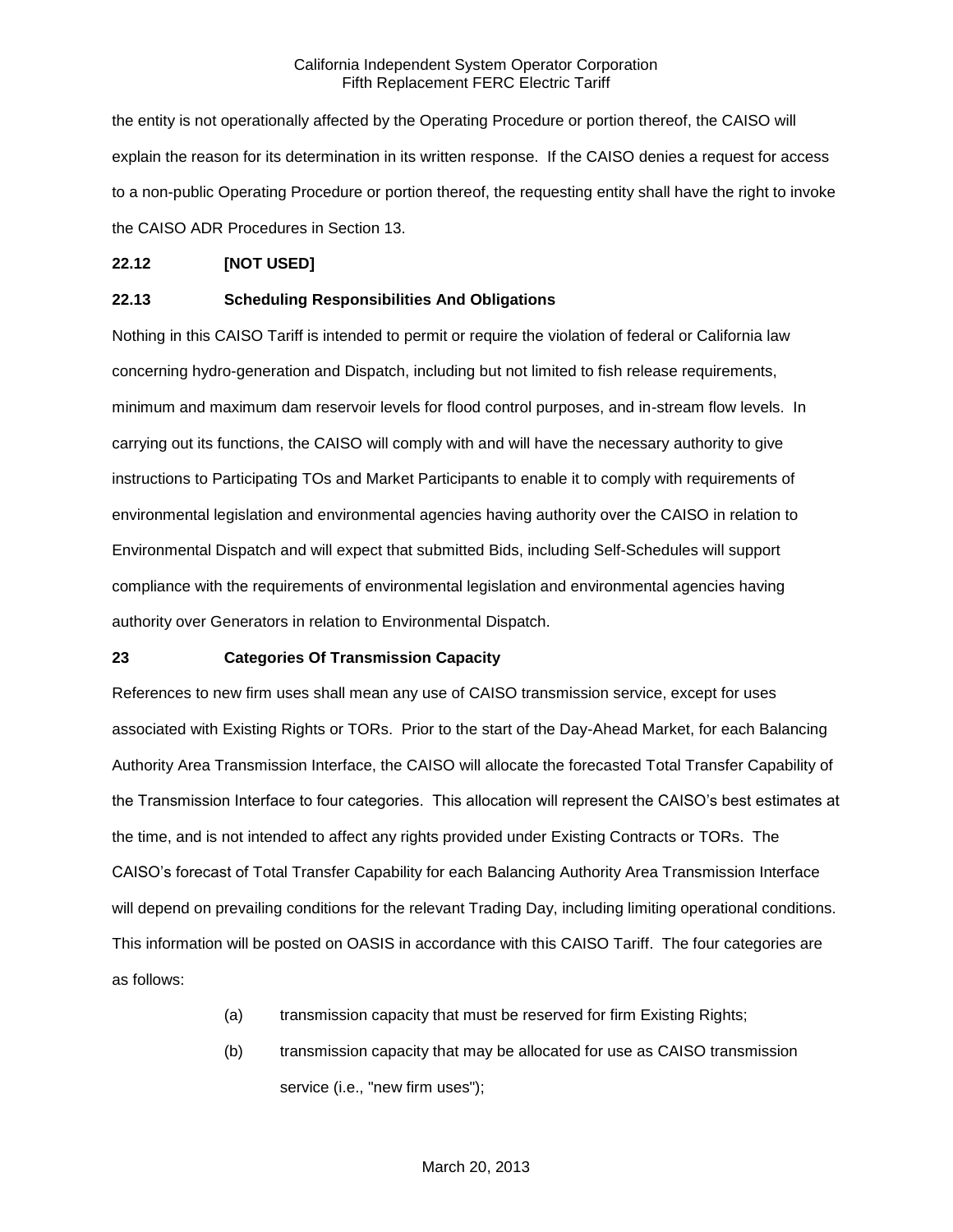- (c) transmission capacity that may be allocated by the CAISO for conditional firm Existing Rights; and
- (d) transmission capacity that may remain for any other uses, such as non-firm Existing Rights for which the Responsible PTO has no discretion over whether or not to provide such non-firm service.

# **24. Comprehensive Transmission Planning Process**

# **24.1 Overview**

The CAISO will develop a comprehensive Transmission Plan and approve transmission upgrades or additions using the Transmission Planning Process set forth in this Section 24. The CAISO will analyze the need for transmission upgrades and additions in accordance with the methodologies and criteria set forth in this Section 24, the Transmission Control Agreement, and the applicable Business Practice Manuals. The comprehensive Transmission Plan will identify transmission upgrade or addition projects associated with Approved Project Sponsors that are Merchant Transmission Facilities or are needed: (1) to maintain System Reliability; (2) to satisfy the requirements of a Location Constrained Resource Interconnection Facility; (3) to maintain the simultaneous feasibility of allocated Long-Term CRRs; and (4) as LGIP Network Upgrades identified pursuant to Section 24.4.6.5. The comprehensive Transmission Plan will identify transmission addition and upgrade elements with no approved Project Sponsors needed to (1) meet state and federal policy requirements and directives that are not inconsistent with the Federal Power Act, including renewable portfolio standards policies; and (2) reduce congestion costs, production supply costs, transmission losses, or other electric supply costs resulting from improved access to costeffective resources. For purposes of this Section 24, the term "the year X/(X+1) planning cycle" will refer to the Transmission Planning Process initiated during year X to complete a comprehensive Transmission Plan in year X+1.

- **24.1.1 [NOT USED]**
- **24.1.2 [NOT USED]**
- **24.1.3 [NOT USED]**
- **24.1.4 [NOT USED]**
- **24.2 Nature of the Transmission Planning Process**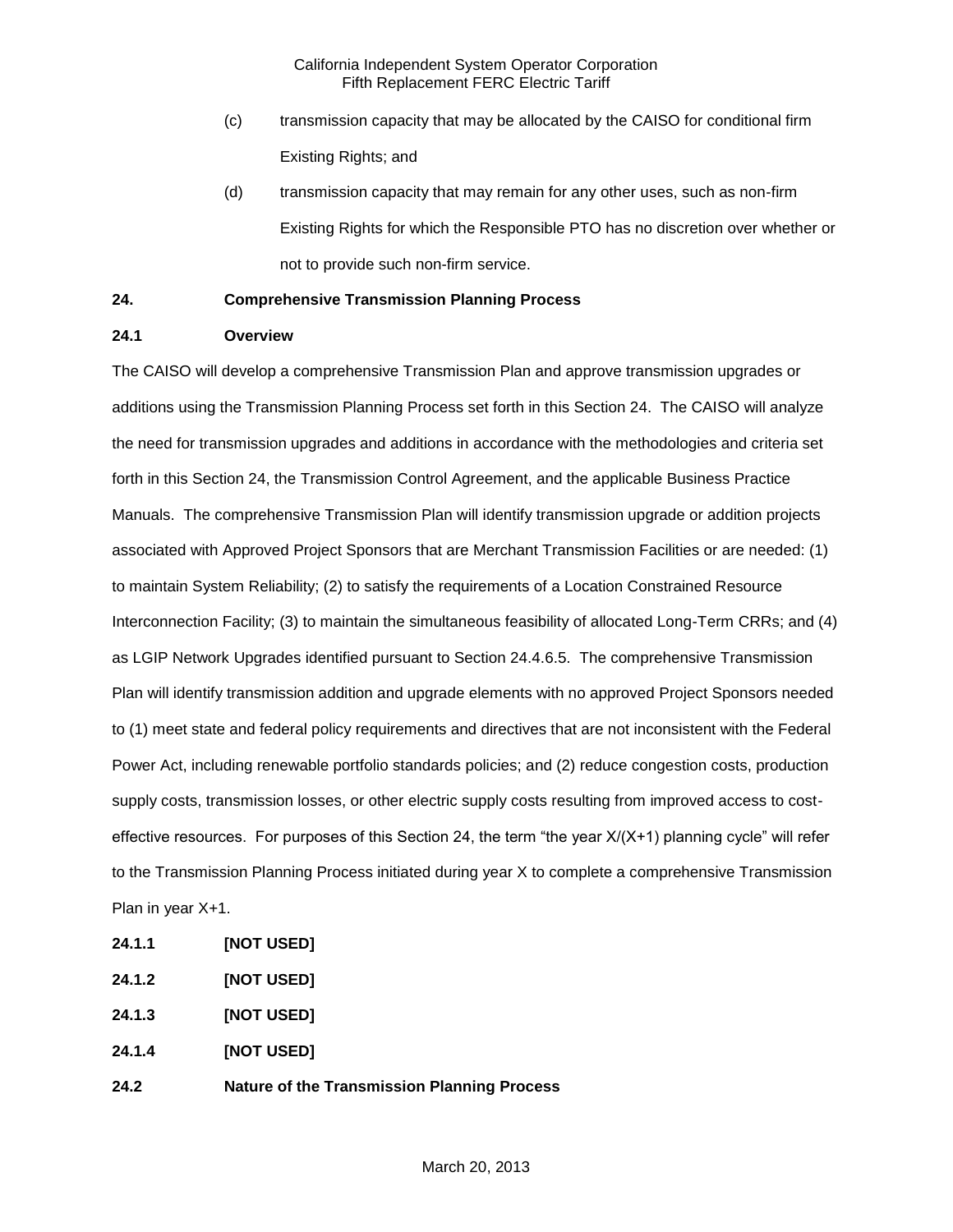The CAISO will develop the annual comprehensive Transmission Plan and approve transmission upgrades or additions using a shall perform the CAISO's Transmission Planning Process with three (3) phases. In Phase 1, the CAISO will develop and complete the Unified Planning Assumptions and Study Plan and, in parallel, begin development of a conceptual statewide plan. In Phase 2, the CAISO will complete the comprehensive Transmission Plan. In Phase 3, the CAISO will evaluate proposals to construct and own specific transmission upgrade or addition elements specified in the comprehensive Transmission Plan on an annual cycle in accordance with the terms of this CAISO Tariff, the Transmission Control Agreement, and the Business Practice Manual. The Transmission Planning Process shall, at a minimum:

- (a) Coordinate and consolidate in a single plan the transmission needs of the CAISO Balancing Authority Area for into a single plan, which will be assessed on the basis of maintaining the reliability of the CAISO Controlled Grid in accordance with Applicable Reliability Criteria and CAISO Planning Standards, in a manner that promotes the economic efficiency of the CAISO Controlled Grid and considers federal and state environmental and other policies affecting the provision of Energy.
- (b) Reflect a planning horizon covering a minimum of ten (10) years that considers previously approved transmission upgrades and additions transmission enhancements and expansions, Demand Forecasts, Demand-side management, and capacity forecasts relating to generation technology type, additions and retirements, and such other factors as the CAISO determines are relevant.
- (c) Seek to avoid unnecessary duplication of facilities and ensure the simultaneous feasibility of the CAISO Transmission Plan and the transmission plans of interconnected Balancing Authority Areas, and otherwise coordinate with regional and sub-regional transmission planning processes and entities, including interconnected Balancing Authority Areas. in accordance with Section 24.8.
- (d) Identify existing and projected limitations of the CAISO Controlled Grid's physical, economic or operational capability or performance and identify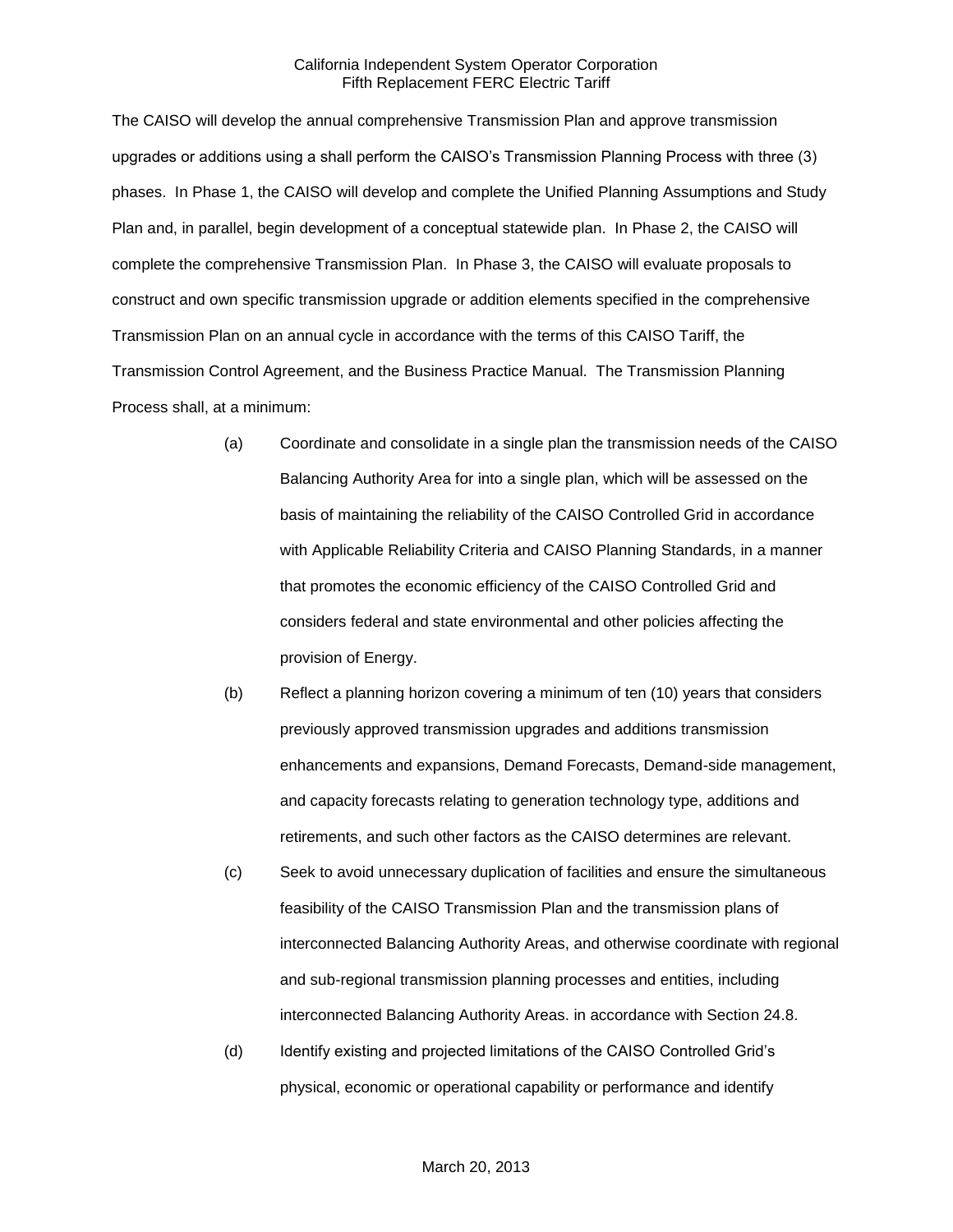transmission upgrades and additions, including alternatives thereto, deemed needed in accordance with Section 24.1 to address the existing and projected limitations.

- (e) Account for any effects on the CAISO Controlled Grid of the interconnection of Generating Units on the Distribution System under the Wholesale Distribution Access Tariffs of the Participating TOs, including an assessment of the deliverability of such Generating Units in a manner consistent with CAISO interconnection procedures. on a basis comparable to the Deliverability Assessment performed under Appendix U or Appendix Y, as applicable
- **24.2.1 [NOT USED]**
- **24.2.2 [NOT USED]**
- **24.2.3 [NOT USED]**
- **24.2.4 [NOT USED]**
- **24.2.5 [NOT USED]**

# **24.3 Transmission Planning Process Phase 1**

Phase 1 consists of two (2) parallel processes: (1) the development of the Unified Planning Assumptions and Study Plan; and, (2) initiation of the development of the statewide conceptual transmission plan, as discussed in Section 24.4.4.

# **24.3.1 Inputs to the Unified Planning Assumptions and Study Plan**

The CAISO will develop Unified Planning Assumptions and a Study Plan using information and data from the approved Transmission Plan developed in the previous planning cycle. The CAISO will consider the following in the development of the Unified Planning Assumptions and Study Plan:

- (a) WECC base cases, as may be modified for the relevant planning horizon;
- (b) Transmission upgrades and additions approved by the CAISO in past Transmission Planning Process cycles, including upgrades and additions which the CAISO has determined address transmission elements in comprehensive Transmission Plan developed in the previous planning cycle;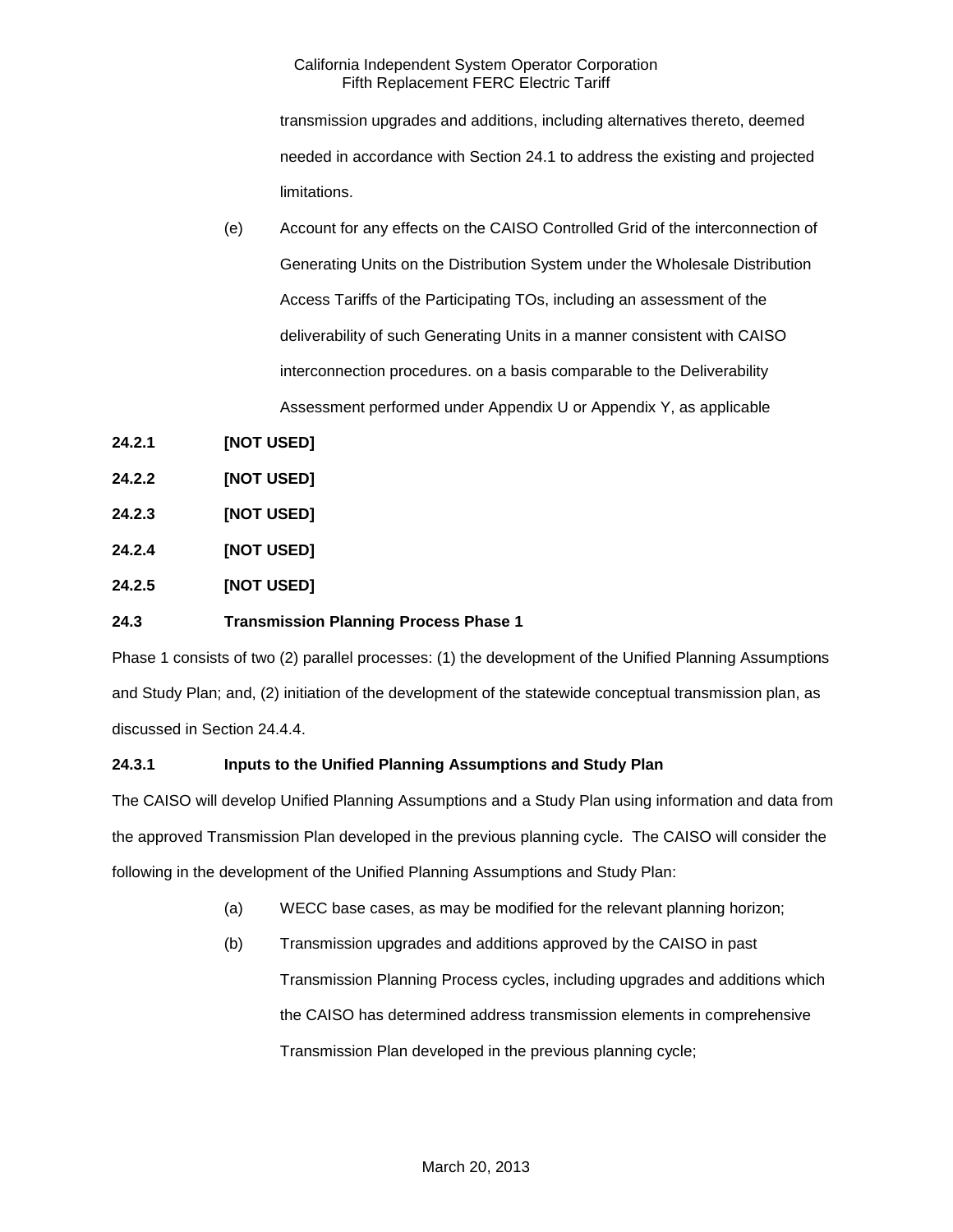- (c) Category 2 policy-driven transmission upgrade and addition elements from a prior planning cycle as described in Section 24.4.6.6;
- (d) Location Constrained Resource Interconnection Facilities conditionally approved under Section 24.4.6.3;
- (e) Network Upgrades identified pursuant to Section 25, Appendix U, Appendix V, Appendix Y or Appendix Z relating to the CAISO's Large Generator Interconnection Procedures and Appendices S and T relating to the CAISO's Small Generator Interconnection Procedures that were not otherwise included in the comprehensive Transmission Plan from the previous annual cycle;
- (f) Operational solutions validated by the CAISO in the Local Capacity Technical Study under Section 40.3.1;
- (g) Policy requirements and directives, as appropriate, including programs initiated by state and federal regulatory agencies;
- (h) Energy Resource Areas or similar resource areas identified by Local Regulatory Authorities;
- (i) Demand response programs that are proposed for inclusion in the base case or assumptions for the comprehensive Transmission Plan;
- (j) Generation and other non-transmission projects that are proposed for inclusion in long-term planning studies as alternatives to transmission additions or upgrades;
- (k) Beginning with the 2011/2012 planning cycle, Economic Planning Study requests submitted in comments on the draft Unified Planning Assumptions and Study.
- (l) Planned facilities in interconnected Balancing Authority Areas.

# **24.3.2 Contents of the Unified Planning Assumptions and Study Plan**

The Unified Planning Assumptions and Study Plan shall, at a minimum, provide:

(a) The planning data and assumptions to be used in the Transmission Planning Process cycle, including, but not limited to, those related to Demand Forecasts and distribution, potential generation capacity additions and retirements, and transmission system modifications;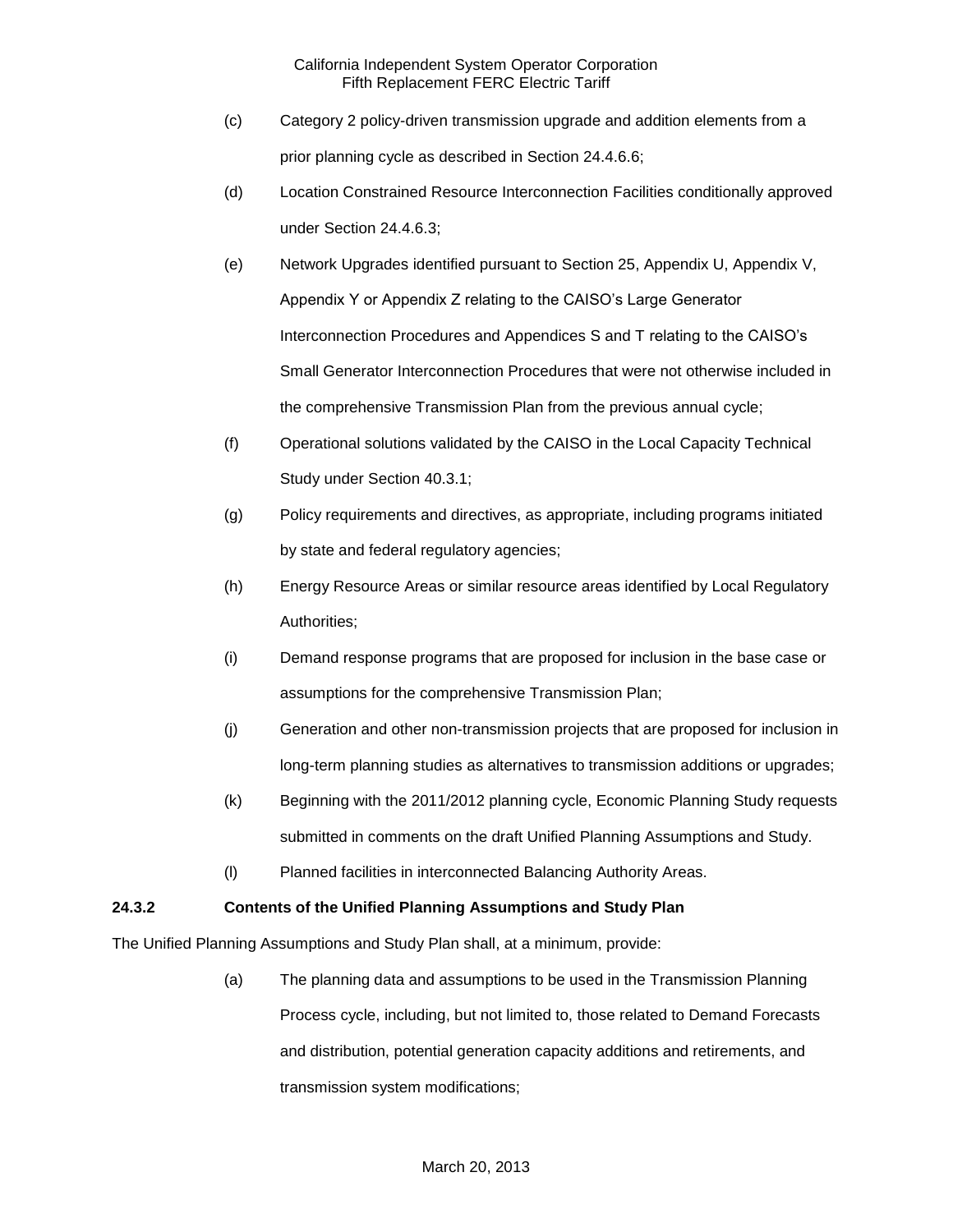- (b) A description of the computer models, methodology and other criteria used in each technical study performed in the Transmission Planning Process cycle;
- (c) A list of each technical study to be performed in the Transmission Planning Process cycle and a summary of each technical study's objective or purpose;
- (d) A description of significant modifications to the planning data and assumptions as allowed by Section 24.3.1(a) and consistent with Section 24.3.2;
- (e) The identification of any entities directed to perform a particular technical study or portions of a technical study;
- (f) A proposed schedule for all stakeholder meetings to be held as part of the Transmission Planning Process cycle and the means for notification of any changes thereto, the location on the CAISO Website of information relating to the technical studies performed in the Transmission Planning Process cycle, and the name of a contact person at the CAISO for each technical study performed in the Transmission Planning Process cycle;
- (g) To the maximum extent practicable, and where applicable, appropriate sensitivity analyses, including project or solution alternatives, to be performed as part of technical studies;
- (h) Descriptions of the High Priority Economic Planning Studies as determined by the CAISO under section 24.3.5; and
- (i) Identification of state or federal requirements or directives that the CAISO will utilize, pursuant to Section 24.4.6.6, to identify policy-driven transmission elements.

# **24.3.3 Stakeholder Input - Unified Planning Assumptions/Study Plan**

(a) Beginning with the 2011/2012 planning cycle and in accordance with the schedule set forth in the Business Practice Manual, the CAISO will provide a comment period during which Market Participants, electric utility regulatory agencies and all other interested parties may submit the following proposals for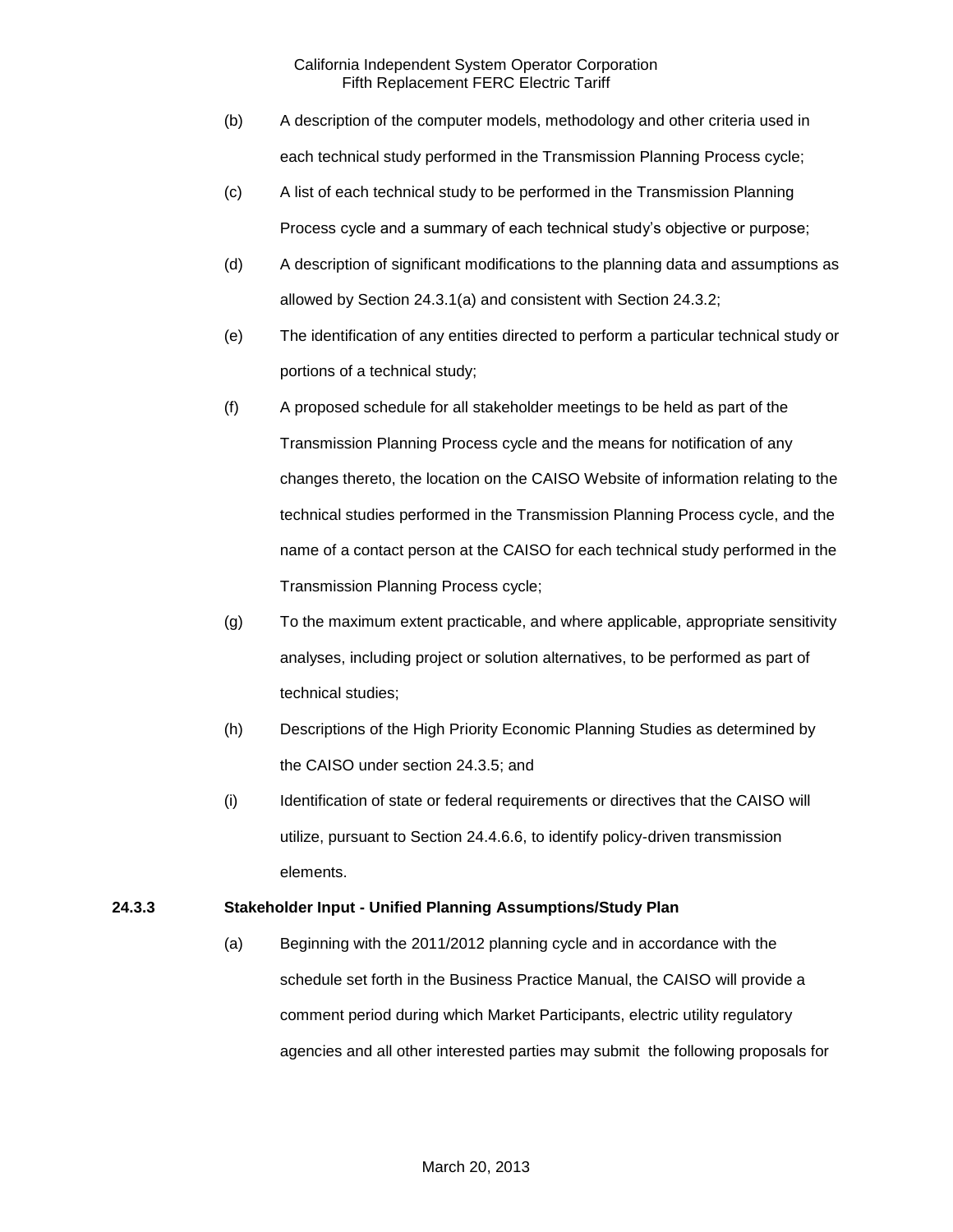consideration in the development of the draft Unified Planning Assumptions and Study Plan:

- (i) Demand response programs for inclusion in the base case or assumptions; and
- (ii) Generation and other non-transmission alternatives, consistent with Section 24.3.2(a) proposed as alternatives to transmission additions or upgrades.
- (b) Following review of relevant information, including stakeholder comments submitted pursuant to Section 24.3.3(a), the CAISO will prepare and post on the CAISO Website a draft of the Unified Planning Assumptions and Study Plan. The CAISO will issue a Market Notice announcing the availability of such draft, soliciting comments, and scheduling a public conference(s) as required by Section 24.3.3(c).
- (c) No less than one (1) week subsequent to the posting of the draft Unified Planning Assumptions and Study Plan, the CAISO will conduct a minimum of one (1) public meeting open to Market Participants, electric utility regulatory agencies, and other interested parties to review, discuss, and recommend modifications to the draft Unified Planning Assumptions and Study Plan. Additional meetings, web conferences, or teleconferences may be scheduled as needed. All stakeholder meetings, web conferences, or teleconferences shall be noticed by Market Notice.
- (d) Interested parties will be provided a minimum of two (2) weeks following the first public meeting to provide comments on the draft Unified Planning Assumptions and Study Plan. Such comments may include Economic Planning Study requests based on the comprehensive Transmission Plan from the prior cycle. All comments on the draft Unified Planning Assumptions and the Study Plan will be posted by the CAISO to the CAISO Website.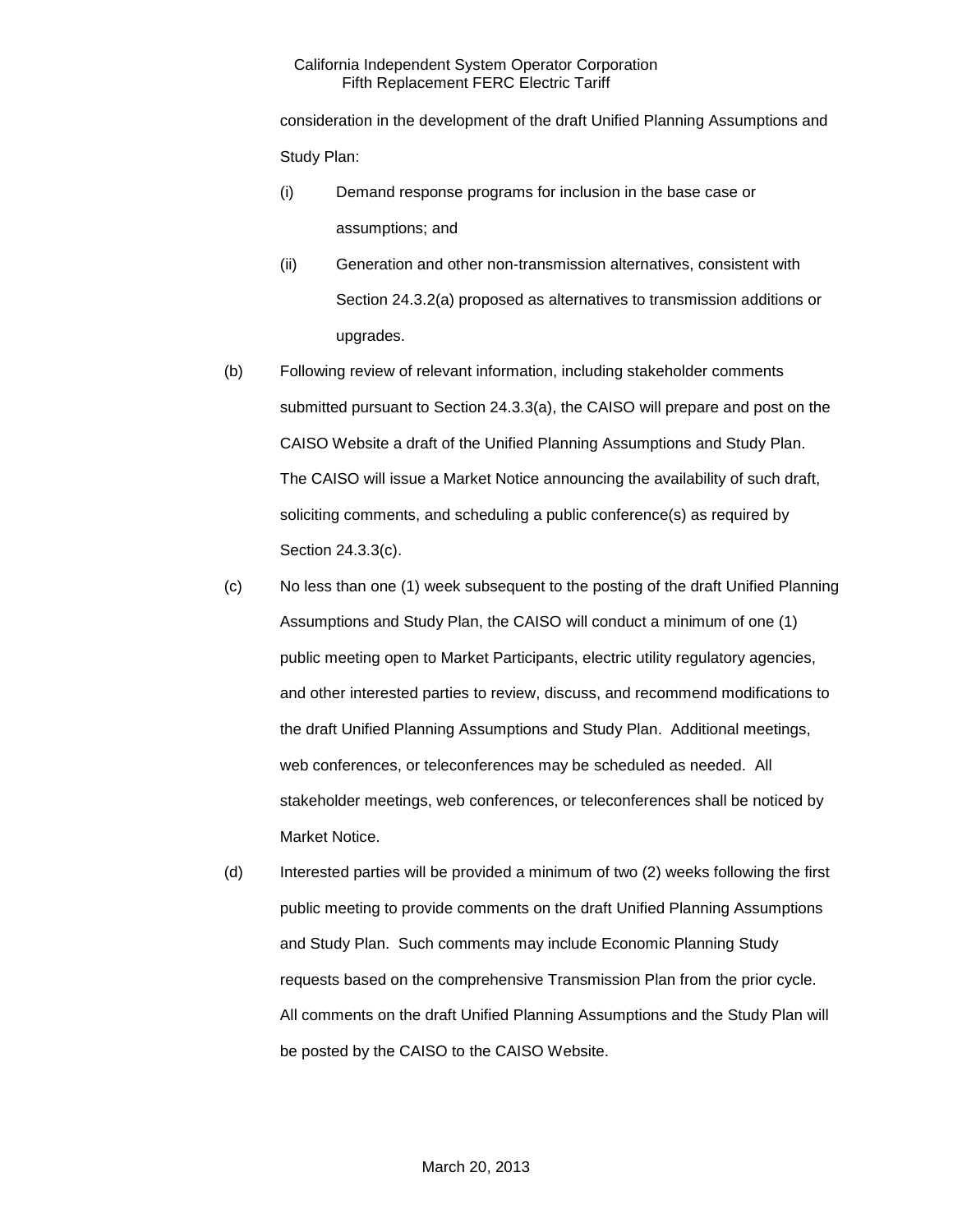(e) Following the public conference(s), and under the schedule set forth in the Business Practice Manual, the CAISO will determine and publish to the CAISO Website the final Unified Planning Assumptions and Study Plan in accordance with the procedures set forth in the Business Practice Manual. The CAISO will post the base cases to be used in the technical studies to its secured website as soon as possible after the final Unified Planning Assumptions and Study Plan have been published.

# **24.3.4 Economic Planning Studies**

## **24.3.4.1 CAISO Assessment of Requests for Economic Planning Studies**

Following the submittal of a request for an Economic Planning Study, the CAISO will determine whether the request shall be designated as a High Priority Economic Planning Study for consideration in the development of the comprehensive Transmission Plan. In making the determination, the CAISO will consider:

- (a) Whether the requested Economic Planning Study seeks to assess Congestion not identified or identified and not mitigated by the CAISO in previous Transmission Planning Process cycles;
- (b) Whether the requested Economic Planning Study addresses delivery of Generation from Location Constrained Resource Interconnection Generators or network transmission facilities intended to access Generation from an Energy Resource Area or similar resource area assigned a high priority by the CPUC or CEC;
- (c) Whether the requested Economic Planning Study is intended to address Local Capacity Area Resource requirements;
- (d) Whether resource and Demand information indicates that Congestion described in the Economic Planning Study request is projected to increase over the planning horizon used in the Transmission Planning Process and the magnitude of that Congestion; or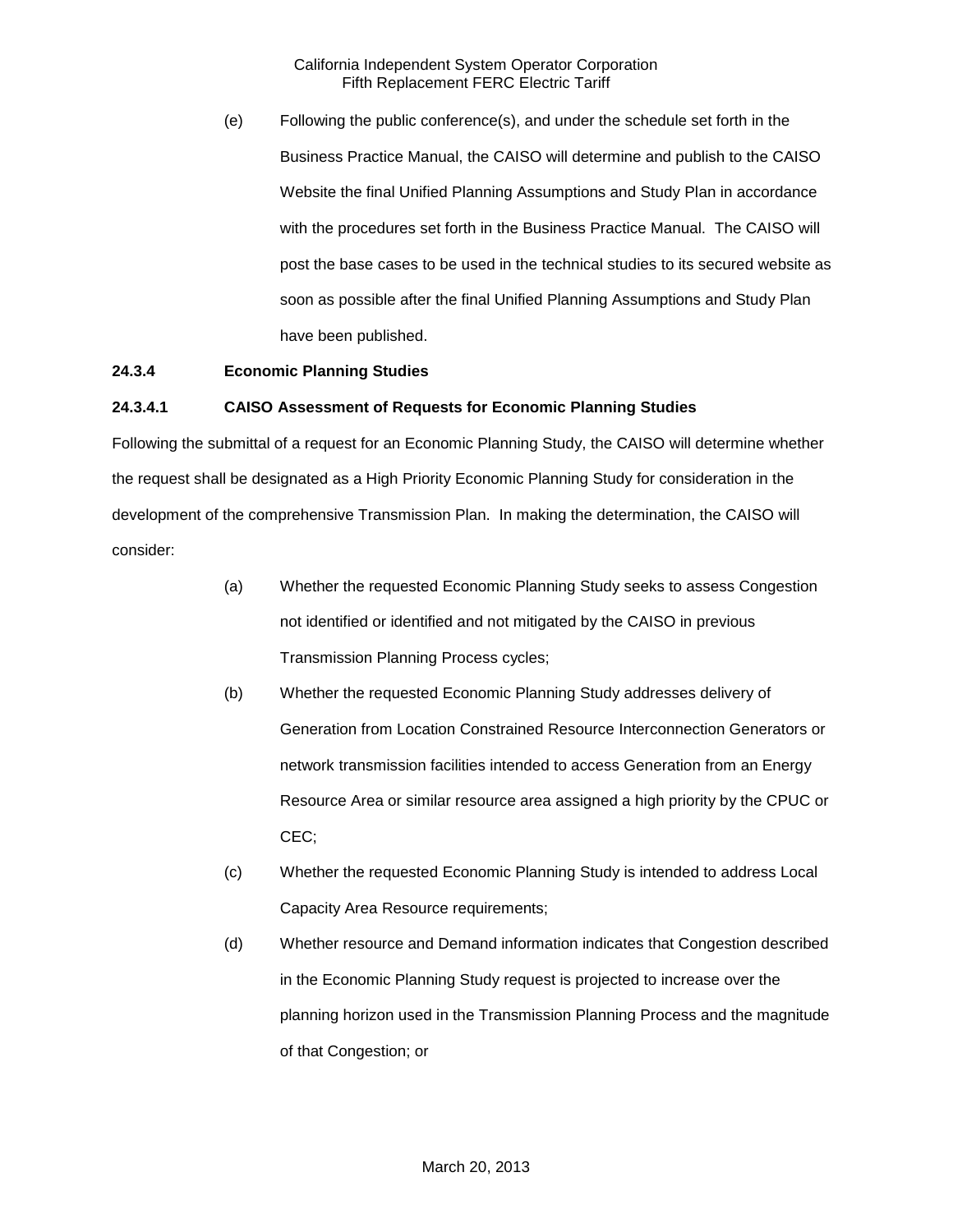(e) Whether the Economic Planning Study is intended to encompass the upgrades necessary to integrate new generation resources or loads on an aggregated or regional basis.

## **24.3.4.2 Selection of High Priority Economic Planning Studies**

In accordance with the schedule and procedures set forth in the Business Practice Manual, the CAISO will post to the CAISO Website the list of selected High Priority Economic Planning Studies to be included in the draft Unified Planning Assumptions and Study Plan. The CAISO may assess requests for Economic Planning Studies individually or in combination where such requests may have common or complementary effects on the CAISO Controlled Grid. As appropriate, the CAISO will perform requested High Priority Economic Planning Studies, up to five (5); however, the CAISO retains discretion to perform more than five (5) High Priority Economic Planning Studies should stakeholder requests or patterns of Congestion or anticipated Congestion so warrant. Market Participants may, consistent with Section 24.3.1 and 24.3.2, conduct Economic Planning Studies that have not been designated as High Priority Economic Planning Studies at their own expense and may submit such studies for consideration in the development of the comprehensive Transmission Plan.

## **24.4 Transmission Planning Process Phase 2**

## **24.4.1 Conducting Technical Studies**

(a) In accordance with the Unified Planning Assumptions and Study Plan and with the procedures and deadlines in the Business Practice Manual, the CAISO will perform, or direct the performance by third parties of, technical studies and other assessments necessary to develop the comprehensive Transmission Plan, including such technical studies and other assessments as are necessary in order to determine whether and how to include elements from the conceptual statewide transmission plan or other alternative elements identified by the CAISO during the Phase 2 studies in the comprehensive Transmission Plan. According to the schedule set forth in the applicable Business Practice Manual, the CAISO will post the preliminary results of its technical studies and proposed mitigation solutions on the CAISO Website. The CAISO's technical study results and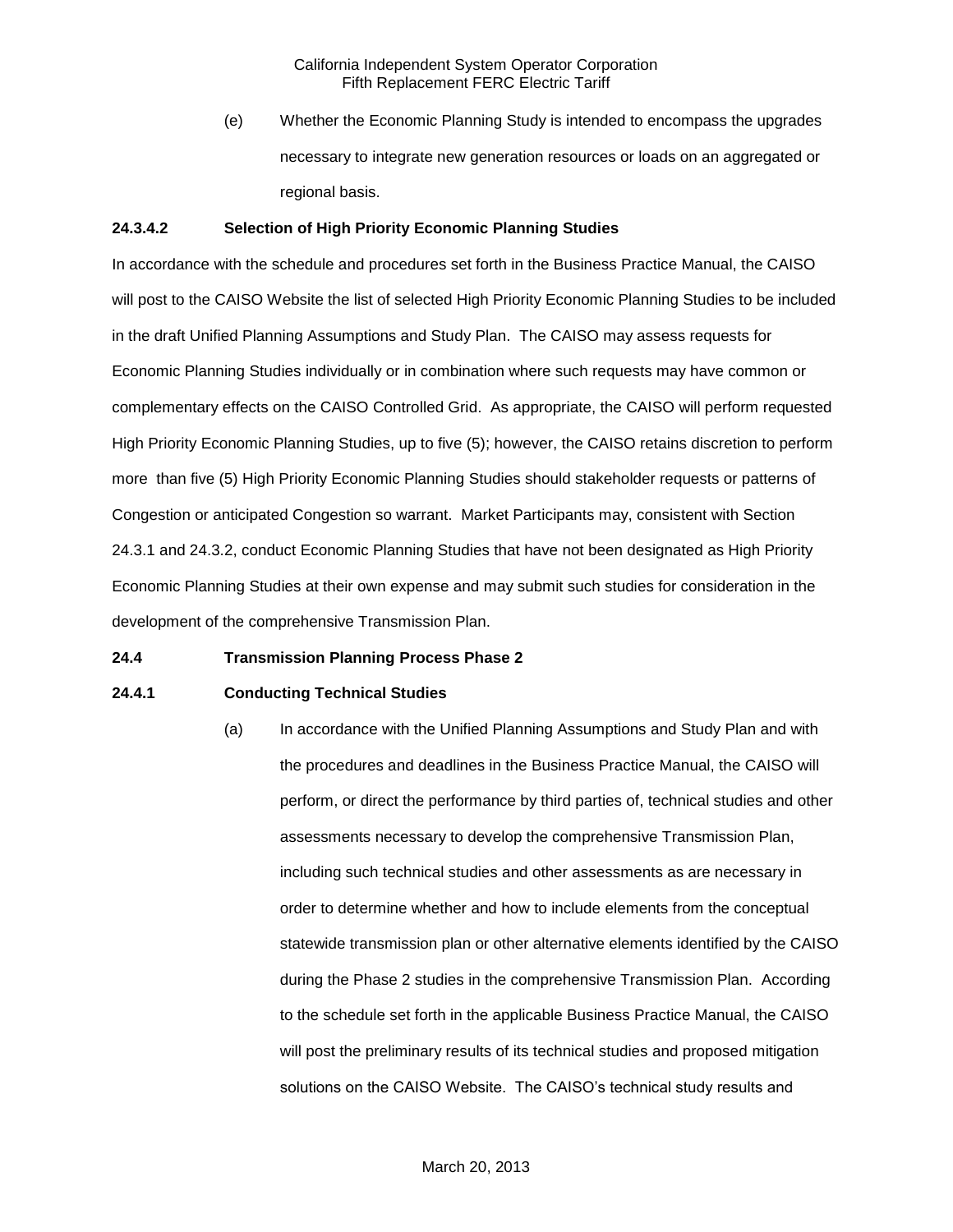mitigation solutions shall be posted not less than one-hundred and twenty (120) days after the final Unified Planning Assumptions and Study Plan are published, along with the results of the technical studies conducted by Participating TOs or other third parties at the direction of the CAISO.

- (b) All technical studies, whether performed by the CAISO, the Participating TOs or other third parties under the direction of the CAISO, must utilize the Unified Planning Assumptions for the particular technical study to the maximum extent practical, and deviations from the Unified Planning Assumptions for the particular technical study must be documented in results of each technical study. The CAISO will measure the results of the studies against Applicable Reliability Criteria, the CAISO Planning Standards, and other criteria established by the Business Practice Manual. After consideration of the comments received on the preliminary results, the CAISO will complete, or direct the completion of, the technical studies and post the final study results on the CAISO Website.
- (c) The CAISO technical study results will identify needs and proposed solutions to meet Applicable Reliability Criteria, CAISO planning standards, and other applicable planning standards. The CAISO and Participating TOs shall coordinate their respective transmission planning responsibilities required for compliance with the NERC Reliability Standards and for the purposes of developing the annual Transmission Plan according to the requirements and time schedules set forth in the Business Practice Manual.

#### **24.4.2 Submission of Reliability Driven Projects**

Pursuant to the schedule described in the Business Practice Manual and based on the technical study results, the CAISO*,* CEC, CPUC, and other interested parties may propose any transmission upgrades or additions deemed necessary to ensure System Reliability consistent with Applicable Reliability Criteria and CAISO Planning Standards through the Phase 2 Request Window. Participating TOs will submit such project proposals through the Phase 2 Request Window within thirty (30) days after the CAISO posts its preliminary technical study results. The substantive description of reliability driven projects is set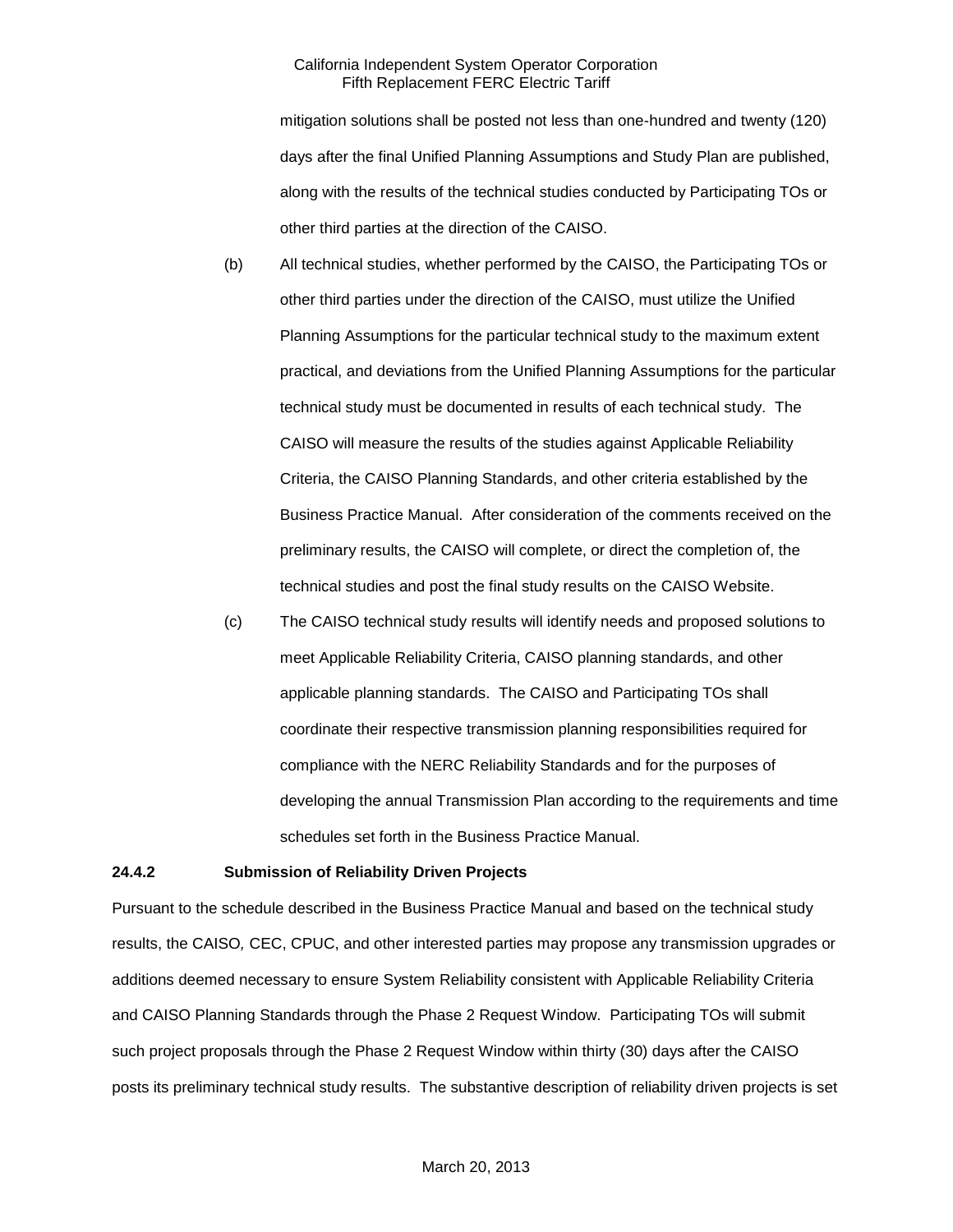forth in Section 24.4.6.2.

#### **24.4.3 Phase 2 Request Window**

- (a) Following publication of the results of the technical studies, and in accordance with the schedule set forth in the Business Practice Manual, the CAISO will open a Request Window during Phase 2 for the submission of proposals for reliabilitydriven projects, Location Constrained Resource Interconnection Facility projects, demand response or generation proposals proposed as alternatives to transmission additions or upgrades to meet reliability needs, and proposals for Merchant Transmission Facility projects and projects needed to maintain the feasibility of long-term CRRs.
- (b) All facilities proposed during the Request Window must use the forms and satisfy the information and technical requirements set forth in the Business Practice Manual. Proposals for these transmission additions or upgrades must be within or connect to the CAISO Balancing Authority Area or CAISO Controlled Grid. The CAISO will determine whether each of these proposals will be considered in the development of the comprehensive Transmission Plan. In accordance with the schedule and procedures set forth in the Business Practice Manual, the CAISO will notify the party submitting the proposal of any deficiencies in the proposal and provide the party an opportunity to correct the deficiencies. A proposal can only be considered in the development of the comprehensive Transmission Plan if the CAISO determines that:
	- (i) the proposal satisfies the information requirements for the particular type of project submitted as set forth in templates included in the Business Practice Manual;
	- (ii) the proposal is not functionally duplicative of transmission upgrades or additions that have previously been approved by the CAISO; and
	- (iii) the proposal, if a sub-regional or regional project that affects other interconnected Balancing Authority Areas, has been reviewed by the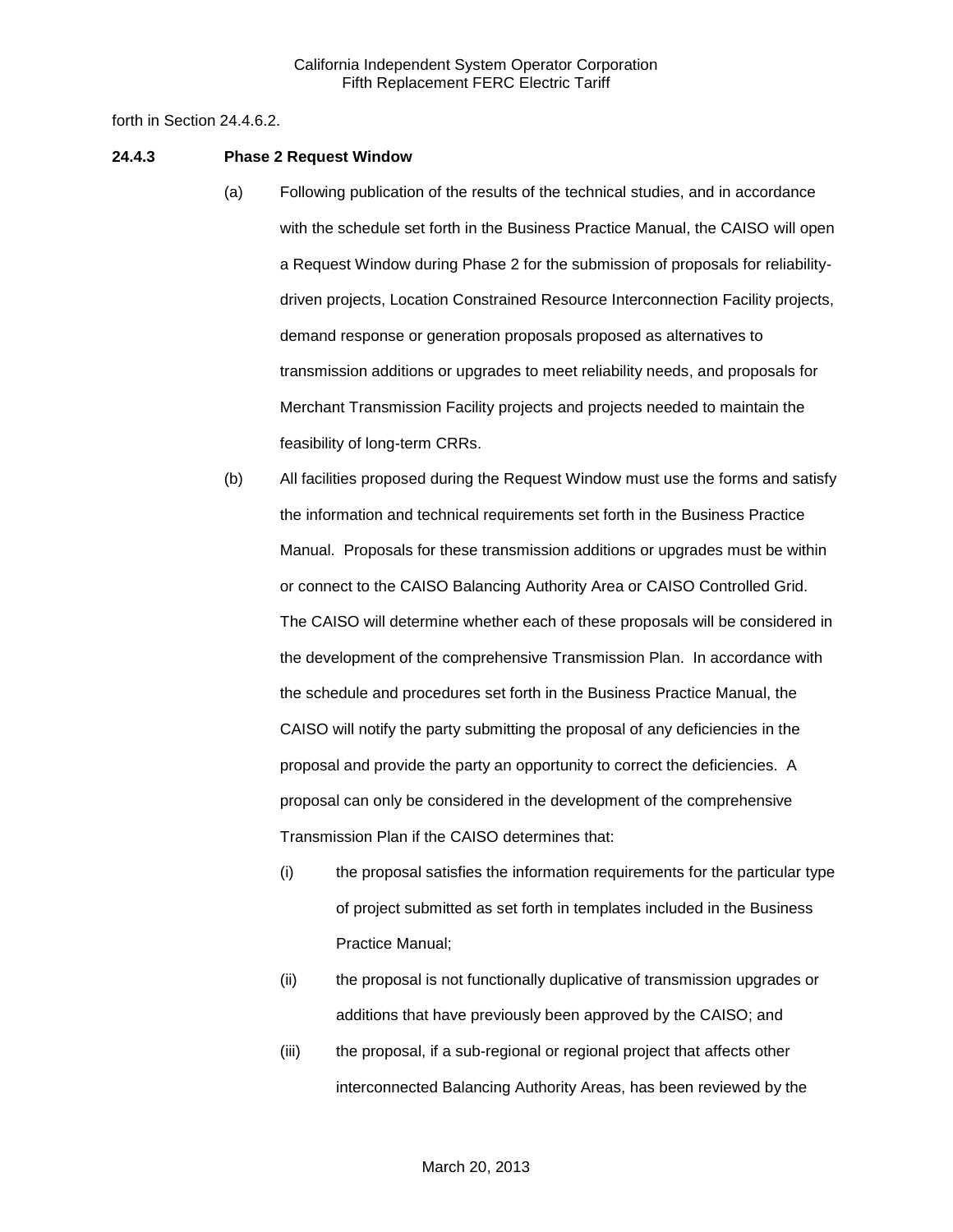appropriate sub-regional or regional planning entity, is not inconsistent with such sub-regional or regional planning entity's preferred solution or project, and has been determined to be appropriate for inclusion in the CAISO Study Plan, rather than, or in addition to, being included in or deferred to the planning process of the sub-regional or regional planning entity.

(c) The duration of the Request Window will be set forth in the Business Practice Manual.

### **24.4.4 Comment Period of Conceptual Statewide Plan**

Beginning in Phase 1, the CAISO will develop, or, in coordination with other regional or sub-regional transmission planning groups or entities, including interconnected Balancing Authority Areas, will participate in the development of a conceptual statewide transmission plan that, among other things, may identify potential transmission upgrade or addition elements needed to meet state and federal policy requirements and directives. The conceptual statewide transmission plan will be an input into the CAISO's Transmission Planning Process. The CAISO will post the conceptual statewide transmission plan to the CAISO Website and will issue a Market Notice providing notice of the availability of such plan. In the month immediately following the publication of the conceptual statewide transmission plan, the CAISO will provide an opportunity for interested parties to submit comments and recommend modifications to the conceptual statewide transmission plan and alternative transmission elements, including potential interstate transmission lines and proposals for access to resources located in areas not identified in the conceptual statewide transmission plan, and non-transmission elements.

### **24.4.5 Determination of Needed Transmission Projects and Elements**

To determine which projects and additional elements should be included in the comprehensive Transmission Plan, the CAISO will evaluate the conceptual transmission elements identified in the statewide conceptual transmission plan or other alternative elements identified by the CAISO during the Phase 2 studies, reliability project proposals, LCRIF projects proposals, project proposals required to maintain the feasibility of long term CRRs, proposed Network Upgrades pursuant to Section 24.4.6.5 and the results of Economic Planning Studies or other economic studies the CAISO has performed and will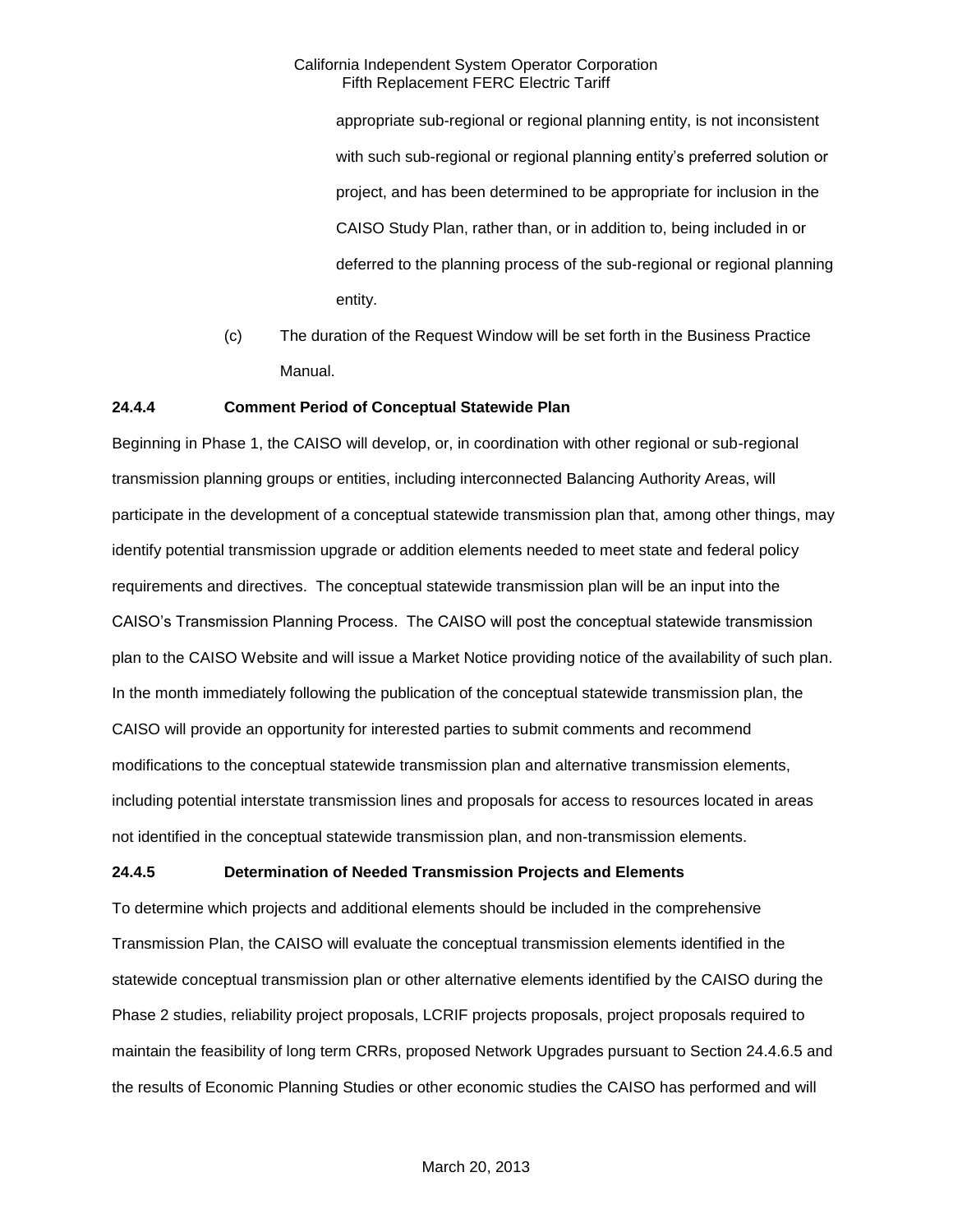consider potential alternative transmission upgrade and addition elements and non-transmission or generation solutions proposed by interested parties. In determining which projects and additional elements should be included in the comprehensive Transmission Plan, the CAISO will not give undue weight or preference to the conceptual statewide plan or any other input in its planning process.

#### **24.4.6 Categories of Transmission Projects**

#### **24.4.6.1 Merchant Transmission Project Proposals**

The CAISO may include a transmission addition or upgrade in the comprehensive Transmission Plan if a Project Sponsor proposes a Merchant Transmission Facility and demonstrates to the CAISO the financial capability to pay the full cost of construction and operation of the Merchant Transmission Facility. The Merchant Transmission Facility must mitigate all operational concerns identified by the CAISO to the satisfaction of the CAISO, in consultation with the Participating TO(s) in whose PTO Service Territory the Merchant Transmission Facility will be located, and ensure the continuing feasibility of allocated Long Term CRRs over the length of their terms. To ensure that the Project Sponsor is financially able to pay the construction and operating costs of the Merchant Transmission Facility, and where the Participating TO is not the Project Sponsor and is to construct the Merchant Transmission Facility under Section 24.4.1, the CAISO in cooperation with the Participating TO may require (1) a demonstration of creditworthiness (e.g., an appropriate credit rating), or (2) sufficient security in the form of an unconditional and irrevocable letter of credit or other similar security sufficient to meet its responsibilities and obligations for the full costs of the transmission addition or upgrade.

#### **24.4.6.2 Reliability Driven Projects**

The CAISO, in coordination with each Participating TO with a PTO Service Territory will, as part of the Transmission Planning Process and consistent with the procedures set forth in the Business Practice Manual, identify the need for any transmission additions or upgrades required to ensure System Reliability consistent with all Applicable Reliability Criteria and CAISO Planning Standards. In making this determination, the CAISO, in coordination with each Participating TO with a PTO Service Territory and other Market Participants, shall consider lower cost alternatives to the construction of transmission additions or upgrades, such as acceleration or expansion of existing projects, Demand-side management, Remedial Action Schemes, appropriate Generation, interruptible Loads, storage facilities or reactive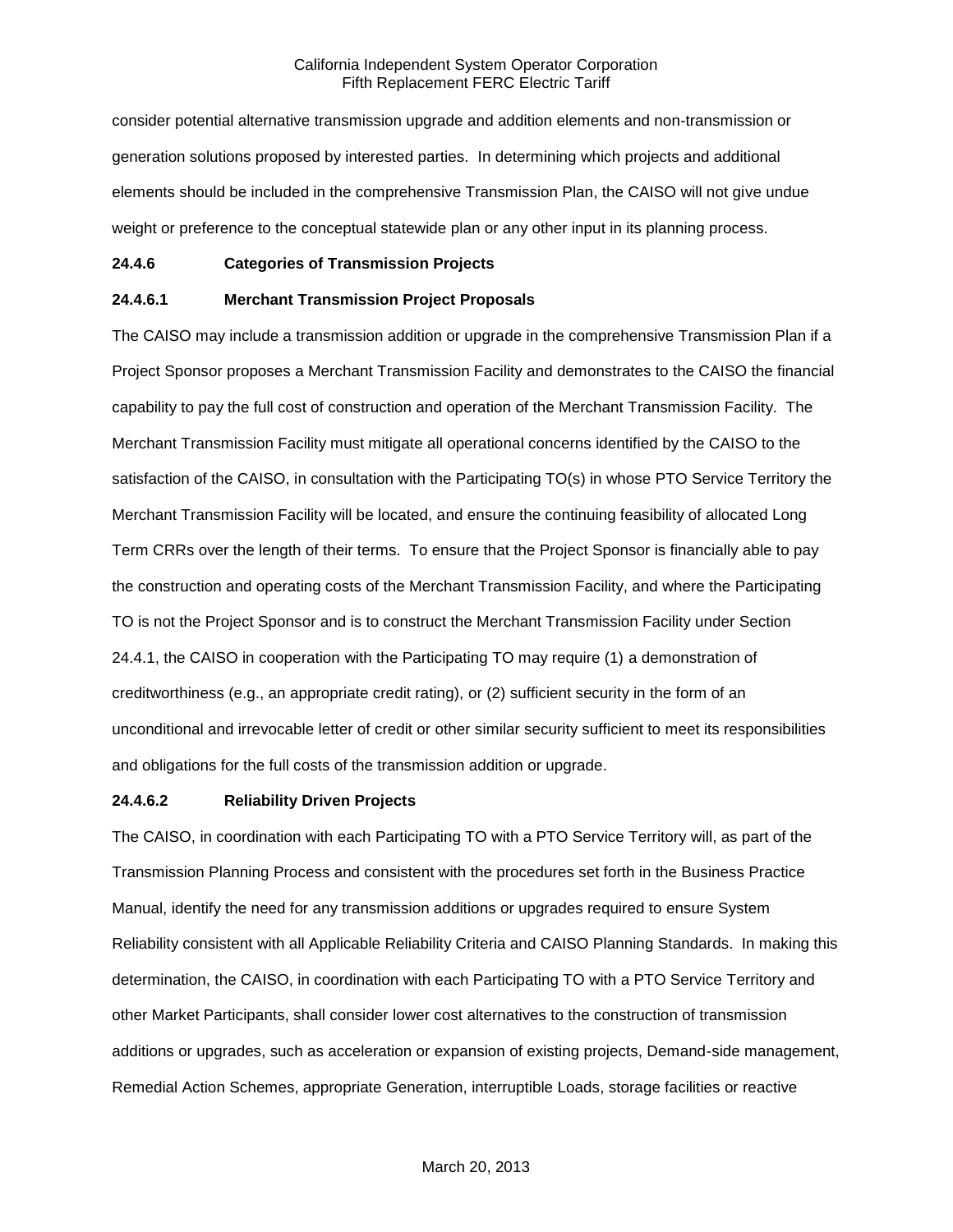support. The CAISO shall direct each Participating TO with a PTO Service Area, as a registered Transmission Planner with NERC, to perform the necessary studies, based on the Unified Planning Assumptions and Study Plan and any applicable Interconnection Study, and in accordance with the Business Practice Manual, to determine the facilities needed to meet all Applicable Reliability Criteria and CAISO Planning Standards. The Participating TO with a PTO Service Area shall provide the CAISO and other Market Participants with all information relating to the studies performed under this Section, subject to any limitation provided in Section 20.2 or the applicable LGIP. The Participating TO with a PTO Service Territory in which the transmission upgrade or addition deemed needed under this Section 24 will have the responsibility to construct, own and finance, and maintain such transmission upgrade or addition. A reliability-driven upgrade or addition found to be needed pursuant to this section shall be subject to the provisions of Section 24.5 if such addition or upgrade also provides demonstrable economic or public policy benefits as described below. The CAISO will find that a needed reliabilitydriven transmission upgrade or addition also provides economic benefits if its economic benefits exceed ten (10) percent of its costs, consistent with the determination of costs and benefits for economicallydriven projects under Section 24.4.6.7 and in accordance with the procedures set forth in the Business Practice Manual. The CAISO will assess whether a needed reliability-driven upgrade or addition also serves to meet state or federal policy requirements or directives as specified in the Study Plan for the current planning cycle, in accordance with the procedures and criteria set forth in Section 24.4.6.6 and the Business Practice Manual. If the CAISO finds that a needed reliability upgrade or addition also is needed under Section 24.4.6.6, or eliminates or partially fills the need for a policy-driven transmission element found to be needed under Section 24.4.6.6, such addition or upgrade shall be subject to the provisions of Section 24.5.

#### **24.4.6.3 LCRIF Projects**

#### **24.4.6.3.1 Proposals for LCRIFs**

The CAISO, CPUC, CEC, a Participating TO, or any other interested parties may propose a transmission addition as a Location Constrained Resource Interconnection Facility. A proposal shall include the following information, to the extent available: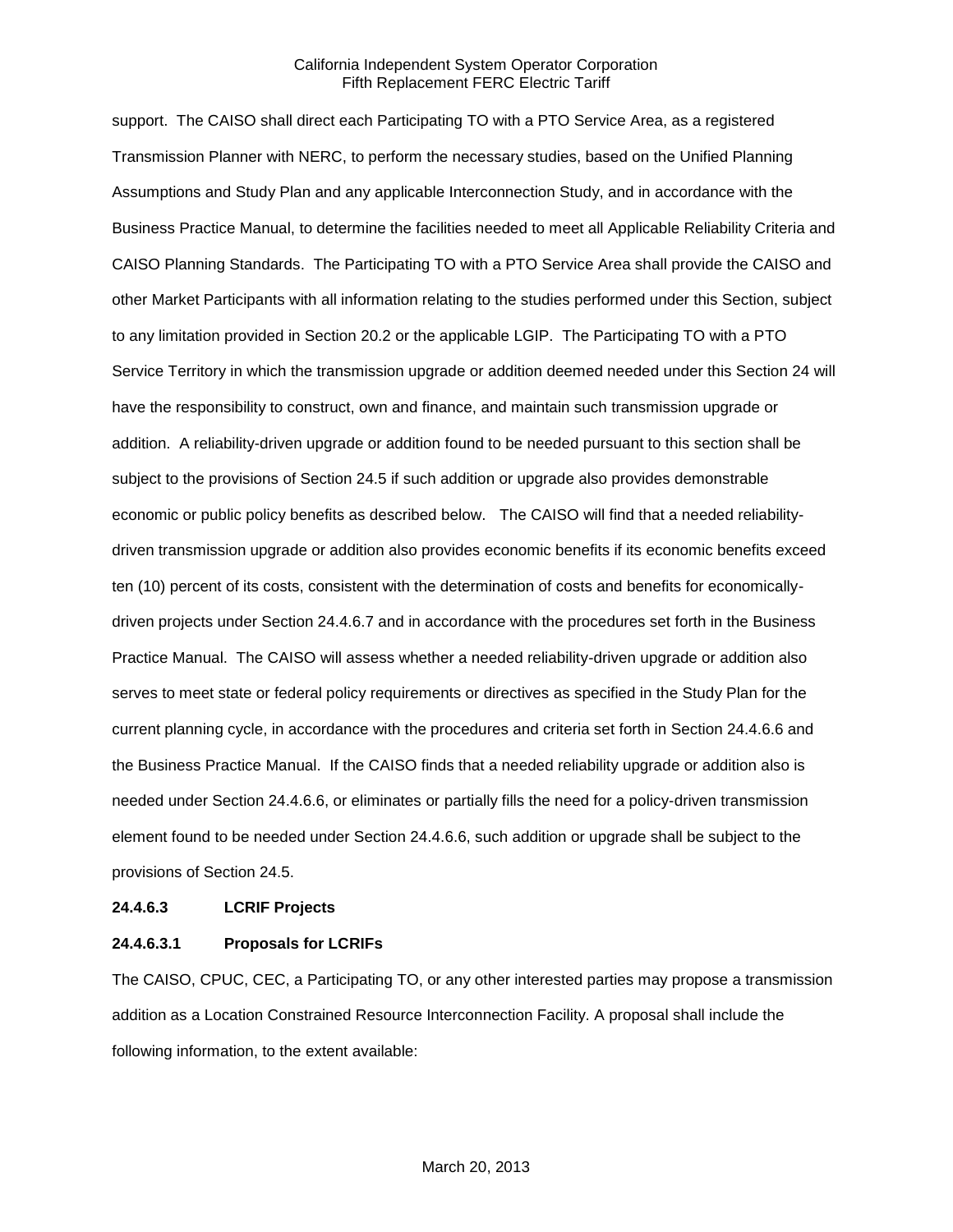- (a) Information showing that the proposal meets the requirements of Section 24.4.6.3.2; and
- (b) A description of the proposed facility, including the following information:
	- (1) Transmission studies demonstrating that the proposed facility satisfies Applicable Reliability Criteria and CAISO Planning Standards;
	- (2) Identification of the most feasible and cost-effective alternative transmission additions, which may include network upgrades, that would accomplish the objective of the proposal;
	- (3) A planning level cost estimate for the proposed facility and all proposed alternatives;
	- (4) An assessment of the potential for the future connection of further transmission additions that would convert the proposed facility into a network transmission facility, including conceptual plans;
	- (5) The estimated in-service date of the proposed facility; and
	- (6) A conceptual plan for connecting potential LCRIGs, if known, to the proposed facility.

### **24.4.6.3.2 Criteria for Qualification as a LCRIF**

- (a) The CAISO shall conditionally approve a facility as a Location Constrained Resource Interconnection Facility if it determines that the facility is needed and all of the following requirements are met:
	- (1) The facility is to be constructed for the primary purpose of connecting to the CAISO Controlled Grid two (2) or more Location Constrained Resource Interconnection Generators in an Energy Resource Area, and at least one of the Location Constrained Resource Interconnection Generators is to be owned by an entity(ies) that is not an Affiliate of the owner(s) of another Location Constrained Resource Interconnection Generator in that Energy Resource Area;
	- (2) The facility will be a High Voltage Transmission Facility;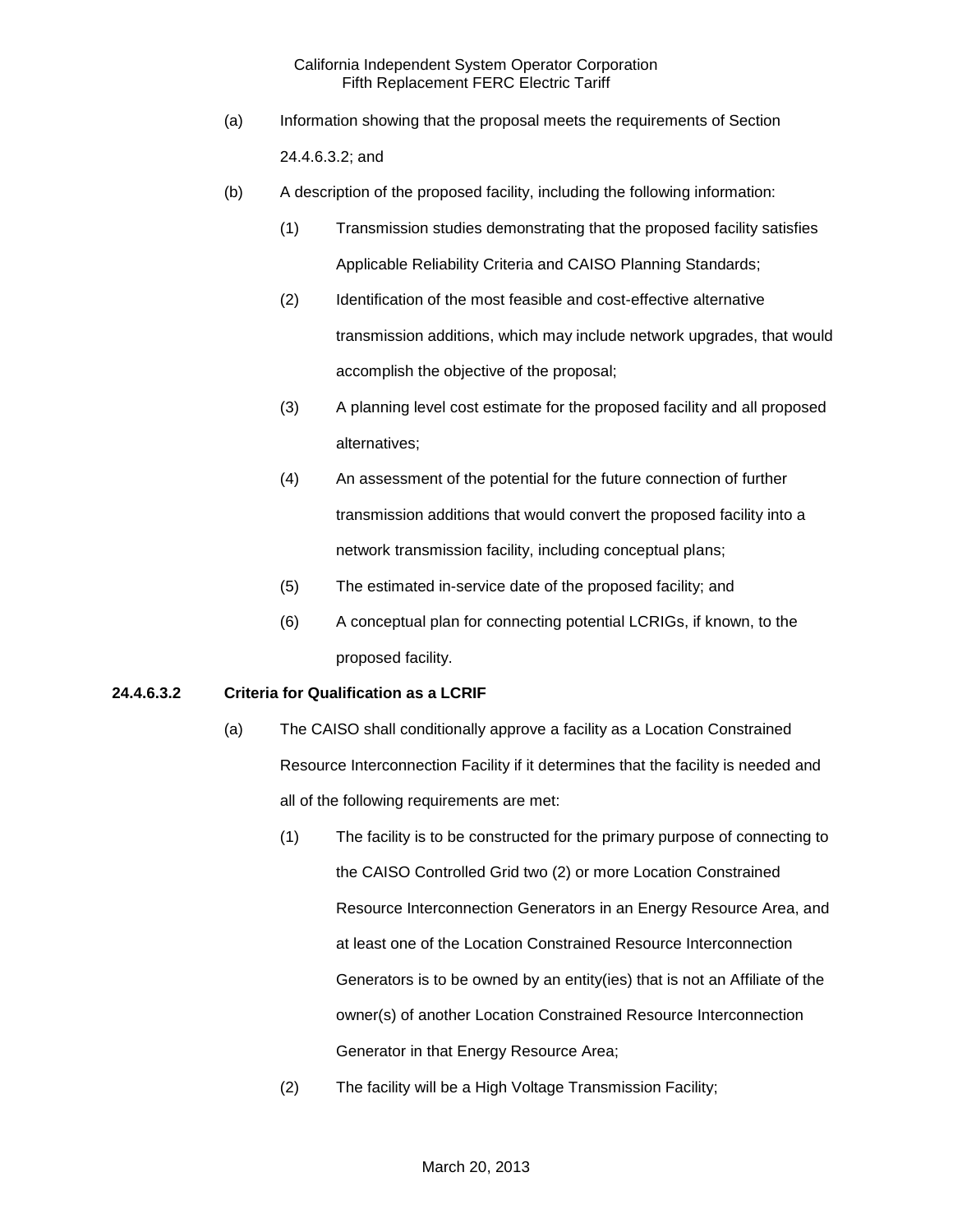- (3) At the time of its in-service date, the facility will not be a network facility and would not be eligible for inclusion in a Participating TO's TRR other than as an LCRIF; and
- (4) The facility meets Applicable Reliability Criteria and CAISO Planning Standards.
- (b) The proponent of a facility that has been determined by the CAISO to meet the requirements of Section 24.4.6.3.2(a) shall provide the CAISO with information concerning the requirements of this subsection not less than ninety (90) days prior to the planned commencement of construction, and the facility shall qualify as a Location Constrained Resource Interconnection Facility if the CAISO determines that both of the following requirements are met:
	- (1) The addition of the capital cost of the facility to the High Voltage TRR of a Participating TO will not cause the aggregate of the net investment of all LCRIFs (net of the amount of the capital costs of LCRIFs to be recovered from LCRIGs pursuant to Section 26.6) included in the High Voltage TRRs of all Participating TOs to exceed fifteen (15) percent of the aggregate of the net investment of all Participating TOs in all High Voltage Transmission Facilities reflected in their High Voltage TRRs (net of the amount of the capital costs of LCRIFs to be recovered from LCRIGs pursuant to Section 26.6) in effect at the time of the CAISO's evaluation of the facility; and
	- (2) Existing or prospective owners of LCRIGs have demonstrated their interest in connecting LCRIGs to the facility consistent with the requirements of Section 24.4.6.3.4, which establishes the necessary demonstration of interest.

### **24.4.6.3.3 Responsibilities of Participating Transmission Owner**

Each Participating TO shall report annually to the CAISO the amount of its net investment in LCRIFs (net of the amount of the capital costs of LCRIFs to be recovered from LCRIGs pursuant to Section 26.6), and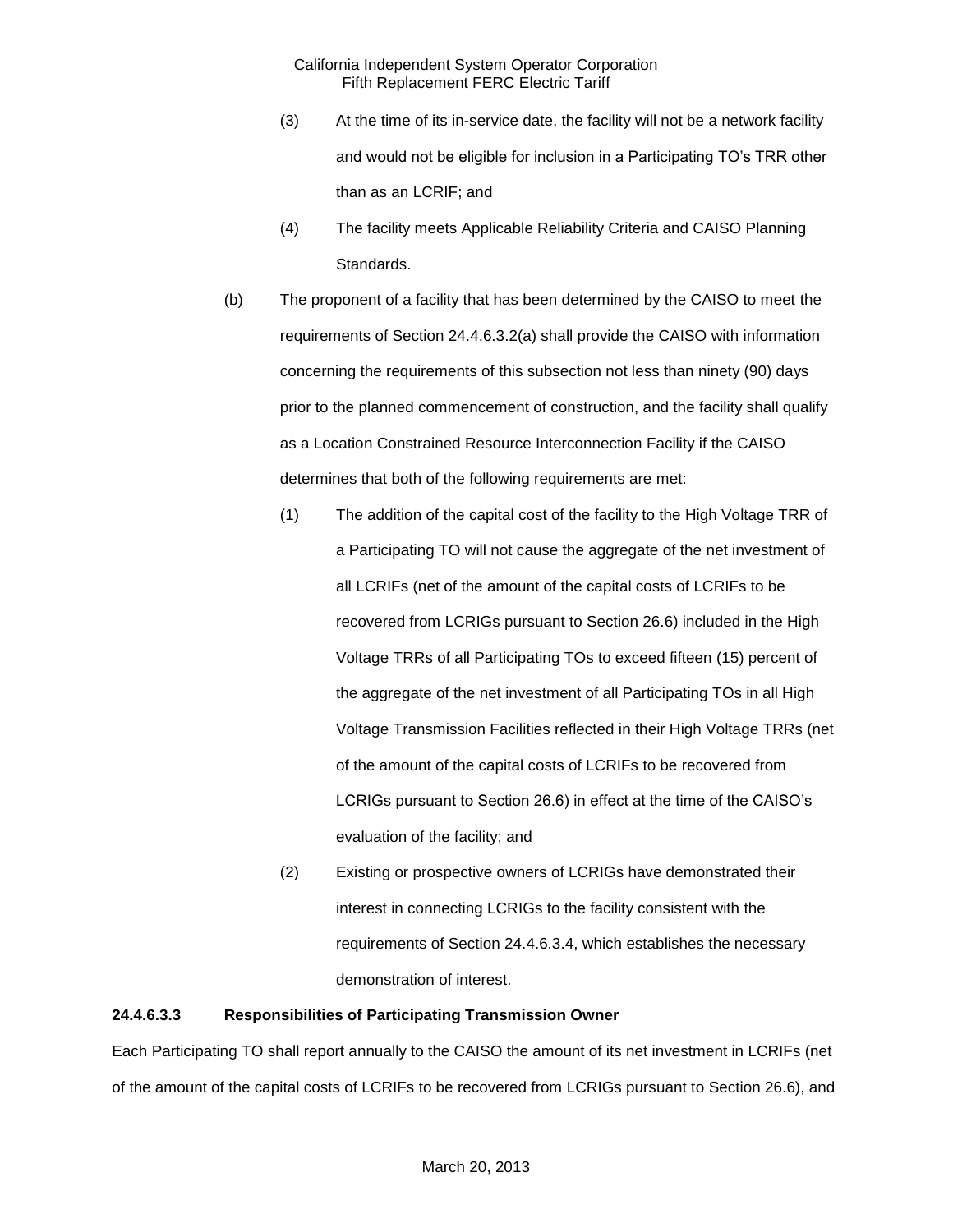its net investment in High Voltage Transmission Facilities reflected in its High Voltage TRR (net of the amount of the capital costs of LCRIFs to be recovered from LCRIGs pursuant to Section 26.6), to enable the CAISO to make the determination required under Section 24.4.6.3.2(b)(1).

## **24.4.6.3.4 Demonstration of Interest in a LCRIF**

A proponent of an LCRIF must demonstrate interest in the LCRIF equal to sixty (60) percent or more of the capacity of the facility in the following manner:

- (a) the proponent's demonstration must include a showing that LCRIGs that would connect to the facility and would have a combined capacity equal to at least twenty-five (25) percent of the capacity of the facility have executed Large Generator Interconnection Agreements or Small Generator Interconnection Agreements, as applicable; and
- $(b)$  to the extent the showing pursuant to Section 24.4.6.3.4(a) does not constitute sixty (60) percent of the capacity of the LCRIF, the proponent's demonstration of the remainder of the required minimum level of interest must include a showing that additional LCRIGs:
	- (1) in the case of Large Generating Facilities subject to the LGIP set forth in Appendix Y, have obtained Site Exclusivity or paid the Site Exclusivity Deposit in lieu of Site Exclusivity, provided that any Site Exclusivity Deposit paid pursuant to Section 3.5 of the LGIP set forth in Appendix Y shall satisfy this requirement, or, in the case of Large Generating Facilities subject to the LGIP set forth in Appendix U and Small Generating Facilities, have obtained control over their site or paid a deposit to the CAISO in the amount of \$250,000, which deposit shall be refundable if the LCRIF is not approved or is withdrawn by the proponent; and
	- (2) have demonstrated interest in the LCRIF by one of the following methods: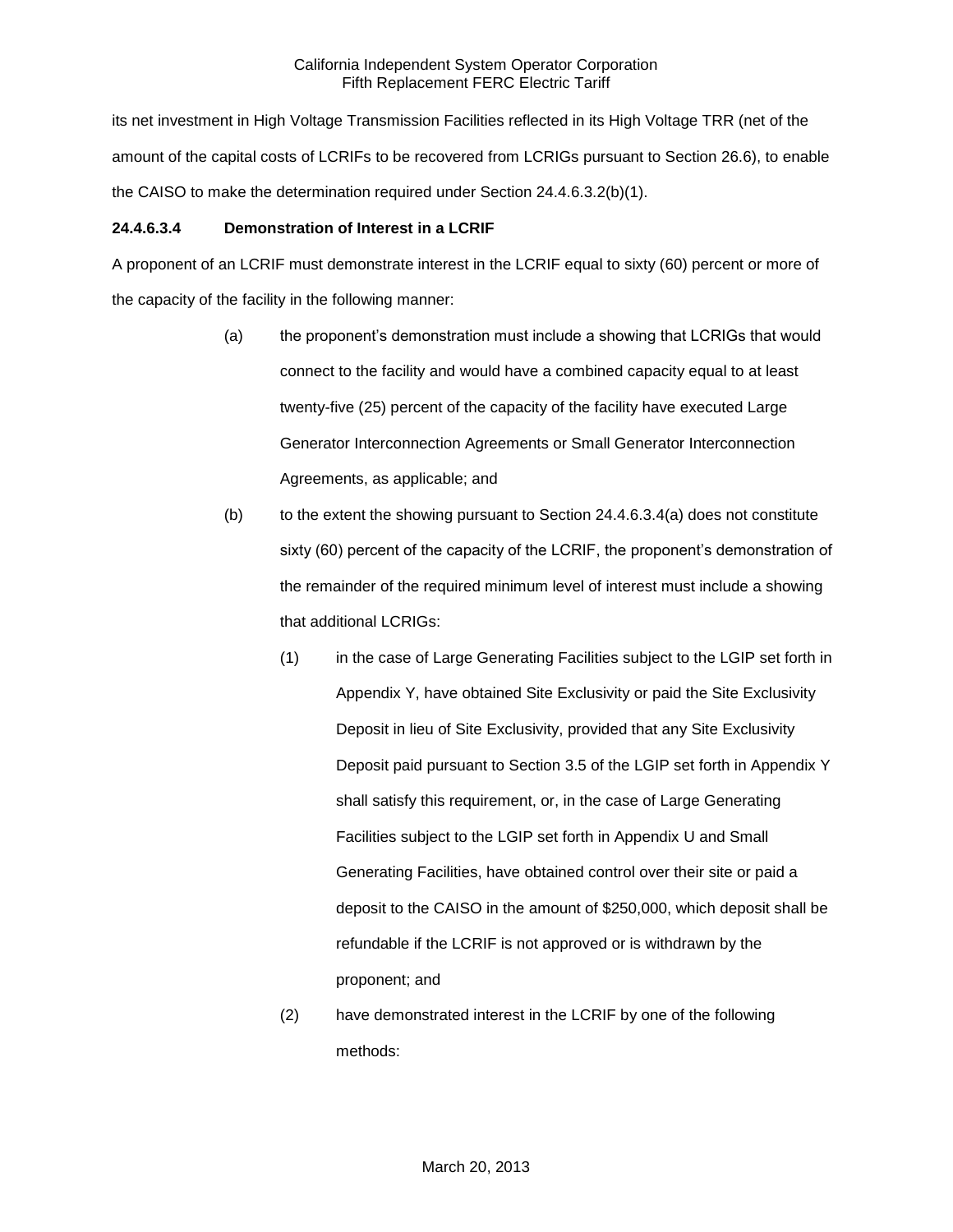- (i) executing a firm power sales agreement for the output of the LCRIG for a period of five (5) years or longer; or
- (ii) in the case of Large Generating Facilities subject to the LGIP set forth in Appendix Y, filing an Interconnection Request and paying the Interconnection Study Deposit required by Section 3.5 of the LGIP set forth in Appendix Y; or
- (iii) in the case of Large Generating Facilities subject to the LGIP set forth in Appendix U and Small Generating Facilities, being in the CAISO's interconnection queue and paying a deposit to the CAISO equal to the sum of the minimum deposits required of an Interconnection Customer for all studies performed in accordance with the Large Generator Interconnection Procedures (Appendix U) or Small Generator Interconnection Procedures (Appendix S), as applicable to the LCRIG, less the amount of any deposits actually paid by the LCRIG for such studies. The deposit shall be credited toward such study costs. If the LCRIF is not approved or is withdrawn by the proponent, any deposit paid under this provision shall be refundable to the extent it exceeds costs incurred by the CAISO for such studies; or
- (iv) paying a deposit to the CAISO equal to five (5) percent of the LCRIG's pro rata share of the capital costs of a proposed LCRIF. The deposit shall be credited toward costs of Interconnection Studies performed in connection with the Large Generator Interconnection Procedures (Appendix U or Appendix Y, as applicable) or Small Generator Interconnection Procedures (Appendix S), whichever is applicable. If the LCRIF is not approved or is withdrawn by the proponent, any deposit paid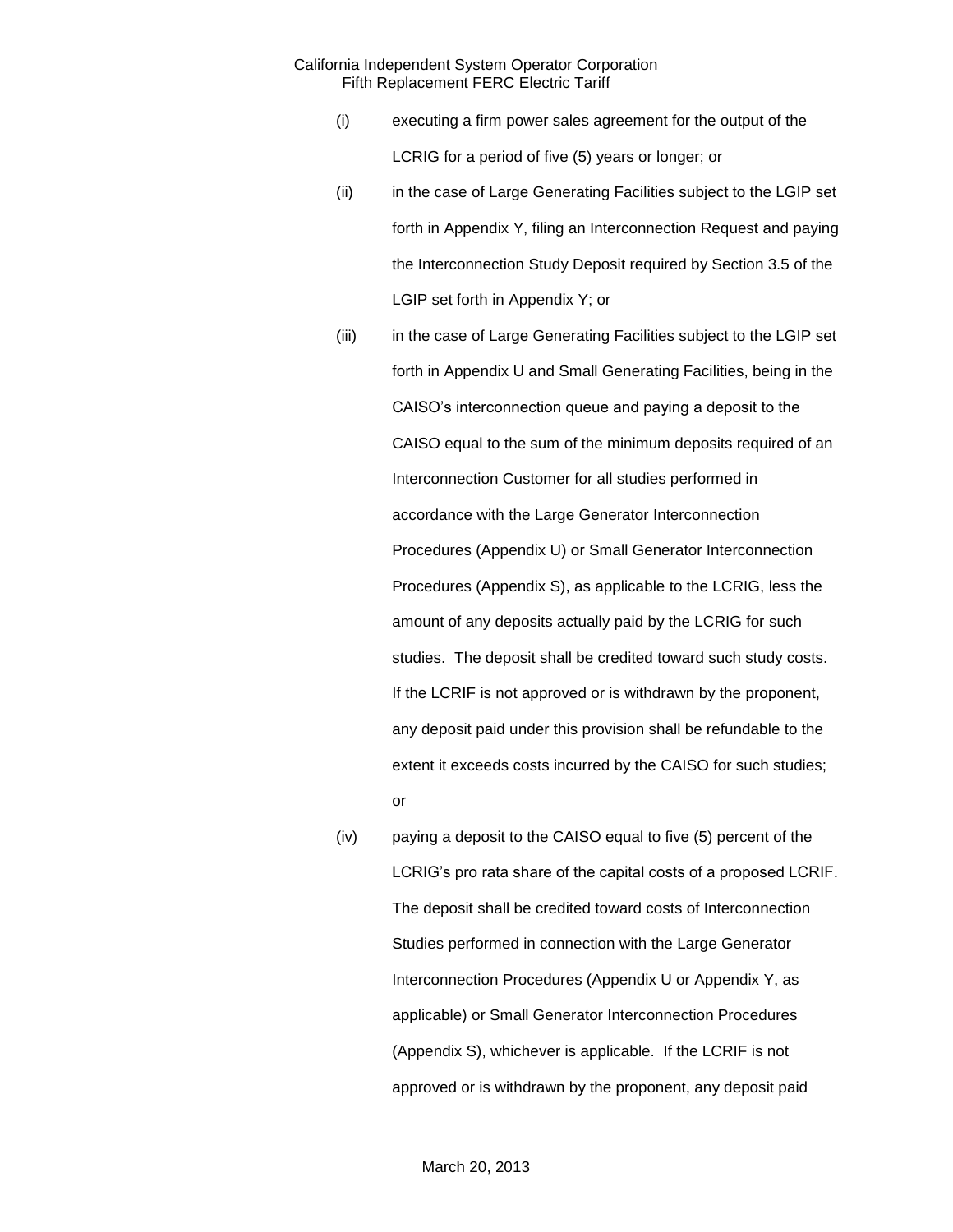under this provision shall be refundable to the extent it exceeds

the costs incurred by the CAISO for such studies.

### **24.4.6.3.5 Coordination With Non-Participating TOs**

In the event that a facility proposed as an LCRIF would connect to LCRIGs in an Energy Resource Area that would also be connected by a transmission facility that is in existence or is proposed to be constructed by an entity that is not a Participating TO and that does not intend to place that facility under the Operational Control of the CAISO, the CAISO shall coordinate with the entity owning or proposing that transmission facility through any regional planning process to avoid the unnecessary construction of duplicative transmission additions to connect the same LCRIGs to the CAISO Controlled Grid.

### **24.4.6.3.6 Evaluation of LCRIFs**

In evaluating whether a proposed LCRIF that meets the requirements of Section 24.4.6.3.2 is needed, and for purposes of ranking and prioritizing LCRIF projects, the CAISO will consider the following factors:

- (a) Whether, and if so, the extent to which, the facility meets or exceeds applicable CAISO Planning Standards, including standards that are Applicable Reliability Criteria.
- (b) Whether, and if so, the extent to which, the facility has the capability and flexibility both to interconnect potential LCRIGs in the Energy Resource Area and to be converted in the future to a network transmission facility.
- (c) Whether the projected cost of the facility is reasonable in light of its projected benefits, in comparison to the costs and benefits of other alternatives for connecting Generating Units or otherwise meeting a need identified in the CAISO Transmission Planning Process, including alternatives that are not LCRIFs. In making this determination, the CAISO shall take into account, among other factors, the following:
	- (1) The potential capacity of LCRIGs and the potential Energy that could be produced by LCRIGs in each Energy Resource Area;
	- (2) The capacity of LCRIGs in the CAISO's interconnection process for each Energy Resource Area;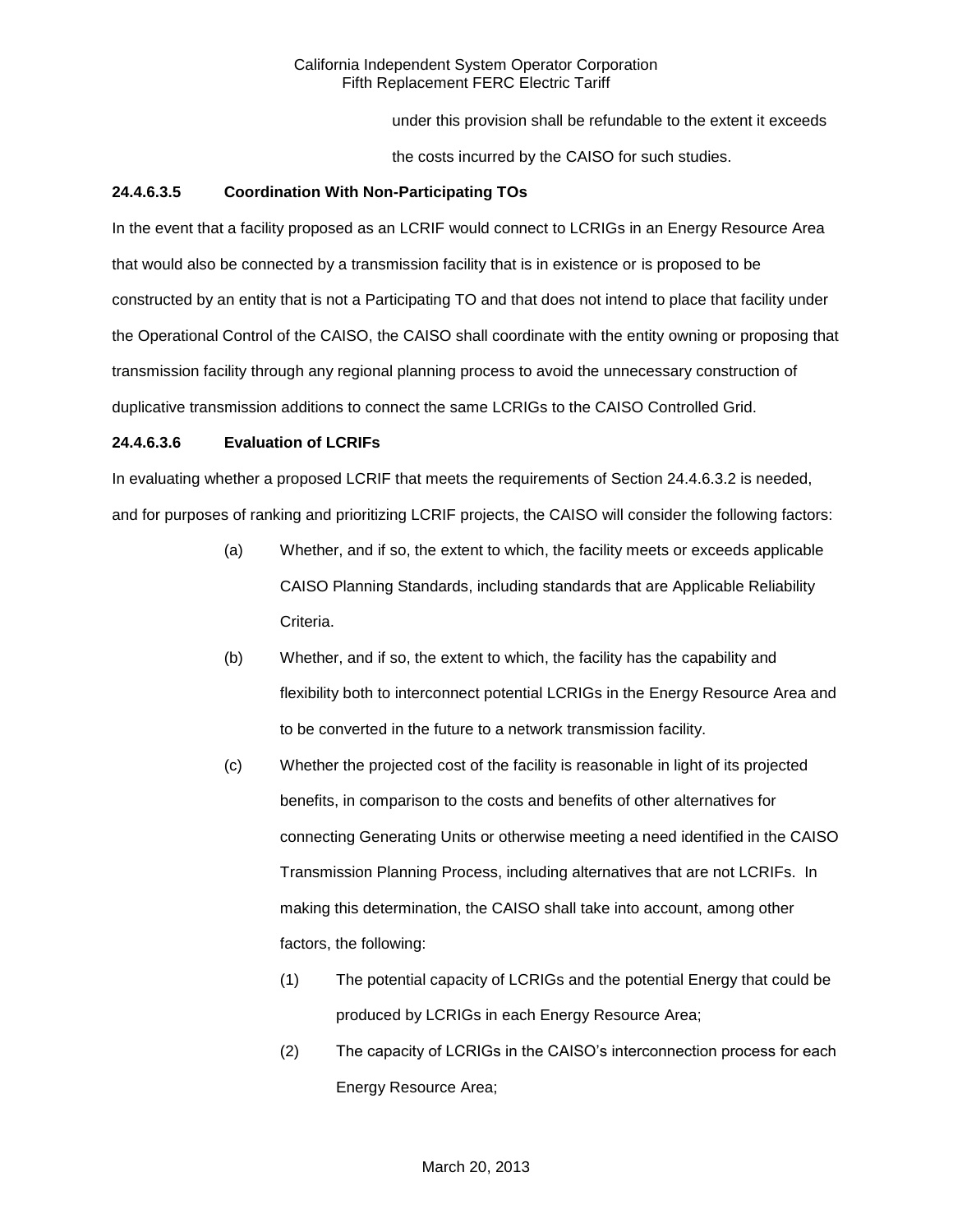- (3) The projected cost and in-service date of the facility in comparison with other transmission facilities that could connect LCRIGs to the CAISO Controlled Grid;
- (4) Whether, and if so, the extent to which, the facility would provide additional reliability or economic benefits to the CAISO Controlled Grid; and
- (5) Whether, and if so, the extent to which, the facility would create a risk of stranded costs.

#### **24.4.6.4 Projects to Maintain the Feasibility of Long Term CRRs**

The CAISO is obligated to ensure the continuing feasibility of Long Term CRRs that are allocated by the CAISO over the length of their terms. In furtherance of this requirement the CAISO shall, as part of its annual Transmission Planning Process cycle, test and evaluate the simultaneous feasibility of allocated Long Term CRRs, including, but not limited to, when acting on the following types of projects: (a) planned or proposed transmission projects; (b) Generating Unit or transmission retirements; (c) Generating Unit interconnections; and (d) the interconnection of new Load. Pursuant to such evaluations, the CAISO shall identify the need for any transmission additions or upgrades required to ensure the continuing feasibility of allocated Long Term CRRs over the length of their terms and shall publish Congestion Data Summary along with the results of the CAISO technical studies. In assessing the need for transmission additions or upgrades to maintain the feasibility of allocated Long Term CRRs, the CAISO, in coordination with the Participating TOs and other Market Participants, shall consider lower cost alternatives to the construction of transmission additions or upgrades, such as acceleration or expansion of existing projects; Demand-side management; Remedial Action Schemes; constrained-on Generation; interruptible Loads; reactive support; or in cases where the infeasible Long Term CRRs involve a small magnitude of megawatts, ensuring against the risk of any potential revenue shortfall using the CRR Balancing Account and uplift mechanism in Section 11.2.4. As part of the CAISO's Transmission Planning Process, the Participating TOs and Market Participants shall provide the necessary assistance and information to the CAISO to allow it to assess and identify transmission additions or upgrades that may be necessary under Section 24.4.6.4. To the extent a transmission upgrade or addition is deemed needed to maintain the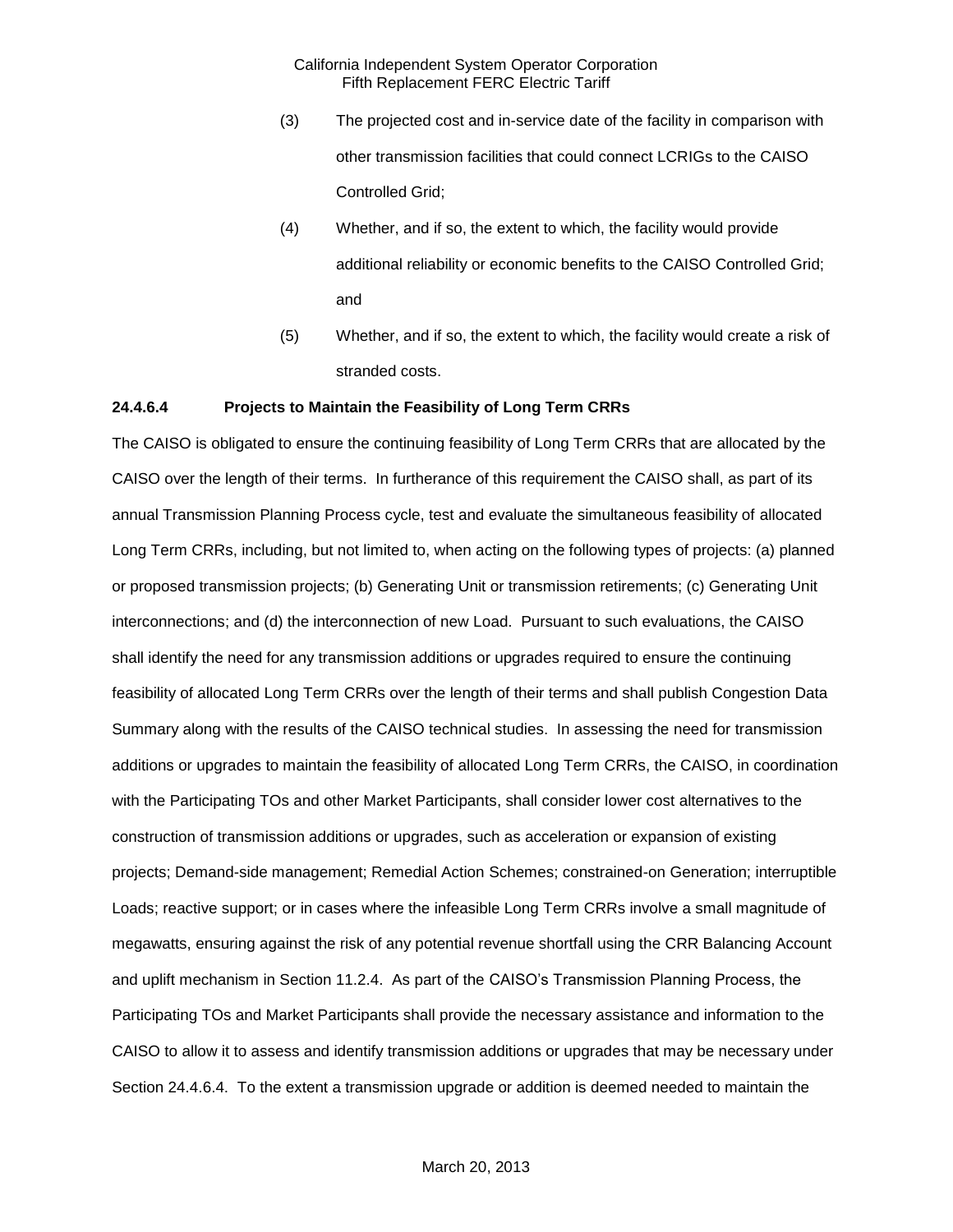feasibility of allocated Long Term CRRs in accordance with this Section and included in the CAISO's annual Transmission Plan, the CAISO will designate the Participating TO(s) with a PTO Service Territory in which the transmission upgrade or addition is to be located as the Project Sponsor(s), responsible to construct, own and finance, and maintain such transmission upgrade or addition. An upgrade or addition found to be needed pursuant to this section shall be subject to the provisions of Section 24.5 if such addition or upgrade also provides demonstrable economic or public policy benefits as described below. The CAISO will find that a transmission upgrade or addition needed to maintain the feasibility of allocated Long Term CRRs also provides economic benefits if its economic benefits exceed ten (10) percent of its costs, consistent with the determination of costs and benefits for economically-driven projects under Section 24.4.6.7 and in accordance with the procedures set forth in the Business Practice Manual. The CAISO will assess whether an upgrade or addition needed to maintain the feasibility of allocated Long Term CRRs also serves to meet state or federal policy requirements or directives as specified in the Study Plan for the current planning cycle, in accordance with the procedures and criteria set forth in Section 24.4.6.6 and the Business Practice Manual. If the CAISO finds that an upgrade or addition needed to maintain the feasibility of allocated Long Term CRRs also is needed under Section 24.4.6.6, or eliminates or partially fills the need for a policy-driven transmission element found to be needed under Section 24.4.6.6, such addition or upgrade shall be subject to the provisions of Section 24.5.

### **24.4.6.5 LGIP Network Upgrades**

Beginning with the 2011/2012 planning cycle, Network Upgrades originally identified during the Phase II Interconnection Study or Interconnection Facilities Study Process of the Large Generation Interconnection Process as set forth in Section 7 of Appendix Y that are not already included in a signed LGIA may be assessed as part of the comprehensive Transmission Plan if these Network Upgrades satisfy the following criteria:

- (a) The Network Upgrades consist of new transmission lines 200 kV or above, and have capital costs of \$100 million or greater;
- (b) The Network Upgrade is a new 500 kV substation that has capital costs of \$100 million or greater; or,
- (c) The Network Upgrades have a capital cost of \$200 million or more.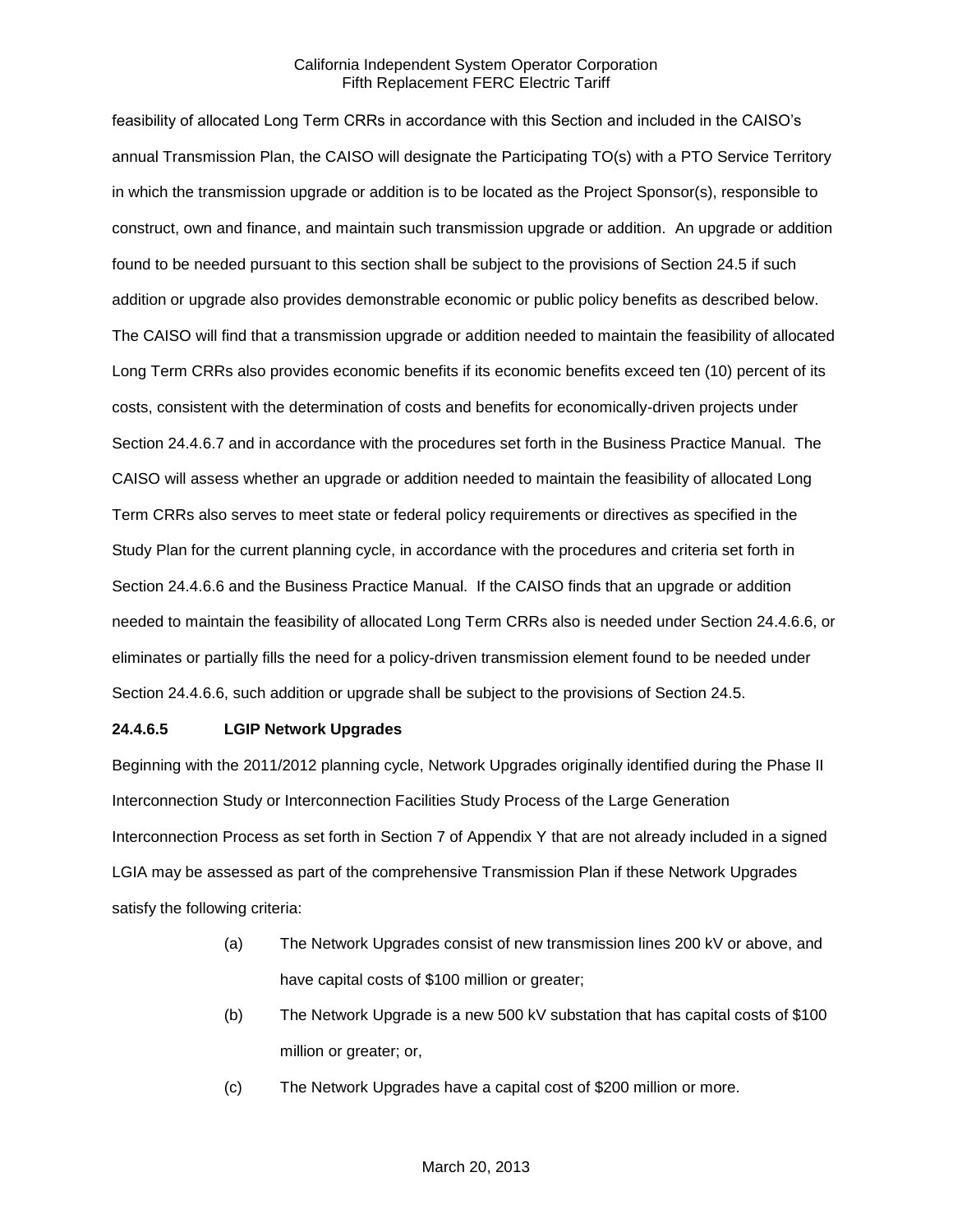The CAISO will post a list of the Network Upgrades eligible for assessment in the Transmission Planning Process in accordance with the schedule set forth in the applicable Business Practice Manual. Network Upgrades included in the comprehensive Transmission Plan may include additional components not included in the Network Upgrades originally identified during the Phase II Interconnection Study or may be expansions of the Network Upgrades originally identified during the Phase II Interconnection Study if the CAISO determines during the Transmission Planning Process that such components or expansions are needed as additional elements under section 24.1. Network Upgrades identified in the LGIP Phase II studies but not assessed in the Transmission Planning Process will be included in Large Generator Interconnection Agreements, as appropriate. Network Upgrades assessed in the Transmission Planning Process but not modified or replaced will be included in Large Generator Interconnection Agreements, as appropriate. Construction and ownership of Network Upgrades specified in the comprehensive Transmission Plan under this section, including any needed additional components or expansions, will be the responsibility of the Participating TO if the Phase II studies identified the original upgrade as needed and such upgrade has not yet been set forth in an executed Large Generator Interconnection Agreement. If, through the comprehensive Transmission Planning Process, the CAISO identifies any additional components or expansions of Network Upgrades that result in the need for other upgrades or additions, the responsibility to build and own such additions or upgrades will be determined by this Section 24, according to the category of those upgrades or additions. Any decision in the Transmission Planning Process to modify Network Upgrades identified in the Large Generator Interconnection Process will not increase the cost responsibility of the Interconnection Customer as described in Appendix Y, Section 7. Category 1 policy-driven elements identified under Section 24.4.6.7 could supplant the need for LGIP Network Upgrades that would be developed in subsequent Generator Interconnection Process cycles. To the extent that a Category 1 policy-driven element eliminates or downsizes the need for a Network Upgrade, the Interconnection Customer's cost responsibility for such Network Upgrade shall be eliminated or reduced. Any financial security posting shall be adjusted accordingly.

#### **24.4.6.6 Policy-Driven Elements**

Once the CAISO has identified projects needed to maintain reliability, LCRIF projects eligible for conditional or final approval, projects needed to maintain long-term CRR feasibility, qualified Merchant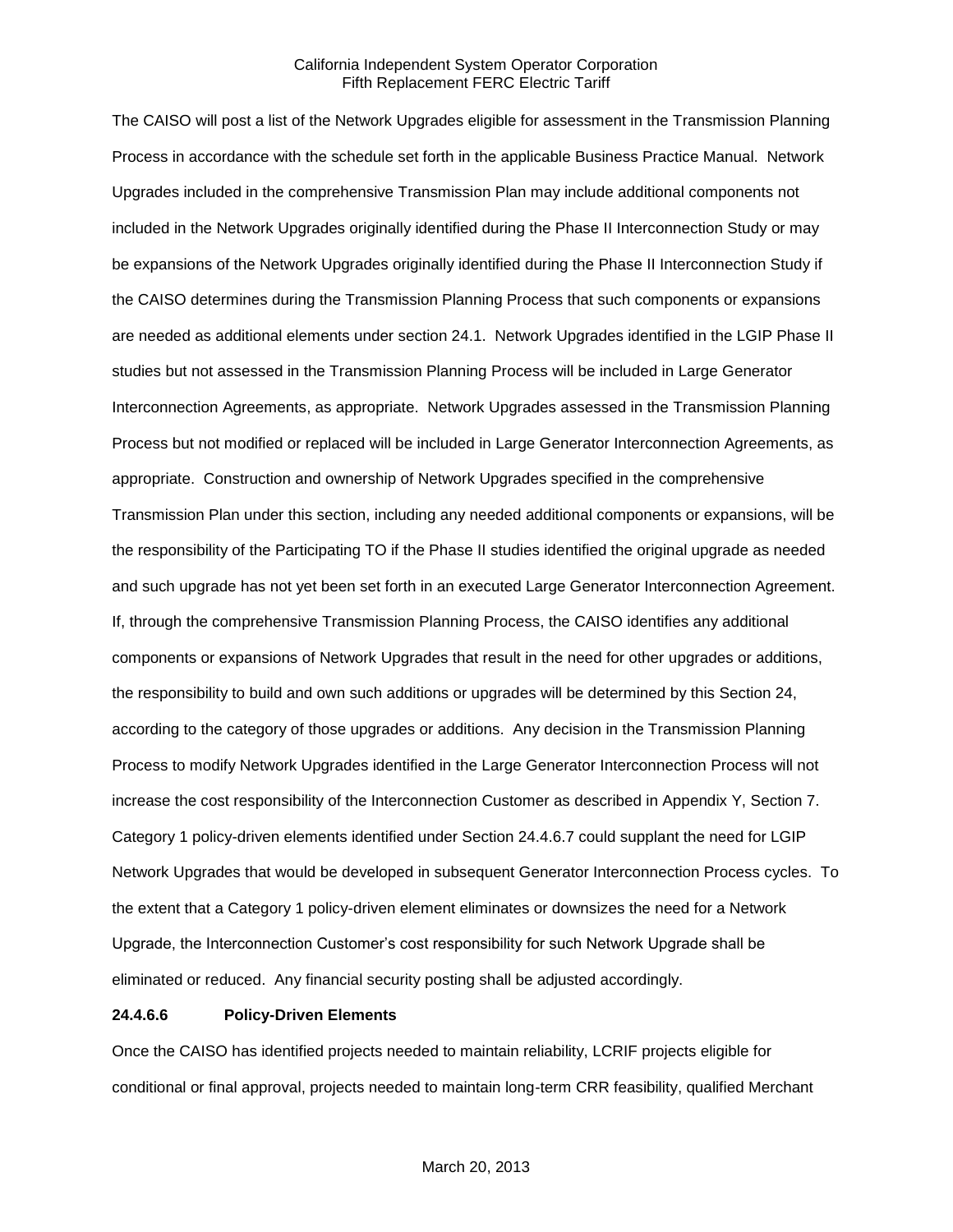Transmission Facility projects, and needed LGIP Network Upgrades as described in Section 24.4.6.5, the CAISO may evaluate transmission upgrade and addition elements needed to meet state or federal policy requirements or directives as specified in the Study Plan pursuant to Section 24.3.2(i). Policy-driven transmission upgrade or addition elements will be either Category 1 or Category 2. Category 1 are those elements which under the criteria of this section are found to be needed elements and are recommended for approval as part of the comprehensive Transmission Plan in the current cycle. Category 2 are those elements that could be needed to achieve state or federal policy requirements or directives but have not been found to be needed in the current planning cycle based on the criteria set forth in this section. Elements identified in this section and not identified in Section 24.4.6.5 as the responsibility of the Participating TO to build will be open for Project Sponsor solicitation during Phase 3. The CAISO will determine the need for, and identify such policy-driven transmission upgrade or addition elements that efficiently and effectively meet applicable policies under alternative resource location and integration assumptions and scenarios, while mitigating the risk of stranded investment. The CAISO will create a baseline scenario reflecting the assumptions about resource locations that are most likely to occur and one or more reasonable stress scenarios that will be compared to the baseline scenario. Any transmission upgrade or addition elements that are included in the baseline scenario and at least a significant percentage of the stress scenarios may be Category 1 elements. Transmission upgrades or additions that are included in the base case, but which are not included in any of the stress scenarios or are included in an insignificant percentage of the stress scenarios, generally will be Category 2 elements, unless the CAISO finds that sufficient analytic justification exists to designate them as Category 1. In such cases, the ISO will make public the analysis upon which it based its justification for designating such facilities as Category 1 rather than Category 2. In this process, the CAISO will consider the following criteria:

> (a) commercial interest in the resources in the applicable geographic area (including renewable energy zones) accessed by potential transmission elements as evidenced by signed and approved power purchase agreements and interconnection agreements;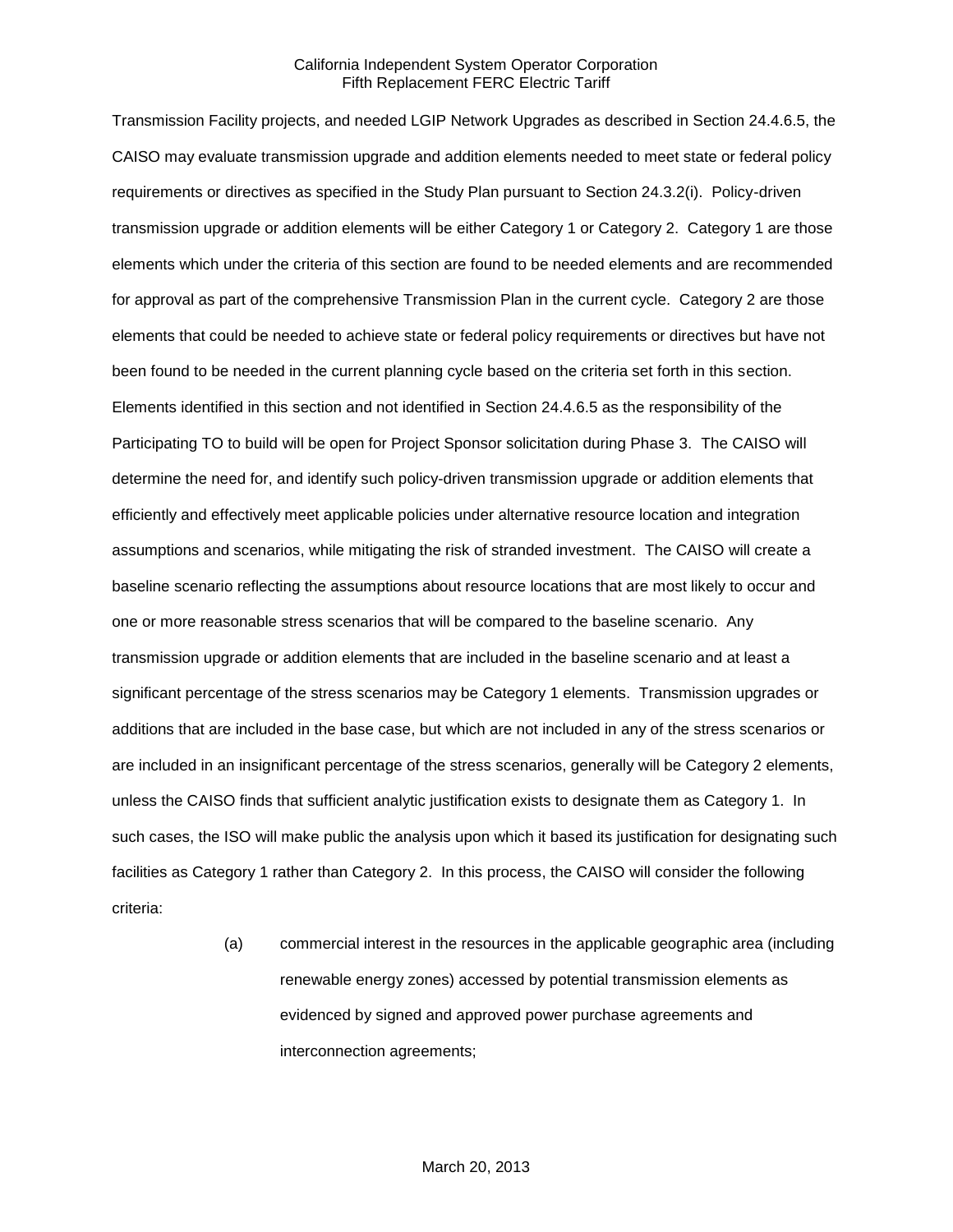- (b) the results and identified priorities of the California Public Utilities Commission's or California Local Regulatory Authorities' resource planning processes;
- (c) the expected planning level cost of the transmission element as compared to the potential planning level costs of other alternative transmission elements;
- (d) the potential capacity (MW) value and energy (MWh) value of resources in particular zones that will meet the policy requirements, as well as the cost supply function of the resources in such zones;
- (e) the environmental evaluation, using best available public data, of the zones that the transmission is interconnecting as well as analysis of the environmental impacts of the transmission elements themselves; the extent to which the transmission element will be needed to meet Applicable Reliability Criteria or to provide additional reliability or economic benefits to the ISO grid;
- (f) potential future connections to other resource areas and transmission elements;
- (g) resource integration requirements and the costs associated with these requirements in particular resource areas designated pursuant to policy initiatives;
- (h) the potential for a particular transmission element to provide access to resources needed for integration, such as pumped storage in the case of renewable resources;
- (i) the effect of uncertainty associated with the above criteria, and any other considerations, that could affect the risk of stranded investment; and
- (j) the effects of other additions or upgrades being considered for approval during the planning process.

## **24.4.6.7 Economic Studies and Mitigation Solutions**

Once the CAISO has identified projects needed to maintain reliability, LCRIF projects eligible for conditional or final approval, qualified merchant transmission projects and policy driven elements, the CAISO will conduct the High Priority Economic Planning Studies selected under Section 24.4.4 and any other studies that the CAISO concludes are necessary to determine whether additional transmission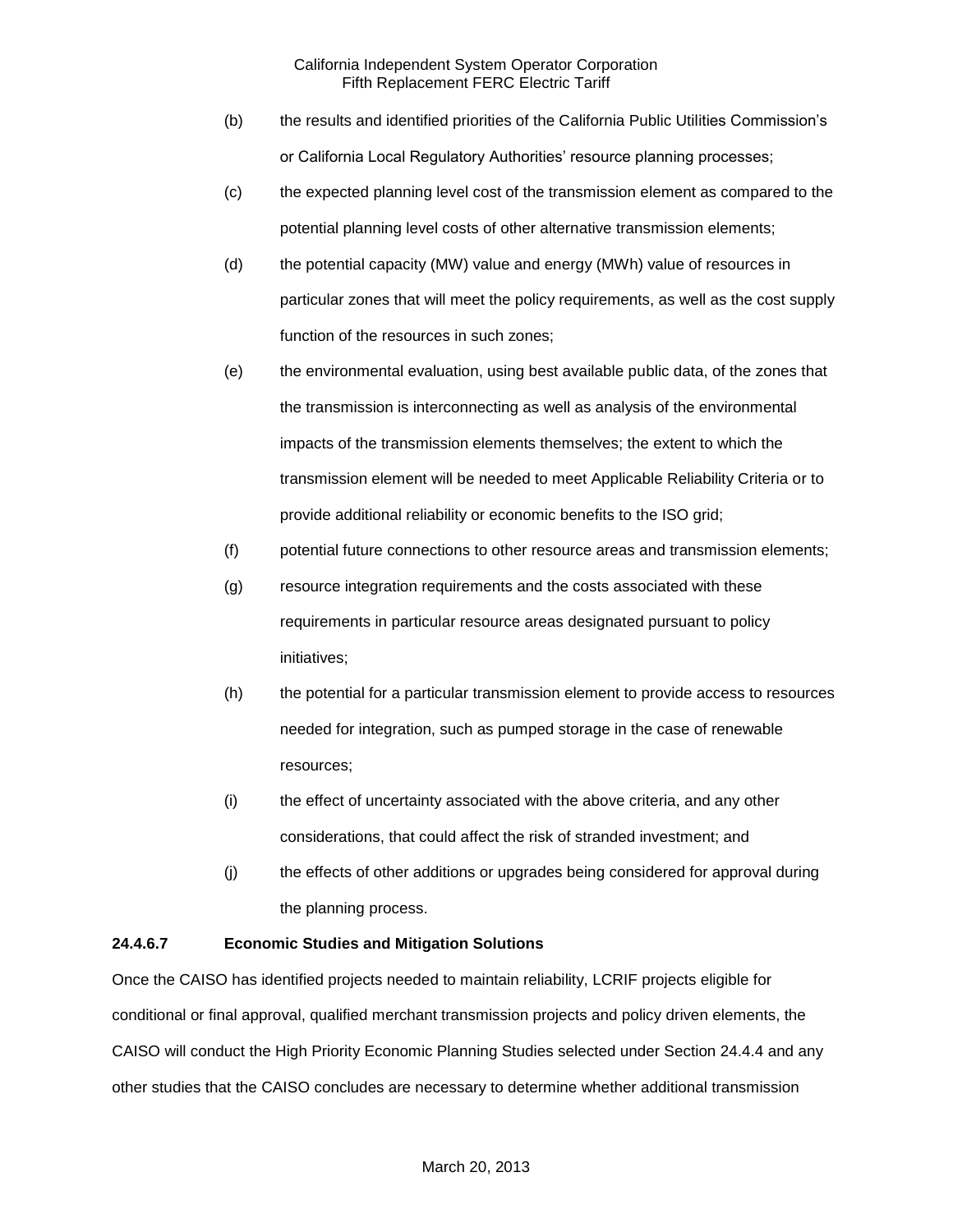upgrades and additions, or modifications to identified transmission projects or elements, are necessary to address:

- (a) Congestion identified by the CAISO in the Congestion Data Summary published for the applicable Transmission Planning Process cycle and the magnitude, duration, and frequency of that Congestion;
- (b) Local Capacity Area Resource requirements;
- (c) Congestion projected to increase over the planning horizon used in the Transmission Planning Process and the magnitude of that Congestion; or
- (d) Integration of new generation resources or loads on an aggregated or regional basis.

In determining whether additional elements are needed, the CAISO shall consider the degree to which, if any, the benefits of the solutions outweigh the costs, in accordance with the procedures set forth in the Business Practice Manual. The benefits of the mitigation solutions may include a calculation of any reduction in production costs, Congestion costs, Transmission Losses, capacity or other electric supply costs resulting from improved access to cost-efficient resources. The cost of the mitigation solution must consider any estimated costs identified under Section 24.4.6.4 to maintain the simultaneous feasibility of allocated Long Term CRRs for the length of their term. The CAISO, in determining whether a particular solution is needed, shall also consider the comparative costs and benefits of viable alternatives to the particular transmission element, including: (1) other potential transmission upgrades or additions, including those being considered or proposed during the Transmission Planning Process; (2) acceleration or expansion of any transmission upgrade or addition already approved by the CAISO Governing Board or included in any CAISO annual Transmission Plan, and (3) non-transmission alternatives, including demand-side management. Transmission upgrades and addition elements that are identified under this Section 24.4.6.7, other than reliability-driven projects, LCRIF projects eligible for conditional or final approval and qualified Merchant Transmission Facility projects, will be open for bid and Project Sponsor solicitation in Phase 3.

## **24.4.6.8 Projects Submitted in Prior Request Windows**

During Phase 2 of the 2010/2011 Transmission Planning Cycle, the CAISO will evaluate the specific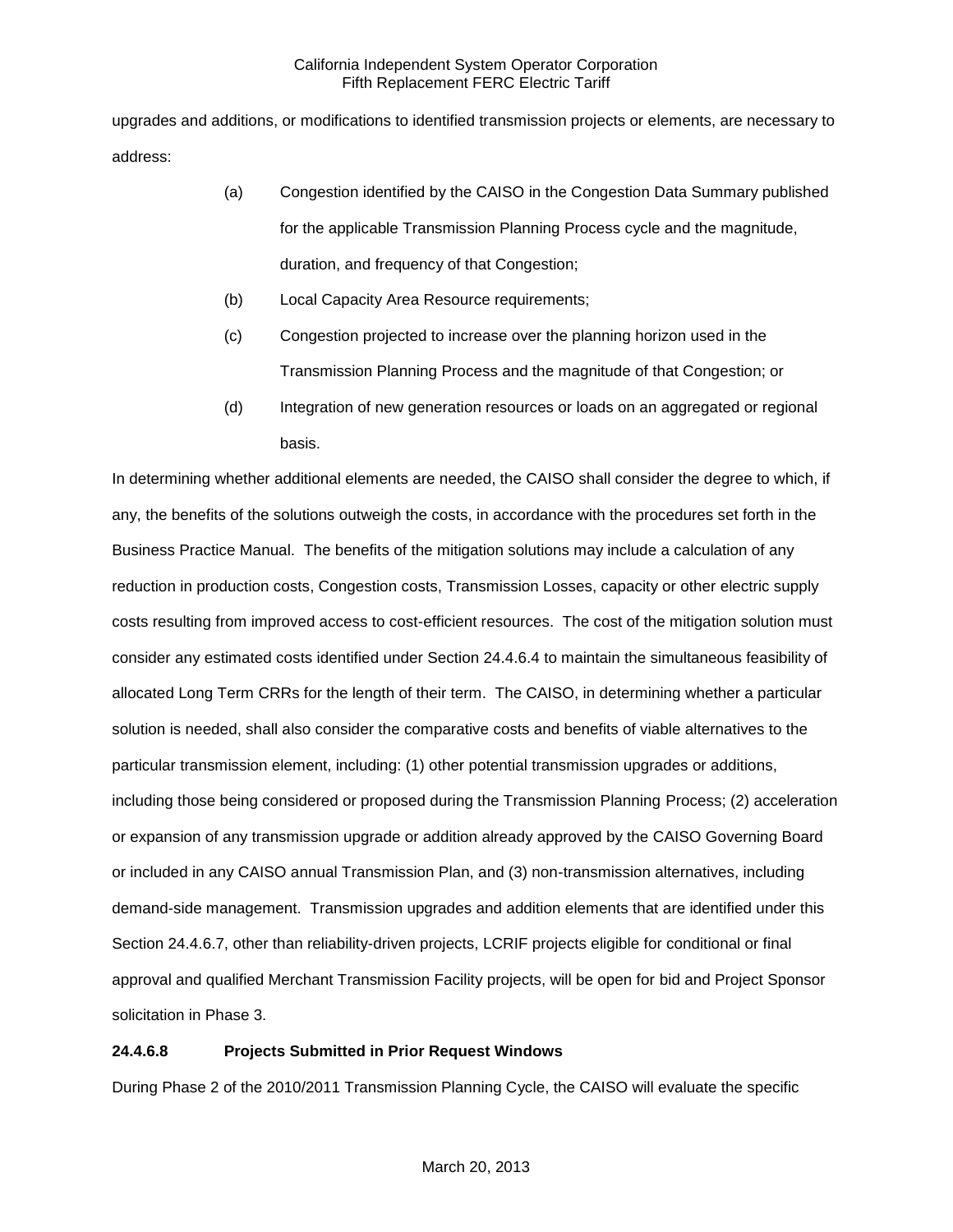project proposals submitted during the 2008 and 2009 request windows. If any of these 2008 or 2009 request window proposals is found by the CAISO to be needed as a Category 1 policy-driven or economically-driven element, using the criteria for approval of transmission elements under sections 24.4.6.6 or 24.4.6.7, the project will be included in the comprehensive 2010/2011 Transmission Plan. Upon Board approval of the Transmission Plan, the Project Sponsor that submitted the proposal will be approved to finance, own and construct the approved additions and upgrades provided that Project Sponsor meets the criterion specified in Section 24.5.2.1(c). If a 2008 or 2009 request window proposal is found to be needed as a Category 2 policy-driven element in the 2010-2011 Transmission Planning Cycle, and that Category 2 policy-driven element is reclassified as a Category 1 policy-driven element in the 2011-2012 Transmission Planning Cycle, the Project Sponsor that submitted the proposal will be approved to finance, own and construct the element, provided that Project Sponsor meets the criterion specified in Section 24.5.2.1(c). If competing projects have been submitted by multiple Project Sponsors in the 2008 and 2009 request windows for the same elements in the 2010/2011 comprehensive Transmission Plan, the CAISO will approve one of those Project Sponsors to build and own the project based on the criteria specified in Section 24.5.2.3. To the extent that competing project proposals for the same policy-driven or economically-driven element were submitted in both the 2008 and 2009 request windows, the CAISO will give priority to the proiect proposals submitted in the 2008 request window.

### **24.4.7 Description of Transmission Elements**

The transmission elements identified in the draft and final comprehensive Transmission Plan will provide sufficient engineering detail to permit Project Sponsors to submit complete proposals, under section 24.5.1 to build certain transmission elements. As further described in the Business Practice Manual, such details may include, but are not limited to:

- (a) Minimum Conductor Ampacity;
- (b) Approximate Line impedance required;
- (c) Approximate Series compensation levels;
- (d) Substation bus and breaker configuration;
- (e) Breaker clearing times;
- (f) Transformer characteristics (capacity, impedance, tap range);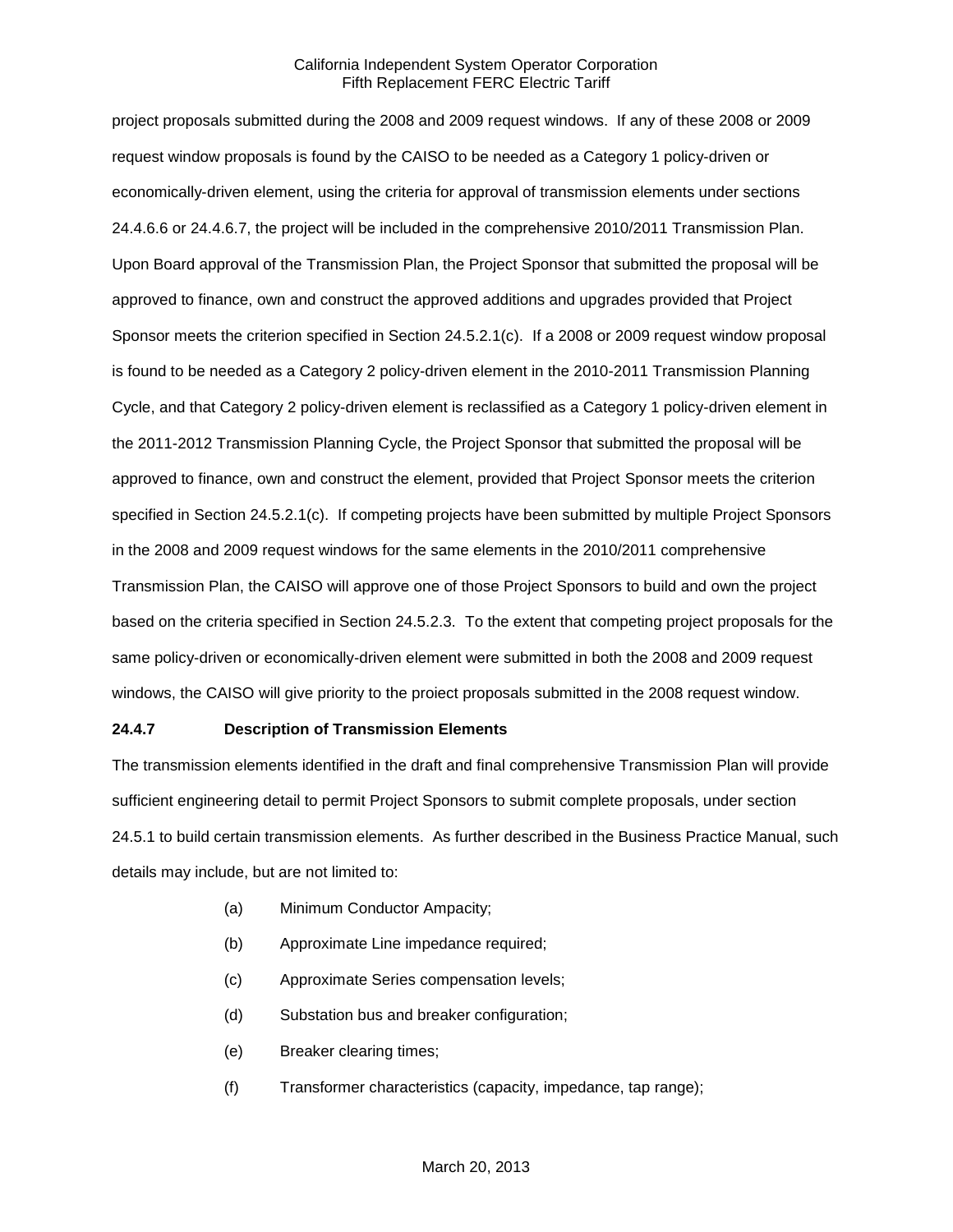- (g) Minimum Shunt capacitor and reactor sizes;
- (h) Minimum FACTS device specifications;
- (i) SPS requirements;
- (j) Planning level cost estimates;
- (k) Projected in-service date.

#### **24.4.8 Additional Contents of Comprehensive Transmission Plan**

In addition to the detailed descriptions of specific needed addition and upgrade projects and elements, the draft and final comprehensive Transmission Plan may include: (1) the results of technical studies performed under the Study Plan; (2) determinations and recommendations regarding the need for identified transmission upgrade and addition projects and elements; (3) assessments of transmission upgrades and additions submitted as alternatives to the potential solutions to transmission needs identified by the CAISO and studied during the Transmission Planning Process cycle; (4) results of Economic Planning Studies (except for the 2010/2011 cycle); (5) an update on the status of transmission upgrades or additions previously approved by the CAISO, including identification of mitigation plans, if necessary, to address any potential delay in the anticipated completion of an approved transmission upgrade or addition; and (6) a description of transmission addition and upgrade projects with an estimated capital investment of \$50 million or more submitted through the Request Window and for which additional studies are required before being presented to the CAISO Governing Board for approval following completion of the studies; and (7) a description of Category 2 transmission upgrade or addition elements recommended for consideration in future planning cycles.

#### **24.4.9 Phase 2 Stakeholder Process**

(a) According to the schedule and procedures set forth in the Business Practice Manual, the CAISO will schedule one (1) public meeting after the CAISO technical study results have been posted and Participating TOs have submitted (i) the results of technical studies conducted at the direction of the CAISO (if applicable); and (ii) reliability-driven projects and mitigation solutions. All stakeholder meetings, web conferences, or teleconferences shall be noticed by Market Notice. Interested parties will be provided a minimum two (2) week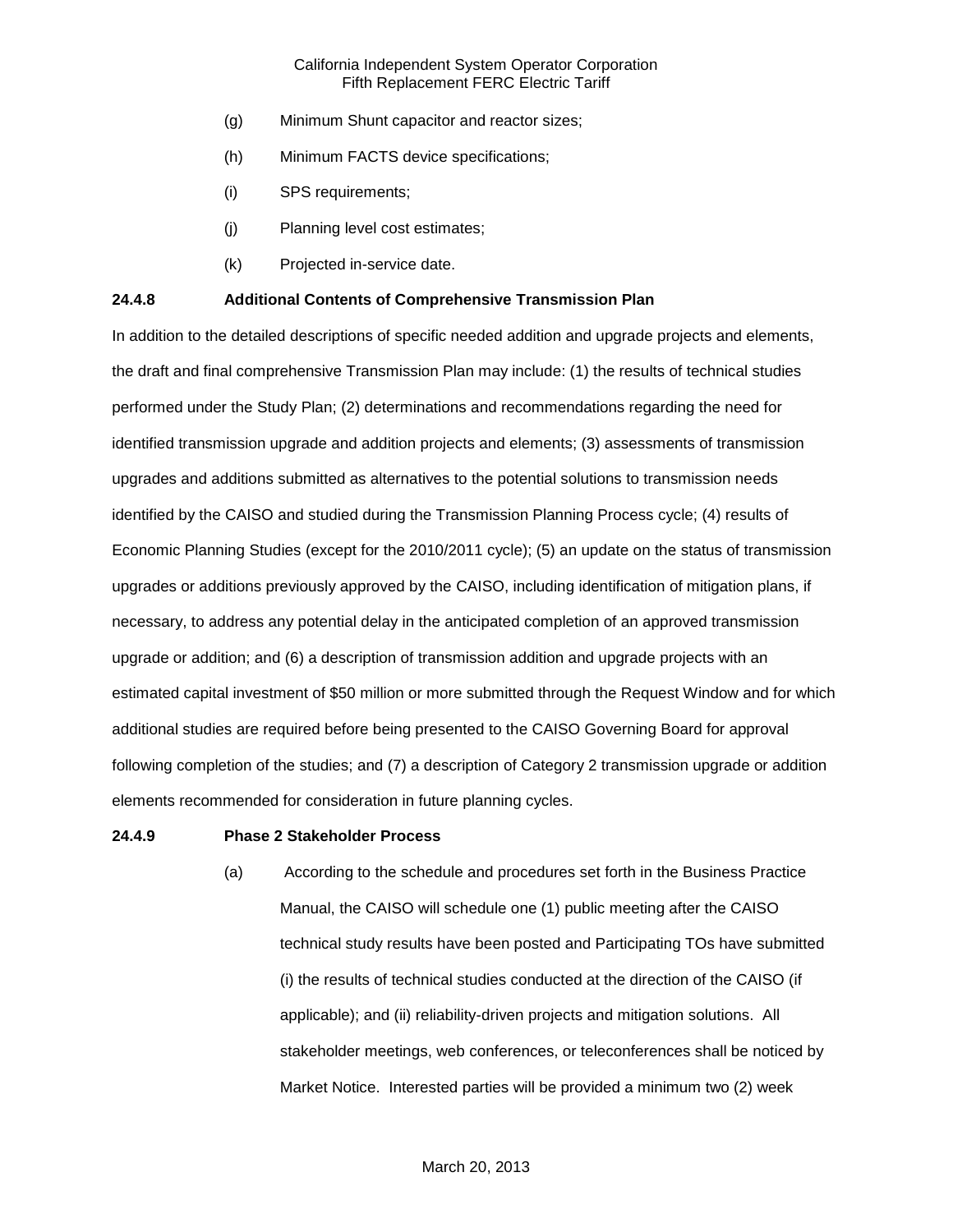period to provide written comments regarding the technical study results and the proposals submitted by the Participating TOs.

- (b) The CAISO will schedule at least one (1) other public meeting before the draft comprehensive Transmission Plan is posted to provide information about any policy-driven element evaluations or economic planning studies that have been completed since the prior public meeting was held, as well as updated information about any studies or evaluations that are still in progress. Notice of such meeting, web conference or teleconference will be provided to stakeholders via Market Notice.
- (c) In accordance with the schedule and procedures in the Business Practice Manual, but not less than one-hundred and twenty (120) days after the results of the CAISO's technical studies are posted and not less than six (6) weeks after the Request Window closes, the CAISO will post a draft comprehensive Transmission Plan. The CAISO will subsequently conduct a public conference regarding the draft comprehensive Transmission Plan and solicit comments, consistent with the timelines and procedures set forth in the Business Practice Manual. Additional meetings, web conferences, or teleconferences may be scheduled as needed. All stakeholder meetings, web conferences, or teleconferences shall be noticed by Market Notice and such notice shall be posted to the CAISO Website. After consideration of comments, the CAISO will post the revised draft comprehensive Transmission Plan to the CAISO Website.

#### **24.4.10 Transmission Plan Approval Process**

The revised draft comprehensive Transmission Plan, along with the stakeholder comments, will be presented to the CAISO Governing Board for consideration and approval. Upon approval of the plan, all needed transmission addition and upgrade projects and elements, net of all transmission and nontransmission alternatives considered in developing the comprehensive Transmission Plan, will be deemed approved by the CAISO Governing Board. Transmission upgrade and addition projects and elements with capital costs of \$50 million or less can be approved by CAISO management and may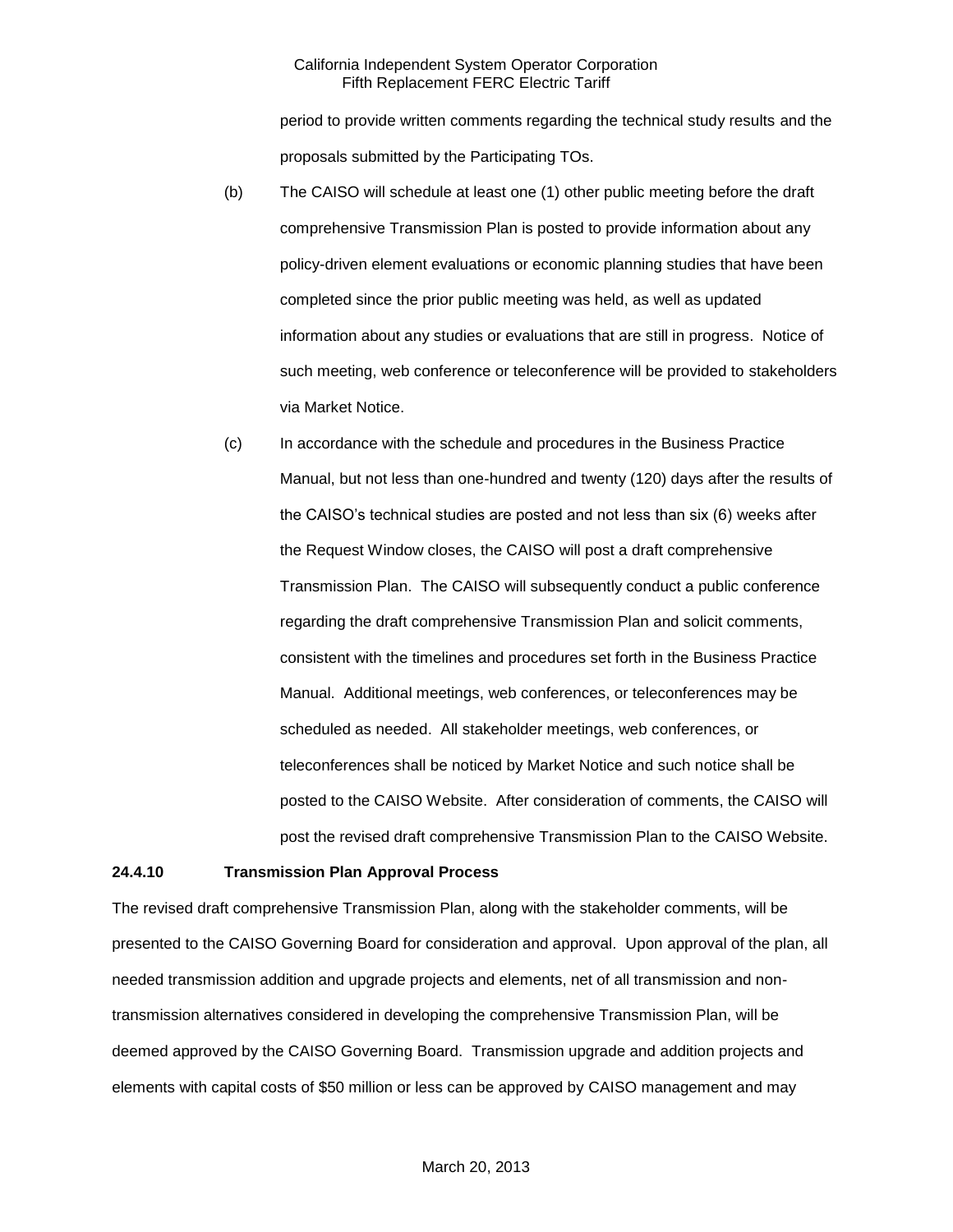proceed to permitting and construction prior to Governing Board approval of the plan. Such CAISO management approved projects or elements may be subject to a competitive solicitation process, consistent with Section 24.5, on an accelerated schedule that will allow the approved Project Sponsor to proceed to permitting and construction prior to Governing Board approval of the plan. CAISO management may expedite approval of a project or element ahead of the approval process for other projects or elements with capital costs of \$50 million or less if: (1) there is an urgent need for approval of the project or elements ahead of the schedule established in the Business Practice Manual; (2) there is a high degree of certainty that approval of the upgrade or addition will not conflict with other projects or elements being considered in Phase 2; and (3) the need to accelerate a project or element is driven by the CAISO's study process or by external circumstances. CAISO management shall brief the CAISO Governing Board at a regularly-scheduled or special public session prior to approving projects or elements costing \$50 million or less and conducting the competitive solicitation, if appropriate. Following Governing Board approval, the CAISO will post the final comprehensive Transmission Plan to the CAISO website.

#### **24.5 Transmission Planning Process Phase 3**

#### **24.5.1 Project Submissions**

According to the schedule set forth in the Business Practice Manual, in the month following CAISO Governing Board approval of the comprehensive Transmission Plan, the CAISO will initiate a period of at least two (2) months that will provide an opportunity for Project Sponsors to submit specific transmission project proposals to finance, own, and construct the transmission elements identified in the comprehensive Transmission Plan. For elements with capital costs of \$50 million or less that were approved by CAISO management before Governing Board approval of the comprehensive Transmission Plan, the two month period will be initiated following management approval of the element, and the Project Sponsor selection process will follow an accelerated schedule described in the Business Practice Manual. Such project proposals must include plan of service details and supporting information as set forth in the Business Practice Manual sufficient to enable the CAISO to determine whether the proposal meets the criteria specified in section 24.5.2.1 and 24.5.2.4. The project proposal will identify the authorized governmental body from which the Project Sponsor will seek siting approval for the project.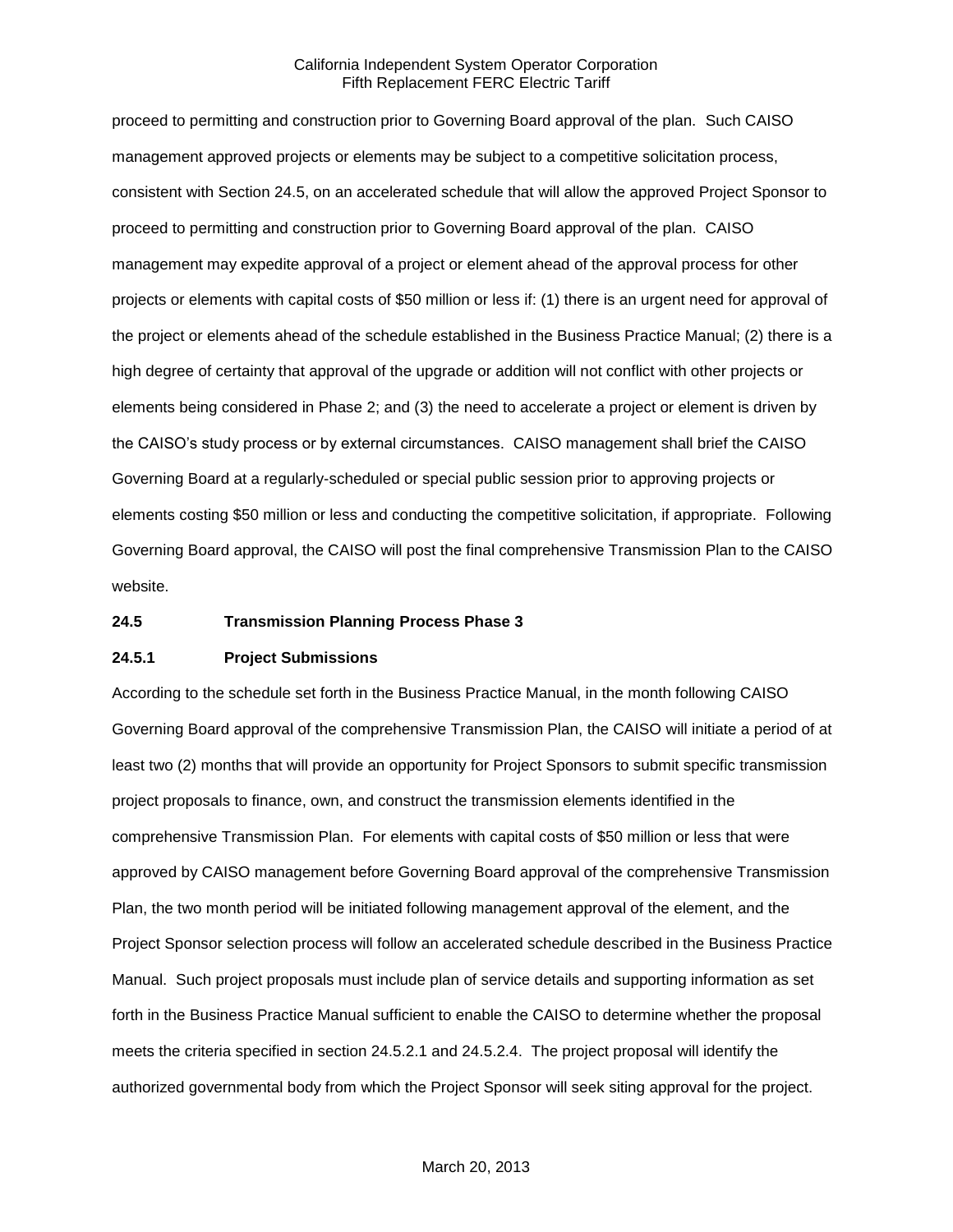## **24.5.2 Project Selection**

At the end of the project submission period, the CAISO will post a list of proposed projects and Project Sponsors to its Website, subject to the confidentiality provisions set forth in Tariff section 20 and as further described in the Business Practice Manual, and will select projects and Approved Project Sponsors pursuant to this section 24.5.2. If the selected project involves an upgrade to or addition on an existing Participating TO facility, the construction or ownership of facilities on a Participating TO's right-ofway, or the construction or ownership of facilities within an existing Participating TO substation, the Participating TO will construct and own such upgrade or addition facilities unless the Project Sponsor and the Participating TO agree to a different arrangement.

### **24.5.2.1 Project Sponsor Qualification**

The CAISO will evaluate the proposals to finance, own and construct policy-driven transmission elements or transmission elements that are included in the comprehensive Transmission Plan based on the results of Economic Planning Studies or other economic studies conducted by the CAISO under section 24.4.6.7 to determine:

- (a) whether the proposed project is consistent with needed transmission elements identified in the comprehensive Transmission Plan;
- (b) whether the proposed project satisfies Applicable Reliability Criteria and CAISO Planning Standards; and
- (c) whether the Project Sponsor and its team is physically, technically, and financially capable of (i) completing the project in a timely and competent manner; and (ii) operating and maintaining the facilities consistent with Good Utility Practice and applicable reliability criteria for the life of the project.

On the CAISO's request, the Project Sponsor will provide additional information that the CAISO reasonably determines is necessary to conduct its evaluation.

## **24.5.2.2 Single Project Sponsor**

If only one (1) Project Sponsor submits a proposal to finance, own, and construct transmission elements under section 24.5.1, and the CAISO determines that the Project Sponsor is qualified to own and construct the project under the criteria set forth in section 24.5.2.1, the Project Sponsor must seek siting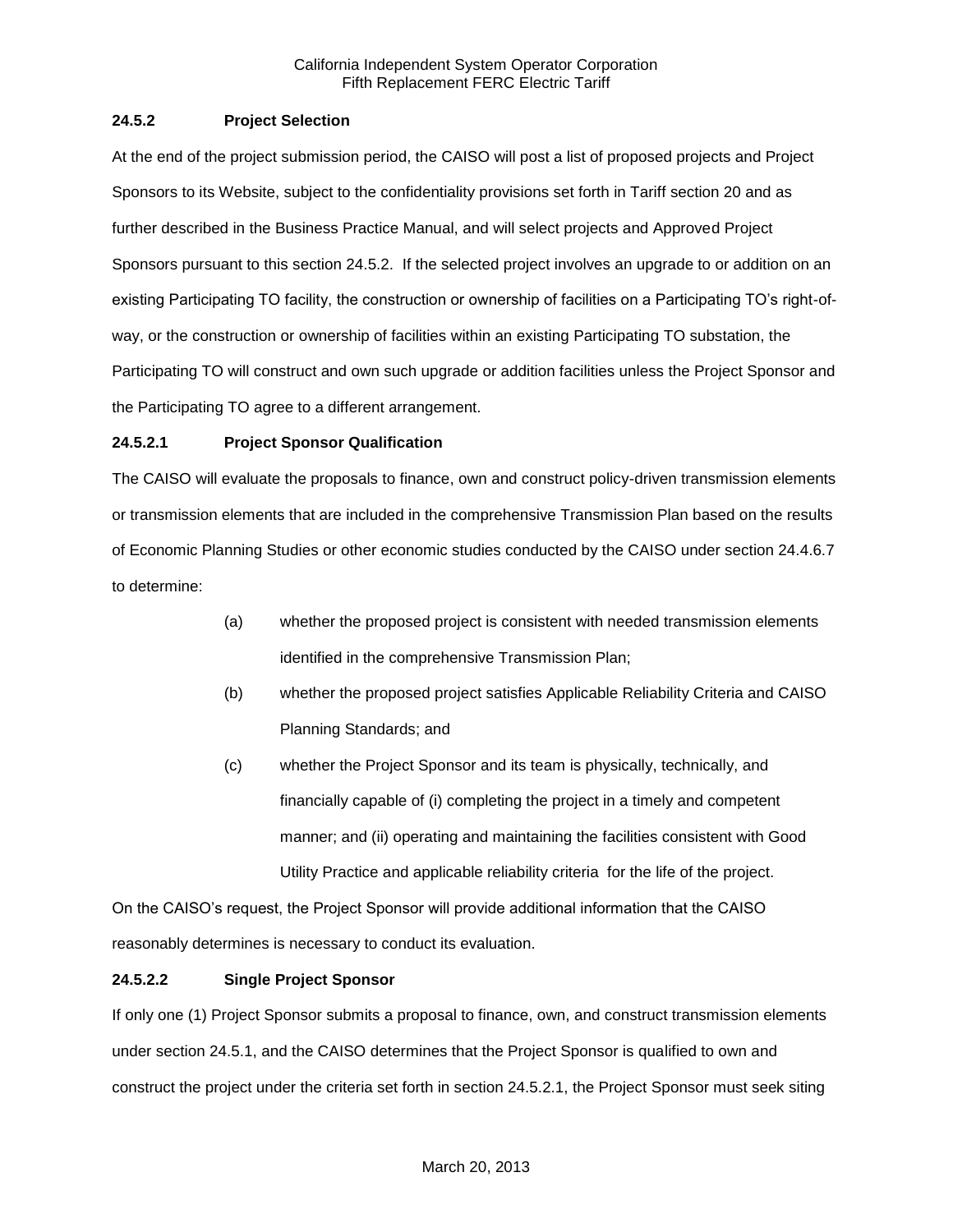approval, and any other necessary approvals, from the appropriate authority or authorities within onehundred twenty (120) days of CAISO approval.

### **24.5.2.3 Multiple Project Sponsors**

- (a) If two (2) or more Project Sponsors submit proposals to own and construct the same transmission element or elements under section 24.5.1 and the CAISO determines that the two (2) or more Project Sponsors are qualified to own and construct the project under the criteria set forth in section 24.5.2.1, the CAISO will, upon request, facilitate an opportunity for the Project Sponsors to collaborate with each other to propose a single project to meet such need. If joint projects are proposed following the collaboration period, the CAISO will revise the list of potential renewable transmission upgrades or additions eligible for selection.
- (b) If the qualified Project Sponsors are unable to collaborate on a joint project and are applying to the same authorized governmental body to approve the project siting, the qualified Project Sponsors must seek siting approval within one hundred and twenty (120) days and the CAISO will accept the Project Sponsor determination by that authorized governmental authority.
- (c) If the qualified Project Sponsors are unable to collaborate on a joint project and are applying to different authorized governmental bodies for project siting approval, the CAISO will select one approved Project Sponsor based on a comparative analysis of the degree to which each Project Sponsor meets the criteria set forth in sections 24.5.2.1 and a consideration of the factors set forth in 24.5.2.4. The CAISO will engage an expert consultant to assist with the selection of the approved Project Sponsor. Thereafter, the approved Project Sponsor must seek siting approval, and any other necessary approvals, from the appropriate authority or authorities within one-hundred twenty (120) days of CAISO approval.

### **24.5.2.4 Project Sponsor Selection Factors**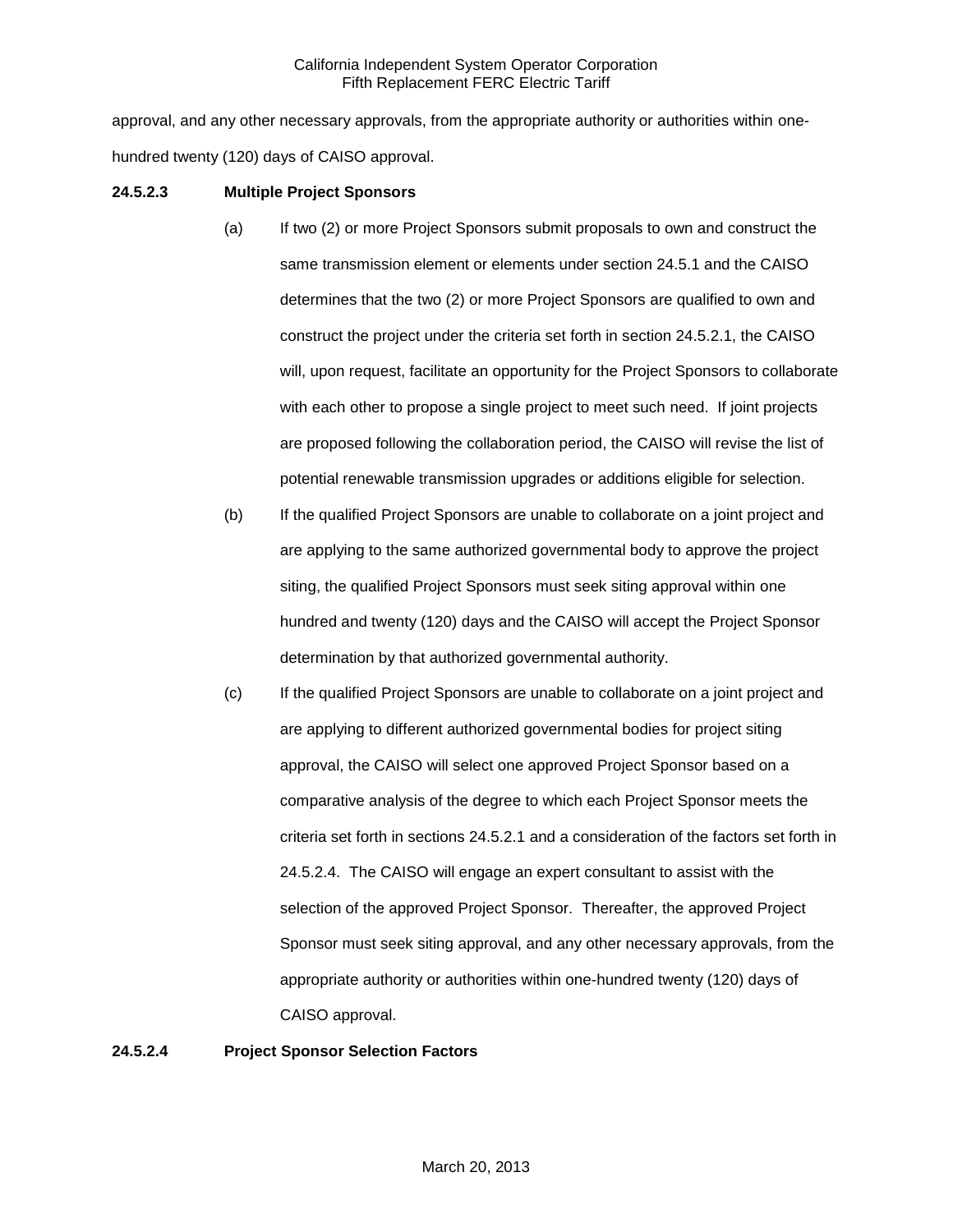In selecting an approved Project Sponsor from among multiple project sponsors, as described in section 24.5.2.3(c), the CAISO shall consider the following criteria, in addition to the criteria set forth in section 24.5.2:

- (a) the current and expected capabilities of the Project Sponsor and its team to finance, license, and construct the facility and operate and maintain it for the life of the project;
- (b) the Project Sponsor's existing rights of way and substations that would contribute to the project in question;
- (c) the experience of the Project Sponsor and its team in acquiring rights of way, and the authority to acquire rights of way by eminent domain, if necessary, that would facilitate approval and construction;
- (d) the proposed schedule for development and completion of the project and demonstrated ability to meet that schedule of the Project Sponsor and its team;
- (e) the financial resources of the Project Sponsor and its team;
- (f) the technical and engineering qualifications and experience of the Project Sponsor and its team;
- (g) if applicable, the previous record regarding construction and maintenance of transmission facilities, including facilities outside the CAISO Controlled Grid of the Project Sponsor and its team;
- (h) demonstrated capability to adhere to standardized construction, maintenance and operating practices;
- (i) demonstrated ability to assume liability for major losses resulting from failure of facilities;
- (j) demonstrated cost containment capability and other advantages the Project Sponsor and its team may have to build the specific project, including any binding agreement by the Project Sponsor and its team to accept a cost cap that would preclude project costs above the cap from being recovered through the CAISO's Transmission Access Charge.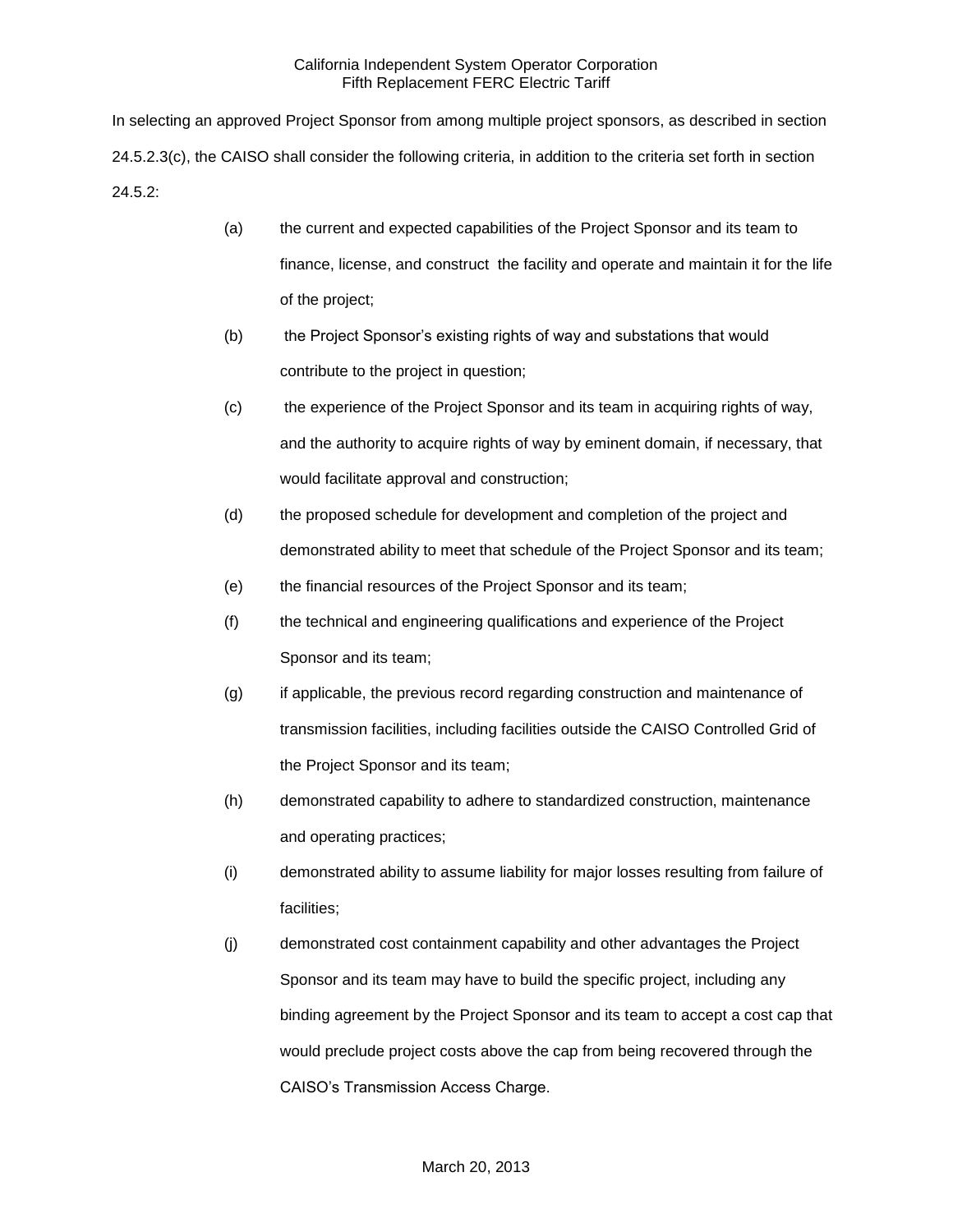The information that Project Sponsors must submit to enable the CAISO to conduct its evaluation of these criteria shall be specified in the Business Practice Manual.

### **24.5.3 Notice to Project Sponsors**

The CAISO will notify Project Sponsors as to results of the project evaluation process in accordance with the schedule and procedures set forth in the Business Practice Manual.

## **24.6 Obligation to Construct Transmission Projects**

A Participating TO that has a PTO Service Territory in which either terminus of the element or elements being upgraded or added is located shall be obligated to construct all transmission additions and upgrade elements or elements included in the comprehensive Transmission Plan for which there is no Approved Project Sponsor or for which the Project Sponsor is unable to secure all necessary approvals. In cases where the Approved Project Sponsor is subsequently unable or unwilling to build the project, the CAISO may, at its discretion, direct the Participating TO with a PTO Service Territory in which either terminus of the facility being upgraded or added is located to build the element or elements, or open a new solicitation of Project Sponsors to finance, construct and own the element or elements. The Approved Project Sponsor shall not sell, assign or otherwise transfer its rights to finance, construct and own the project before the project has been energized and, if applicable, turned over to the CAISO's Operational Control unless the CAISO has approved such proposed transfer. The obligations of the Participating TO to construct such transmission additions or upgrades will not alter the rights of any entity to construct and expand transmission facilities as those rights would exist in the absence of a TO's obligations under this CAISO Tariff or as those rights may be conferred by the CAISO or may arise or exist pursuant to this CAISO Tariff.

**24.6.1 [NOT USED]**

| 24.6.2 | [NOT USED] |
|--------|------------|
|        |            |

**24.6.3 [NOT USED]**

### **24.7 Documentation of Compliance with NERC Reliability Standards**

The Transmission Plan and underlying studies, assessments, information and analysis developed during the Transmission Planning Process, regardless of whether performed by CAISO or by Participating TOs or other third parties at the direction of CAISO, shall be used by the CAISO as part of its documentation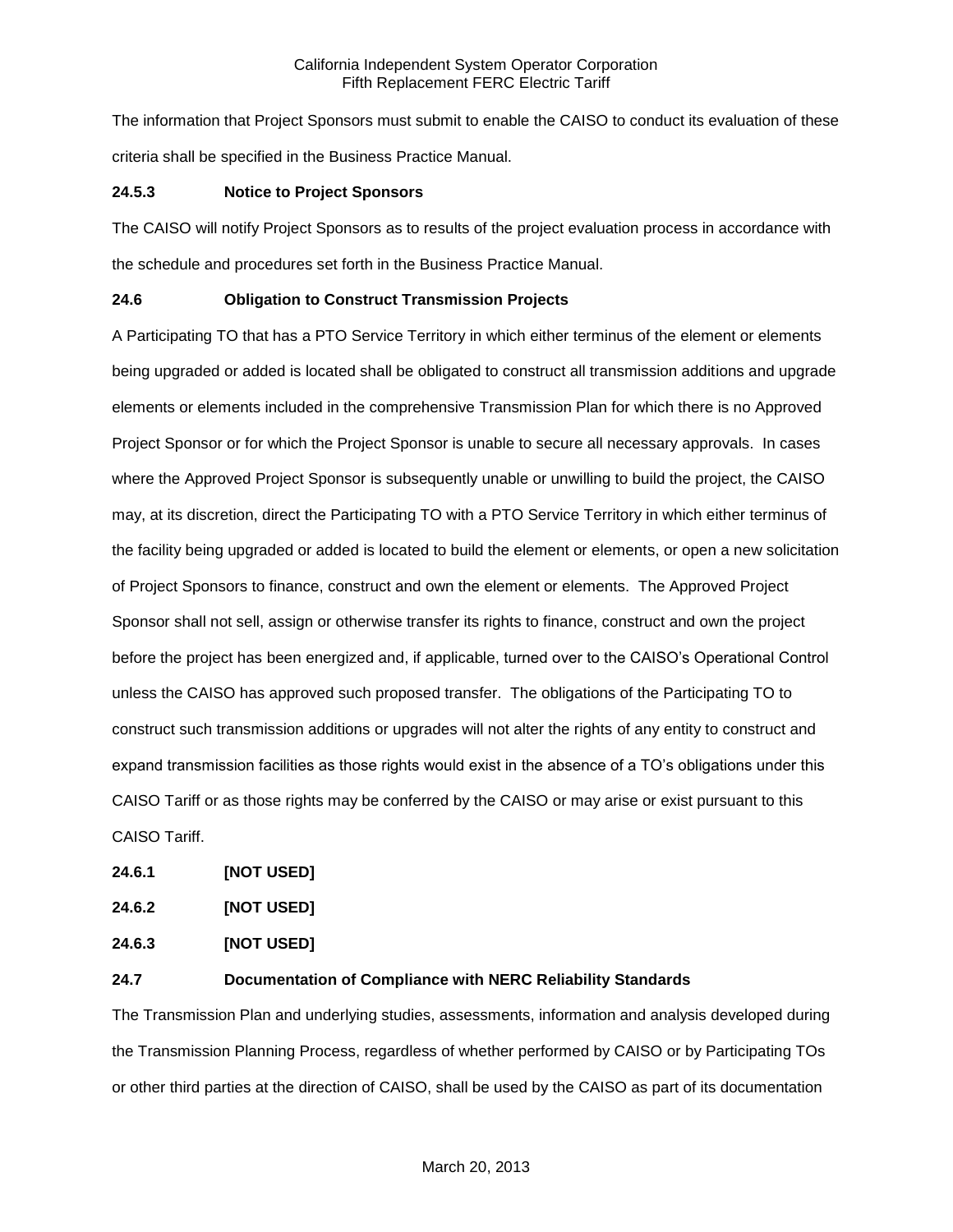of compliance with NERC Reliability Standards.

#### **24.8 Additional Planning Information**

#### **24.8.1 Information Provided by Participating TOs**

In addition to any information that must be provided to the CAISO under the NERC Reliability Standards, Participating TOs shall provide the CAISO on an annual or periodic basis in accordance with the schedule and procedures and in the form required by the Business Practice Manual any information and data reasonably required by the CAISO to perform the Transmission Planning Process, including, but not limited to: (1) modeling data for power flow, including reactive power, short-circuit and stability analysis; (2) a description of the total Demand to be served from each substation, including a description of any Energy efficiency programs reflected in the total Demand; (3) the amount of any interruptible Loads included in the total Demand (including conditions under which an interruption can be implemented and any limitations on the duration and frequency of interruptions); (4), a description of Generating Units to be interconnected to the Distribution System of the Participating TO, including generation type and anticipated Commercial Operation Date; (5) detailed power system models of their transmission systems that reflect transmission system changes, including equipment replacement not requiring approval by the CAISO; (6) Distribution System modifications; (7) transmission network information, including line ratings, line length, conductor sizes and lengths, substation equipment ratings, circuits on common towers and with common rights-of-ways and cross-overs, special protection schemes, and protection setting information; and (8) Contingency lists.

#### **24.8.2 Information Provided by Participating Generators**

In addition to any information that must be provided to the CAISO under the NERC Reliability Standards, Participating Generators shall provide the CAISO on an annual or periodic basis in accordance with the schedule, procedures and in the form required by the Business Practice Manual any information and data reasonably required by the CAISO to perform the Transmission Planning Process, including, but not limited to: (1) modeling data for short-circuit and stability analysis and (2) data, such as term, and status of any environmental or land use permits or agreements the expiration of which may affect that the operation of the Generating Unit.

#### **24.8.3 Information Requested from Load Serving Entities**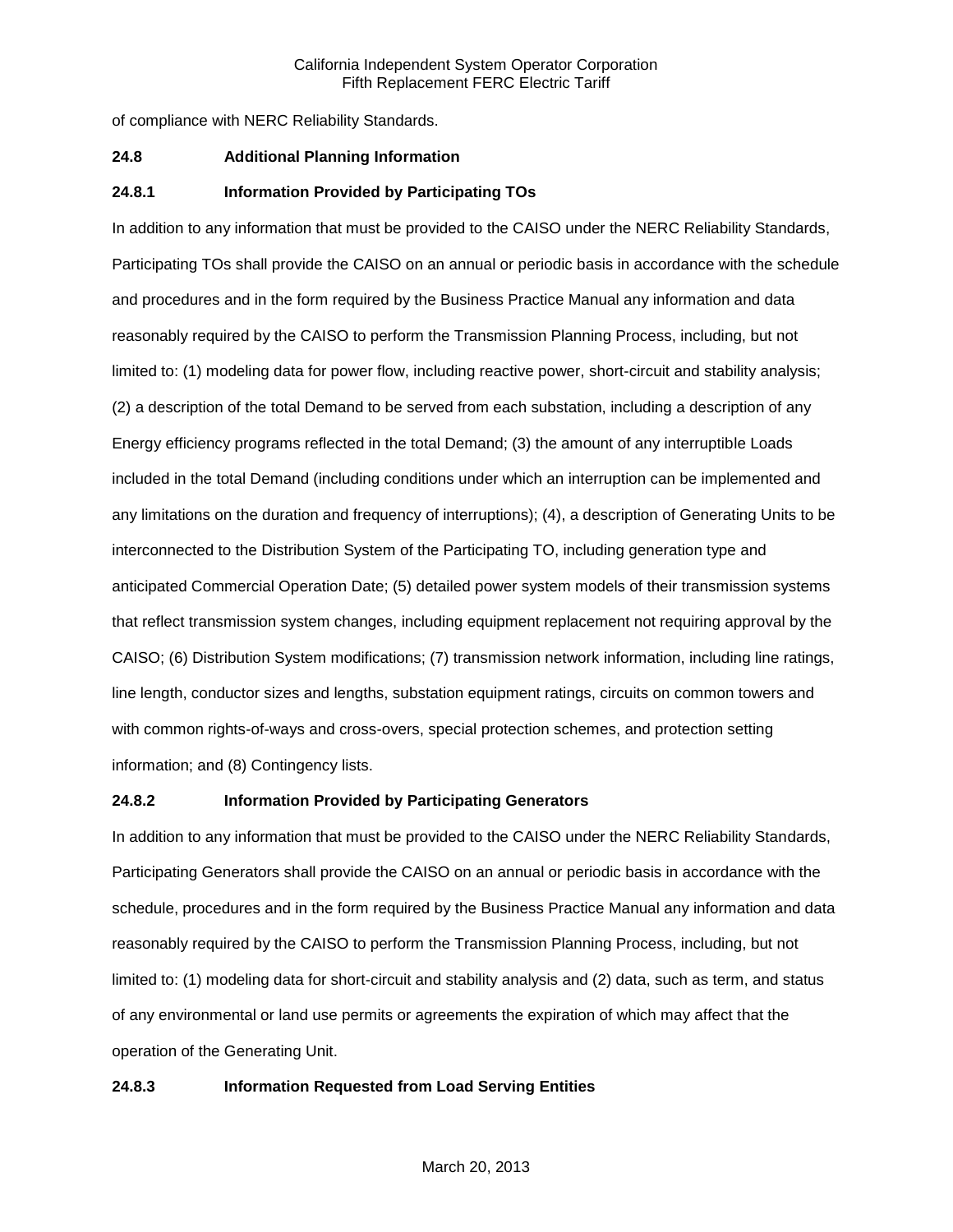In addition to any information that must be provided to the CAISO under the NERC Reliability Standards, the CAISO shall solicit from Load Serving Entities through their Scheduling Coordinators information required by, or anticipated to be useful to, the CAISO in its performance of the Transmission Planning Process, including, but not limited to: (1) long-term resource plans; (2) existing long-term contracts for resources and transmission service outside the CAISO Balancing Authority Area; and (3) Demand Forecasts, including forecasted effect of Energy efficiency and Demand response programs.

## **24.8.4 Information from Planning Groups, BAAs and Regulators**

In accordance with Section 24.8 , the CAISO shall obtain or solicit from interconnected Balancing Authority Areas, regional and sub-regional planning groups within the WECC, the CPUC, the CEC, and Local Regulatory Authorities information required by, or anticipated to be useful to, the CAISO in its performance of the Transmission Planning Process, including, but not limited to: (1) long-term transmission system plans; (2) long-term resource plans; (3) generation interconnection process information; (4) Demand Forecasts; and (5) any other data necessary for the development of power flow, short-circuit, and stability cases over the planning horizon of the CAISO Transmission Planning Process.

### **24.8.5 Obligation to Provide Updated Information**

If material changes to the information provided under Sections 24.8 occur during the annual Transmission Planning Process, the providers of the information must provide notice to the CAISO of the changes.

## **24.9 Participating TO Study Obligation**

The Participating TO constructing or expanding facilities will be directed by the CAISO to coordinate with the Project Sponsor or Participating TO(s) with PTO Service Territories in which the transmission upgrade or addition will be located, neighboring Balancing Authority Areas, as appropriate, and other Market Participants to perform any study or studies necessary, including a Facility Study, to determine the appropriate facilities to be constructed in accordance with the CAISO Transmission Planning Process and the terms set forth in the TO Tariff.

### **24.10 Operational Review**

The CAISO will perform an operational review of all facilities studied as part of the CAISO Transmission Planning Process that are proposed to be connected to, or made part of, the CAISO Controlled Grid to ensure that the proposed facilities provide for acceptable Operational Flexibility and meet all its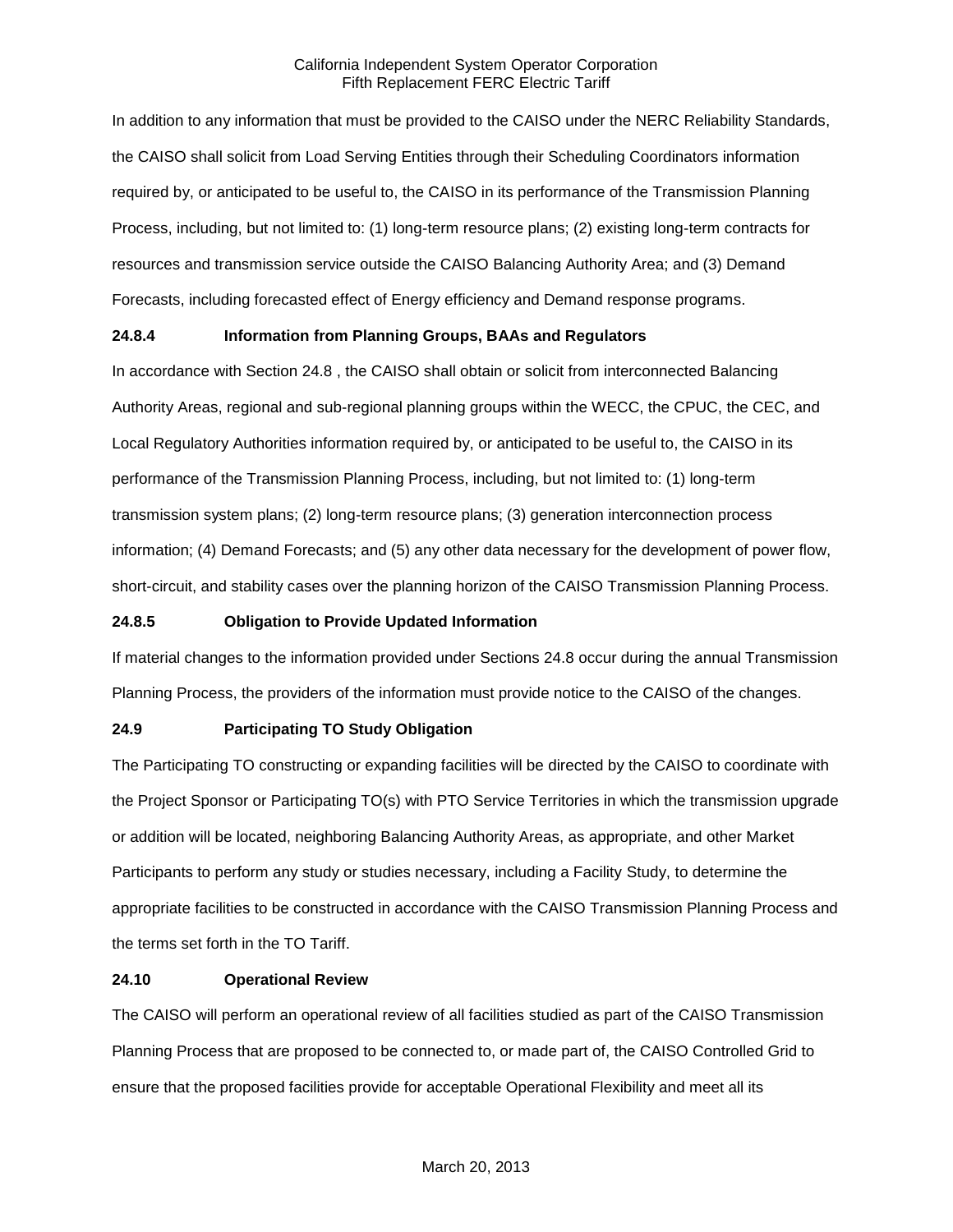requirements for proper integration with the CAISO Controlled Grid. If the CAISO finds that such facilities do not provide for acceptable Operational Flexibility or do not adequately integrate with the CAISO Controlled Grid, the CAISO shall coordinate with the Project Sponsor and, if different, the Participating TO with the PTO Service Territory, or the operators of neighboring Balancing Authority Areas, if applicable, in which the facilities will be located to reassess and redesign the facilities required to be constructed. Transmission upgrades or additions that do not provide acceptable Operational Flexibility or do not adequately integrate with the CAISO Controlled Grid cannot be included in the CAISO Transmission Plan or approved by CAISO management or the CAISO Governing Board, as applicable.

- **24.10.1 [NOT USED]**
- **24.10.2 [NOT USED]**
- **24.10.3 [[NOT USED]**
- **24.10.4 [NOT USED]**
- **24.11 State and Local Approval and Property Rights**

### **24.11.1 PTO Requirement to Seek Necessary Approvals And Rights**

The Participating TO obligated to construct facilities under this Section 24 must make a good faith effort to obtain all approvals and property rights under applicable federal, state and local laws that are necessary to complete the construction of the required transmission additions or upgrades. This obligation includes the Participating TO's use of eminent domain authority, where provided by state law.

## **24.11.2 Consequences Of PTO Inability To Obtain Approvals And Rights**

If the Participating TO cannot secure any such necessary approvals or property rights and consequently is unable to construct a transmission addition or upgrade found to be needed, it shall promptly notify the CAISO and shall comply with its obligations under the TO Tariff to convene a technical meeting to evaluate alternative proposals. The CAISO shall take such action as it reasonably considers appropriate, in coordination with the Participating TO and other affected Market Participants, to facilitate the development and evaluation of alternative proposals including, where possible, conferring on a third party the right to build the transmission addition or upgrade.

### **24.11.3 Conferral Of Right To Build Facilities On Third Party**

Where the conditions of Section 24.11.2 have been satisfied and it is possible for a third party to obtain all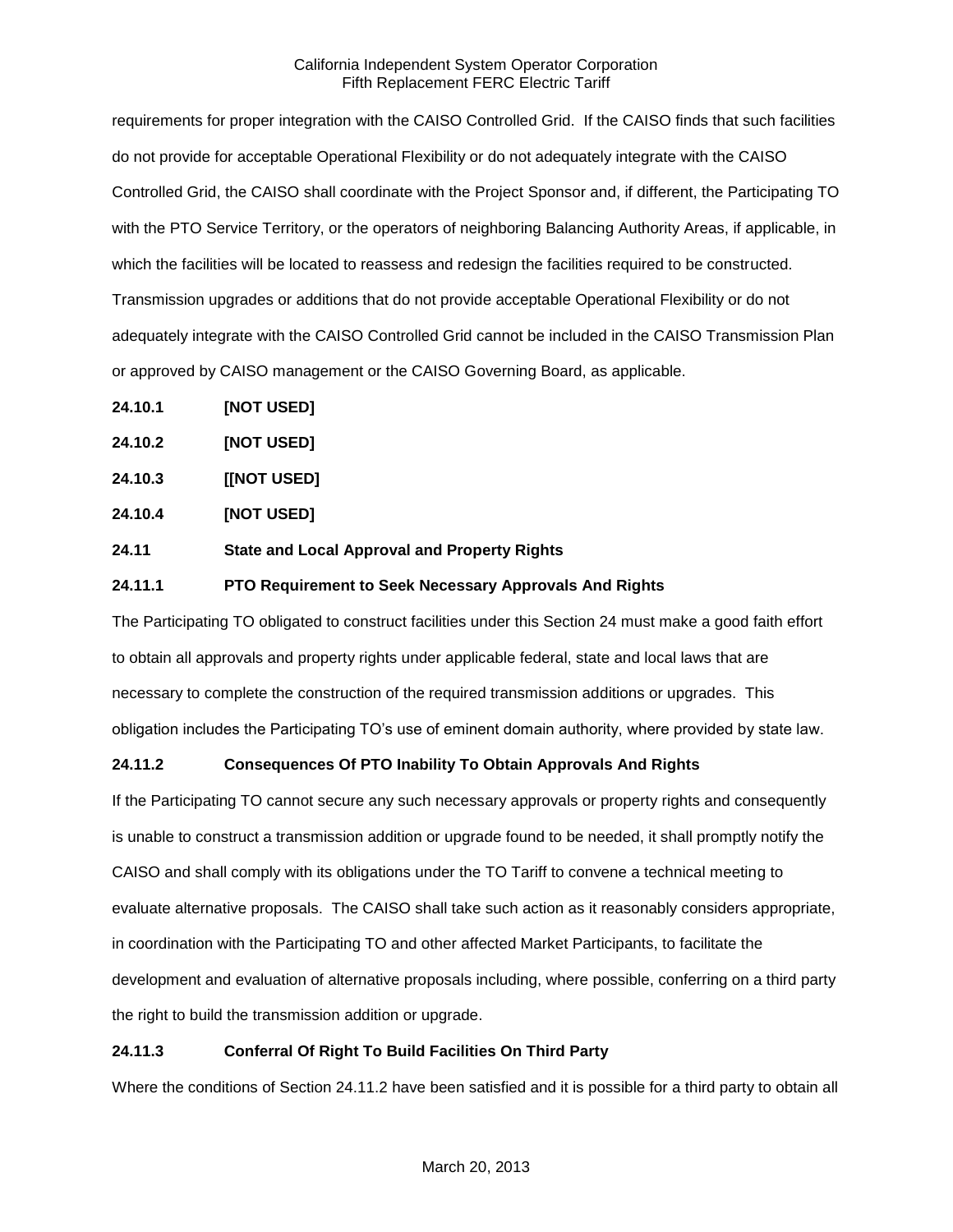approvals and property rights under applicable federal, state and local laws that are necessary to complete the construction of transmission additions or upgrades required to be constructed in accordance with this CAISO Tariff (including the use of eminent domain authority, where provided by state law), the CAISO may confer on a third party the right to build the transmission addition or upgrade, which third party shall, if applicable, enter into the Transmission Control Agreement in relation to such transmission addition or upgrade.

### **24.12 WECC and Regional Coordination**

The Project Sponsor will have responsibility for completing any applicable WECC requirements and rating study requirements to ensure that a proposed transmission addition or upgrade meets regional planning requirements. The Project Sponsor may request the Participating TO to perform this coordination on behalf of the Project Sponsor at the Project Sponsor's expense.

## **24.13 Regional and Sub-Regional Planning Process**

The CAISO will be a member of the WECC and other applicable regional or sub-regional organizations and participate in WECC's operation and planning committees, and in other applicable regional and subregional coordinated planning processes.

## **24.13.1 Scope of Regional or Sub-Regional Planning Participation**

The CAISO will collaborate with adjacent transmission providers and existing sub-regional planning organizations through existing processes. This collaboration involves a reciprocal exchange of information, to the maximum extent possible and subject to applicable confidentiality restrictions, in order to ensure the simultaneous feasibility of respective Transmission Plans, the identification of potential areas for increased efficiency, and the consistent use of common assumptions whenever possible. The details of the CAISO's participation in regional and sub-regional planning processes are set forth in the Business Practice Manual. At a minimum, the CAISO shall be required to:

> (a) solicit the participation, whether through sub-regional planning groups or individually, of all interconnected Balancing Authority Areas in the development of the Unified Planning Assumptions and Study Plan and in reviewing the results of technical studies performed as part of the CAISO's Transmission Planning Process in order to: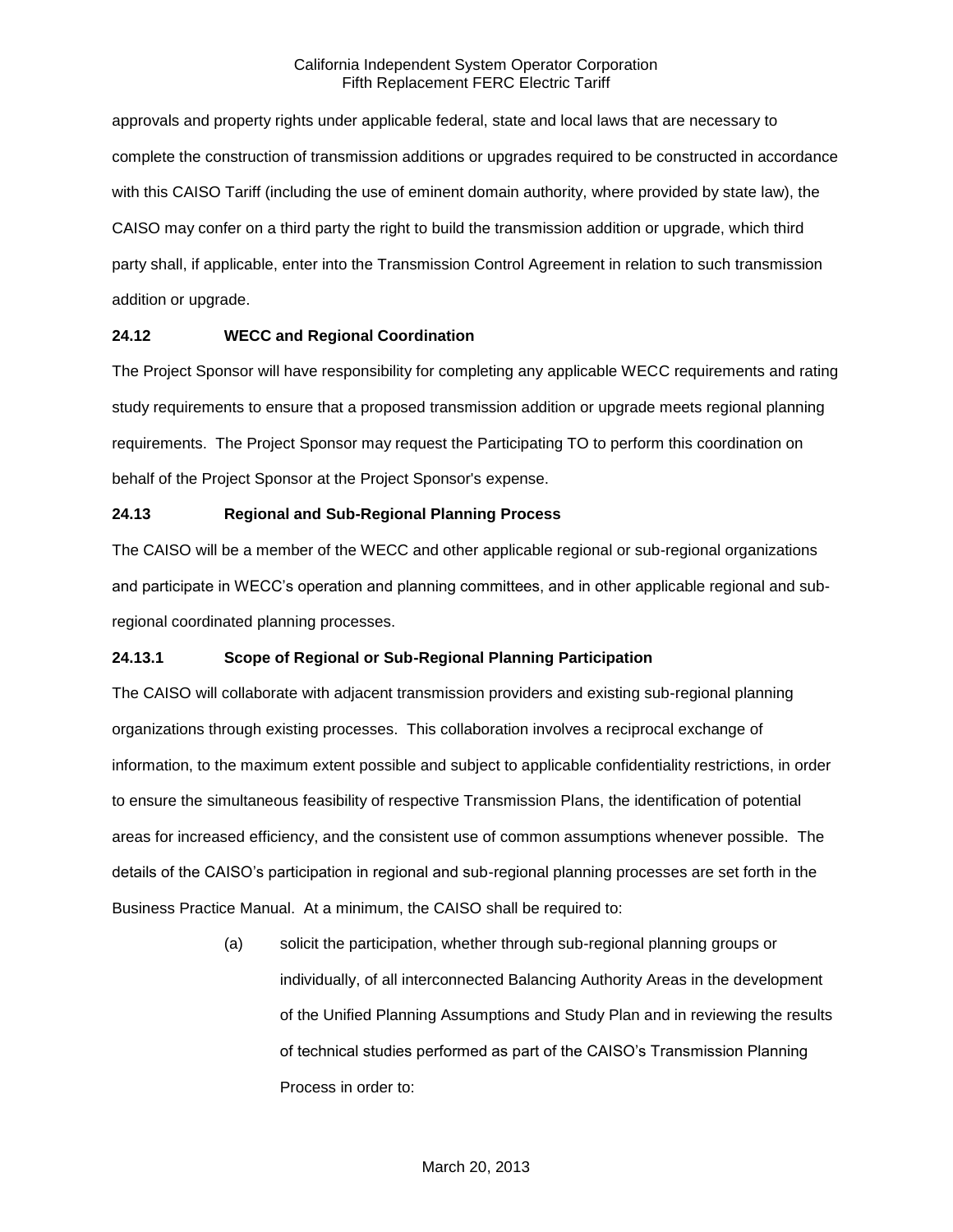- (i) coordinate, to the maximum extent practicable, planning assumptions, data and methodologies utilized by the CAISO, regional and sub-regional planning groups or interconnected Balancing Authority Areas;
- (ii) ensure transmission expansion plans of the CAISO, regional and subregional planning groups or interconnected Balancing Authority Areas are simultaneously feasible and seek to avoid duplication of facilities.
- (b) coordinate with regional and sub-regional planning groups regarding the entity to perform requests for Economic Planning Studies or other Congestion related studies;
- (c) transmit to applicable regional and sub-regional planning groups or interconnected Balancing Authority Areas information on technical studies performed as part of the CAISO Transmission Planning Process;
- (d) post on the CAISO Website links to the planning activities of applicable regional and sub-regional planning groups or interconnected Balancing Authority Areas.

# **24.13.2 Limitation on Regional Activities**

Neither the CAISO nor any Participating TO nor any Market Participant shall take any position before the WECC or a regional organization that is inconsistent with a binding decision reached through an arbitration proceeding pursuant to Section 13, in which the Participating TO or Market Participant voluntarily participated.

# **24.14 Cost Responsibility for Transmission Additions or Upgrades**

Cost responsibility for transmission additions or upgrades constructed pursuant to this Section 24 (including the responsibility for any costs incurred under Section 24.11) shall be determined as follows:

# **24.14.1 Project Sponsor Commitment to Pay Full Cost**

Where a Project Sponsor commits to pay the full cost of a transmission addition or upgrade as set forth in subsection (2) of Section 24.4.6.1, the full costs shall be borne by the Project Sponsor.

# **24.14.2 Cost of Needed Addition or Upgrade to be Borne by PTO**

Where the need for a transmission addition or upgrade is determined by the CAISO, the cost of the transmission addition or upgrade shall be borne by the Participating TO that will be the owner of the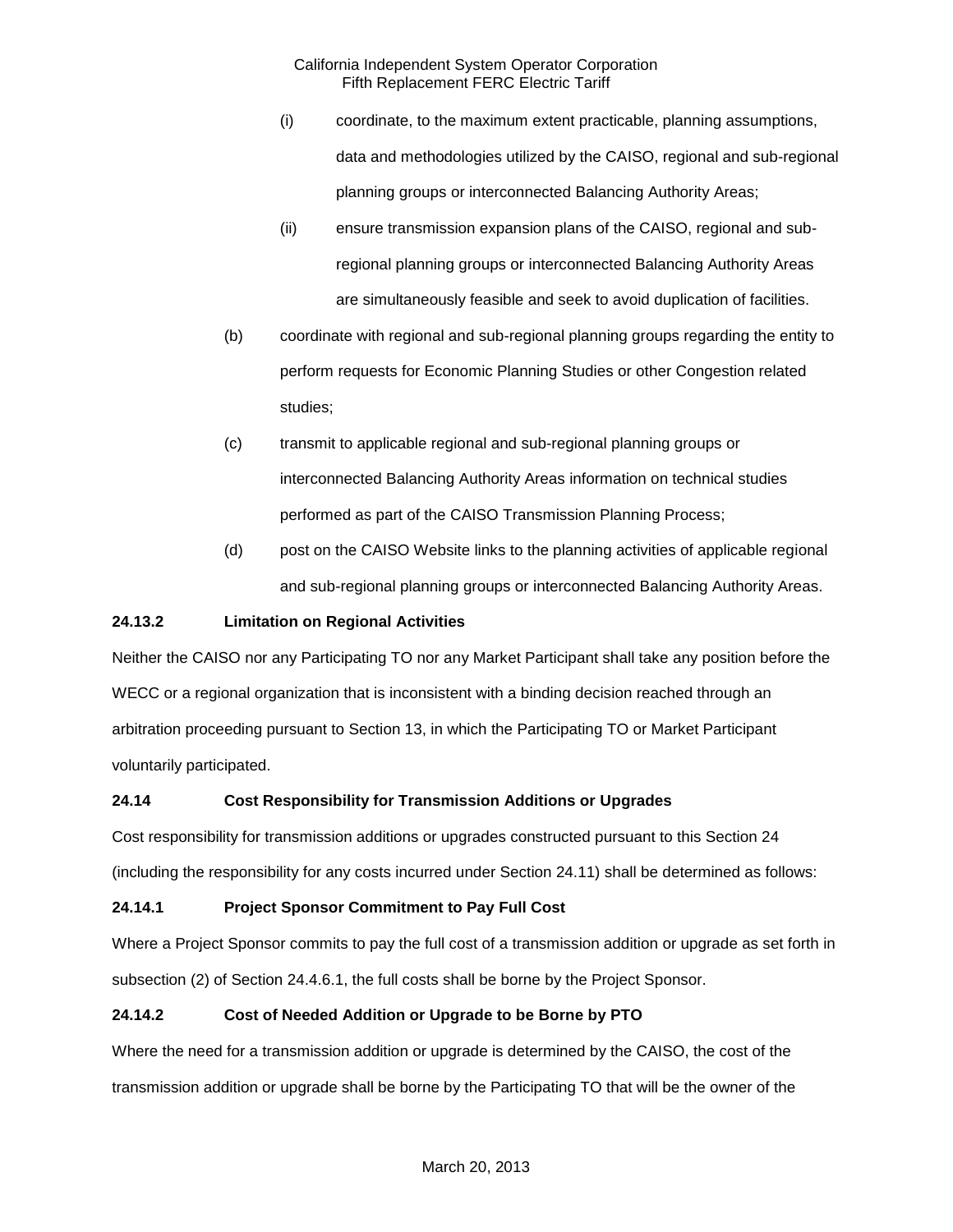transmission addition or upgrade and shall be reflected in its Transmission Revenue Requirement.

### **24.14.3 CRR Entitlement for Project Sponsors Not Recovering Costs**

Provided that the CAISO has Operational Control of the Merchant Transmission Facility, a Project Sponsor that does not recover the investment cost under a FERC-approved rate through the Access Charge or a reimbursement or direct payment from a Participating TO shall be entitled to receive Merchant CRRs as provided in Section 36.11. The full amount of capacity added to the system by such transmission upgrades or additions will be as determined through the regional reliability council process of the Western Electricity Coordinating Council or its successor.

### **24.14.3.1 Western Path 15**

Pursuant to its Project Sponsor status as specified in Section 4.3.1.3, consistent with FERC's findings in Docket Nos. EL04-133-001, ER04-1198-000, and ER04-1198-001, issued on May 16, 2006 (115 FERC ¶ 61,178), Western Path 15 shall receive compensation associated with transmission usage rights modeled for Western Path 15. In the event that Western Path 15 has an approved rate schedule that returns excess revenue from any compensation obtained from the CAISO associated with the transmission usage rights for Western Path 15, such revenue shall be returned to the CAISO through a procedure established by the CAISO and the Western Area Power Administration for that purpose.

### **24.14.3.2 FPL Energy, LLC**

Pursuant to its Project Sponsor status, consistent with FERC's findings in Docket No. ER03-407, issued on June 15, 2006 (115 FERC ¶ 61, 329), FPL Energy, LLC shall receive Merchant CRRs associated with transmission usage rights modeled for the Blythe Path 59 upgrade, such Merchant CRRs to be in effect for a period of thirty (30) years, or the pre-specified intended life of the Merchant Transmission Facility, whichever is less, from the date Blythe Path 59 was energized. For the purpose of allocating Merchant CRRs to FPL Energy, LLC over the Blythe Path 59 upgrade, the allocation of CRR Options in the import (east to west, from the Blythe Scheduling Point to the 230 kV side of the 161 kV to 230 kV transformer at the Eagle Mountain substation) as well as of CRR Options in the export (west to east) direction will be based on 57.1 percent of the total upgrade (96 MW out of the 168 MW), which is FPL Energy, LLC's share of the total upgrade as approved by FERC in the letter order issued by FERC on June 15, 2006 in Docket No. ER03-407 (115 FERC ¶ 61,329).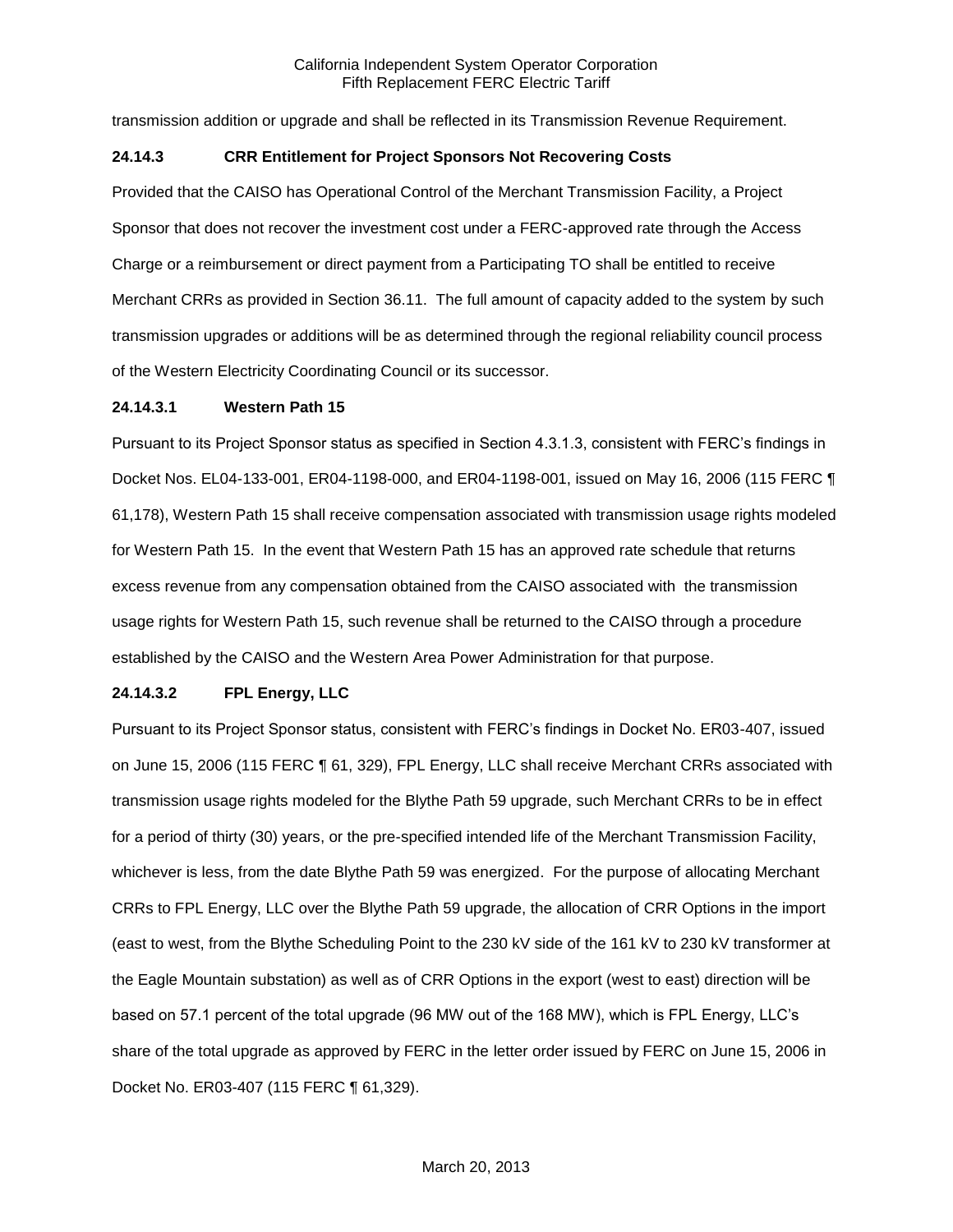## **24.14.4 Treatment Of New High Voltage Facilities Costs In HVAC**

Once a New Participating TO has executed the Transmission Control Agreement and it has become effective, the cost for New High Voltage Facilities for all Participating TOs shall be included in the CAISO Grid-wide component of the High Voltage Access Charge in accordance with Schedule 3 of Appendix F, unless and with respect to Western Path 15 only, cost recovery is provided in Section 24.14.3. The Participating TO who is supporting the cost of the New High Voltage Facility shall include such costs in its High Voltage Transmission Revenue Requirement, regardless of which TAC Area the facility is geographically located.

### **24.15 Ownership of and Charges for Expansion Facilities**

### **24.15.1 Transmission Additions and Upgrades under TCA**

All transmission additions and upgrades constructed by Participating TOs in accordance with this Section 24 that form part of the CAISO Controlled Grid shall be operated and maintained by a Participating TO in accordance with the Transmission Control Agreement. Where such transmission additions and upgrades are jointly developed by Participating TOs and non-Participating TOs, nothing herein shall be construed to require that the non-Participating TO transfer its portion of the transmission additions or upgrades to the CAISO's Operational Control or place such facilities within the CAISO's Balancing Authority Area.

## **24.15.2 Access and Charges for Transmission Additions and Upgrades**

Each Participating TO that owns or operates transmission additions and upgrades constructed in accordance with this Section 24 shall provide access to them and charge for their use in accordance with this CAISO Tariff and its TO Tariff.

### **24.16 Expansion by Local Furnishing Participating TOs**

Notwithstanding any other provision of this CAISO Tariff, a Local Furnishing Participating TO shall not be obligated to construct or expand facilities (including interconnection facilities as described in Section 8 of the TO Tariff), unless the CAISO or Project Sponsor has tendered an application under FPA Section 211 that requests FERC to issue an order directing the Local Furnishing Participating TO to construct such facilities pursuant to Section 24. The Local Furnishing Participating TO shall, within ten (10) days of receiving a copy of the Section 211 application, waive its right to a request for service under FPA Section 213(a) and to the issuance of a proposed order under FPA Section 212(c). Upon receipt of a final order